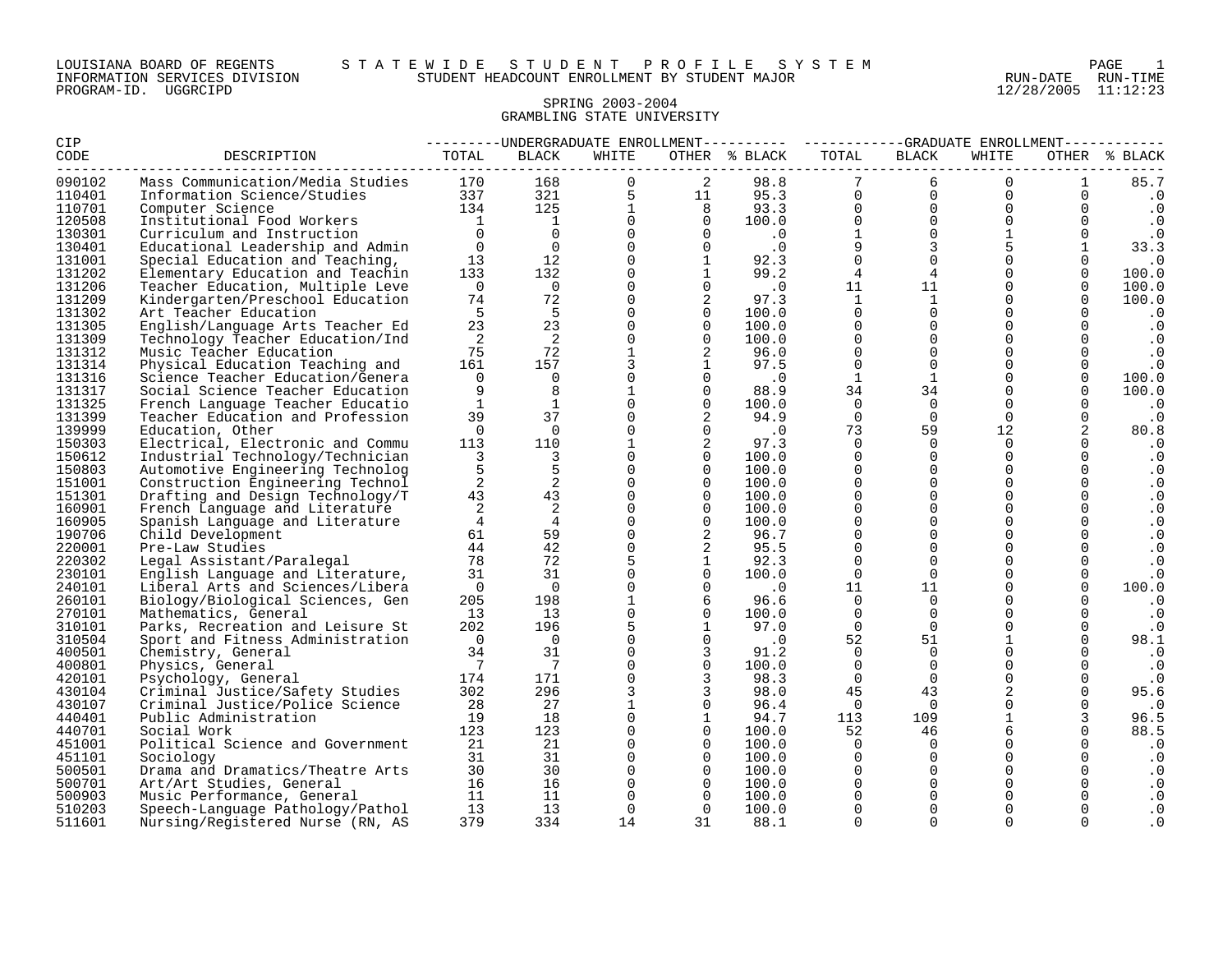# SPRING 2003-2004 GRAMBLING STATE UNIVERSITY

| CIP            |                                  |       | UNDERGRADUATE ENROLLMENT- |       |       |         | ENROLLMENT-<br>-GRADUATE |              |       |       |         |
|----------------|----------------------------------|-------|---------------------------|-------|-------|---------|--------------------------|--------------|-------|-------|---------|
| CODE           | DESCRIPTION                      | TOTAL | <b>BLACK</b>              | WHITE | OTHER | % BLACK | TOTAL                    | <b>BLACK</b> | WHITE | OTHER | % BLACK |
| 511605         | Family Practice Nurse/Nurse Prac |       |                           |       |       |         |                          |              | - 9   |       | 22.2    |
| 520201         | Business Administration and Mana | 213   | 210                       |       |       | 98.6    |                          |              |       |       |         |
| 520301         | Accounting                       | 138   | 130                       |       |       | 94.2    |                          |              |       |       |         |
| 520601         | Business/Managerial Economics    | 16    |                           |       |       | 93.8    |                          |              |       |       |         |
| 520904         | Hotel/Motel Administration/Manaq | 62    | 60                        |       |       | 96.8    |                          |              |       |       |         |
| 521401         | Marketing/Marketing Management,  | 116   | 108                       |       |       | 93.1    |                          |              |       |       |         |
| 540101         | History, General                 | 23    | 23                        |       |       | 100.0   |                          |              |       |       |         |
| <b>UNKNOWN</b> |                                  | 302   | 238                       | 54    | 10    | 78.8    | 78                       | 66           | 10    |       | 84.6    |
| TOTALS         |                                  | 4,041 | 3,829                     | 98    | 114   | 94.8    | 519                      | 451          |       |       | 86.9    |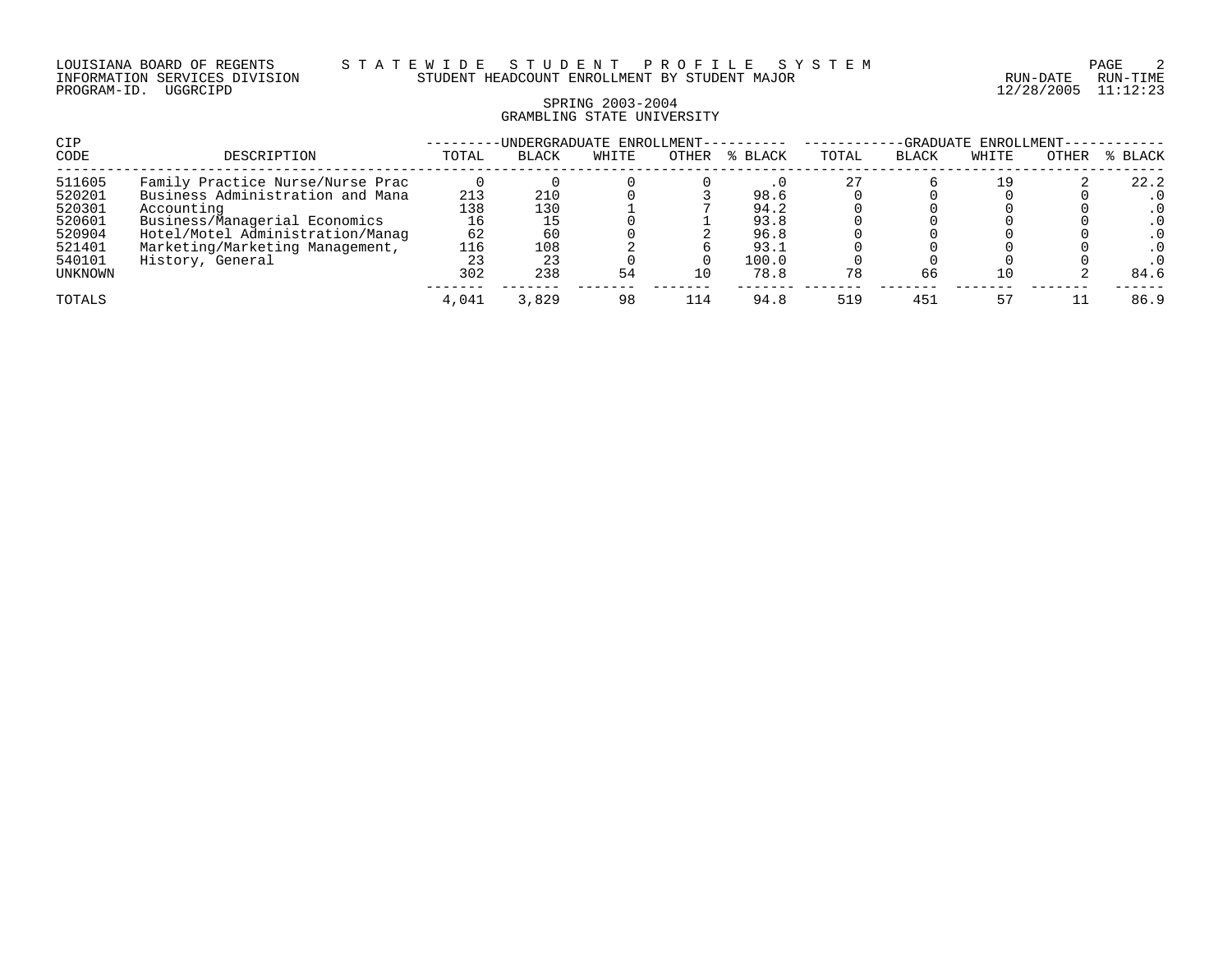#### LOUISIANA BOARD OF REGENTS S T A T E W I D E S T U D E N T P R O F I L E S Y S T E M PAGE 3 INFORMATION SERVICES DIVISION STUDENT HEADCOUNT ENROLLMENT BY STUDENT MAJOR RUN-DATE RUN-TIME

# SPRING 2003-2004 LOUISIANA TECH UNIVERSITY

| <b>CIP</b> |                                                                                                                                                                                                                                                         | ---------UNDERGRADUATE ENROLLMENT--------- ----------GRADUATE ENROLLMENT---------- |                         |                         |                                                      |                             |                |                     |                                  |                |               |
|------------|---------------------------------------------------------------------------------------------------------------------------------------------------------------------------------------------------------------------------------------------------------|------------------------------------------------------------------------------------|-------------------------|-------------------------|------------------------------------------------------|-----------------------------|----------------|---------------------|----------------------------------|----------------|---------------|
| CODE       | DESCRIPTION                                                                                                                                                                                                                                             | TOTAL                                                                              | BLACK                   | WHITE                   |                                                      | OTHER % BLACK               | TOTAL          | BLACK               | WHITE                            |                | OTHER % BLACK |
| 010101     | Agricultural Business and Manage<br>Animal Sciences, General<br>23 2 3.8 0 0<br>23 2 3.8 0 0<br>23 2 88 8 2.0 0 0<br>23 0 19 4 .0<br>23 0 19 4 .0<br>23 0 37 0 .0<br>23 0 37 0 .0<br>23 0 37 0 .0<br>23 0 37 0 .0<br>23 0 37 0 .0<br>23 0 37 0 .0<br>23 |                                                                                    |                         |                         |                                                      |                             |                |                     | $\Omega$                         |                | $\cdot$ 0     |
| 010901     |                                                                                                                                                                                                                                                         |                                                                                    |                         |                         |                                                      |                             |                |                     | $\begin{matrix}0\\0\end{matrix}$ | $\Omega$       | $\cdot$ 0     |
| 011101     |                                                                                                                                                                                                                                                         |                                                                                    |                         |                         |                                                      |                             |                |                     |                                  | $\overline{0}$ | $\cdot$ 0     |
| 030101     |                                                                                                                                                                                                                                                         |                                                                                    |                         |                         |                                                      |                             |                |                     | $\Omega$                         | $\overline{0}$ | $\cdot$ 0     |
| 030104     |                                                                                                                                                                                                                                                         |                                                                                    |                         |                         |                                                      |                             |                |                     | $\Omega$                         | $\mathbf{0}$   | $\cdot$ 0     |
| 030501     |                                                                                                                                                                                                                                                         |                                                                                    |                         |                         |                                                      |                             |                |                     | $\Omega$                         | $\overline{0}$ | $\cdot$ 0     |
| 040201     |                                                                                                                                                                                                                                                         |                                                                                    |                         |                         |                                                      |                             |                |                     | $\Omega$                         | $\overline{0}$ | $\cdot$ 0     |
| 040501     | Interior Architecture                                                                                                                                                                                                                                   | 64                                                                                 | $\overline{\mathbf{3}}$ | 54                      | $7\overline{ }$                                      | 4.7                         | $\overline{0}$ | $\overline{0}$      | $\Omega$                         | $\Omega$       | $\cdot$ 0     |
| 090401     | Journalism                                                                                                                                                                                                                                              | 70                                                                                 | 11                      |                         |                                                      | 15.7                        | $\overline{0}$ | $\overline{0}$      | $\overline{0}$                   | $\overline{0}$ | $\cdot$ 0     |
| 110701     | Computer Science                                                                                                                                                                                                                                        | 131                                                                                | 34                      |                         |                                                      | 26.0                        | 81             | $\mathsf{O}$        | 5                                | 76             | $\cdot$ 0     |
| 119999     | Computer and Information Science                                                                                                                                                                                                                        | $\overline{0}$                                                                     | $\Omega$                |                         | $\overline{0}$                                       | $\cdot$ 0                   | 32             | $\mathbf{1}$        | $\mathbf{3}$                     | 28             | 3.1           |
| 130101     | Education, General                                                                                                                                                                                                                                      | $\Omega$                                                                           | $\Omega$                | $\Omega$                | $\overline{0}$                                       | $\cdot$ 0                   | 81             | 9                   | 64                               | 8              | 11.1          |
| 130301     | Curriculum and Instruction                                                                                                                                                                                                                              | $\Omega$                                                                           | $\Omega$                | $\overline{0}$          | $\overline{0}$                                       | $\cdot$ 0                   | 106            | 26                  | 75                               | 5              | 24.5          |
| 130401     | Educational Leadership and Admin                                                                                                                                                                                                                        | $\Omega$                                                                           | $\Omega$                | $\Omega$                | $\overline{0}$                                       | $\cdot$ 0                   | 17             | 7                   | 9                                | $\mathbf{1}$   | 41.2          |
| 131001     | Special Education and Teaching,                                                                                                                                                                                                                         | 2                                                                                  | $\mathbf{0}$            | 2                       | $\overline{0}$                                       | $\cdot$ 0                   | $\overline{0}$ | $\overline{0}$      | $\Omega$                         |                | $\ddotsc 0$   |
| 131012     | Education/Teaching of Individual                                                                                                                                                                                                                        | 16                                                                                 | $\Omega$                | 15                      | 1                                                    | .0                          | $\overline{0}$ | $\overline{0}$      | $\Omega$                         | $\overline{0}$ | $\cdot$ 0     |
| 131101     | Counselor Education/School Couns                                                                                                                                                                                                                        | $\Omega$                                                                           | $\Omega$                | $\Omega$                | $\overline{0}$                                       | $\cdot$ 0                   | 196            | 71                  | 112                              | 13             | 36.2          |
| 131202     | Elementary Education and Teachin                                                                                                                                                                                                                        | 237                                                                                | 22                      | 207                     | 8                                                    | 9.3                         | $\Omega$       | $\Omega$            | $\Omega$                         | $\Omega$       | $\cdot$ 0     |
| 131203     | Junior High/Intermediate/Middle                                                                                                                                                                                                                         | .5                                                                                 | $\Omega$                | 5                       | $\Omega$                                             | $\cdot$ 0                   | $\Omega$       | $\Omega$            | $\Omega$                         | $\Omega$       | $\cdot$ 0     |
| 131205     | Secondary Education and Teaching                                                                                                                                                                                                                        | <sup>1</sup>                                                                       | $\Omega$                | $\mathbf{1}$            | $\Omega$                                             | $\cdot$ 0                   | $\Omega$       | $\mathbf 0$         | $\Omega$                         | $\Omega$       | $\cdot$ 0     |
| 131210     | Early Childhood Education and Te                                                                                                                                                                                                                        | 56                                                                                 | $7\phantom{.0}$         | 45                      | $4\overline{4}$                                      | 12.5                        | $\mathbf{0}$   | $\mathbf 0$         | $\Omega$                         | $\mathbf 0$    | $\cdot$ 0     |
| 131301     | Agricultural Teacher Education                                                                                                                                                                                                                          | 19                                                                                 | $\Omega$                | 19                      |                                                      | $0 \qquad \qquad .0$        | $\Omega$       | $\mathbf 0$         | $\Omega$                         |                | $\cdot$ 0     |
| 131302     | Art Teacher Education                                                                                                                                                                                                                                   | 11                                                                                 | $\mathbf{1}$            | 8                       | $\overline{2}$                                       | 9.1                         | $\Omega$       | $\mathbf 0$         | $\Omega$                         | $\mathbf{0}$   | $\cdot$ 0     |
| 131303     | Business Teacher Education                                                                                                                                                                                                                              | - 6                                                                                | $\overline{1}$          | 5 <sup>5</sup>          | $\overline{0}$                                       | 16.7                        | $\Omega$       | $\mathbf 0$         | $\Omega$                         | $\Omega$       | $\cdot$ 0     |
| 131305     | English/Language Arts Teacher Ed                                                                                                                                                                                                                        | 34                                                                                 | $\mathbf{3}$            | 29                      | $\overline{\mathbf{c}}$                              | 8.8                         | $\Omega$       | $\mathsf 0$         | $\Omega$                         |                | $\cdot$ 0     |
| 131308     | Family and Consumer Sciences/Hom                                                                                                                                                                                                                        | 2                                                                                  | $\mathsf 0$             | $\overline{2}$          | $\Omega$                                             | $\overline{\phantom{a}}$ .0 | $\Omega$       | $\Omega$            | $\Omega$                         | $\Omega$       | $\cdot$ 0     |
| 131311     | Mathematics Teacher Education                                                                                                                                                                                                                           | 36                                                                                 | $\overline{3}$          | 32                      | $\mathbf{1}$                                         | 8.3                         | $\Omega$       | $\mathsf{O}$        | $\Omega$                         |                | $\cdot$ 0     |
| 131312     | Music Teacher Education                                                                                                                                                                                                                                 | 20                                                                                 | $\overline{4}$          | 14                      | $2^{\circ}$<br>$\begin{array}{c} 2 \\ 8 \end{array}$ | 20.0                        | $\Omega$       | $\mathsf{O}\xspace$ | $\Omega$                         | $\mathsf{O}$   | $\cdot$ 0     |
| 131314     | Physical Education Teaching and                                                                                                                                                                                                                         | 120                                                                                | 15                      | 97                      |                                                      | 12.5                        | 12             | 2                   | 10                               | $\Omega$       | 16.7          |
| 131318     | Social Studies Teacher Education                                                                                                                                                                                                                        | 31                                                                                 | 2                       |                         | $24$ 5                                               | 6.5                         | $\Omega$       | $\mathbf 0$         | $\Omega$                         |                | $\cdot$ 0     |
| 131322     | Biology Teacher Education                                                                                                                                                                                                                               | 11                                                                                 | $\Omega$                | 9                       | $\overline{2}$                                       | $\cdot$ 0                   | $\Omega$       | $\Omega$            | $\Omega$                         | $\Omega$       | $\cdot$ 0     |
| 131323     | Chemistry Teacher Education                                                                                                                                                                                                                             | 2                                                                                  | $\Omega$                | 2                       | $\overline{0}$                                       | $\cdot$ 0                   | $\Omega$       | $\mathbf 0$         | $\Omega$                         |                | $\cdot$ 0     |
| 131325     | French Language Teacher Educatio                                                                                                                                                                                                                        | $\mathbf{1}$                                                                       | $\mathsf{O}$            | $\overline{1}$          | $\overline{0}$                                       | $\cdot$ 0                   | $\mathbf 0$    | $\mathbf 0$         | $\Omega$                         | $\mathbf 0$    | $\cdot$ 0     |
| 131329     | Physics Teacher Education                                                                                                                                                                                                                               |                                                                                    | $\Omega$                | $\overline{\mathbf{3}}$ | $\overline{0}$                                       | $\cdot$ 0                   | $\Omega$       | $\Omega$            | $\Omega$                         | $\Omega$       | $\cdot$ 0     |
| 131331     | Speech Teacher Education                                                                                                                                                                                                                                | $\overline{a}$                                                                     | $\Omega$                | $\overline{\mathbf{c}}$ | $\overline{0}$                                       | $\cdot$ 0                   | $\Omega$       | $\mathbf 0$         | $\Omega$                         | $\Omega$       | $\cdot$ 0     |
| 131399     | Teacher Education and Profession                                                                                                                                                                                                                        | $\mathbf{3}$                                                                       | $\Omega$                | $\overline{\mathbf{2}}$ | 1                                                    | $\ddot{\phantom{0}}$ .0     | $\Omega$       | $\mathbf 0$         | $\Omega$                         | $\Omega$       | $\cdot$ 0     |
| 139999     | Education, Other                                                                                                                                                                                                                                        | 9                                                                                  | 2                       | 6                       | $\overline{1}$                                       | 22.2                        | $\overline{0}$ | $\mathsf{O}$        | $\overline{0}$                   | $\overline{0}$ | $\cdot$ 0     |
| 140101     | Engineering, General                                                                                                                                                                                                                                    | $\Omega$                                                                           | $\Omega$                | $\Omega$                | $\overline{0}$                                       | $\overline{\phantom{0}}$ .0 | 287            | $\mathbf{1}$        | 13                               | 273            | $\cdot$ 3     |
| 140501     | Biomedical/Medical Engineering                                                                                                                                                                                                                          | 129                                                                                | 22                      | 78                      | 29                                                   | 17.1                        | 89             | 2                   | 14                               | 73             | 2.2           |
| 140701     | Chemical Engineering                                                                                                                                                                                                                                    | 118                                                                                | 11                      | 98                      | 9 <sup>°</sup>                                       | 9.3                         | $\Omega$       | $\mathbf 0$         | $\Omega$                         | $\mathbf 0$    | $\cdot$ 0     |
| 140801     | Civil Engineering, General                                                                                                                                                                                                                              |                                                                                    | $\overline{9}$          | 134                     | $\overline{4}$                                       | 6.1                         | $\Omega$       | $\mathbf 0$         | $\Omega$                         | $\Omega$       | $\cdot$ 0     |
| 141001     | Electrical, Electronics and Comm                                                                                                                                                                                                                        |                                                                                    | 38                      | 149                     | 30                                                   | 17.5                        | $\Omega$       | $\mathbf 0$         | $\Omega$                         | $\mathbf 0$    | $\cdot$ 0     |
| 141901     | Mechanical Engineering                                                                                                                                                                                                                                  | 118<br>147<br>Comm 217<br>200                                                      | 22                      | 285                     | 18                                                   | 6.8                         | $\Omega$       | $\mathbf 0$         | $\Omega$                         | $\Omega$       | $\cdot$ 0     |
| 142701     | Systems Engineering                                                                                                                                                                                                                                     |                                                                                    | $\overline{0}$          | $\overline{0}$          | $\overline{0}$                                       | $\cdot$ 0                   | 11             | $\overline{0}$      | $\Omega$                         | 11             | $\cdot$ 0     |
| 143501     | Industrial Engineering                                                                                                                                                                                                                                  | 54                                                                                 | 8 <sup>8</sup>          | 40                      | 6                                                    | 14.8                        | $\Omega$       | $\mathsf{O}$        | $\Omega$                         | $\mathbf 0$    | $\cdot$ 0     |
| 150303     | Electrical, Electronic and Commu                                                                                                                                                                                                                        | 99                                                                                 | 23                      | 68 —                    | 8                                                    | 23.2                        | $\Omega$       | $\mathsf{O}$        | $\Omega$                         | $\mathbf 0$    | $\cdot$ 0     |
| 151001     | Construction Engineering Technol                                                                                                                                                                                                                        | 86                                                                                 | 6                       | 76                      | $\overline{4}$                                       | 7.0                         | $\Omega$       | $\mathsf{O}\xspace$ | $\Omega$                         | $\mathsf{O}$   | $\cdot$ 0     |
| 151501     | Engineering/Industrial Managemen                                                                                                                                                                                                                        | $\Omega$                                                                           | $\Omega$                | $\overline{0}$          | $\overline{0}$                                       | $\cdot$ 0                   | 8              | $\overline{4}$      |                                  | $\mathbf{1}$   | 50.0          |
| 160901     | French Language and Literature                                                                                                                                                                                                                          | 7                                                                                  | $\mathbf{1}$            | 6                       | $\overline{0}$                                       | 14.3                        | $\Omega$       | $\mathbf 0$         |                                  |                | $\cdot$ 0     |
| 160905     | Spanish Language and Literature                                                                                                                                                                                                                         | $7\overline{ }$                                                                    | $\Omega$                | 6                       | $\overline{1}$                                       | $\cdot$ 0                   | $\Omega$       | $\Omega$            | $\Omega$                         | $\Omega$       | . 0           |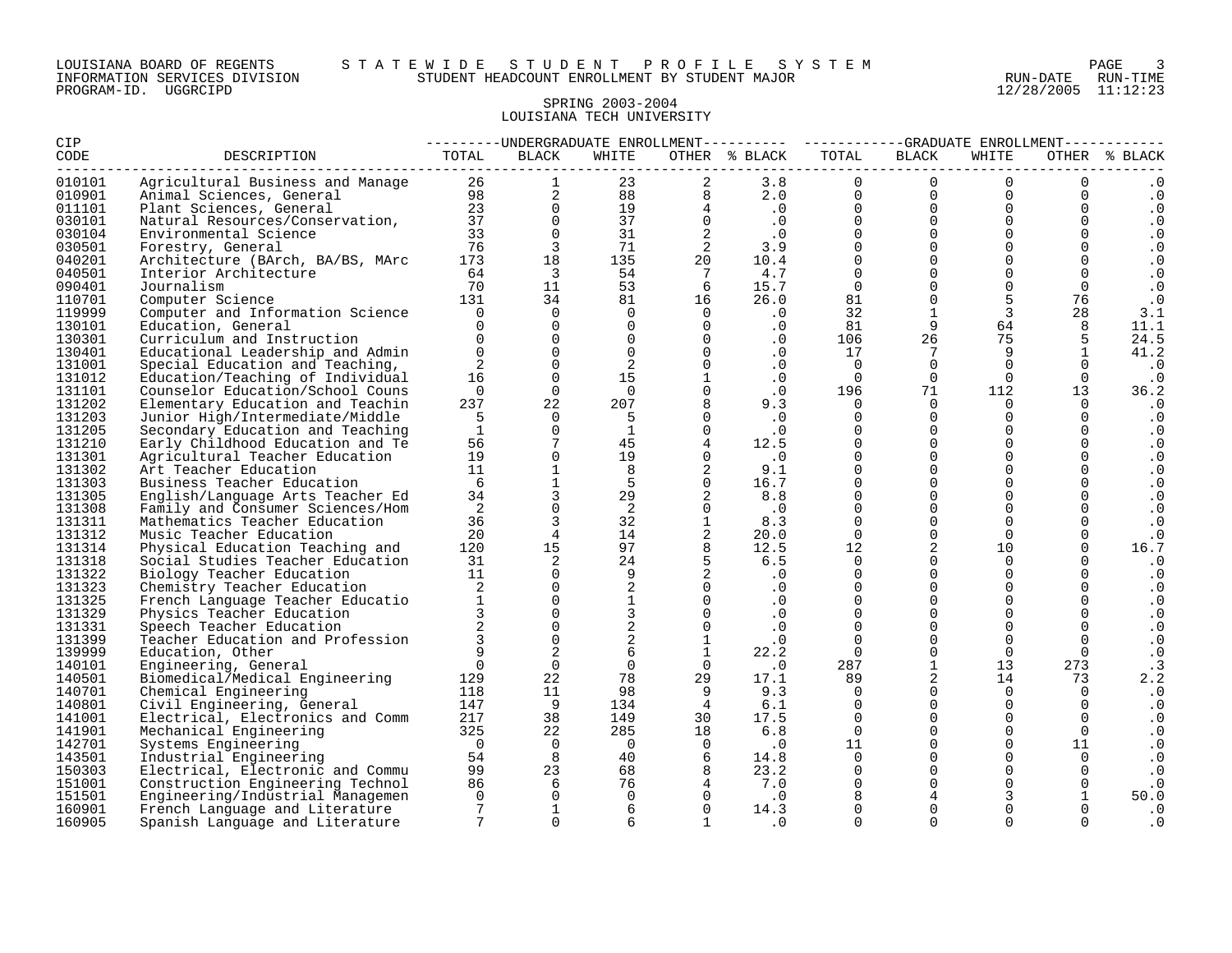# SPRING 2003-2004 LOUISIANA TECH UNIVERSITY

| CIP                      |                                  |                |                 |                |                       | ---------UNDERGRADUATE ENROLLMENT---------- ----------GRADUATE ENROLLMENT------- |                      |                      |                |             |               |
|--------------------------|----------------------------------|----------------|-----------------|----------------|-----------------------|----------------------------------------------------------------------------------|----------------------|----------------------|----------------|-------------|---------------|
| CODE                     | DESCRIPTION                      | TOTAL          | <b>BLACK</b>    | WHITE          |                       | OTHER % BLACK                                                                    | TOTAL                | <b>BLACK</b>         | WHITE          |             | OTHER % BLACK |
| 190101                   | Family and Consumer Sciences/Hum | $\overline{0}$ |                 | 0              |                       | $\cdot$ 0                                                                        | 11                   |                      | 9              |             | 18.2          |
| 190402                   | Consumer Economics               | 53             | 9               | 43             |                       | 17.0                                                                             | $\mathbf 0$          | 0                    | $\mathbf 0$    | 0           | $\cdot$ 0     |
| 190701                   | Human Development and Family Stu | 143            | 20              | 119            | 4                     | 14.0                                                                             | $\Omega$             | $\Omega$             | $\Omega$       | $\Omega$    | $\cdot$ 0     |
| 230101                   | English Language and Literature, | 83             | 6               | 74             | 3                     | 7.2                                                                              | 20                   | 2                    | 15             |             | 10.0          |
| 231001                   | Speech and Rhetorical Studies    | 78             | $7\phantom{.0}$ | 67             | $\overline{4}$        | 9.0                                                                              | 11                   | $\mathbf{1}$         | 10             |             | 9.1           |
| 240102                   | General Studies                  | 846            | 232             | 423            | 191                   | 27.4                                                                             | $\Omega$             | $\Omega$             | $\Omega$       |             | $\cdot$ 0     |
| 260101                   | Biology/Biological Sciences, Gen | 436            | 84              | 310            | 42                    | 19.3                                                                             | 30                   | 2                    | 24             |             | $6.7$         |
| 270101                   | Mathematics, General             | 20             | 3               | 14             | $\overline{3}$        | 15.0                                                                             | 6                    |                      | 1              |             | $\cdot$ 0     |
| 300101                   | Biological and Physical Sciences | $\overline{0}$ | $\Omega$        | $\overline{0}$ | $\mathbf 0$           | $\cdot$ 0                                                                        | 3                    | $\Omega$             | $\mathbf{1}$   | 2           | $\cdot$ 0     |
| 310505                   | Kinesiology and Exercise Science | 117            | 21              | 91             |                       | 17.9                                                                             | $\Omega$             | $\Omega$             |                |             | $\cdot$ 0     |
| 400501                   | Chemistry, General               | 23             | $\overline{4}$  | 17             |                       | 17.4                                                                             | 7                    | $\Omega$             | $\Omega$       |             | $\cdot$ 0     |
| 400601                   | Geology/Earth Science, General   | 11             | $\mathbf{1}$    | 9              |                       | 9.1                                                                              | 0                    | $\mathbf 0$          | $\Omega$       |             | $\cdot$ 0     |
| 400801                   | Physics, General                 | 15             | 1               | 13             |                       | 6.7                                                                              | 7                    |                      | 3              |             | 14.3          |
| 420101                   | Psychology, General              | 220            | 38              | 170            | 12                    | 17.3                                                                             | $\mathbf 0$          | $\Omega$             | $\Omega$       |             | $\cdot$ 0     |
| 420601                   | Counseling Psychology            | $\Omega$       | $\Omega$        | $\Omega$       | $\Omega$              | $\cdot$ 0                                                                        | 30                   | 2                    | 26             |             | 6.7           |
| 420901                   | Industrial and Organizational Ps | $\Omega$       | $\Omega$        | $\Omega$       | $\Omega$              | $\cdot$ 0                                                                        | 98                   | 34                   | 61             |             | 34.7          |
| 421801                   | Educational Psychology           | $\overline{0}$ | $\Omega$        | $\Omega$       | $\mathbf 0$           | .0                                                                               | 10                   | $\mathbf 0$          |                |             | $\cdot$ 0     |
| 450701                   | Geography                        | 10             | 1               | 8              |                       | 10.0                                                                             | $\Omega$             | $\Omega$             | $\Omega$       |             | $\cdot$ 0     |
| 451001                   | Political Science and Government | 115            | 29              | 79             | 7                     | 25.2                                                                             | $\Omega$             | $\Omega$             | $\Omega$       | $\Omega$    | $\cdot$ 0     |
| 451101                   | Sociology                        | 161            | 77              | 72             | 12                    | 47.8                                                                             | $\Omega$             | $\Omega$             |                |             | $\cdot$ 0     |
| 490102                   | Airline/Commercial/Professional  | 156            | 5               | 130            | 21                    | 3.2                                                                              | $\Omega$             | $\Omega$             | $\Omega$       |             | $\cdot$ 0     |
| 490104                   | Aviation/Airway Management and O | 41             | 2               | 34             | -5                    | 4.9                                                                              | 0                    | $\mathbf 0$          | $\Omega$       |             | $\cdot$ 0     |
| 500409                   | Graphic Design                   | 223            | 25              | 181            | 17                    | 11.2                                                                             | $\Omega$             | $\Omega$             | $\Omega$       |             | $\cdot$ 0     |
| 500605                   | Photography                      | 50             | $\mathbf{1}$    | 48             | $\mathbf{1}$          | 2.0                                                                              | $\mathbf 0$          | $\Omega$             | $\Omega$       |             | $\cdot$ 0     |
| 500702                   | Fine/Studio Arts, General        | 54             | 6               | 44             |                       | 11.1                                                                             | 18                   |                      | 13             |             | 5.6           |
| 500901                   | Music, General                   | 20             | 2               | 15             | 3                     | 10.0                                                                             | $\Omega$             | $\Omega$             | $\Omega$       |             | $\cdot$ 0     |
| 500903                   | Music Performance, General       | -9             | $\Omega$        | 8              |                       | $\cdot$ 0                                                                        | $\Omega$             | $\Omega$             | $\Omega$       |             | $\cdot$ 0     |
| 510204                   | Audiology/Audiologist and Speech | 52             | 5               | 47             |                       | 9.6                                                                              | 36                   | 5                    | 26             | 5           | 13.9          |
| 510706                   | Health Information/Medical Recor | 87             | 27              | 55             |                       | 31.0                                                                             | $\Omega$             | $\Omega$             | $\Omega$       |             | $\cdot$ 0     |
| 510707                   | Health Information/Medical Recor | 23             | 6               | 14             |                       | 26.1                                                                             | $\Omega$             | $\Omega$             | $\Omega$       |             | $\cdot$ 0     |
| 511005                   | Clinical Laboratory Science/Medi | 100            | 20              | 73             | 7                     | 20.0                                                                             | $\Omega$             | $\Omega$             | $\Omega$       | $\Omega$    | $\cdot$ 0     |
| 511601                   | Nursing/Registered Nurse (RN, AS | 376            | 31              | 321            | 24                    | 8.2                                                                              | $\mathbf 0$          | $\Omega$             | $\Omega$       |             | $\cdot$ 0     |
| 513101                   | Dietetics/Dietitian (RD)         | 58             | $\overline{4}$  | 48             | - 6                   | 6.9                                                                              | 24                   | $\Omega$             | 24             | $\mathbf 0$ | $\cdot$ 0     |
| 520201                   | Business Administration and Mana | 162            | 15              | 134            | 13                    | 9.3                                                                              | 87                   | 5                    | 53             | 29          | 5.7           |
| 520301                   | Accounting                       | 157            | 30              | 120            | $7\overline{ }$       | 19.1                                                                             | 17                   | $\Omega$<br>$\Omega$ | 9<br>$\cap$    | 8           | $\cdot$ 0     |
| 520601                   | Business/Managerial Economics    | $\overline{9}$ | $\Omega$        | 7              | 2                     | .0                                                                               | $\Omega$             | $\Omega$             |                | $\Omega$    | $\cdot$ 0     |
| 520801                   | Finance, General                 | 114            | 18              | 83             | 13                    | 15.8                                                                             | $\Omega$             |                      | $\Omega$       |             | $\cdot$ 0     |
| 521001                   | Human Resources Management/Perso | 27             | $\overline{4}$  | 21             | $\overline{2}$        | 14.8                                                                             | $\Omega$             | $\Omega$             | $\Omega$       |             | $\cdot$ 0     |
| 521201                   | Management Information Systems,  | 337            | 64              | 218            | 55                    | 19.0                                                                             | $\mathbf 0$          | $\mathbf 0$          | $\Omega$       |             | $\cdot$ 0     |
| 521401                   | Marketing/Marketing Management,  | 191<br>69      | 16              | 162<br>57      | 13                    | 8.4                                                                              | $\overline{0}$<br>26 | $\Omega$             | $\Omega$<br>18 |             | $\cdot$ 0     |
| 540101<br><b>UNKNOWN</b> | History, General                 | 1,461          | - 5<br>296      | 999            | $\overline{7}$<br>166 | 7.2                                                                              | 373                  | 5<br>126             | 227            | 3<br>20     | 19.2<br>33.8  |
|                          |                                  |                |                 |                | $- - - -$             | 20.3<br>-------                                                                  |                      | ----                 |                |             |               |
| <b>TOTALS</b>            |                                  | 8,654          | 1,387           | 6,390          | 877                   | 16.0                                                                             | 1,734                | 309                  | 835            | 590         | 17.8          |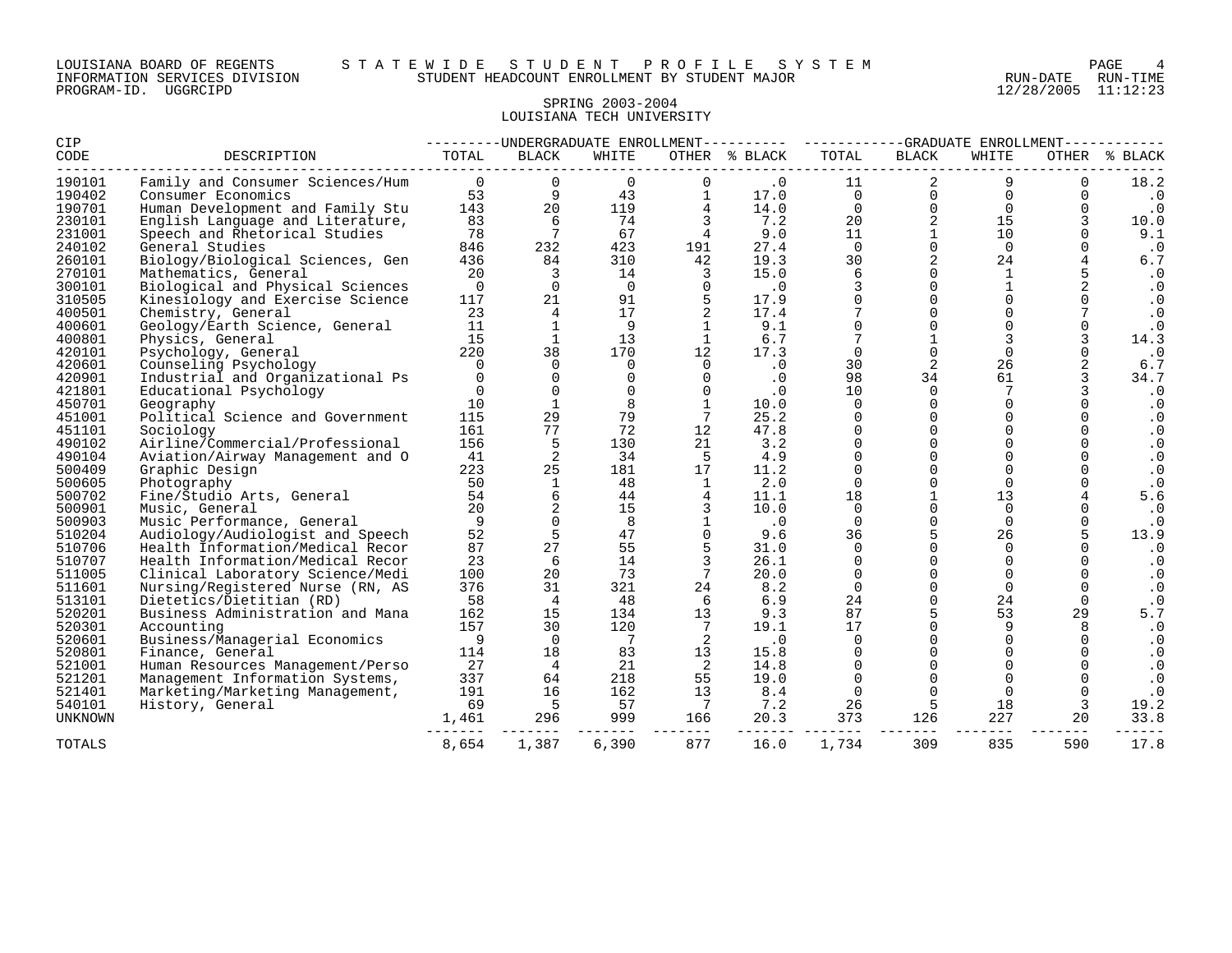#### LOUISIANA BOARD OF REGENTS S T A T E W I D E S T U D E N T P R O F I L E S Y S T E M PAGE 5 INFORMATION SERVICES DIVISION STUDENT HEADCOUNT ENROLLMENT BY STUDENT MAJOR RUN-DATE RUN-TIME

#### SPRING 2003-2004 MCNEESE STATE UNIVERSITY

| <b>CIP</b>  |                                      | ---------UNDERGRADUATE ENROLLMENT---------- ----------GRADUATE ENROLLMENT-----------<br>OTHER % BLACK |                                            |                                                                                |                                                           |                                                                                                                                                |                                         |                 |                |                |               |
|-------------|--------------------------------------|-------------------------------------------------------------------------------------------------------|--------------------------------------------|--------------------------------------------------------------------------------|-----------------------------------------------------------|------------------------------------------------------------------------------------------------------------------------------------------------|-----------------------------------------|-----------------|----------------|----------------|---------------|
| <b>CODE</b> | DESCRIPTION                          | TOTAL                                                                                                 | BLACK                                      | WHITE                                                                          |                                                           |                                                                                                                                                | TOTAL                                   | BLACK           | WHITE          |                | OTHER % BLACK |
| 010000      |                                      |                                                                                                       |                                            |                                                                                |                                                           |                                                                                                                                                |                                         |                 |                |                | $\cdot$ 0     |
| 030104      |                                      |                                                                                                       |                                            |                                                                                |                                                           |                                                                                                                                                |                                         |                 |                |                | $\cdot$ 0     |
| 030601      |                                      |                                                                                                       |                                            |                                                                                |                                                           |                                                                                                                                                |                                         |                 |                |                | $\cdot$ 0     |
| 090102      |                                      |                                                                                                       |                                            |                                                                                |                                                           |                                                                                                                                                |                                         |                 |                |                | $\cdot$ 0     |
| 110103      |                                      |                                                                                                       |                                            |                                                                                |                                                           |                                                                                                                                                |                                         |                 |                |                | $\cdot$ 0     |
| 110701      |                                      |                                                                                                       |                                            |                                                                                |                                                           |                                                                                                                                                |                                         |                 |                |                | $\cdot$ 0     |
| 130101      |                                      |                                                                                                       |                                            |                                                                                |                                                           |                                                                                                                                                |                                         |                 |                |                | 21.6          |
| 130401      |                                      |                                                                                                       |                                            | $\begin{array}{c} 0 \\ 0 \\ 12 \\ 0 \end{array}$                               |                                                           | $\begin{bmatrix} 0 & & 0 & & 0 \ 0 & & & 0 & & 0 \ 1 & & & 21.4 & & & \ 0 & & & 0 & & 0 \ 0 & & & & 0 & & & \ 0 & & & & 0 & & & \end{bmatrix}$ |                                         |                 |                |                | 17.8          |
| 130501      |                                      |                                                                                                       |                                            |                                                                                |                                                           |                                                                                                                                                |                                         |                 |                |                | 25.9          |
| 131001      | Special Education and Teaching,      | 56                                                                                                    |                                            | 43                                                                             |                                                           |                                                                                                                                                | 10                                      | $\overline{2}$  | 8              | $\Omega$       | 20.0          |
| 131101      | Counselor Education/School Couns     | $\overline{0}$                                                                                        |                                            | $\begin{matrix}0&0\\0&0\\52&2^{75}\end{matrix}$                                |                                                           |                                                                                                                                                | 21                                      | $\frac{2}{3}$   | 18             | $\mathsf{O}$   | 14.3          |
| 131201      | Adult and Continuing Education a     | $\overline{0}$                                                                                        |                                            |                                                                                |                                                           |                                                                                                                                                | $\begin{array}{c} 21 \\ 16 \end{array}$ | $\overline{3}$  | 10             | $\mathbf{3}$   | 18.8          |
| 131202      | Elementary Education and Teachin     | 334                                                                                                   |                                            |                                                                                | $\frac{1}{7}$                                             | 15.6                                                                                                                                           | $\overline{0}$                          | $\overline{0}$  | $\Omega$       | $\Omega$       | $\cdot$ 0     |
| 131205      | Secondary Education and Teaching     | 103                                                                                                   | 20                                         | 80                                                                             | $\overline{3}$                                            | 19.4                                                                                                                                           | 21                                      | $\overline{2}$  | 16             | $\mathbf{3}$   | 9.5           |
| 131209      | Kindergarten/Preschool Education     | 153                                                                                                   | 33                                         | 119                                                                            | $\overline{1}$                                            | 21.6                                                                                                                                           | $\Omega$                                | $\Omega$        | $\Omega$       |                | $\cdot$ 0     |
| 131210      | Early Childhood Education and Te     | 88                                                                                                    | 9                                          | 74                                                                             | 5                                                         | 10.2                                                                                                                                           | $\Omega$                                | $\overline{0}$  | $\Omega$       | $\mathbf 0$    | $\cdot$ 0     |
| 131301      | Agricultural Teacher Education       | $\overline{\phantom{0}}^2$                                                                            | $\mathsf{O}$                               | $\overline{\mathbf{2}}$                                                        | $\Omega$                                                  | $\cdot$ 0                                                                                                                                      | $\Omega$                                | $\overline{0}$  | $\Omega$       | $\mathbf 0$    | $\cdot$ 0     |
| 131302      | Art Teacher Education                | 14                                                                                                    | $\begin{array}{c} 3 \\ 5 \\ 5 \end{array}$ |                                                                                | $\begin{array}{ccc} 11 & & & 0 \\ 11 & & & 0 \end{array}$ | 21.4                                                                                                                                           | $\mathbf 0$                             | $\overline{0}$  | $\Omega$       | $\overline{0}$ | $\cdot$ 0     |
| 131303      | Business Teacher Education           | 16                                                                                                    |                                            |                                                                                |                                                           | 31.3                                                                                                                                           | $\Omega$                                | $\overline{0}$  | $\Omega$       | $\Omega$       | $\cdot$ 0     |
| 131305      | English/Language Arts Teacher Ed     | 27                                                                                                    |                                            | 22                                                                             | $\bigcap$                                                 | 18.5                                                                                                                                           | $\Omega$                                | $\overline{0}$  | $\Omega$       | $\mathbf 0$    | $\cdot$ 0     |
| 131306      | Foreign Language Teacher Educati     | 7                                                                                                     | $\Omega$                                   | $7\overline{ }$                                                                | $\overline{0}$                                            | $\cdot$ 0                                                                                                                                      | $\Omega$                                | $\overline{0}$  | $\Omega$       | $\Omega$       | $\cdot$ 0     |
| 131308      | Family and Consumer Sciences/Hom     | 24                                                                                                    | $\overline{4}$                             | 20                                                                             | $\overline{0}$                                            | 16.7                                                                                                                                           | $\overline{0}$                          | $\mathbf 0$     | $\Omega$       |                | $\cdot$ 0     |
| 131311      | Mathematics Teacher Education        | 17                                                                                                    | $\mathbf{1}$                               | 14                                                                             | $\overline{\phantom{a}}^2$                                | 5.9                                                                                                                                            | $\overline{0}$                          | $\mathbf 0$     | $\Omega$       | $\mathbf 0$    | $\cdot$ 0     |
| 131312      | Music Teacher Education              |                                                                                                       | 8                                          | 41                                                                             | $\overline{\mathbf{3}}$                                   | 15.4                                                                                                                                           | -6                                      | $\mathbf 0$     | 6              | $\Omega$       | $\cdot$ 0     |
| 131314      | Physical Education Teaching and      | $\frac{17}{52}$<br>202<br>37                                                                          | 27                                         |                                                                                | 164 11                                                    | 13.4                                                                                                                                           | 25                                      | 8               | 17             | $\mathbf 0$    | 32.0          |
| 131318      | Social Studies Teacher Education     |                                                                                                       | $\overline{\mathbf{3}}$                    | 34                                                                             |                                                           | $0 \t 8.1$                                                                                                                                     | $\Omega$                                | $\Omega$        | $\Omega$       | $\Omega$       | $\cdot$ 0     |
| 131322      | Biology Teacher Education            | $4\overline{4}$                                                                                       | $\Omega$                                   | $4\overline{ }$                                                                | $\overline{0}$                                            | $\cdot$ 0                                                                                                                                      | $\Omega$                                | $\mathbf 0$     | $\Omega$       |                | $\cdot$ 0     |
| 131323      | Chemistry Teacher Education          | 1                                                                                                     | $\overline{0}$                             | 1                                                                              | $\overline{0}$                                            | $\cdot$ 0                                                                                                                                      | $\Omega$                                | $\overline{0}$  | $\Omega$       | $\overline{0}$ | $\cdot$ 0     |
| 131331      | Speech Teacher Education             |                                                                                                       | $\overline{0}$                             | $\overline{3}$                                                                 | $\bigcap$                                                 | $\cdot$ 0                                                                                                                                      | $\Omega$                                | $\Omega$        | $\Omega$       | $\Omega$       | $\cdot$ 0     |
| 131399      | Teacher Education and Profession     | $\sim$ 1                                                                                              | $\Omega$                                   | $\mathbf{1}$                                                                   | $\overline{0}$                                            | $\cdot$ 0                                                                                                                                      | $\Omega$                                | $\mathbf 0$     | $\Omega$       | $\overline{0}$ | $\cdot$ 0     |
| 140101      | Engineering, General                 |                                                                                                       | 355 48                                     |                                                                                | $27\overline{2}$ $3\overline{5}$                          | 13.5                                                                                                                                           | 64                                      | $\overline{3}$  | 12             | 49             | 4.7           |
| 150000      | Engineering Technology, General      | 120                                                                                                   | 25                                         | 91                                                                             | $\overline{4}$                                            | 20.8                                                                                                                                           | $\Omega$                                | $\Omega$        | $\Omega$       | $\Omega$       | $\cdot$ 0     |
| 150303      | Electrical, Electronic and Commu     |                                                                                                       | $\frac{1}{2}$                              | $\overline{\mathbf{3}}$                                                        | $\overline{0}$                                            | 40.0                                                                                                                                           | $\Omega$                                | $\mathbf 0$     | $\overline{0}$ | $\mathbf 0$    | $\cdot$ 0     |
| 159999      | Engineering Technologies/Technic     | $\frac{5}{5}$                                                                                         |                                            | $\overline{\mathbf{3}}$                                                        | $\overline{0}$                                            | 40.0                                                                                                                                           | $\overline{0}$                          | $\overline{0}$  | $\Omega$       | $\mathbf 0$    | $\cdot$ 0     |
| 160901      | French Language and Literature       | $3^{\circ}$                                                                                           |                                            | $\overline{\mathbf{3}}$                                                        | $\overline{0}$                                            | $\overline{\phantom{a}}$ .0                                                                                                                    | $\Omega$                                | $\overline{0}$  | $\Omega$       | $\Omega$       | $\cdot$ 0     |
| 160905      | Spanish Language and Literature      | $\overline{a}$                                                                                        | $\begin{array}{c}0\\2\\47\end{array}$      | $\overline{0}$                                                                 | $\overline{0}$                                            | 100.0                                                                                                                                          | $\Omega$                                | $\mathbf 0$     | $\Omega$       | $\Omega$       | $\cdot$ 0     |
| 190101      | Family and Consumer Sciences/Hum     | 138                                                                                                   |                                            | 87                                                                             | $\overline{4}$                                            | 34.1                                                                                                                                           | $\Omega$                                | $\mathsf{O}$    | $\Omega$       | $\Omega$       | $\cdot$ 0     |
| 220302      | Legal Assistant/Paralegal            | $69$<br>$44$                                                                                          | 13                                         | 54                                                                             | 2                                                         | 18.8                                                                                                                                           | $\Omega$                                | $\mathsf{O}$    | $\Omega$       | $\mathbf 0$    | $\cdot$ 0     |
| 230101      | English Language and Literature,     |                                                                                                       | $4\overline{4}$                            | 39                                                                             |                                                           | 1 9.1                                                                                                                                          | 25                                      | $\mathbf{1}$    | 22             | 2              | 4.0           |
| 230501      | Creative Writing                     | $\overline{0}$                                                                                        | $\overline{0}$                             | $\overline{0}$                                                                 | $\overline{0}$                                            | $\overline{\phantom{a}}$ .0                                                                                                                    | 15                                      | $\overline{a}$  | 12             |                | 13.3          |
| 231001      | Speech and Rhetorical Studies        | 27                                                                                                    | $6\overline{6}$                            | 19                                                                             | $\overline{\mathbf{2}}$                                   | 22.2                                                                                                                                           | $\Omega$                                | $\Omega$        | $\Omega$       |                | $\cdot$ 0     |
| 240101      | Liberal Arts and Sciences/Libera     | 58                                                                                                    | 9                                          | 49                                                                             | $\overline{0}$                                            | 15.5                                                                                                                                           | $\Omega$                                | $\overline{0}$  | $\Omega$       | $\Omega$       | $\cdot$ 0     |
| 240102      | General Studies                      | 335                                                                                                   | 108                                        |                                                                                |                                                           |                                                                                                                                                | $\Omega$                                | $\overline{0}$  | $\Omega$       | $\Omega$       | $\cdot$ . 0   |
| 260101      | Biology/Biological Sciences, Gen 234 |                                                                                                       | 60                                         |                                                                                |                                                           | 210 17 32.2<br>156 18 25.6<br>25.6                                                                                                             | $\overline{0}$                          | $\overline{0}$  | $\overline{0}$ | $\overline{0}$ | $\cdot$ 0     |
| 261301      | Ecology                              | $\overline{0}$                                                                                        | $\overline{0}$                             | $\overline{0}$                                                                 |                                                           |                                                                                                                                                | 5 <sup>5</sup>                          | 1               | $\overline{4}$ | $\Omega$       | 20.0          |
| 270101      | Mathematics, General                 | 21                                                                                                    | $\ddot{5}$                                 |                                                                                |                                                           |                                                                                                                                                | 35                                      | $\overline{0}$  | 17             | 18             | $\cdot$ 0     |
| 310505      | Kinesiology and Exercise Science     | 161                                                                                                   |                                            | $\begin{array}{ccc} & & & & & 0 \\ & 5 & & 15 \\ 54 & & & 0 \end{array}$<br>90 |                                                           | $\begin{array}{ccc} 0 & .0 \\ 1 & 23.8 \\ 17 & 33.5 \end{array}$                                                                               | $\overline{0}$                          | $\mathbf{0}$    | $\Omega$       | $\overline{0}$ | $\cdot$ 0     |
| 400501      | Chemistry, General                   | 44                                                                                                    | 11                                         | 28                                                                             | $5^{\circ}$                                               | 25.0                                                                                                                                           | $\overline{4}$                          | $\mathbf 0$     |                | $\mathbf{1}$   | $\cdot$ 0     |
| 400599      | Chemistry, Other                     | $\overline{0}$                                                                                        | $\overline{0}$                             | $\overline{0}$                                                                 | $\overline{0}$                                            | $\cdot$ 0                                                                                                                                      | 23                                      | $7\overline{ }$ |                |                | 30.4          |
| 400801      | Physics, General                     | 8                                                                                                     | $\overline{1}$                             | 6                                                                              | $\overline{1}$                                            | 12.5                                                                                                                                           | $\Omega$                                | $\Omega$        | $\Omega$       |                | . 0           |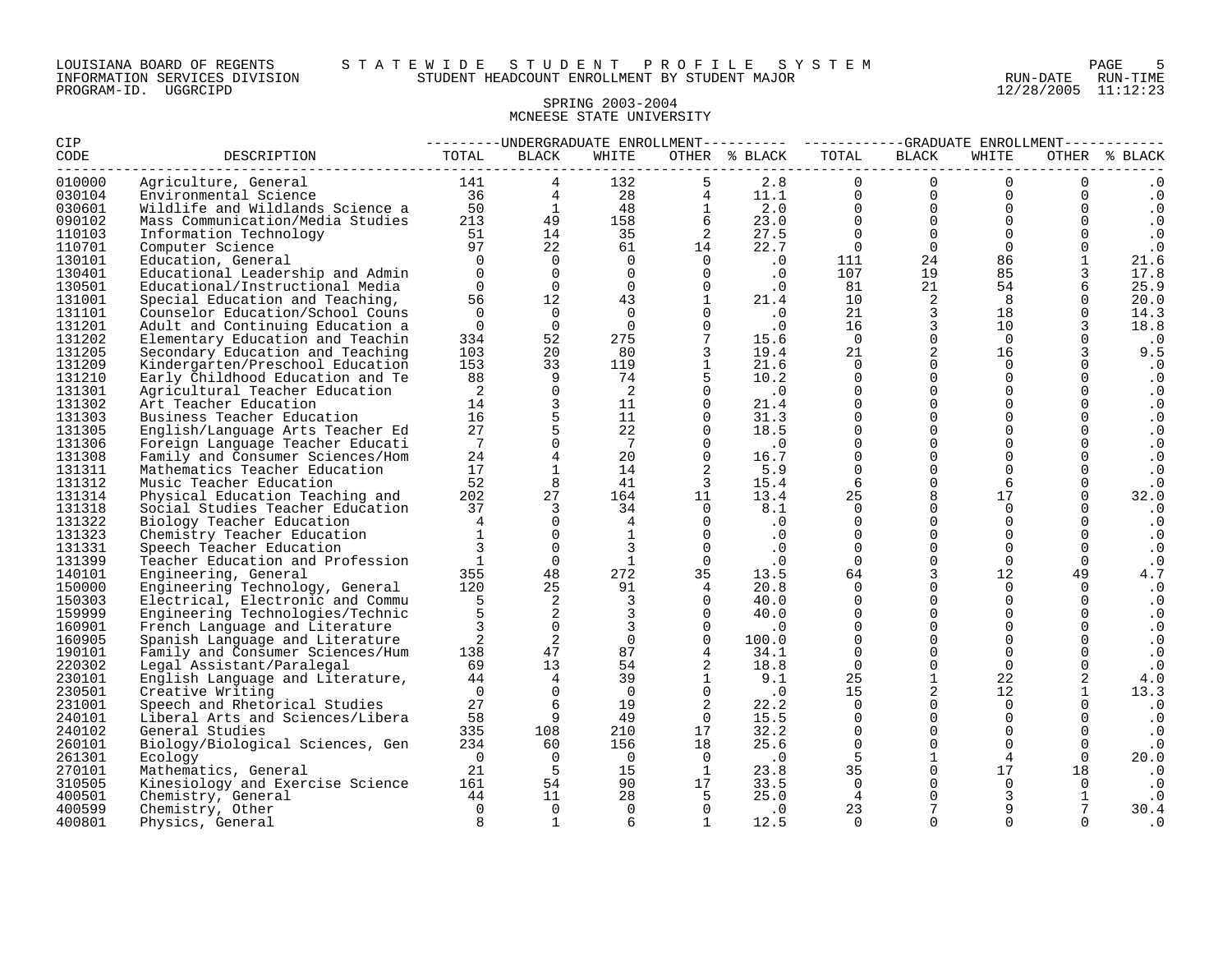#### SPRING 2003-2004 MCNEESE STATE UNIVERSITY

| CIP      |                                  | UNDERGRADUATE<br>ENROLLMENT |              |       |       |         | -GRADUATE<br>ENROLLMENT |              |       |       |         |
|----------|----------------------------------|-----------------------------|--------------|-------|-------|---------|-------------------------|--------------|-------|-------|---------|
| CODE     | DESCRIPTION                      | TOTAL                       | <b>BLACK</b> | WHITE | OTHER | % BLACK | TOTAL                   | <b>BLACK</b> | WHITE | OTHER | % BLACK |
| 420101   | Psychology, General              | 235                         | 42           | 181   | 12    | 17.9    | 64                      |              | 48    |       | 18.8    |
| 430104   | Criminal Justice/Safety Studies  | 244                         | 75           | 160   |       | 30.7    |                         |              |       |       |         |
| 451001   | Political Science and Government | 42                          |              | 33    |       | 19.0    |                         |              |       |       |         |
| 451101   | Sociology                        | 117                         | 40           | 73    |       | 34.2    |                         |              |       |       |         |
| 500501   | Drama and Dramatics/Theatre Arts | 28                          |              | 22    |       | 10.7    |                         |              |       |       |         |
| 500701   | Art/Art Studies, General         | 137                         | 14           | 111   |       | 10.2    |                         |              |       |       |         |
| 500903   | Music Performance, General       | 50                          |              | 37    |       | 14.0    |                         |              |       |       |         |
| 510911   | Radiologic Technology/Science -  | 198                         | 42           | 149   |       | 21.2    |                         |              |       |       |         |
| 511005   | Clinical Laboratory Science/Medi | 50                          | 12           | 38    |       | 24.0    |                         |              |       |       |         |
| 511601   | Nursing/Registered Nurse (RN, AS | 822                         | 184          | 615   | 23    | 22.4    |                         |              |       |       |         |
| 511603   | Adult Health Nurse/Nursing       |                             |              |       |       | . 0     | 56                      |              |       |       | 7.1     |
| 520201   | Business Administration and Mana | 595                         | 113          | 442   | 40    | 19.0    | 92                      |              | 55    |       | 7.6     |
| 520301   | Accounting                       | 271                         | 39           | 220   | 12    | 14.4    |                         |              |       |       |         |
| 520801   | Finance, General                 | 90                          | 15           | 63    | 12    | 16.7    |                         |              |       |       |         |
| 521401   | Marketing/Marketing Management,  | 154                         | 22           | 120   |       | 14.3    |                         |              |       |       |         |
| 540101   | History, General                 | 42                          |              | 36    |       | 11.9    |                         |              |       |       |         |
| TRANSFER |                                  |                             |              |       |       | . 0     |                         |              |       |       |         |
| UNKNOWN  |                                  | 439                         | 93           | 330   | 16    | 21.2    | 222                     | 48           | 165   |       | 21.6    |
| TOTALS   |                                  | 6,877                       | 1,387        | 5,148 | 342   | 20.2    | 1,003                   | 167          | 698   | 138   | 16.7    |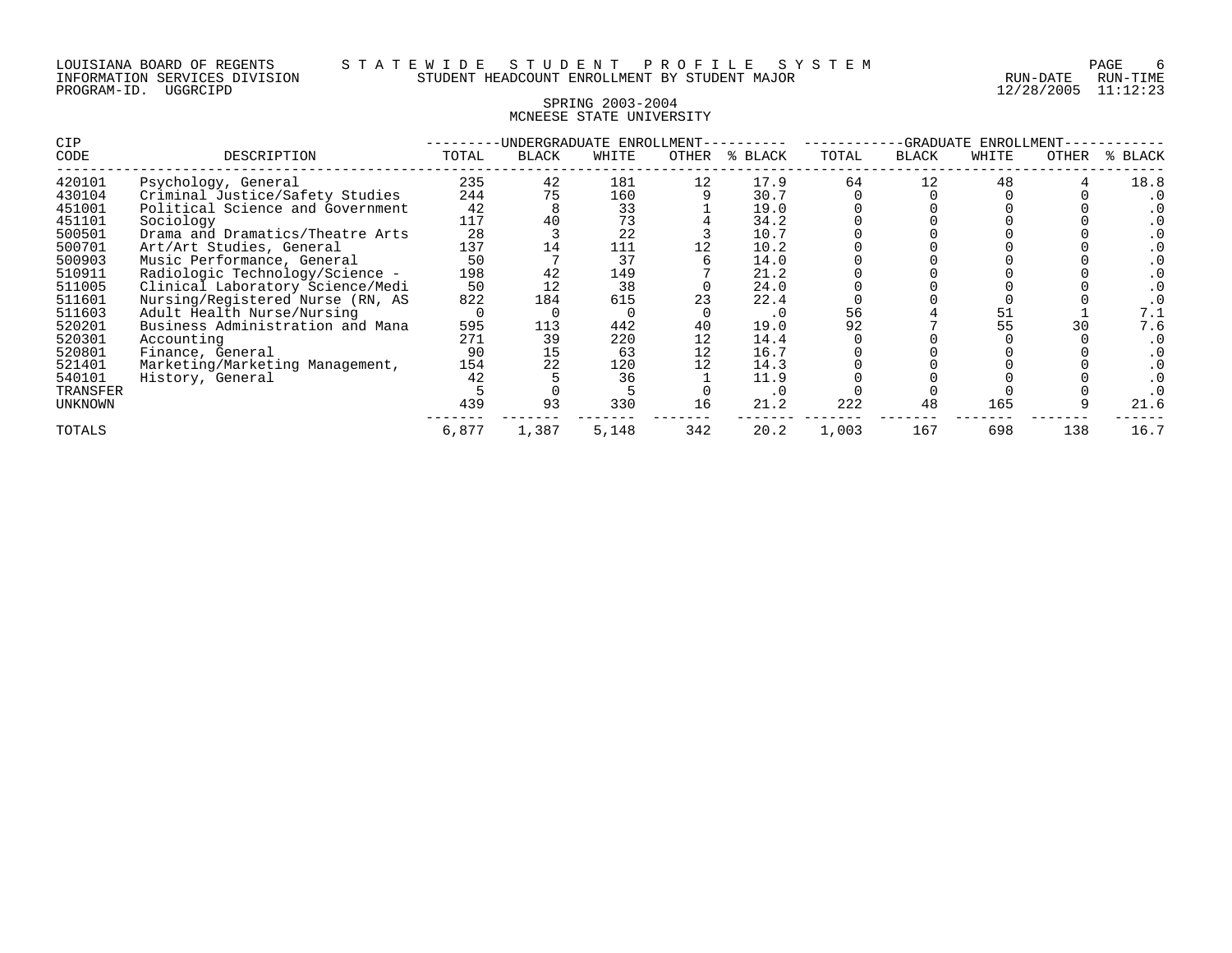#### SPRING 2003-2004 NICHOLLS STATE UNIVERSITY

| CIP      |                                  |                          |                         |                         |                            |                                 |                           | ---------UNDERGRADUATE ENROLLMENT---------- ---------GRADUATE ENROLLMENT---------- |                 |                 |               |
|----------|----------------------------------|--------------------------|-------------------------|-------------------------|----------------------------|---------------------------------|---------------------------|------------------------------------------------------------------------------------|-----------------|-----------------|---------------|
| CODE     | DESCRIPTION                      | TOTAL                    | <b>BLACK</b>            | WHITE                   |                            | OTHER % BLACK                   | TOTAL<br>________________ | BLACK                                                                              | WHITE           |                 | OTHER % BLACK |
| 010101   | Agricultural Business and Manage |                          | 46<br>$\Omega$          | 44                      | $\overline{a}$             | $\cdot$ 0                       | $\Omega$                  | $\overline{0}$                                                                     | $\Omega$        | $\Omega$        | $\cdot$ 0     |
| 090102   | Mass Communication/Media Studies |                          | 144<br>32               | 103                     | - 9                        | 22.2                            | $\overline{0}$            | $\overline{0}$                                                                     | $\overline{0}$  | $\mathbf{0}$    | $\cdot$ 0     |
| 110701   | Computer Science                 | 79                       | 8 <sup>8</sup>          | 60                      | 11                         | 10.1                            | $\overline{0}$            | $\overline{0}$                                                                     | $\overline{0}$  | $\mathbf 0$     | $\cdot$ 0     |
| 120503   | Culinary Arts/Chef Training      |                          | 196<br>26               | 157                     | 13                         | 13.3                            | $\overline{0}$            | $\overline{0}$                                                                     | $\overline{0}$  | $\overline{0}$  | $\cdot$ 0     |
| 130401   | Educational Leadership and Admin | $\bigcap$                | $\overline{0}$          | $\overline{0}$          |                            | $\begin{matrix}0&0\end{matrix}$ | 102                       | 16                                                                                 | 79              | $7\overline{ }$ | 15.7          |
| 131001   | Special Education and Teaching,  | 39                       | $\overline{0}$          | 37                      | $\overline{2}$             | $\cdot$ 0                       | $\overline{0}$            | $\overline{0}$                                                                     | $\Omega$        | $\mathbf 0$     | $\cdot$ 0     |
| 131101   | Counselor Education/School Couns | $\overline{0}$           | $\overline{0}$          | $\Omega$                | $\overline{0}$             | $\cdot$ 0                       | 52                        | 17                                                                                 | 34              | $\mathbf{1}$    | 32.7          |
| 131202   | Elementary Education and Teachin | 315                      | 28                      | 270                     | 17                         | 8.9                             | 54                        | $\overline{2}$                                                                     | 51              |                 | 3.7           |
| 131205   | Secondary Education and Teaching | 251                      | 32                      | 198                     | 21                         | 12.7                            | $4^{\circ}$               | $\overline{0}$                                                                     | $4\overline{ }$ | $\mathbf 0$     | $\cdot$ 0     |
| 131210   | Early Childhood Education and Te | 65                       | 11                      | 48                      | 6                          | 16.9                            | $\Omega$                  | $\mathsf{O}$                                                                       | $\Omega$        | $\Omega$        | $\cdot$ 0     |
| 131312   | Music Teacher Education          | 34                       | 2                       | 32                      | $\overline{0}$             | 5.9                             | $\overline{0}$            | $\mathsf{O}$                                                                       | $\overline{0}$  | $\overline{0}$  | $\cdot$ 0     |
| 131315   | Reading Teacher Education        | $\overline{0}$           | $\overline{0}$          | $\Omega$                | $\Omega$                   | $\cdot$ 0                       | 12                        | $\overline{a}$                                                                     | 9               | $\mathbf{1}$    | 16.7          |
| 150805   | Mechanical Engineering/Mechanica | 32                       | $\mathbf{1}$            | 28                      | $\overline{3}$             | 3.1                             | $\Omega$                  | $\Omega$                                                                           | $\Omega$        |                 | $\cdot$ 0     |
| 150903   | Petroleum Technology/Technician  | 103                      | 9                       | 84                      | 10                         | 8.7                             | $\Omega$                  | $\mathbf 0$                                                                        | $\Omega$        | $\Omega$        | $\cdot$ 0     |
| 151102   | Surveying Technology/Surveying   | 14                       | $\mathsf{O}$            | 14                      | $\overline{0}$             | $\cdot$ 0                       | $\Omega$                  | $\mathsf{O}$                                                                       | $\Omega$        | $\Omega$        | $\cdot$ 0     |
| 160901   | French Language and Literature   | $\overline{2}$           | $\mathbf{1}$            | $\overline{1}$          | $\Omega$                   | 50.0                            | $\Omega$                  | $\mathbf 0$                                                                        | $\Omega$        | $\mathbf 0$     | $\cdot$ 0     |
| 190101   | Family and Consumer Sciences/Hum | 201                      | 37                      | 155                     | 9                          | 18.4                            | $\Omega$                  | $\mathbf{0}$                                                                       | $\Omega$        | $\Omega$        | $\cdot$ 0     |
| 190708   | Child Care and Support Services  | 59                       | 24                      | 34                      | $\mathbf{1}$               | 40.7                            | $\Omega$                  | $\overline{0}$                                                                     | $\Omega$        | $\mathbf 0$     | $\cdot$ 0     |
| 220302   | Legal Assistant/Paralegal        | 58                       | - 6                     | 45                      | 7                          | 10.3                            | $\mathbf 0$               | $\mathbf 0$                                                                        | $\mathbf 0$     | $\mathbf 0$     | $\cdot$ 0     |
| 230101   | English Language and Literature, | 58                       | $\overline{\mathbf{3}}$ | 53                      | $\overline{2}$             | 5.2                             | $\Omega$                  | $\mathbf{0}$                                                                       | $\Omega$        |                 | $\cdot$ 0     |
| 240102   | General Studies                  | 745                      | 217                     | 459                     | 69                         | 29.1                            | $\Omega$                  | $\mathsf{O}\xspace$                                                                | $\Omega$        | $\mathbf 0$     | $\cdot$ 0     |
| 260101   | Biology/Biological Sciences, Gen | 226                      | 33                      | 174                     | 19                         | 14.6                            | $\Omega$                  | $\mathbf 0$                                                                        | $\Omega$        | $\mathbf 0$     | $\cdot$ 0     |
| 261302   | Marine Biology and Biological Oc | $\overline{0}$           | $\Omega$                | $\overline{0}$          | $\Omega$                   | $\cdot$ 0                       | 18                        | $\sqrt{2}$                                                                         | 14              | 2               | 11.1          |
| 270101   | Mathematics, General             | 21                       | $\Omega$                | 17                      | $\overline{4}$             | $\cdot$ 0                       | $\Omega$                  | $\mathbf{0}$                                                                       | $\Omega$        | $\Omega$        | $\cdot$ 0     |
| 270301   | Applied Mathematics              | $\overline{0}$           | $\overline{0}$          | $\overline{0}$          | $\overline{0}$             | $\cdot$ 0                       | 17                        | $\mathbf{1}$                                                                       | 14              | 2               | 5.9           |
| 400501   | Chemistry, General               | 30                       | 8                       | 19                      | $\overline{3}$             | 26.7                            | $\overline{0}$            | $\mathsf{O}$                                                                       | $\Omega$        | $\overline{0}$  | $\cdot$ 0     |
| 410301   | Chemical Technology/Technician   | $\overline{\phantom{a}}$ | $\Omega$                | 2                       | $\overline{0}$             | $\cdot$ 0                       | $\mathbf 0$               | $\mathbf{0}$                                                                       | $\mathbf 0$     | $\mathbf 0$     | $\cdot$ 0     |
| 420101   | Psychology, General              | 139                      | 20                      | 107                     | 12                         | 14.4                            | $\Omega$                  | $\overline{0}$                                                                     | $\Omega$        | $\mathbf 0$     | $\cdot$ 0     |
| 420601   | Counseling Psychology            | $\overline{\mathbf{0}}$  | $\Omega$                | $\Omega$                | $\Omega$                   | $\cdot$ 0                       | 46                        | 13                                                                                 | 32              | $\mathbf{1}$    | 28.3          |
| 421801   | Educational Psychology           | $\overline{0}$           | $\Omega$                | $\overline{0}$          | $\overline{0}$             | $\cdot$ 0                       | 20                        | $\overline{3}$                                                                     | 16              |                 | 15.0          |
| 430107   | Criminal Justice/Police Science  | 85                       | 28                      | 54                      | $\overline{\mathbf{3}}$    | 32.9                            | $\Omega$                  | $\mathbf{0}$                                                                       | $\Omega$        | $\Omega$        | $\cdot$ 0     |
| 451001   | Political Science and Government | 167                      | 39                      | 116                     | 12                         | 23.4                            | $\Omega$                  | $\mathbf{0}$                                                                       | $\Omega$        | $\Omega$        | $\cdot$ 0     |
| 451101   | Sociology                        | 44                       | 14                      | 22                      | 8                          | 31.8                            | $\Omega$                  | $\mathsf{O}$                                                                       | $\Omega$        | $\mathsf{O}$    | $\cdot$ 0     |
| 500701   | Art/Art Studies, General         | 117                      | 8 <sup>8</sup>          | 103                     | 6                          | 6.8                             | $\Omega$                  | $\mathbf{0}$                                                                       | $\Omega$        | $\Omega$        | $\cdot$ 0     |
| 500901   | Music, General                   | 24                       | $\overline{0}$          | 21                      | $\overline{\mathbf{3}}$    | $\cdot$ 0                       | $\mathbf 0$               | $\mathbf 0$                                                                        | $\Omega$        | $\mathbf 0$     | $\cdot$ 0     |
| 510000   | Health Services/Allied Health/He | 245                      | 38                      | 192                     | 15                         | 15.5                            | $\Omega$                  | $\mathbf 0$                                                                        | $\Omega$        | $\mathbf 0$     | $\cdot$ 0     |
| 510204   | Audiology/Audiologist and Speech | 49                       | 10                      | 34                      | -5                         | 20.4                            | $\Omega$                  | $\mathbf 0$                                                                        | $\Omega$        | $\Omega$        | $\cdot$ 0     |
| 510904   | Emergency Medical Technology/Tec | 27                       | 6                       | 18                      | $\overline{\mathbf{3}}$    | 22.2                            | $\Omega$                  | $\mathbf 0$                                                                        | $\Omega$        | $\mathbf 0$     | $\cdot$ 0     |
| 510908   | Respiratory Care Therapy/Therapi | 33                       | 10                      | 20                      | $\overline{\mathbf{3}}$    | 30.3                            | $\Omega$                  | $\mathbf 0$                                                                        | $\Omega$        | $\Omega$        | $\cdot$ 0     |
| 511601   | Nursing/Registered Nurse (RN, AS | 894                      | 185                     | 663                     | 46                         | 20.7                            | $\Omega$                  | $\mathbf 0$                                                                        | $\Omega$        | $\Omega$        | $\cdot$ 0     |
| 513101   | Dietetics/Dietitian (RD)         | 57                       | 12                      | 43                      | $\overline{\phantom{0}}^2$ | 21.1                            | $\Omega$                  | $\mathbf 0$                                                                        | $\Omega$        | $\mathbf{0}$    | $\cdot$ 0     |
| 520101   | Business/Commerce, General       | 154                      | 37                      | 108                     | - 9                        | 24.0                            | $\Omega$                  | $\mathsf{O}$                                                                       | $\Omega$        | $\mathbf 0$     | $\cdot$ 0     |
| 520201   | Business Administration and Mana | 485                      | 67                      | 375                     | 43                         | 13.8                            | 116                       | $5\phantom{.0}$                                                                    | 93              | 18              | 4.3           |
| 520301   | Accounting                       | 218                      | 29                      | 174                     | 15                         | 13.3                            | $\Omega$                  | $\Omega$                                                                           | $\Omega$        | $\Omega$        | $\cdot$ 0     |
| 520401   | Administrative Assistant and Sec | $\overline{\mathbf{3}}$  | $\overline{0}$          | $\overline{\mathbf{3}}$ | $\overline{0}$             | $\cdot$ 0                       | $\Omega$                  | $\mathbf 0$                                                                        | $\Omega$        | $\Omega$        | $\cdot$ 0     |
| 520801   | Finance, General                 | 59                       | 8                       | 46                      | $-5$                       | 13.6                            | $\Omega$                  | $\mathbf 0$                                                                        | $\Omega$        | $\mathbf 0$     | $\cdot$ 0     |
| 521201   | Management Information Systems,  | 123                      | 37                      | 77                      | $\overline{9}$             | 30.1                            | $\Omega$                  | $\mathbf{0}$                                                                       | $\Omega$        | $\mathbf 0$     | $\cdot$ 0     |
| 521401   | Marketing/Marketing Management,  | 157                      | 19                      | 129                     | 9                          | 12.1                            | $\Omega$                  | $\mathsf{O}$                                                                       | $\Omega$        | $\mathbf 0$     | $\cdot$ 0     |
| 540101   | History, General                 | 45                       | $\overline{4}$          | 37                      | $\overline{4}$             | 8.9                             | $\Omega$                  | $\mathbf 0$                                                                        |                 |                 | $\cdot$ 0     |
| TRANSFER |                                  | 114                      | 14                      | 94                      | 6                          | 12.3                            | $\Omega$                  | $\Omega$                                                                           | $\Omega$        | $\mathbf 0$     | . 0           |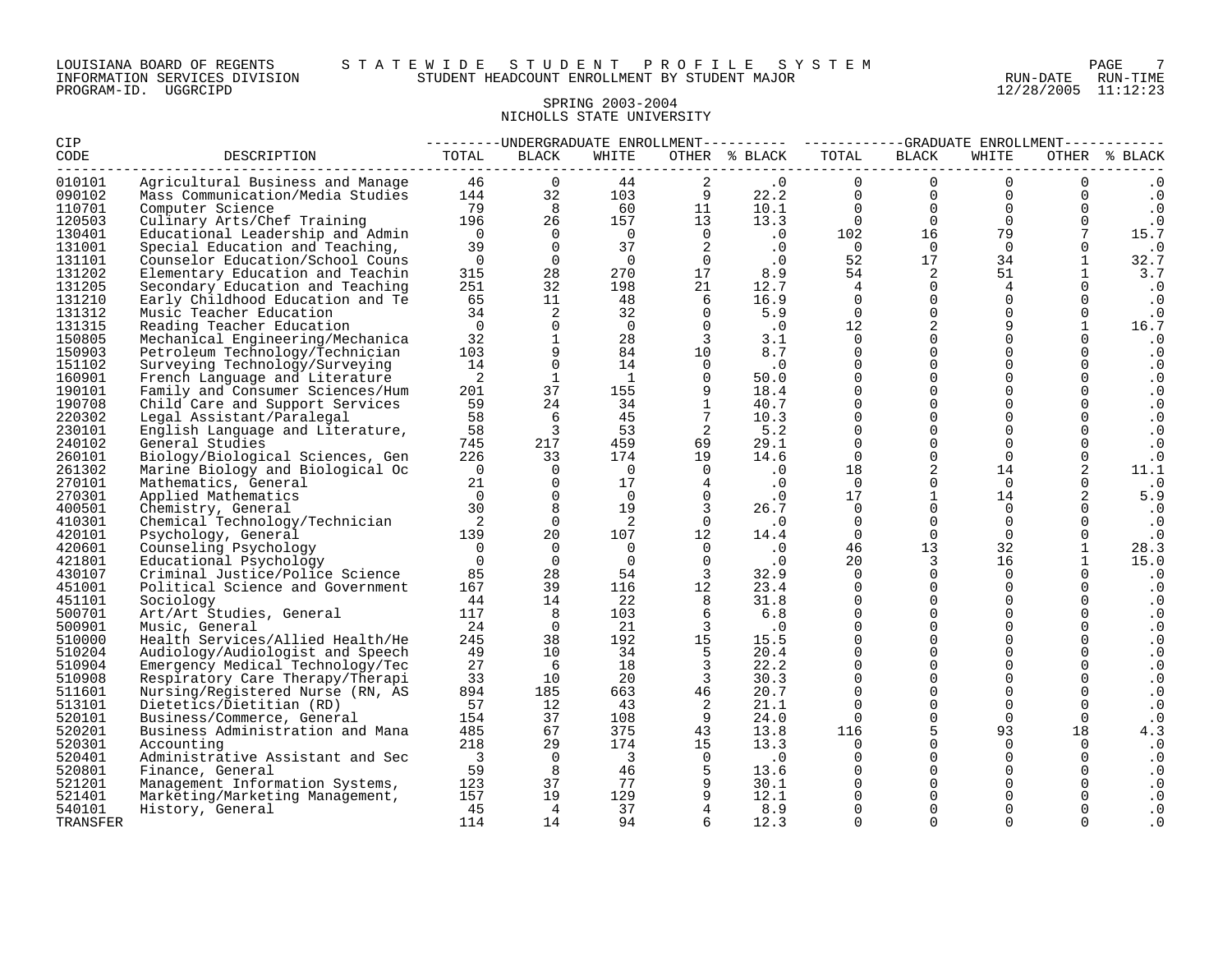# SPRING 2003-2004 NICHOLLS STATE UNIVERSITY

| <b>CIP</b>     |             |       |       |             |       |         |       |       | ---------UNDERGRADUATE ENROLLMENT---------- -----------GRADUATE ENROLLMENT----------- |    |               |  |  |
|----------------|-------------|-------|-------|-------------|-------|---------|-------|-------|---------------------------------------------------------------------------------------|----|---------------|--|--|
| CODE           | DESCRIPTION | TOTAL | BLACK | WHITE       | OTHER | % BLACK | TOTAL | BLACK | WHITE                                                                                 |    | OTHER % BLACK |  |  |
| <b>UNKNOWN</b> |             |       |       | 37          |       | 7.0     | 268   | 52    | 204                                                                                   |    | 19.4          |  |  |
| TOTALS         |             | 6.002 |       | 1,066 4,507 | 429   | 17.8    | 709   | 113   | 550                                                                                   | 46 | 15.9          |  |  |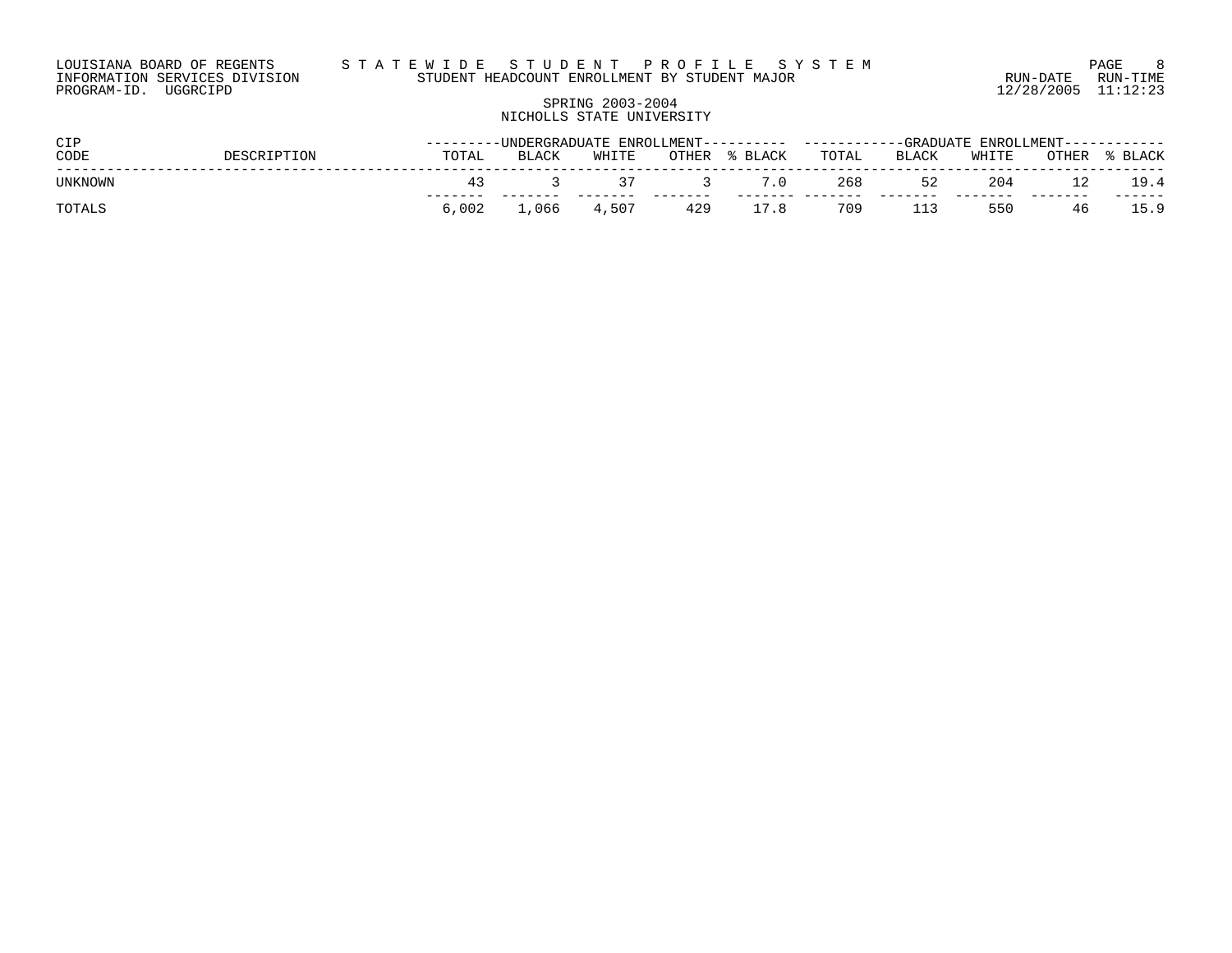#### LOUISIANA BOARD OF REGENTS S T A T E W I D E S T U D E N T P R O F I L E S Y S T E M PAGE 9 INFORMATION SERVICES DIVISION STUDENT HEADCOUNT ENROLLMENT BY STUDENT MAJOR RUN-DATE RUN-TIME

# SPRING 2003-2004 UNIVERSITY OF LA. AT MONROE

| <b>CIP</b>       |                                                                                                                                                                                                                                      | ---------UNDERGRADUATE ENROLLMENT--------- ----------GRADUATE ENROLLMENT---------- |                     |                      |                          |                                                          |                |                                                          |                |                                |                   |
|------------------|--------------------------------------------------------------------------------------------------------------------------------------------------------------------------------------------------------------------------------------|------------------------------------------------------------------------------------|---------------------|----------------------|--------------------------|----------------------------------------------------------|----------------|----------------------------------------------------------|----------------|--------------------------------|-------------------|
| CODE             | DESCRIPTION<br>Agricultural Business and Manage 53 4<br>Communication Studies/Speech Com 0 0 0 0 0<br>Mass Communication/Media Studies 129 38 88 3<br>Mass Communication/Media Studies 129 38 88 3<br>1 1 0 0<br>64 14 42 8<br>0 0 0 |                                                                                    |                     |                      |                          | OTHER % BLACK                                            | TOTAL          | <b>BLACK</b>                                             | WHITE          |                                | OTHER % BLACK     |
| 010101           |                                                                                                                                                                                                                                      |                                                                                    |                     |                      |                          | 7.5                                                      | $\Omega$       | $\Omega$                                                 | $\Omega$       | $\overline{0}$                 | $\cdot$ 0         |
| 090101           |                                                                                                                                                                                                                                      |                                                                                    |                     |                      |                          | $\frac{16}{16}$                                          |                | $\frac{5}{0}$                                            | $7\overline{}$ | 4                              | 31.3              |
| 090102           |                                                                                                                                                                                                                                      |                                                                                    |                     |                      |                          | 29.5                                                     | $\overline{0}$ |                                                          | $\Omega$       | $\Omega$                       | $\cdot$ 0         |
| 090401           |                                                                                                                                                                                                                                      |                                                                                    |                     |                      |                          | $\begin{array}{c} 100.0 \\ 21.9 \\ .0 \\ .0 \end{array}$ | $\overline{0}$ | $\begin{bmatrix} 0 \\ 0 \\ 10 \\ 13 \\ 12 \end{bmatrix}$ | $\overline{0}$ | $\overline{0}$                 | $\cdot$ 0         |
| 110701           |                                                                                                                                                                                                                                      |                                                                                    |                     |                      |                          |                                                          | $\overline{0}$ |                                                          | $\overline{0}$ | $\overline{0}$                 | $\cdot$ 0         |
| 130301           |                                                                                                                                                                                                                                      |                                                                                    |                     |                      |                          |                                                          | 23<br>67       |                                                          | 13             | $\overline{0}$                 | 43.5              |
| 130401           | Educational Leadership and Admin                                                                                                                                                                                                     | $\Omega$                                                                           | $\overline{0}$      | $\overline{0}$       | $\overline{0}$           |                                                          |                |                                                          | 52             | 2                              | 19.4              |
| 131001           | Special Education and Teaching,                                                                                                                                                                                                      | $5^{\circ}$                                                                        | $\overline{3}$      | 2                    | $\Omega$                 | 60.0                                                     | 49             | 12                                                       | 33             | $\overline{4}$                 | 24.5              |
| 131101           | Counselor Education/School Couns                                                                                                                                                                                                     | $\Omega$                                                                           | $\overline{0}$      | $\overline{0}$       | $\overline{0}$           | $\overline{\phantom{0}}$ .                               | 52             | 21                                                       | 31             | $\Omega$                       | 40.4              |
| 131202           | Elementary Education and Teachin                                                                                                                                                                                                     | 275                                                                                | 86                  | 184                  |                          | 31.3                                                     | 77             | 28                                                       | 48             | $\mathbf{1}$                   | 36.4              |
| 131205           | Secondary Education and Teaching                                                                                                                                                                                                     | $\overline{0}$                                                                     | $\overline{0}$      | $\overline{0}$       | $\Omega$                 | $\cdot$ 0                                                | 14             | 7                                                        | $7^{\circ}$    | $\overline{0}$                 | 50.0              |
| 131210           | Early Childhood Education and Te                                                                                                                                                                                                     | 158                                                                                | 47                  | 110                  | $\overline{1}$           | 29.7                                                     | 10             | $\overline{a}$                                           | 8              | $\Omega$                       | 20.0              |
| 131302           | Art Teacher Education                                                                                                                                                                                                                | $5^{\circ}$                                                                        | 1                   | $\overline{4}$       | $\Omega$                 | 20.0                                                     | $\overline{0}$ | $\mathbf 0$                                              | $\Omega$       | $\Omega$                       | $\cdot$ 0         |
| 131305           | English/Language Arts Teacher Ed                                                                                                                                                                                                     | 41                                                                                 | 12                  | 29                   | $\Omega$                 | 29.3                                                     | $\Omega$       | $\mathbf 0$                                              | $\Omega$       | $\Omega$                       | $\cdot$ 0         |
| 131311           | Mathematics Teacher Education                                                                                                                                                                                                        | 14                                                                                 | $\overline{2}$      | 11                   | $\overline{1}$           | 14.3                                                     | $\Omega$       | $\Omega$                                                 | $\Omega$       | $\Omega$                       | $\cdot$ 0         |
| 131312           | Music Teacher Education                                                                                                                                                                                                              | 79                                                                                 | 15                  | 59                   |                          | 19.0                                                     | $\Omega$       | $\mathbf 0$                                              | $\Omega$       | $\Omega$                       | $\cdot$ 0         |
| 131314           | Physical Education Teaching and                                                                                                                                                                                                      | 170                                                                                | 35                  | 131                  | $\overline{4}$           | 20.6                                                     | $\Omega$       | $\mathbf 0$                                              | $\Omega$       | $\Omega$                       | $\cdot$ 0         |
| 131315           | Reading Teacher Education                                                                                                                                                                                                            | $\overline{0}$                                                                     | $\mathbf 0$         | $\overline{0}$       | $\Omega$                 | $\cdot$ 0                                                | 6              | $\mathbf{3}$                                             | $\overline{3}$ | $\Omega$                       | 50.0              |
| 131316           | Science Teacher Education/Genera                                                                                                                                                                                                     | 10                                                                                 | $\overline{4}$      | $-5$                 | $\overline{1}$           | 40.0                                                     | $\Omega$       | $\Omega$                                                 | $\Omega$       | $\Omega$                       | $\cdot$ 0         |
| 131318           | Social Studies Teacher Education                                                                                                                                                                                                     | 33                                                                                 | 6                   | 27                   | $\overline{0}$           | 18.2                                                     | $\Omega$       | $\Omega$                                                 | $\Omega$       | $\Omega$                       | $\cdot$ 0         |
| 131330           | Spanish Language Teacher Educati                                                                                                                                                                                                     | $\mathbf{1}$                                                                       | $\overline{0}$      | $\frac{1}{2}$        | $\Omega$                 | $\cdot$ 0                                                | $\Omega$       | $\mathbf 0$                                              | $\Omega$       | $\overline{0}$                 | $\cdot$ 0         |
| 151001           | Construction Engineering Technol                                                                                                                                                                                                     | 177                                                                                | 18                  | 156                  | 3                        | 10.2                                                     | $\Omega$       | $\mathbf 0$                                              | $\Omega$       | $\overline{0}$                 | $\cdot$ 0         |
| 160901           | French Language and Literature                                                                                                                                                                                                       | 11                                                                                 | $\mathbf{1}$        | 8 <sup>1</sup>       | 2                        | 9.1                                                      | $\mathbf 0$    | $\mathbf 0$                                              | $\Omega$       | $\mathbf{0}$                   | $\cdot$ 0         |
| 160905           | Spanish Language and Literature                                                                                                                                                                                                      | 18                                                                                 | $\overline{2}$      | 15                   | 1                        | 11.1                                                     | $\Omega$       | $\Omega$                                                 | $\Omega$       | $\Omega$                       | $\cdot$ 0         |
| 190101           | Family and Consumer Sciences/Hum                                                                                                                                                                                                     | 76                                                                                 | 19                  | 57                   | $\overline{0}$           | 25.0                                                     | $\Omega$       | $\Omega$                                                 | $\Omega$       | $\Omega$                       | $\cdot$ 0         |
| 190708           | Child Care and Support Services                                                                                                                                                                                                      | 29                                                                                 | 22                  | 7                    | $\Omega$                 | 75.9                                                     | $\Omega$       | $\mathbf 0$                                              | $\Omega$       | $\Omega$                       | $\cdot$ 0         |
| 220001           | Pre-Law Studies                                                                                                                                                                                                                      | $\overline{7}$                                                                     | $5^{\circ}$         | $\mathbf{1}$         | $\mathbf{1}$             | 71.4                                                     | $\Omega$       | $\mathbf 0$                                              | $\Omega$       | $\Omega$                       | $\cdot$ 0         |
| 230101           | English Language and Literature,                                                                                                                                                                                                     | 72                                                                                 | 20                  | 49                   | 3                        | 27.8                                                     | 21             | 6                                                        | 15             | $\mathbf{0}$                   | 28.6              |
| 231001           | Speech and Rhetorical Studies                                                                                                                                                                                                        | 32                                                                                 | 12                  | 19                   | $\overline{1}$           | 37.5                                                     | $\Omega$       | $\Omega$                                                 | $\Omega$       | $\Omega$                       | $\cdot$ 0         |
| 240102           | General Studies                                                                                                                                                                                                                      | 386                                                                                | 133                 | 237                  | 16                       | 34.5                                                     | $\Omega$       | $\overline{0}$                                           | $\Omega$       | $\mathbf{0}$                   | $\cdot$ 0         |
| 260101           | Biology/Biological Sciences, Gen                                                                                                                                                                                                     | 204                                                                                | 61                  | 126                  | 17                       | 29.9                                                     | 29             | 2                                                        | 25             | 2                              | 6.9               |
| 261004           | Toxicology                                                                                                                                                                                                                           | 37                                                                                 | 13                  | 21                   | $\overline{\mathbf{3}}$  | 35.1                                                     | $\overline{0}$ | $\mathbf 0$                                              | $\Omega$       |                                | $\cdot$ 0         |
| 270101           | Mathematics, General                                                                                                                                                                                                                 | 19<br>$\bigcap$                                                                    | 5<br>$\overline{0}$ | 11<br>$\overline{0}$ | 3<br>$\Omega$            | 26.3                                                     | $\Omega$       | $\mathsf{O}$                                             | $\Omega$       | $\overline{0}$<br>$\mathbf{1}$ | $\cdot$ 0         |
| 301101           | Gerontology                                                                                                                                                                                                                          |                                                                                    | 19                  |                      | $\overline{\phantom{a}}$ | $\cdot$ 0                                                | 22<br>23       | $\mathbf{3}$<br>$\overline{3}$                           | 18<br>20       | $\Omega$                       | 13.6              |
| 310505<br>400401 | Kinesiology and Exercise Science                                                                                                                                                                                                     | 56<br>46                                                                           | $\overline{2}$      | 34<br>44             | $\Omega$                 | 33.9<br>4.3                                              | $\overline{0}$ | $\mathbf 0$                                              | $\Omega$       | $\Omega$                       | 13.0              |
| 400501           | Atmospheric Sciences and Meteoro                                                                                                                                                                                                     | 20                                                                                 | 2                   | 14                   | $\overline{4}$           | 10.0                                                     | $\overline{0}$ | $\mathbf 0$                                              | $\mathbf 0$    | $\Omega$                       | $\cdot$ 0         |
| 400601           | Chemistry, General                                                                                                                                                                                                                   | $\overline{\phantom{a}}$                                                           | $\Omega$            | $\overline{2}$       |                          | $\cdot$ 0                                                | $\overline{4}$ | $\overline{0}$                                           | 4              | $\overline{0}$                 | $\cdot$ 0         |
| 420101           | Geology/Earth Science, General<br>Psychology, General                                                                                                                                                                                | 208                                                                                | 70                  | 131                  | $\overline{7}$           | 33.7                                                     | 25             | 5                                                        | 19             | $\mathbf{1}$                   | $\cdot$ 0<br>20.0 |
| 421801           |                                                                                                                                                                                                                                      | $\overline{0}$                                                                     | $\overline{0}$      | $\overline{0}$       | $\Omega$                 | $\cdot$ 0                                                | 17             | 6                                                        | 11             | $\overline{0}$                 | 35.3              |
| 430104           | Educational Psychology<br>Criminal Justice/Safety Studies                                                                                                                                                                            | 251                                                                                | 111                 | 139                  | $\mathbf{1}$             | 44.2                                                     | 27             | 11                                                       | 15             | $\mathbf{1}$                   | 40.7              |
| 430107           | Criminal Justice/Police Science                                                                                                                                                                                                      | 30                                                                                 | 19                  | 11                   | $\Omega$                 | 63.3                                                     | $\Omega$       | $\overline{0}$                                           | $\Omega$       |                                | $\cdot$ 0         |
| 440701           | Social Work                                                                                                                                                                                                                          | 126                                                                                | 66                  | 58                   | 2                        | 52.4                                                     | $\Omega$       | $\overline{0}$                                           | $\Omega$       | $\Omega$                       | $\cdot$ 0         |
| 451001           | Political Science and Government                                                                                                                                                                                                     | 25                                                                                 | 8                   | 15                   | 2                        | 32.0                                                     | $\Omega$       | $\mathbf 0$                                              | $\Omega$       | $\Omega$                       | $\cdot$ 0         |
| 451101           | Sociology                                                                                                                                                                                                                            | 45                                                                                 | 22                  | 22                   | $\overline{1}$           | 48.9                                                     | $\Omega$       | $\mathbf 0$                                              | $\Omega$       | $\overline{0}$                 | $\cdot$ 0         |
| 490102           | Airline/Commercial/Professional                                                                                                                                                                                                      | 58                                                                                 | $\overline{4}$      | 46                   | $\frac{1}{8}$            | 6.9                                                      | $\Omega$       | $\Omega$                                                 | $\Omega$       | $\Omega$                       | $\cdot$ 0         |
| 500702           | Fine/Studio Arts, General                                                                                                                                                                                                            | 80                                                                                 | 15                  | 62                   | $\overline{\mathbf{3}}$  | 18.8                                                     | $\overline{0}$ | $\overline{0}$                                           | $\mathbf 0$    |                                | $\cdot$ 0         |
| 500901           | Music, General                                                                                                                                                                                                                       | $\overline{2}$                                                                     | $\overline{0}$      | $\overline{a}$       | $\overline{0}$           |                                                          | $\overline{0}$ | $\mathbf 0$                                              | $\Omega$       | $\mathbf{0}$                   | $\cdot$ 0         |
| 500903           | Music Performance, General                                                                                                                                                                                                           | $\overline{0}$                                                                     | $\overline{0}$      | $\overline{0}$       | $\overline{0}$           | $\begin{array}{c} .0 \\ .0 \end{array}$                  | 14             | 2                                                        | 10             |                                | 14.3              |
| 510204           | Audiology/Audiologist and Speech                                                                                                                                                                                                     | 62                                                                                 | 8                   | 51                   | $\overline{3}$           | 12.9                                                     | 23             | 1                                                        | 21             | 1                              | 4.3               |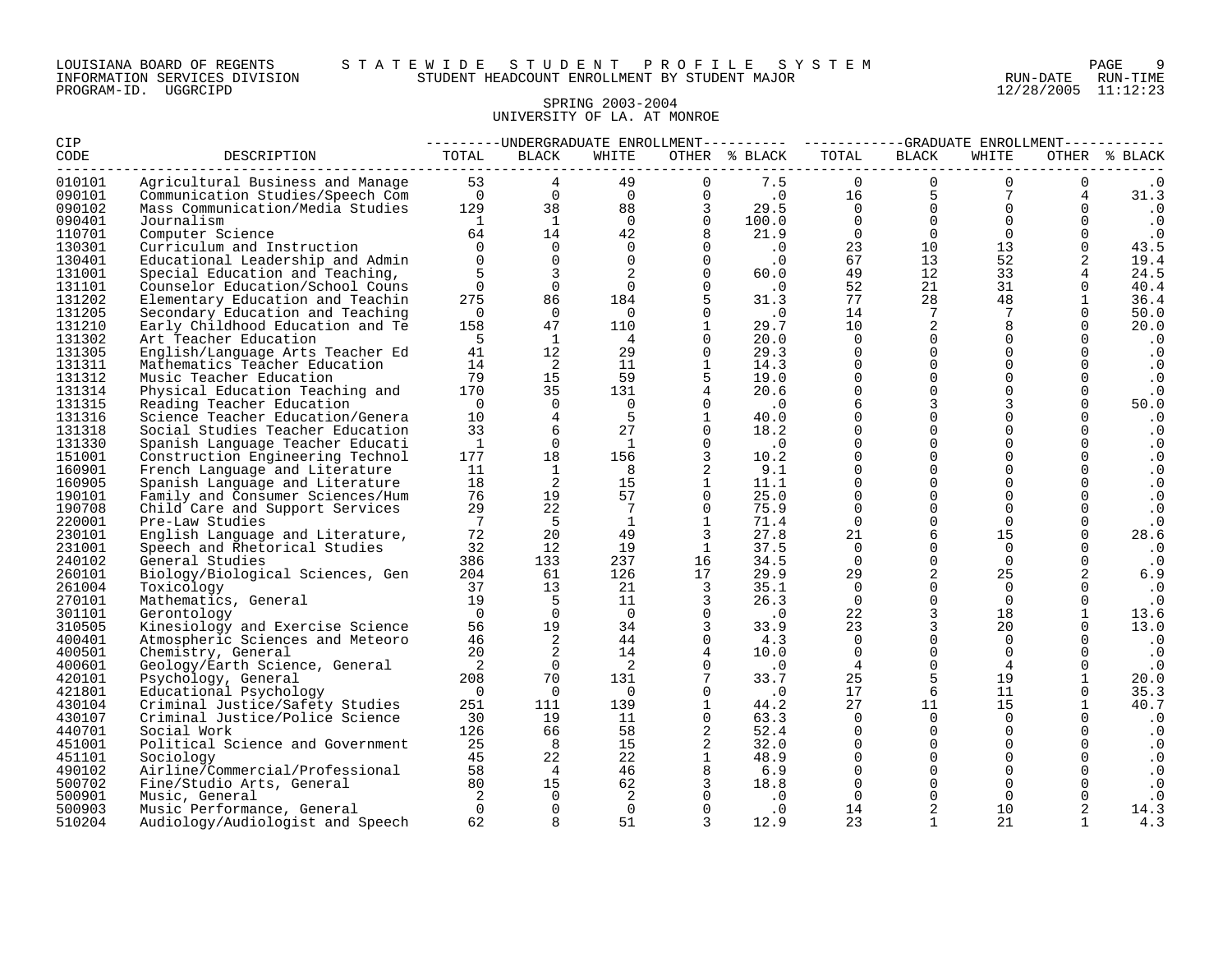| LOUISIANA BOARD OF REGENTS    |          |  |
|-------------------------------|----------|--|
| INFORMATION SERVICES DIVISION |          |  |
| PROGRAM-ID.                   | UGGRCIPD |  |

12/28/2005 11:12:23

#### SPRING 2003-2004 UNIVERSITY OF LA. AT MONROE

| CIP           |                                  | ·UNDERGRADUATE<br>ENROLLMENT |       |       |       |         | -GRADUATE<br>ENROLLMENT |              |       |       |         |
|---------------|----------------------------------|------------------------------|-------|-------|-------|---------|-------------------------|--------------|-------|-------|---------|
| CODE          | DESCRIPTION                      | TOTAL                        | BLACK | WHITE | OTHER | % BLACK | TOTAL                   | <b>BLACK</b> | WHITE | OTHER | % BLACK |
| 510602        | Dental Hygiene/Hygienist         | 127                          | 11    | 112   |       | 8.7     |                         |              |       |       |         |
| 510803        | Occupational Therapist Assistant | 79                           | 33    | 43    |       | 41.8    |                         |              |       |       |         |
| 510911        | Radiologic Technology/Science -  | 292                          | 45    | 233   |       | 15.4    |                         |              |       |       |         |
| 511005        | Clinical Laboratory Science/Medi | 109                          | 34    | 69    |       | 31.2    |                         |              |       |       |         |
| 511199        | Health/Medical Preparatory Progr |                              |       |       |       | . 0     |                         |              |       |       |         |
| 511501        | Substance Abuse/Addiction Counse |                              |       |       |       |         |                         |              |       |       | 45.5    |
| 511505        | Marriage and Family Therapy/Coun |                              |       |       |       |         | 50                      |              | 33    |       | 22.0    |
| 511601        | Nursing/Registered Nurse (RN, AS | 749                          | 205   | 520   | 24    | 27.4    |                         | <sup>0</sup> |       |       |         |
| 512001        | Pharmacy (PharmD ¢USA!, PharmD o | 388                          | 75    | 261   | 52    | 19.3    | 387                     | 35           | 300   | 52    | 9.0     |
| 512003        | Pharmaceutics and Drug Design (M |                              |       |       |       | . 0     | 60                      |              |       | 52    |         |
| 512306        | Occupational Therapy/Therapist   | 194                          | 60    | 132   |       | 30.9    |                         |              |       |       |         |
| 520201        | Business Administration and Mana | 353                          | 98    | 245   | 10    | 27.8    | 101                     |              |       | 39    | 7.9     |
| 520301        | Accounting                       | 203                          | 62    | 126   |       | 30.5    |                         |              |       |       |         |
| 520601        | Business/Managerial Economics    |                              |       |       |       | . 0     |                         |              |       |       |         |
| 520701        | Entrepreneurship/Entrepreneurial | 22                           |       | 15    |       | 27.3    |                         |              |       |       |         |
| 520801        | Finance, General                 | 58                           | 12    | 42    |       | 20.7    |                         |              |       |       |         |
| 521201        | Management Information Systems,  | 247                          | 109   | 124   |       | 44.1    |                         |              |       |       |         |
| 521401        | Marketing/Marketing Management,  | 129                          | 27    | 96    |       | 20.9    |                         |              |       |       |         |
| 521701        | Insurance                        | 23                           |       | 17    |       | 21.7    |                         |              |       |       |         |
| 540101        | History, General                 | 46                           |       | 39    |       | 8.7     |                         |              | 12    |       | 6.7     |
| TRANSFER      |                                  |                              |       |       |       | . 0     |                         |              |       |       |         |
| UNKNOWN       |                                  | 534                          | 130   | 391   | 13    | 24.3    | 174                     | 62           | 108   |       | 35.6    |
| <b>TOTALS</b> |                                  | 6,678                        | 1,841 | 4,551 | 286   | 27.6    | 1,317                   | 262          | 881   | 174   | 19.9    |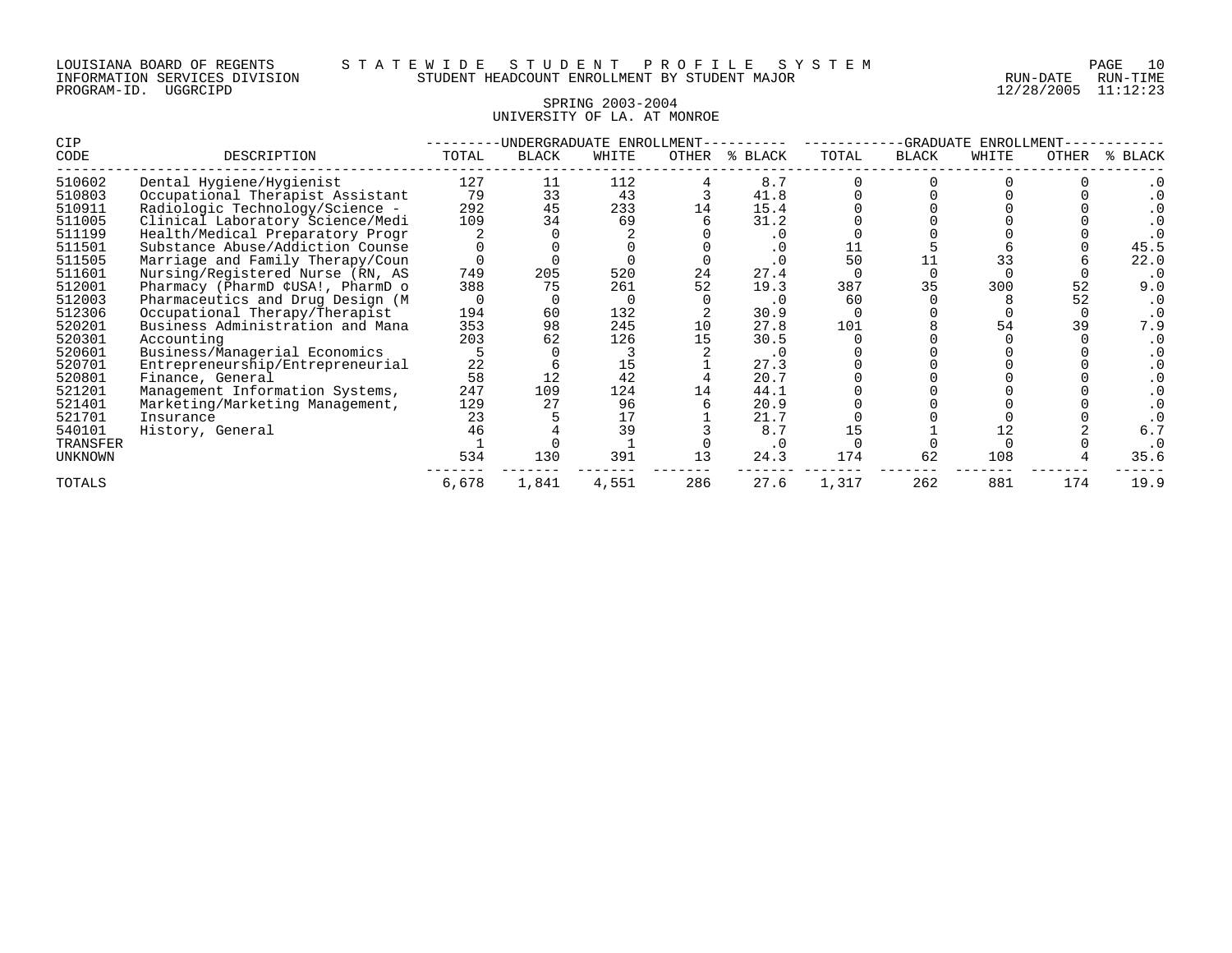#### SPRING 2003-2004 NORTHWESTERN STATE UNIVERSITY

| CIP              |                                  |                 |                                                                                                                                   |                         |                                  |                             | ---------UNDERGRADUATE ENROLLMENT---------- ----------GRADUATE ENROLLMENT----------- |                     |                                                                               |                      |                         |
|------------------|----------------------------------|-----------------|-----------------------------------------------------------------------------------------------------------------------------------|-------------------------|----------------------------------|-----------------------------|--------------------------------------------------------------------------------------|---------------------|-------------------------------------------------------------------------------|----------------------|-------------------------|
| CODE             | DESCRIPTION                      | TOTAL           | BLACK                                                                                                                             | WHITE                   |                                  | OTHER % BLACK               | TOTAL                                                                                | BLACK               | WHITE                                                                         |                      | OTHER % BLACK           |
| 090401           | Journalism                       |                 | $\begin{array}{cccc} 164 & & 59 & & 57 \\ 216 & & 84 & & 107 & & 25 \\ & & \ddots & \ddots & \ddots & \ddots & 0 & 0 \end{array}$ |                         |                                  | 36.0                        | $\Omega$                                                                             | $\Omega$            | $\Omega$                                                                      | $\Omega$             |                         |
| 110401           | Information Science/Studies      |                 |                                                                                                                                   |                         |                                  |                             | $38.9$ 0                                                                             | $\overline{0}$      | $\overline{0}$                                                                | $\Omega$             | $\ddot{\phantom{0}}$ .0 |
| 130101           | Education, General               |                 |                                                                                                                                   |                         |                                  | $\overline{\phantom{a}}$ .0 |                                                                                      |                     | 342<br>$\begin{array}{cc} 128 & \qquad & 342 \\ 30 & \qquad & 48 \end{array}$ | 36                   | 25.3                    |
| 130401           | Educational Leadership and Admin | $\overline{0}$  | $\begin{matrix}0\\0\end{matrix}$                                                                                                  | $\overline{0}$          | $\begin{matrix}0\\0\end{matrix}$ | $\cdot$ 0                   | 506<br>79                                                                            |                     |                                                                               | $\mathbf{1}$         | 38.0                    |
| 131001           | Special Education and Teaching,  | $7\phantom{.0}$ | $\overline{\mathbf{c}}$                                                                                                           | 4                       | $\overline{1}$                   | 28.6                        | $\bigcirc$                                                                           | $\overline{0}$      | $\overline{0}$                                                                | $\overline{0}$       | $\cdot$ 0               |
| 131102           | College Student Counseling and P | $\mathbf 0$     | $\overline{0}$                                                                                                                    | $\overline{0}$          | $\overline{0}$                   | $\cdot$ 0                   | 44                                                                                   | 18                  | 24                                                                            | $\overline{2}$       | 40.9                    |
| 131202           | Elementary Education and Teachin | 286             | 52                                                                                                                                | 215                     | 19                               | 18.2                        | $\overline{0}$                                                                       | $\overline{0}$      | $\Omega$                                                                      | $\Omega$             | $\cdot$ 0               |
| 131203           | Junior High/Intermediate/Middle  | 16              | 9                                                                                                                                 | $\overline{7}$          | $\overline{0}$                   | 56.3                        | $\Omega$                                                                             | $\overline{0}$      | $\Omega$                                                                      | $\Omega$             | $\cdot$ 0               |
| 131205           | Secondary Education and Teaching | 139             | 22                                                                                                                                | 102                     | 15                               | 15.8                        | $\Omega$                                                                             | $\ddot{\mathbf{0}}$ | $\Omega$                                                                      | $\Omega$             | . 0                     |
| 131210           | Early Childhood Education and Te | 155             | 52                                                                                                                                | 93                      | 10                               | 33.5                        | $\Omega$                                                                             | $\mathbf 0$         | $\Omega$                                                                      | $\Omega$             | $\cdot$ 0               |
| 131312           | Music Teacher Education          | 108             | 15                                                                                                                                | 83                      | 10                               | 13.9                        | $\Omega$                                                                             | $\mathbf 0$         | $\Omega$                                                                      | $\Omega$             | $\cdot$ 0               |
| 131314           | Physical Education Teaching and  | 233             | 74                                                                                                                                | 136                     | 23                               | 31.8                        | 37                                                                                   | 5                   | 28                                                                            | 4                    | 13.5                    |
| 139999           | Education, Other                 | $\overline{0}$  | $\overline{0}$                                                                                                                    | $\bigcirc$              | $\overline{0}$                   | $\cdot$ 0                   | 1                                                                                    | $\mathbf{1}$        | $\Omega$                                                                      | $\mathbf 0$          | 100.0                   |
| 150303           | Electrical, Electronic and Commu | 112             | 53                                                                                                                                | 44                      | 15                               | 47.3                        | $\Omega$                                                                             | $\mathbf 0$         | $\Omega$                                                                      | $\Omega$             | $\cdot$ 0               |
| 150612           | Industrial Technology/Technician | 100             | 25                                                                                                                                | 68                      | $\overline{7}$                   | 25.0                        | $\Omega$                                                                             | $\mathbf 0$         | $\Omega$                                                                      | $\Omega$             | $\cdot$ 0               |
| 190101           | Family and Consumer Sciences/Hum | 102             | 27                                                                                                                                | 63                      | 12                               | 26.5                        | $\Omega$                                                                             | $\mathbf 0$         | $\Omega$                                                                      | $\mathbf 0$          |                         |
| 230101           |                                  | 39              | $6\overline{6}$                                                                                                                   | 30                      | $\overline{\mathbf{3}}$          | 15.4                        | 35                                                                                   | $\overline{4}$      | 25                                                                            |                      | $\cdot$ 0               |
|                  | English Language and Literature, |                 |                                                                                                                                   |                         |                                  |                             | $\Omega$                                                                             | $\mathbf 0$         | $\Omega$                                                                      |                      | 11.4                    |
| 240101<br>240102 | Liberal Arts and Sciences/Libera | 131             | 18                                                                                                                                | 101<br>699              | 12                               | 13.7<br>37.6                | $\Omega$                                                                             | $\Omega$            | $\Omega$                                                                      | $\Omega$<br>$\Omega$ | $\cdot$ 0               |
|                  | General Studies                  | 1,312           | 493<br>141                                                                                                                        |                         | 120                              |                             |                                                                                      | $\Omega$            | $\Omega$                                                                      |                      | $\cdot$ 0               |
| 260101           | Biology/Biological Sciences, Gen | 379             |                                                                                                                                   | 203                     | 35                               | 37.2                        | $\Omega$<br>$\Omega$                                                                 | $\Omega$            |                                                                               | $\Omega$<br>$\Omega$ | $\cdot$ 0               |
| 270101           | Mathematics, General             | $\frac{28}{33}$ | $\overline{\phantom{a}}$                                                                                                          | 23                      | $\overline{\phantom{0}}^2$       | 10.7                        |                                                                                      |                     | $\Omega$                                                                      |                      | $\cdot$ 0               |
| 400501           | Chemistry, General               |                 | 5                                                                                                                                 | 19                      | - 9                              | 15.2                        | $\Omega$                                                                             | $\mathbf 0$         | $\Omega$                                                                      | $\Omega$             | $\cdot$ 0               |
| 400801           | Physics, General<br>369          | 13              | $\overline{1}$                                                                                                                    | 8                       | $\frac{4}{3}$                    | 7.7                         | $\Omega$                                                                             | $\mathbf 0$         | $\Omega$                                                                      | $\Omega$             | $\cdot$ 0               |
| 420101           | Psychology, General              |                 | 110                                                                                                                               | 212                     | 47                               | 29.8                        | $\Omega$                                                                             | $\mathbf 0$         | $\Omega$                                                                      | $\mathbf 0$          | $\cdot$ 0               |
| 420201           | Clinical Psychology              | $\overline{0}$  | $\overline{0}$                                                                                                                    | $\overline{0}$          | $\overline{0}$                   | $\cdot$ 0                   | 26                                                                                   | 5                   | 19                                                                            | 2                    | 19.2                    |
| 430104           | Criminal Justice/Safety Studies  | 252             | 83                                                                                                                                | 147                     | 22                               | 32.9                        | $\Omega$                                                                             | $\Omega$            | $\Omega$                                                                      | $\Omega$             | . 0                     |
| 430107           | Criminal Justice/Police Science  | 138             | 66                                                                                                                                | 63                      | 9                                | 47.8                        | $\mathbf{1}$                                                                         | $\mathbf{1}$        | $\Omega$                                                                      | $\Omega$             | 100.0                   |
| 440701           | Social Work                      | 237             | 124                                                                                                                               | 95                      | 18                               | 52.3                        | $\Omega$                                                                             | $\mathbf 0$         | $\Omega$                                                                      | 0                    | $\cdot$ 0               |
| 450101           | Social Sciences, General         | $\overline{7}$  | $\overline{\phantom{a}}$                                                                                                          | $\overline{\mathbf{3}}$ | $\overline{1}$                   | 42.9                        | $\Omega$                                                                             | $\Omega$            | $\Omega$                                                                      | $\Omega$             | $\cdot$ 0               |
| 450201           | Anthropology                     | 31              | 2                                                                                                                                 | 26                      | $\overline{\phantom{a}}$         | 6.5                         | $\Omega$                                                                             | $\mathbf{0}$        | $\Omega$                                                                      | $\Omega$             | $\cdot$ 0               |
| 451001           | Political Science and Government | 66              | 19                                                                                                                                | 37                      | 10                               | 28.8                        | $\Omega$                                                                             | $\Omega$            | $\Omega$                                                                      | $\Omega$             | $\cdot$ 0               |
| 451101           | Sociology                        | 29              | 10                                                                                                                                | 15                      | $\frac{4}{3}$                    | 34.5                        | $\Omega$                                                                             | $\Omega$            | $\Omega$                                                                      | $\Omega$             | $\cdot$ 0               |
| 500401           | Design and Visual Communications | 2               | $\Omega$                                                                                                                          | $\overline{1}$          | $\overline{1}$                   | $\cdot$ 0                   | $\Omega$                                                                             | $\mathbf{0}$        | $\Omega$                                                                      | $\Omega$             | $\cdot$ 0               |
| 500409           | Graphic Design                   | 22              | 5                                                                                                                                 | 15                      | $\overline{\phantom{a}}$         | 22.7                        | $\Omega$                                                                             | $\mathbf 0$         | $\Omega$                                                                      | $\Omega$             | $\cdot$ 0               |
| 500501           | Drama and Dramatics/Theatre Arts | 95              | 16                                                                                                                                | 71                      | 8                                | 16.8                        | $\mathbf 0$                                                                          | $\mathbf 0$         | $\Omega$                                                                      | $\mathbf 0$          | $\cdot$ 0               |
| 500701           | Art/Art Studies, General         | 18              | $\overline{a}$                                                                                                                    | 11                      | $-5$                             | 11.1                        | 11                                                                                   | $\mathbf{1}$        | 9                                                                             | $\mathbf{1}$         | 9.1                     |
| 500702           | Fine/Studio Arts, General        | 66              | 14                                                                                                                                | 38                      | 14                               | 21.2                        | $\overline{0}$                                                                       | $\mathbf 0$         | $\mathbf 0$                                                                   | $\mathbf 0$          | $\cdot$ 0               |
| 500903           | Music Performance, General       | 38              | $6\overline{6}$                                                                                                                   | 21                      | 11                               | 15.8                        | 13                                                                                   | 2                   | 11                                                                            | $\Omega$             | 15.4                    |
| 510808           | Veterinary/Animal Health Technol | 43              | $-5$                                                                                                                              | 35                      | $\overline{\mathbf{3}}$          | 11.6                        | $\overline{0}$                                                                       | $\mathbf{0}$        | $\overline{0}$                                                                | $\Omega$             | $\cdot$ 0               |
| 510911           | Radiologic Technology/Science -  | 269             | 67                                                                                                                                | 179                     | 23                               | 24.9                        | $\Omega$                                                                             | $\Omega$            | $\Omega$                                                                      | $\Omega$             | $\cdot$ 0               |
| 511005           | Clinical Laboratory Science/Medi | 37              | 20                                                                                                                                | 15                      | $\overline{a}$                   | 54.1                        | $\Omega$                                                                             | $\Omega$            | $\Omega$                                                                      | $\Omega$             | $\cdot$ 0               |
| 511601           | Nursing/Registered Nurse (RN, AS | 2,127           | 583                                                                                                                               | 1,383                   | 161                              | 27.4                        | $\Omega$                                                                             | $\Omega$            | $\Omega$                                                                      | $\Omega$             | $\cdot$ 0               |
| 511602           | Nursing Administration (MSN, MS, | $\overline{0}$  | $\overline{0}$                                                                                                                    | $\overline{0}$          | $\overline{0}$                   | $\cdot$ 0                   | 109                                                                                  | 15                  | 90                                                                            | $\overline{4}$       | 13.8                    |
| 520101           | Business/Commerce, General       | 206             | 122                                                                                                                               | 71                      | 13                               | 59.2                        | $\Omega$                                                                             | $\Omega$            | $\Omega$                                                                      |                      | $\cdot$ 0               |
| 520201           | Business Administration and Mana | 603             | 213                                                                                                                               | 329                     | 61                               | 35.3                        | $\Omega$                                                                             | $\mathbf 0$         | $\Omega$                                                                      | $\overline{0}$       | $\cdot$ 0               |
| 520301           | Accounting                       | 166             | 63                                                                                                                                | 90                      | 13                               | 38.0                        | $\Omega$                                                                             | $\mathbf 0$         | $\Omega$                                                                      | $\Omega$             | . 0                     |
| 520401           | Administrative Assistant and Sec | 16              | 11                                                                                                                                | 5                       | $\overline{0}$                   | 68.8                        | $\Omega$                                                                             | $\Omega$            | $\Omega$                                                                      | $\Omega$             | . 0                     |
| 520901           | Hospitality Administration/Manaq | 76              | 12                                                                                                                                | 59                      | $-5$                             | 15.8                        | $\Omega$                                                                             | $\Omega$            | $\Omega$                                                                      | $\Omega$             | . 0                     |
| 540101           | History, General                 | 66              | 8                                                                                                                                 | 52                      | $6\overline{6}$                  | 12.1                        | 3                                                                                    | $\mathbf 0$         |                                                                               |                      | . 0                     |
| TRANSFER         |                                  | 18              | 7                                                                                                                                 | 9                       | 2                                | 38.9                        | $\Omega$                                                                             | $\Omega$            | $\Omega$                                                                      | $\Omega$             | . 0                     |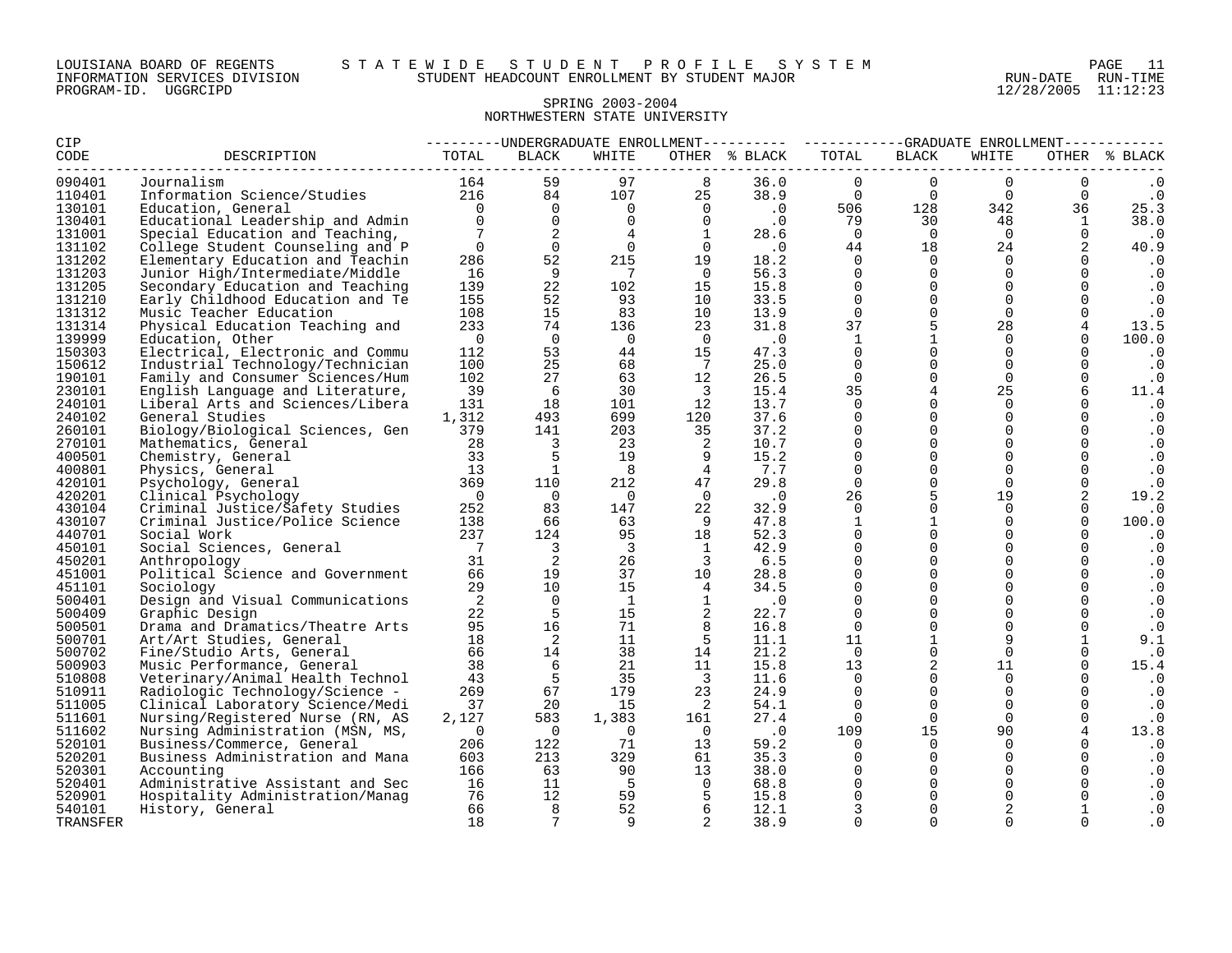# SPRING 2003-2004 NORTHWESTERN STATE UNIVERSITY

| <b>CIP</b> |               | ----------UNDERGRADUATE ENROLLMENT----------<br>$\cdots$ FNROLLMENT------<br>------------GRADUATE . |              |       |              |         |       |       |       |       |       |
|------------|---------------|-----------------------------------------------------------------------------------------------------|--------------|-------|--------------|---------|-------|-------|-------|-------|-------|
| CODE       | <b>TPTION</b> | TOTAL                                                                                               | <b>BLACK</b> | WHITE | <b>OTHER</b> | % BLACK | TOTAL | BLACK | WHITE | OTHER | BLACK |
| UNKNOWN    |               | 98.                                                                                                 | 22           |       |              | 22.4    | 348   |       | 261   |       | 21.0  |
| TOTAL      |               | 8,668                                                                                               | 2,734        | 5,151 | 783          | 31.5    |       | 283   | 859   |       | 23.3  |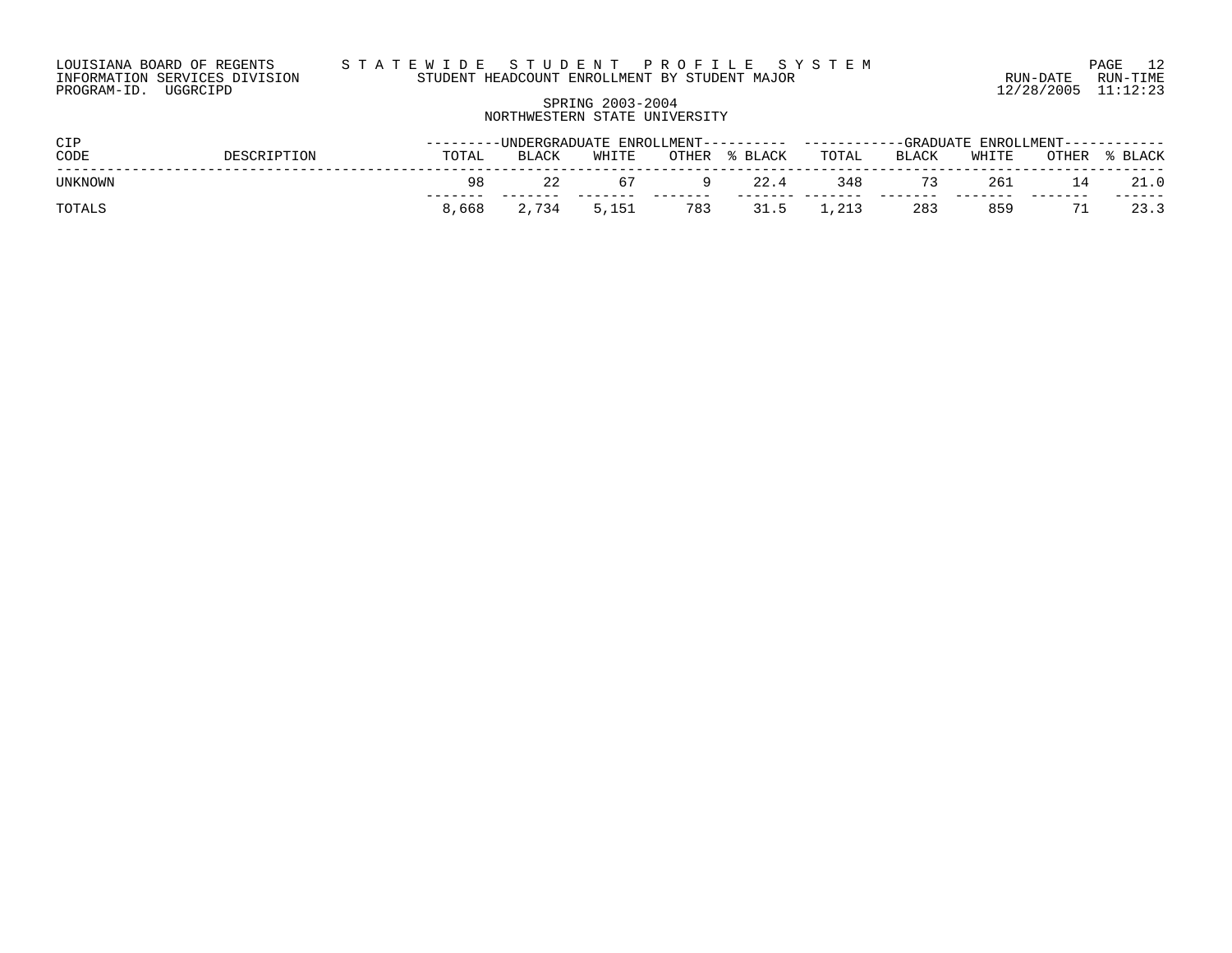#### LOUISIANA BOARD OF REGENTS S T A T E W I D E S T U D E N T P R O F I L E S Y S T E M PAGE 13 INFORMATION SERVICES DIVISION STUDENT HEADCOUNT ENROLLMENT BY STUDENT MAJOR RUN-DATE RUN-TIME

# SPRING 2003-2004 SOUTHEASTERN LA. UNIVERSITY

| CIP    |                                  |                         |                |                         |                | ---------UNDERGRADUATE ENROLLMENT--------- ----------GRADUATE ENROLLMENT--------- |                |                |                |              |               |
|--------|----------------------------------|-------------------------|----------------|-------------------------|----------------|-----------------------------------------------------------------------------------|----------------|----------------|----------------|--------------|---------------|
| CODE   | DESCRIPTION                      | TOTAL                   | BLACK          | WHITE                   |                | OTHER % BLACK                                                                     | TOTAL          | <b>BLACK</b>   | WHITE          |              | OTHER % BLACK |
| 011103 | Horticultural Science            | 19                      | $\Omega$       | 18                      | $\mathbf{1}$   | $\cdot$ 0                                                                         | $\Omega$       | $\Omega$       | $\Omega$       |              |               |
| 090101 | Communication Studies/Speech Com | 332                     | 64             | 256                     | 12             | 19.3                                                                              | $\mathbf 0$    | $\mathbf 0$    | $\overline{0}$ | 0            | $\cdot$ 0     |
| 090901 | Organizational Communication, Ge | $\overline{0}$          | $\overline{0}$ | $\overline{0}$          | $\overline{0}$ | $\cdot$ 0                                                                         | 28             | $\overline{4}$ | 21             |              | 14.3          |
| 110701 | Computer Science                 | 285                     | 59             | 198                     | 28             | 20.7                                                                              | $\overline{0}$ | $\mathbf 0$    | $\Omega$       | 0            | $\cdot$ 0     |
| 130301 | Curriculum and Instruction       | $\bigcap$               | $\Omega$       | $\Omega$                | $\overline{0}$ | $\cdot$ 0                                                                         | 117            | 9              | 105            |              | 7.7           |
| 130401 | Educational Leadership and Admin | $\overline{0}$          | $\Omega$       | $\Omega$                | $\Omega$       | $\cdot$ 0                                                                         | 162            | 29             | 132            | $\mathbf{1}$ | 17.9          |
| 131001 | Special Education and Teaching,  | 122                     | 17             | 102                     | 3              | 13.9                                                                              | 68             | 9              | 57             | 2            | 13.2          |
| 131012 | Education/Teaching of Individual | 89                      | 11             | 73                      | 5              | 12.4                                                                              | $\overline{0}$ | $\overline{0}$ | $\overline{0}$ |              | $\cdot$ 0     |
| 131101 | Counselor Education/School Couns | $\Omega$                | $\overline{0}$ | $\overline{0}$          | $\Omega$       | $\cdot$ 0                                                                         | 86             | 18             | 66             | 2            | 20.9          |
| 131202 | Elementary Education and Teachin | 1,021                   | 127            | 861                     | 33             | 12.4                                                                              | 236            | 48             | 182            |              | 20.3          |
| 131205 | Secondary Education and Teaching | $\Omega$                | $\Omega$       | $\overline{0}$          | $\Omega$       | $\cdot$ 0                                                                         | 181            | 30             | 143            |              | 16.6          |
| 131302 | Art Teacher Education            | 37                      | $\overline{3}$ | 32                      | 2              | 8.1                                                                               | $\Omega$       | $\Omega$       | $\Omega$       |              | $\cdot$ 0     |
| 131305 | English/Language Arts Teacher Ed | 93                      | 11             | 79                      | $\overline{3}$ | 11.8                                                                              | $\Omega$       | $\mathbf 0$    | $\Omega$       |              | $\cdot$ 0     |
| 131311 | Mathematics Teacher Education    | 47                      | 7              | 38                      | 2              | 14.9                                                                              | $\Omega$       | $\mathbf 0$    | $\Omega$       | 0            | $\cdot$ 0     |
| 131312 | Music Teacher Education          | 58                      | 7              | 48                      | $\overline{3}$ | 12.1                                                                              | $\Omega$       | $\Omega$       | $\cap$         |              | $\cdot$ 0     |
| 131314 | Physical Education Teaching and  | 468                     | 102            | 342                     | 24             | 21.8                                                                              | 50             | 12             | 34             |              | 24.0          |
| 131316 | Science Teacher Education/Genera | 24                      | -5             | 18                      | $\mathbf{1}$   | 20.8                                                                              | $\Omega$       | $\Omega$       | $\Omega$       |              | $\cdot$ 0     |
| 131318 | Social Studies Teacher Education | 143                     | 9              | 126                     | 8              | 6.3                                                                               | $\Omega$       | $\Omega$       | $\Omega$       | $\Omega$     | $\cdot$ 0     |
| 131325 | French Language Teacher Educatio | $\overline{\mathbf{3}}$ | $\Omega$       | $\overline{\mathbf{3}}$ | $\mathbf{0}$   | $\cdot$ 0                                                                         | $\Omega$       | $\mathbf 0$    | 0              | $\mathbf 0$  | . 0           |
| 131330 | Spanish Language Teacher Educati | 11                      | $\mathbf{1}$   | 6                       | $\overline{4}$ | 9.1                                                                               | $\Omega$       | $\mathsf{O}$   | 0              |              | $\cdot$ 0     |
| 131331 | Speech Teacher Education         | 33                      | 9              | 23                      | <sup>1</sup>   | 27.3                                                                              | $\Omega$       | $\mathbf 0$    | 0              | $\mathbf 0$  | $\cdot$ 0     |
| 150612 | Industrial Technology/Technician | 389                     | 32             | 339                     | 18             | 8.2                                                                               | $\Omega$       | $\mathbf 0$    | $\cap$         |              | $\cdot$ 0     |
| 160901 | French Language and Literature   | 14                      | $\mathbf{1}$   | 12                      | $\mathbf{1}$   | 7.1                                                                               | $\Omega$       | $\mathbf 0$    | $\Omega$       |              | $\cdot$ 0     |
| 160905 | Spanish Language and Literature  | 18                      | 5              | - 9                     | $\overline{4}$ | 27.8                                                                              | $\Omega$       | $\mathbf 0$    | $\Omega$       | $\Omega$     | $\cdot$ 0     |
| 190101 | Family and Consumer Sciences/Hum | 131                     | 34             | 94                      | $\overline{3}$ | 26.0                                                                              | $\mathbf 0$    | $\mathbf 0$    | $\Omega$       | $\mathbf 0$  | $\cdot$ 0     |
| 230101 | English Language and Literature, | 99                      | 8              | 89                      | 2              | 8.1                                                                               | 37             | $\overline{4}$ | 32             |              | 10.8          |
| 240101 | Liberal Arts and Sciences/Libera | 49                      | 10             | 37                      | 2              | 20.4                                                                              | $\Omega$       | $\mathbf 0$    | $\Omega$       |              | $\cdot$ 0     |
| 240102 | General Studies                  | 494                     | 83             | 400                     | 11             | 16.8                                                                              | $\Omega$       | $\mathsf{O}$   | $\Omega$       | $\Omega$     | $\cdot$ 0     |
| 260101 | Biology/Biological Sciences, Gen | 746                     | 124            | 578                     | 44             | 16.6                                                                              | 27             | 2              | 23             | 2            | 7.4           |
| 270101 | Mathematics, General             | 41                      | 2              | 38                      | $\overline{1}$ | 4.9                                                                               | $\Omega$       | $\mathbf 0$    | $\Omega$       | $\Omega$     | $\cdot$ 0     |
| 301501 | Science, Technology and Society  | $\overline{0}$          | $\Omega$       | $\overline{0}$          | $\Omega$       | $\cdot$ 0                                                                         | 35             | 2              | 25             | 8            | 5.7           |
| 400501 | Chemistry, General               | 101                     | 13             | 83                      | 5              | 12.9                                                                              | $\Omega$       | $\mathbf 0$    | $\Omega$       | 0            | $\cdot$ 0     |
| 400801 | Physics, General                 | 63                      | 5              | 52                      | 6              | 7.9                                                                               | $\Omega$       | $\mathsf{O}$   | $\Omega$       | $\mathsf{O}$ | . 0           |
| 420101 | Psychology, General              | 407                     | 69             | 316                     | 22             | 17.0                                                                              | 29             | 6              | 22             | $\mathbf{1}$ | 20.7          |
| 430104 | Criminal Justice/Safety Studies  | 404                     | 76             | 308                     | 20             | 18.8                                                                              | $\Omega$       | $\Omega$       | $\Omega$       |              | $\cdot$ 0     |
| 430107 | Criminal Justice/Police Science  | 33                      | 8              | 23                      | $\overline{2}$ | 24.2                                                                              | $\Omega$       | $\mathbf 0$    | 0              | $\Omega$     | $\cdot$ 0     |
| 440701 | Social Work                      | 237                     | 73             | 153                     | 11             | 30.8                                                                              | $\Omega$       | $\mathbf 0$    | $\Omega$       | $\Omega$     | $\cdot$ 0     |
| 451001 | Political Science and Government | 121                     | 25             | 92                      | $\overline{4}$ | 20.7                                                                              | $\mathbf 0$    | $\mathsf{O}$   | $\Omega$       | 0            | $\cdot$ 0     |
| 451101 | Sociology                        | 90                      | 26             | 64                      | $\Omega$       | 28.9                                                                              | 25             | 6              | 19             |              | 24.0          |
| 500701 | Art/Art Studies, General         | 186                     | 14             | 161                     | 11             | 7.5                                                                               | $\Omega$       | $\Omega$       | $\Omega$       |              | $\cdot$ 0     |
| 500704 | Arts Management                  | 28                      | 2              | 26                      | $\Omega$       | 7.1                                                                               | $\Omega$       | $\Omega$       | $\Omega$       | $\Omega$     | $\cdot$ 0     |
| 500903 | Music Performance, General       | 64                      | 5              | 52                      | 7              | 7.8                                                                               | 23             | $\mathbf{1}$   | 9              | 13           | 4.3           |
| 510203 | Speech-Language Pathology/Pathol | $\Omega$                | $\Omega$       | $\Omega$                | $\Omega$       | $\cdot$ 0                                                                         | 74             | 6              | 67             | 1            | 8.1           |
| 510913 | Athletic Training/Trainer        | 109                     | 23             | 77                      | 9              | 21.1                                                                              | 0              | $\mathbf 0$    | 0              | $\mathbf 0$  | $\cdot$ 0     |
| 511601 | Nursing/Registered Nurse (RN, AS | 1,507                   | 275            | 1,171                   | 61             | 18.2                                                                              | $\Omega$       | $\mathbf 0$    | $\Omega$       | $\mathbf 0$  | . 0           |
| 511610 | Psychiatric/Mental Health Nurse/ | $\overline{0}$          | $\overline{0}$ | $\Omega$                | $\Omega$       | $\cdot$ 0                                                                         | 62             | 2              | 58             | 2            | 3.2           |
| 512207 | Public Health Education and Prom | 26                      | 10             | 14                      | $\overline{2}$ | 38.5                                                                              | $\overline{0}$ | $\overline{0}$ | $\overline{0}$ | $\Omega$     | $\cdot$ 0     |
| 520201 | Business Administration and Mana | 1,419                   | 208            | 1,128                   | 83             | 14.7                                                                              | 185            | 10             | 139            | 36           | 5.4           |
| 520301 | Accounting                       | 527                     | 87             | 410                     | 30             | 16.5                                                                              | $\Omega$       | $\mathbf 0$    | 0              | $\Omega$     | $\cdot$ 0     |
| 520401 | Administrative Assistant and Sec | 59                      | 30             | 27                      | 2              | 50.8                                                                              | $\Omega$       | $\Omega$       | $\Omega$       | $\Omega$     | . 0           |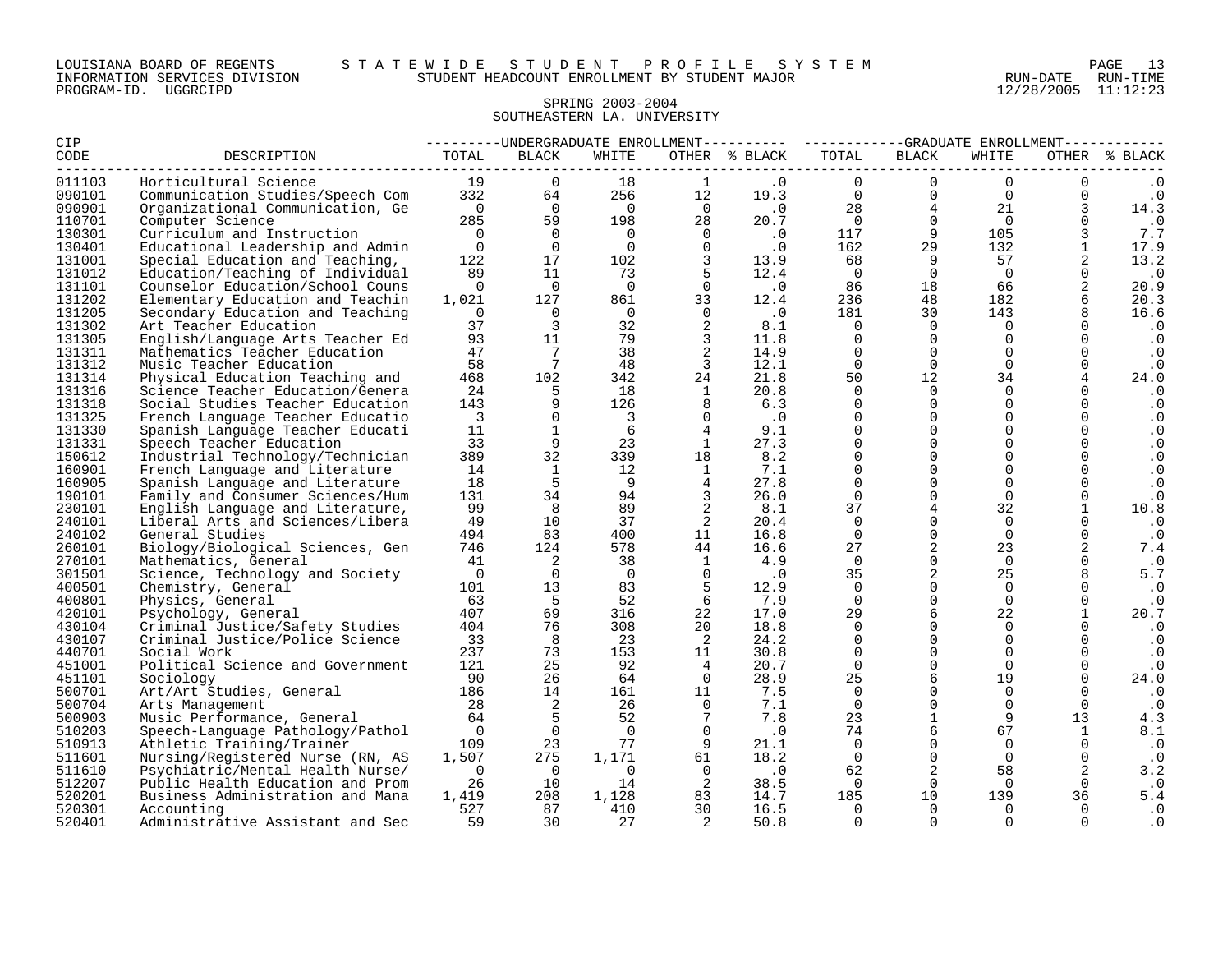# SPRING 2003-2004 SOUTHEASTERN LA. UNIVERSITY

| CIP     |                                 |        |              | -UNDERGRADUATE ENROLLMENT---- |       |       | -GRADUATE ENROLLMENT--- |       |       |              |       |
|---------|---------------------------------|--------|--------------|-------------------------------|-------|-------|-------------------------|-------|-------|--------------|-------|
| CODE    | DESCRIPTION                     | TOTAL  | <b>BLACK</b> | WHITE                         | OTHER | BLACK | TOTAL                   | BLACK | WHITE | <b>OTHER</b> | BLACK |
| 520801  | Finance, General                | 191    | 25           | 157                           |       | 13.1  |                         |       |       |              |       |
| 521401  | Marketing/Marketing Management, | 416    | 44           | 356                           | 16    | 10.6  |                         |       |       |              |       |
| 540101  | History, General                | 150    |              | 125                           |       | 8.7   |                         |       | 33    |              | 8.1   |
| UNKNOWN |                                 | 1,750  | 234          | 440                           | 76    | 13.4  | 645                     | 83    | 546   |              | 12.9  |
| TOTALS  |                                 | 12,654 | ,996         | 10,054                        | 604   | 15.8  | 2,107                   | 284   |       | 110          | 13.5  |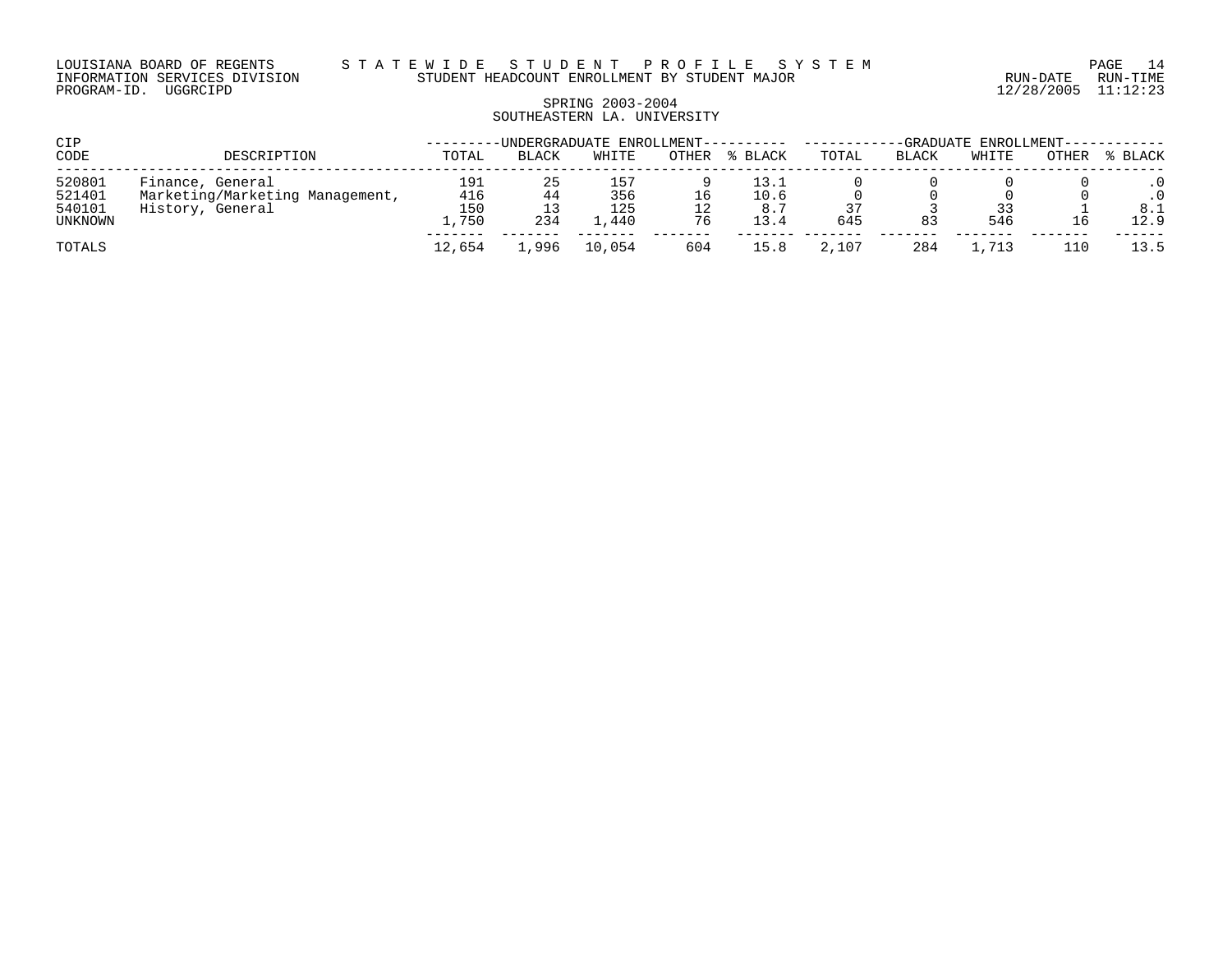| LOUISIANA BOARD OF REGENTS    |          |  |
|-------------------------------|----------|--|
| INFORMATION SERVICES DIVISION |          |  |
| PROGRAM-ID.                   | UGGRCIPD |  |

#### LOUISIANA BOARD OF REGENTS S T A T E W I D E S T U D E N T P R O F I L E S Y S T E M PAGE 15 INFORMATION SERVICES DIVISION STUDENT HEADCOUNT ENROLLMENT BY STUDENT MAJOR RUN-DATE RUN-TIME WILL TRADCOUNT ENROLLMENT BY STUDENT MAJOR AND PROGRAM-PATE RUN-TIME STUDENT IS A LOCAL MAJOR CONTRACT PROGRAM-<br>12/28/2005 11:12:23

# SPRING 2003-2004 UNIVERSITY OF LA. IN LAFAYETTE

| CIP              |                                                     |                       |                              |                |                                  |                                       |                   | ---------UNDERGRADUATE ENROLLMENT--------- ----------GRADUATE ENROLLMENT---------- |                      |                   |                        |  |
|------------------|-----------------------------------------------------|-----------------------|------------------------------|----------------|----------------------------------|---------------------------------------|-------------------|------------------------------------------------------------------------------------|----------------------|-------------------|------------------------|--|
| CODE             | DESCRIPTION                                         | TOTAL                 | BLACK                        | WHITE          |                                  | OTHER % BLACK                         | TOTAL             | BLACK                                                                              | WHITE                |                   | OTHER % BLACK          |  |
| 010000           | Agriculture, General                                | 66 8                  |                              | 59             | 2                                | 7.6                                   | $\Omega$          | $\overline{0}$                                                                     | $\Omega$             | $\overline{0}$    |                        |  |
| 039999           | Natural Resources and Conservati 80                 |                       | $\mathbf{1}$                 | 75             | 4                                | 1.3                                   | $\overline{0}$    | $\overline{0}$                                                                     | $\overline{0}$       | $\overline{0}$    | $\cdot$ 0              |  |
| 040201           | Architecture (BArch, BA/BS, MArc                    | $\frac{127}{114}$     | 13                           | 94<br>96       | 20                               | 10.2                                  | 5                 | $\overline{0}$                                                                     | 5 <sub>5</sub>       | $\overline{0}$    | $\cdot$ 0              |  |
| 040501           | Interior Architecture                               |                       | 8 <sup>1</sup>               |                | 10                               | 7.0                                   | $\overline{0}$    | $\overline{0}$                                                                     | $\Omega$             | $\Omega$          | $\cdot$ 0              |  |
| 049999           | Architecture and Related Service                    | 124                   | 18                           | 87             | 19                               | 14.5                                  | $\overline{0}$    | $\overline{0}$                                                                     | $\Omega$             | $\overline{0}$    | $\cdot$ 0              |  |
| 050124           | French Studies                                      | $\overline{0}$        | $\overline{0}$               | $\Omega$       | $\overline{0}$                   | $\cdot$ 0                             | 24                | $\mathsf{O}$                                                                       | 7                    | 17                | $\cdot$ 0              |  |
| 090101           | Communication Studies/Speech Com                    | 62                    | 9                            | 49             | $\frac{4}{3}$                    | 14.5                                  | 26                | $\mathbf{1}$                                                                       | 16                   | 9                 | 3.8                    |  |
| 090102           | Mass Communication/Media Studies                    | 324                   | 81                           | 221            | 22                               | 25.0                                  | $\Omega$          | $\Omega$                                                                           | $\Omega$             | $\Omega$          | $\cdot$ 0              |  |
| 090902           | Public Relations/Image Managemen                    | 141                   | 22                           | 111            | 8                                | 15.6                                  | $\overline{0}$    | $\Omega$                                                                           | $\Omega$             | $\Omega$          | $\cdot$ 0              |  |
| 110701           | Computer Science                                    | 241                   | 29                           | 182            | 30                               | 12.0                                  | 140               | <sup>1</sup>                                                                       | 17                   | 122               | $\cdot$ 7              |  |
| 130301           | Curriculum and Instruction                          | $\bigcap$             | $\Omega$                     | $\overline{0}$ | $\overline{0}$                   | $\begin{array}{c} 0 \\ 0 \end{array}$ | 82                | 9                                                                                  | 67                   | 6                 | 11.0                   |  |
| 130401           | Educational Leadership and Admin                    | $\Omega$              | $\overline{0}$               | $\Omega$       | $\overline{0}$                   |                                       | 56                | 12 <sup>°</sup>                                                                    | 44                   | $\Omega$          | 21.4                   |  |
| 131001           | Special Education and Teaching,                     | 60                    | 13                           | 44             | $\overline{3}$                   | 21.7                                  | $\overline{0}$    | $\Omega$                                                                           | $\overline{0}$       | $\mathbf 0$       | $\cdot$ 0              |  |
| 131004           | Education/Teaching of the Gifted                    | $\Omega$              | $\overline{0}$               | $\Omega$       | $\overline{0}$                   | $\overline{\phantom{a}}$ .0           | 15                | $\overline{0}$                                                                     | 15                   | $\Omega$          | $\cdot$ 0              |  |
| 131101           | Counselor Education/School Couns                    | $\overline{0}$        | $\overline{0}$               | $\overline{0}$ | $\overline{0}$                   | $\cdot$ 0                             | 87                | 11                                                                                 | 75                   | $\mathbf{1}$      | 12.6                   |  |
| 131202           | Elementary Education and Teachin                    | 605                   | 82                           | 507            | 16                               | 13.6                                  | $\Omega$          | $\overline{0}$                                                                     | $\Omega$             | $\Omega$          | $\cdot$ 0              |  |
| 131203           | Junior High/Intermediate/Middle                     | 34                    | 6                            | 25             | $\overline{\phantom{a}}$         | 17.6                                  | $\Omega$          | $\mathbf 0$                                                                        | $\Omega$             | $\Omega$          | $\cdot$ 0              |  |
| 131205           | Secondary Education and Teaching                    | 364                   | 70                           | 278            | 16                               | 19.2                                  | $\Omega$          | $\mathbf 0$                                                                        | $\Omega$             | $\Omega$          | $\cdot$ 0              |  |
| 131210           | Early Childhood Education and Te                    | 162                   | 23                           | 134            | $5^{\circ}$                      | 14.2                                  | $\Omega$          | $\Omega$                                                                           | $\Omega$             | $\Omega$          | $\cdot$ 0              |  |
| 131312           | Music Teacher Education                             | 52                    | $\overline{4}$               | 44             | $\overline{4}$                   | 7.7                                   | $\Omega$          | $\Omega$                                                                           | $\Omega$             | $\Omega$          | $\cdot$ 0              |  |
| 131314           | Physical Education Teaching and                     | 418                   | 126                          | 269            | 23                               | 30.1                                  | $\Omega$          | $\mathbf 0$                                                                        | $\Omega$             | $\mathbf 0$       | $\cdot$ 0              |  |
| 131399           | Teacher Education and Profession                    | 17                    | 6                            | 10             | $\mathbf{1}$                     | 35.3                                  | $\overline{0}$    | $\mathbf 0$                                                                        | $\mathbf 0$          | $\overline{0}$    | $\cdot$ 0              |  |
| 140701           | Chemical Engineering                                | 81                    | 12                           | 57             | 12                               | 14.8                                  | 25                | $\mathsf{O}$                                                                       | $\mathbf{1}$         | 24                | $\cdot$ 0              |  |
| 140801           | Civil Engineering, General                          | 127                   | 13                           | 108            | 6                                | 10.2                                  | 17                | $\Omega$                                                                           | 2                    | 15                | $\cdot$ 0              |  |
| 140901           | Computer Engineering, General                       | 140                   | 31                           | 92             | 17                               | 22.1                                  | 53                | $\Omega$                                                                           | 8                    | 45                | $\cdot$ 0              |  |
| 141001           | Electrical, Electronics and Comm                    | 156                   | 27                           | 103            | 26                               | 17.3                                  | 43                | $\overline{3}$                                                                     | 12                   | 28                | 7.0                    |  |
| 141901           | Mechanical Engineering                              | 280                   | 13                           | 245            | 22                               | 4.6                                   | 16                | $\Omega$                                                                           | $\Omega$             | 16                | $\cdot$ 0              |  |
| 142501           | Petroleum Engineering                               | 61                    | $7\phantom{.0}\phantom{.0}7$ | 33             | 21                               | 11.5                                  | $\Omega$          | $\mathsf{O}$                                                                       | $\Omega$             | $\overline{0}$    | $\cdot$ 0              |  |
| 150612           | Industrial Technology/Technician                    | 251                   | 30                           | 214            | $\overline{7}$                   | 12.0                                  | $\overline{0}$    | $\mathbf{0}$                                                                       | $\Omega$             | $\overline{0}$    | $\cdot$ 0              |  |
| 151501           | Engineering/Industrial Managemen                    | $\overline{0}$        | $\overline{0}$               | $\overline{0}$ | $\overline{0}$                   | $\cdot$ 0                             | 25                | $\overline{3}$                                                                     | 8                    | 14                | 12.0                   |  |
| 160101           | Foreign Languages and Literature                    | 32                    | $\overline{3}$               | 22             | $\overline{7}$<br>$\overline{0}$ | 9.4                                   | $\overline{0}$    | $\Omega$                                                                           | $\Omega$             | $\Omega$          | $\cdot$ 0              |  |
| 160901           | French Language and Literature                      | $\overline{0}$        | $\mathbf 0$                  | $\overline{0}$ |                                  | $\cdot$ 0                             | 10                | $\mathbf{0}$                                                                       | 4                    | 6                 | $\cdot$ 0              |  |
| 190101           | Family and Consumer Sciences/Hum                    | $\overline{0}$        | $\overline{0}$               | $\overline{0}$ | $\overline{0}$                   | $\cdot$ 0                             | 17                | $\mathbf{1}$                                                                       | 16                   | $\Omega$          | 5.9                    |  |
| 190701           | Human Development and Family Stu                    | 274                   | 99                           | 169            | 6                                | 36.1                                  | $\overline{0}$    | $\mathbf 0$<br>$\mathbf 0$                                                         | $\Omega$             | $\Omega$          | $\cdot$ 0              |  |
| 220001           | Pre-Law Studies                                     | 150                   | 34                           | 107<br>158     | 9<br>9                           | 22.7                                  | $\mathbf 0$<br>94 | $\overline{4}$                                                                     | $\overline{0}$<br>77 | $\mathbf 0$<br>13 | . 0                    |  |
| 230101<br>230501 | English Language and Literature,                    | 188<br>$\overline{0}$ | 21<br>$\overline{0}$         | $\overline{0}$ | $\Omega$                         | 11.2                                  | 2                 | $\mathbf{1}$                                                                       | 1                    | $\Omega$          | 4.3                    |  |
| 239999           | Creative Writing                                    | $\overline{0}$        | $\Omega$                     | $\overline{0}$ | $\overline{0}$                   | $\cdot$ 0<br>$\cdot$ 0                | 2                 | $\Omega$                                                                           | 2                    | $\Omega$          | 50.0                   |  |
| 240102           | English Language and Literature/<br>General Studies | 751                   | 206                          | 499            | 46                               | 27.4                                  | $\Omega$          | $\mathbf 0$                                                                        | $\Omega$             | $\Omega$          | $\cdot$ 0              |  |
| 260101           |                                                     | 411                   | 71                           | 297            | 43                               | 17.3                                  | 28                | $\mathbf{0}$                                                                       | 21                   | $7\phantom{.0}$   | $\cdot$ 0              |  |
| 260502           | Biology/Biological Sciences, Gen                    |                       | 10                           | 21             | $-5$                             | 27.8                                  | $\Omega$          | $\Omega$                                                                           | $\Omega$             | $\Omega$          | $\cdot$ 0<br>$\cdot$ 0 |  |
| 261307           | Microbiology, General<br>Conservation Biology       | $\frac{36}{24}$       | $\overline{1}$               | 18             |                                  | 4.2                                   | $\overline{0}$    | $\Omega$                                                                           | $\overline{0}$       | $\overline{0}$    | $\cdot$ 0              |  |
| 261399           |                                                     | $\overline{0}$        | $\overline{0}$               | $\overline{0}$ | $\overline{0}$                   |                                       | 44                | $\mathbf 0$                                                                        | 22                   | 22                |                        |  |
| 270101           | Ecology, Evolution, Systematics                     | 39                    | 3                            | 30             | 6                                | $\cdot$ 0<br>7.7                      | 37                | 1                                                                                  | 12                   | 24                | $\cdot$ 0<br>2.7       |  |
| 302501           | Mathematics, General<br>Cognitive Science           | $\overline{0}$        | $\Omega$                     | $\Omega$       | $\Omega$                         | $\cdot$ 0                             | 14                | $\mathbf{1}$                                                                       | $12 \overline{ }$    | $\mathbf{1}$      | 7.1                    |  |
| 380101           | Philosophy                                          | 25                    | $\overline{0}$               | 24             | $\mathbf{1}$                     | $\cdot$ 0                             | $\overline{0}$    | $\Omega$                                                                           | $\Omega$             | $\Omega$          | $\cdot$ 0              |  |
| 400501           | Chemistry, General                                  | 47                    | 11                           | 23             | 13                               | 23.4                                  | $\overline{0}$    | $\Omega$                                                                           | $\Omega$             | $\overline{0}$    | $\cdot$ 0              |  |
| 400601           | Geology/Earth Science, General                      | 28                    | $\overline{0}$               | 25             | $\overline{\mathbf{3}}$          | $\ddotsc 0$                           | 12                | $\mathbf 0$                                                                        | 10                   | 2                 | $\cdot$ 0              |  |
| 400801           | Physics, General                                    | 22                    | $\overline{0}$               | 21             | $\mathbf{1}$                     | $\cdot$ 0                             | 10                | $\Omega$                                                                           | 6                    |                   | $\cdot$ 0              |  |
| 420101           | Psychology, General                                 | 402                   | 79                           | 301            | 22                               | 19.7                                  | 20                | $\Omega$                                                                           | 16                   |                   | . 0                    |  |
|                  |                                                     |                       |                              |                |                                  |                                       |                   |                                                                                    |                      |                   |                        |  |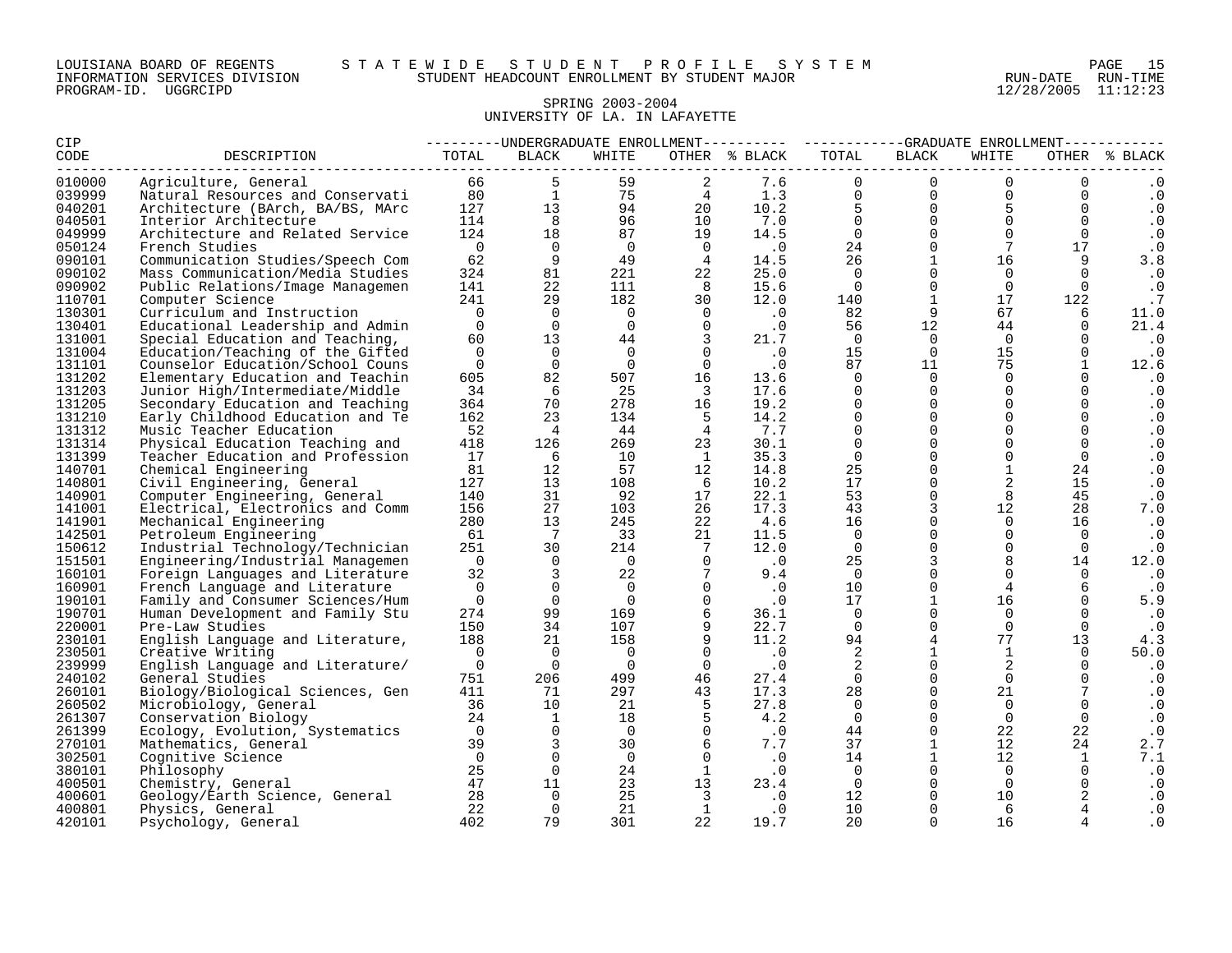| LOUISIANA BOARD OF REGENTS    |          |  |
|-------------------------------|----------|--|
| INFORMATION SERVICES DIVISION |          |  |
| PROGRAM-ID.                   | UGGRCIPD |  |

12/28/2005 11:12:23

# SPRING 2003-2004 UNIVERSITY OF LA. IN LAFAYETTE

| CIP            |                                  | -UNDERGRADUATE ENROLLMENT- |              |          |       |           | -GRADUATE<br>ENROLLMENT |              |          |       |                        |
|----------------|----------------------------------|----------------------------|--------------|----------|-------|-----------|-------------------------|--------------|----------|-------|------------------------|
| CODE           | DESCRIPTION                      | TOTAL                      | <b>BLACK</b> | WHITE    | OTHER | % BLACK   | TOTAL                   | <b>BLACK</b> | WHITE    | OTHER | % BLACK                |
| 430104         | Criminal Justice/Safety Studies  | 350                        | 114          | 222      | 14    | 32.6      |                         |              |          |       |                        |
| 430107         | Criminal Justice/Police Science  | 4                          |              |          |       | 25.0      |                         |              |          |       |                        |
| 450201         | Anthropology                     | 43                         |              | 36       |       | 4.7       |                         |              |          |       |                        |
| 451001         | Political Science and Government | 101                        | 24           | 70       |       | 23.8      |                         |              |          |       | $\cdot$ 0              |
| 451101         | Sociology                        | 143                        | 65           | 72       |       | 45.5      |                         |              |          |       | $\cdot$ 0              |
| 500101         | Visual and Performing Arts, Gene | 78                         | 21           | 53       |       | 26.9      |                         |              |          |       | $\cdot$ 0              |
| 500404         | Industrial Design                | 73                         | 5            | 61       |       | 6.8       |                         |              |          |       | $\cdot$ 0              |
| 500701         | Art/Art Studies, General         | 399                        | 43           | 330      | 26    | 10.8      |                         |              |          |       | $\cdot$ 0              |
| 500903         | Music Performance, General       | 127                        | 22           | 100      |       | 17.3      | 16                      |              | 12       |       | 12.5                   |
| 510204         | Audiology/Audiologist and Speech | 139                        | 27           | 107      |       | 19.4      | 38                      |              | 34       |       | 7.9                    |
| 510299         | Communication Disorders Sciences | $\Omega$                   | $\Omega$     | $\Omega$ |       | $\cdot$ 0 | 16                      |              | 6        |       | 31.3                   |
| 510602         | Dental Hygiene/Hygienist         | 84                         | 10           | 69       |       | 11.9      | $\Omega$                |              | $\Omega$ |       | $\cdot$ 0              |
| 510701         | Health/Health Care Administratio | $\Omega$                   | $\Omega$     | $\Omega$ |       | $\cdot$ 0 | 31                      |              | 28       |       | 6.5                    |
| 510706         | Health Information/Medical Recor | 120                        | 46           | 65       |       | 38.3      | $\Omega$                |              |          |       |                        |
| 510913         | Athletic Training/Trainer        | 81                         | 30           | 50       |       | 37.0      |                         |              |          |       | $\cdot$ 0              |
| 511601         | Nursing/Registered Nurse (RN, AS | 1,134                      | 241          | 839      | 54    | 21.3      |                         |              |          |       | $\boldsymbol{\cdot}$ 0 |
| 511699         | Nursing, Other                   | 0                          |              | $\Omega$ |       | $\cdot$ 0 | 45                      |              | 42       |       | 2.2                    |
| 513101         | Dietetics/Dietitian (RD)         | 93                         | 14           | 74       |       | 15.1      |                         |              |          |       | $\cdot$ 0              |
| 520201         | Business Administration and Mana | 779                        | 126          | 610      | 43    | 16.2      | 162                     |              | 126      | 29    | 4.3                    |
| 520301         | Accounting                       | 503                        | 109          | 360      | 34    | 21.7      |                         |              |          |       | $\cdot$ 0              |
| 520601         | Business/Managerial Economics    | 33                         | 5            | 26       | 2     | 15.2      |                         |              |          |       | $\cdot$ 0              |
| 520801         | Finance, General                 | 340                        | 47           | 257      | 36    | 13.8      |                         |              |          |       | $\cdot$ 0              |
| 520901         | Hospitality Administration/Manag | 128                        | 10           | 108      | 10    | 7.8       |                         |              |          |       |                        |
| 521201         | Management Information Systems,  | 268                        | 56           | 179      | 33    | 20.9      |                         |              |          |       |                        |
| 521401         | Marketing/Marketing Management,  | 467                        | 82           | 350      | 35    | 17.6      |                         |              |          |       |                        |
| 521701         | Insurance                        | 68                         | 5            | 63       |       | 7.4       |                         |              |          |       |                        |
| 521902         | Fashion Merchandising            | 126                        | 23           | 95       |       | 18.3      |                         |              |          |       |                        |
| 529999         | Business, Management, Marketing, | 32                         |              | 28       |       | 6.3       |                         |              |          |       |                        |
| 540101         | History, General                 | 103                        | 12           | 89       |       | 11.7      | 25                      |              | 21       |       | 12.0                   |
| TRANSFER       |                                  | 141                        | 28           | 95       | 18    | 19.9      |                         |              |          |       | $\cdot$ 0              |
| <b>UNKNOWN</b> |                                  | 1,337                      | 201          | 1,023    | 113   | 15.0      | 296                     | 45           | 234      | 17    | 15.2                   |
| TOTALS         |                                  | 13,810                     | 2,558        | 10,284   | 968   | 18.5      | 1,533                   | 116          | 979      | 438   | 7.6                    |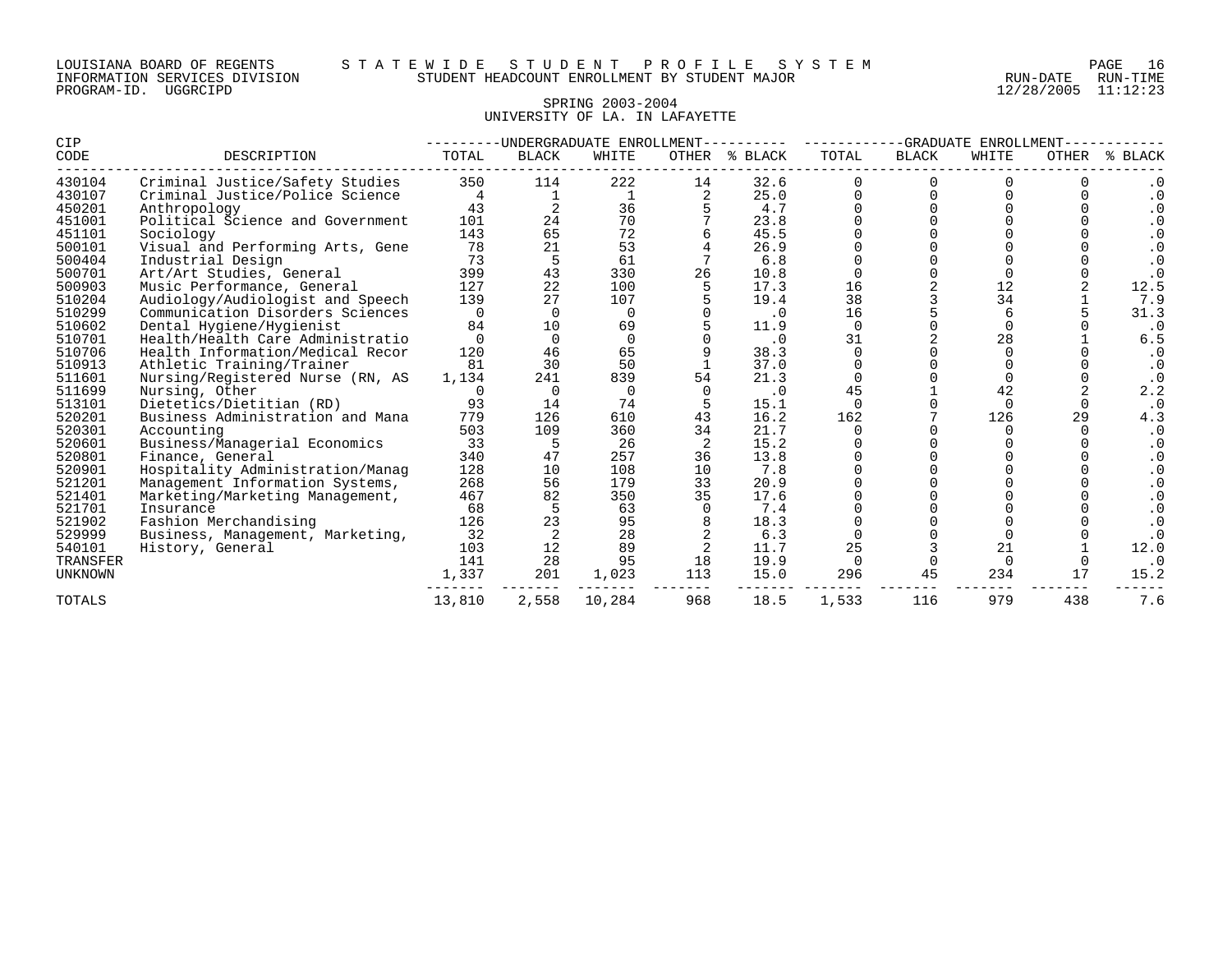#### SPRING 2003-2004 L.S.U. AT ALEXANDRIA

| <b>CIP</b> |                                  | <b>INDERGRADUATE</b><br>ENROLLMENT- |              |       |       |         |       | -GRADUATE<br>ENROLLMENT |       |       |         |  |
|------------|----------------------------------|-------------------------------------|--------------|-------|-------|---------|-------|-------------------------|-------|-------|---------|--|
| CODE       | DESCRIPTION                      | TOTAL                               | <b>BLACK</b> | WHITE | OTHER | % BLACK | TOTAL | <b>BLACK</b>            | WHITE | OTHER | % BLACK |  |
| 110103     | Information Technology           | 81                                  | 19           | 58    |       | 23.5    |       |                         |       |       |         |  |
| 131202     | Elementary Education and Teachin | 389                                 | 72           | 299   | 18    | 18.5    |       |                         |       |       |         |  |
| 220302     | Legal Assistant/Paralegal        | 25                                  |              | 21    |       | 8.0     |       |                         |       |       |         |  |
| 240101     | Liberal Arts and Sciences/Libera | 381                                 | 74           | 296   |       | 19.4    |       |                         |       |       |         |  |
| 240102     | General Studies                  | 143                                 | 23           | 111   |       | 16.1    |       |                         |       |       |         |  |
| 240199     | Liberal Arts and Sciences, Gener | 483                                 | 95           | 359   | 29    | 19.7    |       |                         |       |       |         |  |
| 260101     | Biology/Biological Sciences, Gen | 148                                 | 18           | 115   | 15    | 12.2    |       |                         |       |       |         |  |
| 430107     | Criminal Justice/Police Science  | 107                                 |              | 74    |       | 25.2    |       |                         |       |       |         |  |
| 510805     | Pharmacy Technician/Assistant    | 52                                  | 18           | 33    |       | 34.6    |       |                         |       |       |         |  |
| 510911     | Radiologic Technology/Science -  | 269                                 |              | 207   |       | 19.0    |       |                         |       |       |         |  |
| 511004     | Clinical/Medical Laboratory Tech | 30                                  |              | 22    |       | 23.3    |       |                         |       |       |         |  |
| 511601     | Nursing/Registered Nurse (RN, AS | 902                                 | 187          | 670   | 45    | 20.7    |       |                         |       |       |         |  |
| UNKNOWN    |                                  | 39                                  |              | 28    |       | 17.9    |       |                         |       |       |         |  |
| TOTALS     |                                  | 3,049                               | 600          | 2,293 | 156   | 19.7    |       |                         |       |       |         |  |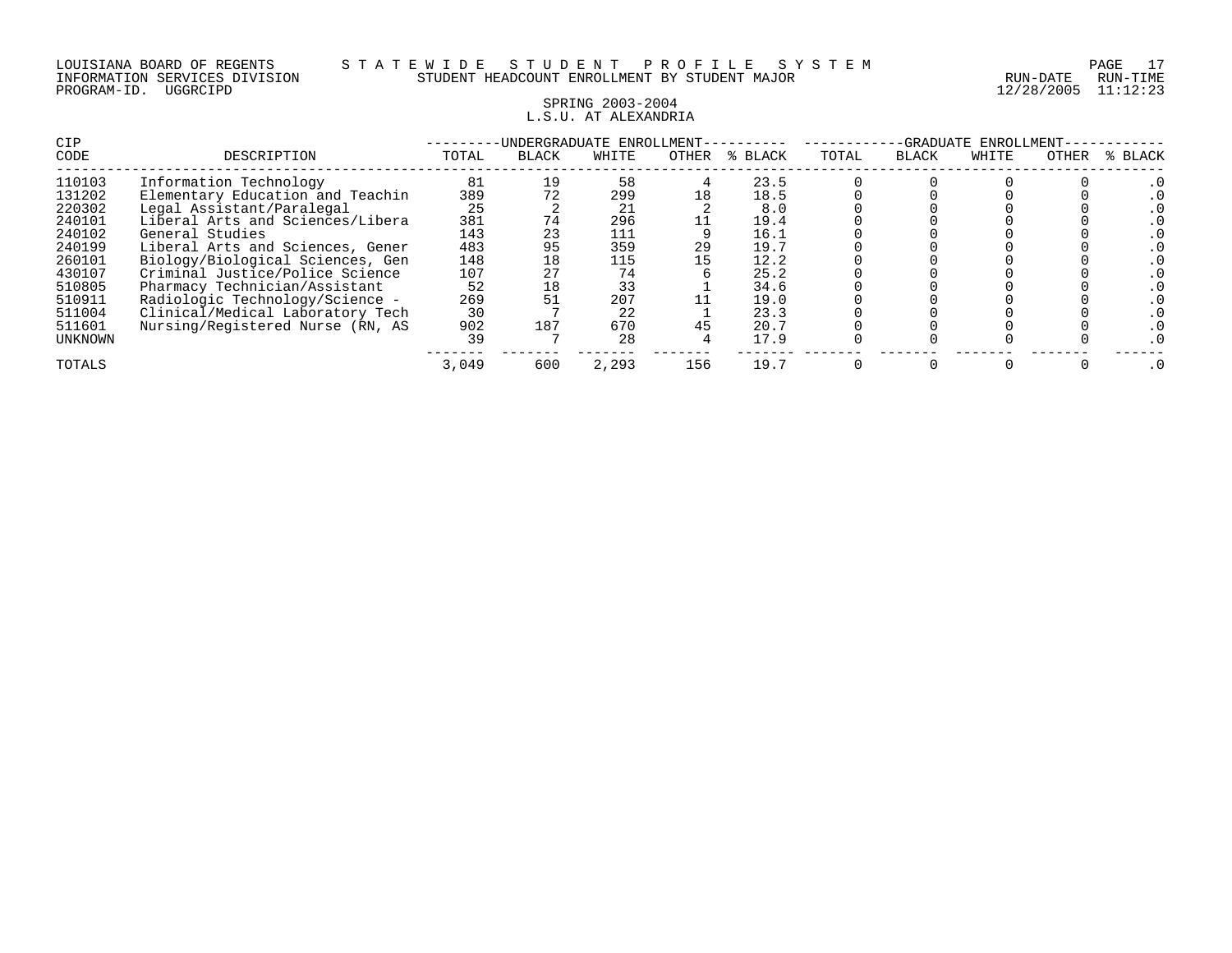#### LOUISIANA BOARD OF REGENTS S T A T E W I D E S T U D E N T P R O F I L E S Y S T E M PAGE 18 INFORMATION SERVICES DIVISION STUDENT HEADCOUNT ENROLLMENT BY STUDENT MAJOR RUN-DATE RUN-TIME

#### SPRING 2003-2004 L.S.U. AT BATON ROUGE

| CIP    |                                  |                 |                 |                |                | ---------UNDERGRADUATE ENROLLMENT---------- ----------GRADUATE ENROLLMENT----------- |                |                 |                 |                 |               |
|--------|----------------------------------|-----------------|-----------------|----------------|----------------|--------------------------------------------------------------------------------------|----------------|-----------------|-----------------|-----------------|---------------|
| CODE   | DESCRIPTION                      | TOTAL           | BLACK           | WHITE          |                | OTHER % BLACK                                                                        | TOTAL          | <b>BLACK</b>    | WHITE           |                 | OTHER % BLACK |
| 010101 | Agricultural Business and Manage | 165             | 21              | 119            | 25             | 12.7                                                                                 | $\mathbf 0$    | $\Omega$        | $\mathbf 0$     | $\Omega$        |               |
| 010103 | Agricultural Economics           | $\overline{0}$  | $\overline{0}$  | $\overline{0}$ | $\overline{0}$ | $\cdot$ 0                                                                            | 40             | $\mathbf{1}$    | 14              | 25              | 2.5           |
| 010901 | Animal Sciences, General         | 381             | 20              | 333            | 28             | 5.2                                                                                  | 50             | $\mathbf{1}$    | 34              | 15              | 2.0           |
| 011001 | Food Science                     | 33              | $\overline{4}$  | 25             | $\overline{4}$ | 12.1                                                                                 | 33             | $\overline{4}$  | $4\overline{ }$ | 25              | 12.1          |
| 011101 | Plant Sciences, General          | 45              | $\Omega$        | 43             | 2              | $\cdot$ 0                                                                            | $\overline{0}$ | $\Omega$        | $\Omega$        | $\Omega$        | $\cdot$ 0     |
| 011102 | Agronomy and Crop Science        | $\overline{0}$  | $\Omega$        | $\overline{0}$ | $\Omega$       | $\cdot$ 0                                                                            | 43             | $\overline{a}$  | 22              | 19              | 4.7           |
| 011103 | Horticultural Science            | $\Omega$        | $\Omega$        | $\Omega$       | $\Omega$       | $\cdot$ 0                                                                            | 24             | $\Omega$        | 13              | 11              | $\cdot$ 0     |
| 030104 | Environmental Science            | 56              | 6               | 47             | $\overline{3}$ | 10.7                                                                                 | 31             | $\overline{3}$  | 24              | $\overline{4}$  | 9.7           |
| 030301 | Fishing and Fisheries Sciences a | $\Omega$        | $\Omega$        | $\overline{0}$ | $\Omega$       | .0                                                                                   | 13             | $\mathbf 0$     | 8               | 5               | $\cdot$ 0     |
| 030501 | Forestry, General                | $\Omega$        | $\Omega$        | $\Omega$       | $\Omega$       | $\cdot$ 0                                                                            | 24             | $\mathbf{1}$    | $7\phantom{.0}$ | 16              | 4.2           |
| 030506 | Forest Management/Forest Resourc | 37              | $\mathbf 0$     | 34             | $\overline{3}$ | .0                                                                                   | $\overline{0}$ | $\mathbf 0$     | $\Omega$        | $\Omega$        | $\cdot$ 0     |
| 030601 | Wildlife and Wildlands Science a | 88              | $\mathbf{1}$    | 81             | 6              | 1.1                                                                                  | 32             | $\Omega$        | 24              | 8               | $\cdot$ 0     |
| 040201 | Architecture (BArch, BA/BS, MArc | 281             | 18              | 222            | 41             | 6.4                                                                                  | 25             | $\Omega$        | 18              |                 | $\cdot$ 0     |
| 040501 | Interior Architecture            | 313             | 6               | 284            | 23             | 1.9                                                                                  | $\mathbf 0$    | $\Omega$        | $\overline{0}$  | $\mathbf 0$     | $\cdot$ 0     |
| 040601 | Landscape Architecture (BS, BSLA | 212             | 2               | 197            | 13             | .9                                                                                   | 48             | $\Omega$        | 32              | 16              | $\cdot$ 0     |
| 050110 | Russian Studies                  | -7              | $\mathbf{1}$    | -5             | <sup>1</sup>   | 14.3                                                                                 | $\Omega$       | $\Omega$        | $\Omega$        | $\Omega$        | $\cdot$ 0     |
| 050207 | Women's Studies                  | $7\phantom{.0}$ | $\Omega$        | -5             | -2             | $\cdot$ 0                                                                            | $\Omega$       | $\Omega$        | $\Omega$        | $\Omega$        | $\cdot$ 0     |
| 090102 | Mass Communication/Media Studies | 1,048           | 90              | 873            | 85             | 8.6                                                                                  | 47             | 10              | 25              | 12              | 21.3          |
| 090199 | Communication and Media Studies, | $\Omega$        | $\Omega$        | $\Omega$       | $\overline{0}$ | $\cdot$ 0                                                                            | 15             | 3               | 6               | 6               | 20.0          |
| 110401 | Information Science/Studies      | $\Omega$        | $\Omega$        | $\Omega$       | $\Omega$       | .0                                                                                   | 45             | $\mathbf{1}$    | 5               | 39              | 2.2           |
| 110701 | Computer Science                 | 337             | 27              | 247            | 63             | 8.0                                                                                  | 54             | $\overline{3}$  | 8               | 43              | 5.6           |
| 130101 | Education, General               | $\Omega$        | $\Omega$        | $\Omega$       | $\Omega$       | $\cdot$ 0                                                                            | 177            | 18              | 149             | 10 <sup>°</sup> | 10.2          |
| 130301 | Curriculum and Instruction       | $\Omega$        | $\Omega$        | $\Omega$       | $\Omega$       | $\cdot$ 0                                                                            | 64             | 13              | 41              | 10              | 20.3          |
| 130401 | Educational Leadership and Admin | $\Omega$        | $\Omega$        | $\Omega$       | $\Omega$       | $\cdot$ 0                                                                            | 14             | 2               | 10              | 2               | 14.3          |
| 131101 | Counselor Education/School Couns | $\Omega$        | $\overline{0}$  | $\Omega$       | $\Omega$       | $\cdot$ 0                                                                            | 6              | $\Omega$        | 6               | $\Omega$        | $\cdot$ 0     |
| 131202 | Elementary Education and Teachin | 766             | 52              | 675            | 39             | 6.8                                                                                  | $\mathbf 0$    | $\mathbf 0$     | $\mathbf 0$     | 0               | $\cdot$ 0     |
| 131205 | Secondary Education and Teaching | 371             | 36              | 315            | 20             | 9.7                                                                                  | $\Omega$       | $\Omega$        | $\Omega$        | $\Omega$        | $\cdot$ 0     |
| 131210 | Early Childhood Education and Te | 64              | 2               | 60             | -2             | 3.1                                                                                  | $\Omega$       | $\Omega$        | $\Omega$        | $\Omega$        | $\cdot$ 0     |
| 131312 | Music Teacher Education          | 120             | $7\overline{ }$ | 96             | 17             | 5.8                                                                                  | $\Omega$       | $\Omega$        | $\mathbf 0$     | $\mathbf 0$     | $\cdot$ 0     |
| 131314 | Physical Education Teaching and  | 906             | 121             | 720            | 65             | 13.4                                                                                 | 84             | $7\phantom{.0}$ | 56              | 21              | 8.3           |
| 131399 | Teacher Education and Profession | 56              | 9               | 44             | 3              | 16.1                                                                                 | 116            | 15              | 91              | 10              | 12.9          |
| 139999 | Education, Other                 | $\Omega$        | $\Omega$        | $\Omega$       | $\Omega$       | $\cdot$ 0                                                                            | 74             | 20              | 47              | $7\phantom{.0}$ | 27.0          |
| 140301 | Agricultural/Biological Engineer | $\overline{0}$  | $\Omega$        | $\Omega$       | $\Omega$       | $\cdot$ 0                                                                            | 16             | 2               | 6               | 8               | 12.5          |
| 140501 | Biomedical/Medical Engineering   | 158             | 17              | 118            | 23             | 10.8                                                                                 | $\overline{0}$ | $\mathbf 0$     | $\Omega$        | $\Omega$        | $\cdot$ 0     |
| 140701 | Chemical Engineering             | 400             | 44              | 288            | 68             | 11.0                                                                                 | 50             | 2               | 15              | 33              | 4.0           |
| 140801 | Civil Engineering, General       | 357             | - 9             | 321            | 27             | 2.5                                                                                  | 114            | 2               | 28              | 84              | 1.8           |
| 140901 | Computer Engineering, General    | 267             | 55              | 149            | 63             | 20.6                                                                                 | $\overline{0}$ | $\Omega$        | $\Omega$        | $\Omega$        | $\cdot$ 0     |
| 141001 | Electrical, Electronics and Comm | 394             | 57              | 251            | 86             | 14.5                                                                                 | 160            | $\mathbf{1}$    | 13              | 146             | .6            |
| 141301 | Engineering Science              | $\bigcirc$      | $\Omega$        | $\overline{0}$ | $\overline{0}$ | $\cdot$ 0                                                                            | 67             | 2               | 11              | 54              | 3.0           |
| 141401 | Environmental/Environmental Heal | 63              | 5               | 55             | $\overline{3}$ | 7.9                                                                                  | $\overline{0}$ | $\Omega$        | $\overline{0}$  | $\overline{0}$  | $\cdot$ 0     |
| 141901 | Mechanical Engineering           | 623             | 37              | 525            | 61             | 5.9                                                                                  | 108            | $\mathbf{1}$    | 14              | 93              | . 9           |
| 142501 | Petroleum Engineering            | 176             | 3               | 126            | 47             | 1.7                                                                                  | 29             | $\Omega$        | $7\phantom{.0}$ | 22              | $\cdot$ 0     |
| 143501 | Industrial Engineering           | 95              | 10              | 48             | 37             | 10.5                                                                                 | 42             | $\mathbf{1}$    | 2               | 39              | 2.4           |
| 160102 | Linguistics                      | $\Omega$        | $\Omega$        | $\Omega$       | $\Omega$       | .0                                                                                   | 10             | $\Omega$        | 6               | 4               | $\cdot$ 0     |
| 160104 | Comparative Literature           | $\Omega$        | $\Omega$        | $\Omega$       | $\Omega$       | $\cdot$ 0                                                                            | 15             | $\mathbf{1}$    | 7               |                 | $\,6$ . $7$   |
| 160501 | German Language and Literature   | 7               | $\overline{0}$  | -5             | 2              | $\cdot$ 0                                                                            | $\overline{0}$ | $\Omega$        | $\Omega$        | $\Omega$        | $\cdot$ 0     |
| 160901 | French Language and Literature   | 39              |                 | 35             | 2              | 5.1                                                                                  | 28             | 2               | 13              | 13              | 7.1           |
| 160905 | Spanish Language and Literature  | 33              | $\overline{a}$  | 20             | 11             | 6.1                                                                                  | 12             | $\Omega$        | 2               | 10              | $\cdot$ 0     |
| 161203 | Latin Language and Literature    | 17              | $\mathbf{1}$    | 15             | $\mathbf{1}$   | 5.9                                                                                  | $\overline{0}$ | $\Omega$        | $\Omega$        | $\Omega$        | $\cdot$ 0     |
| 190101 | Family and Consumer Sciences/Hum | 160             | 17              | 136            | 7              | 10.6                                                                                 | 35             | 3               | 22              | 10              | 8.6           |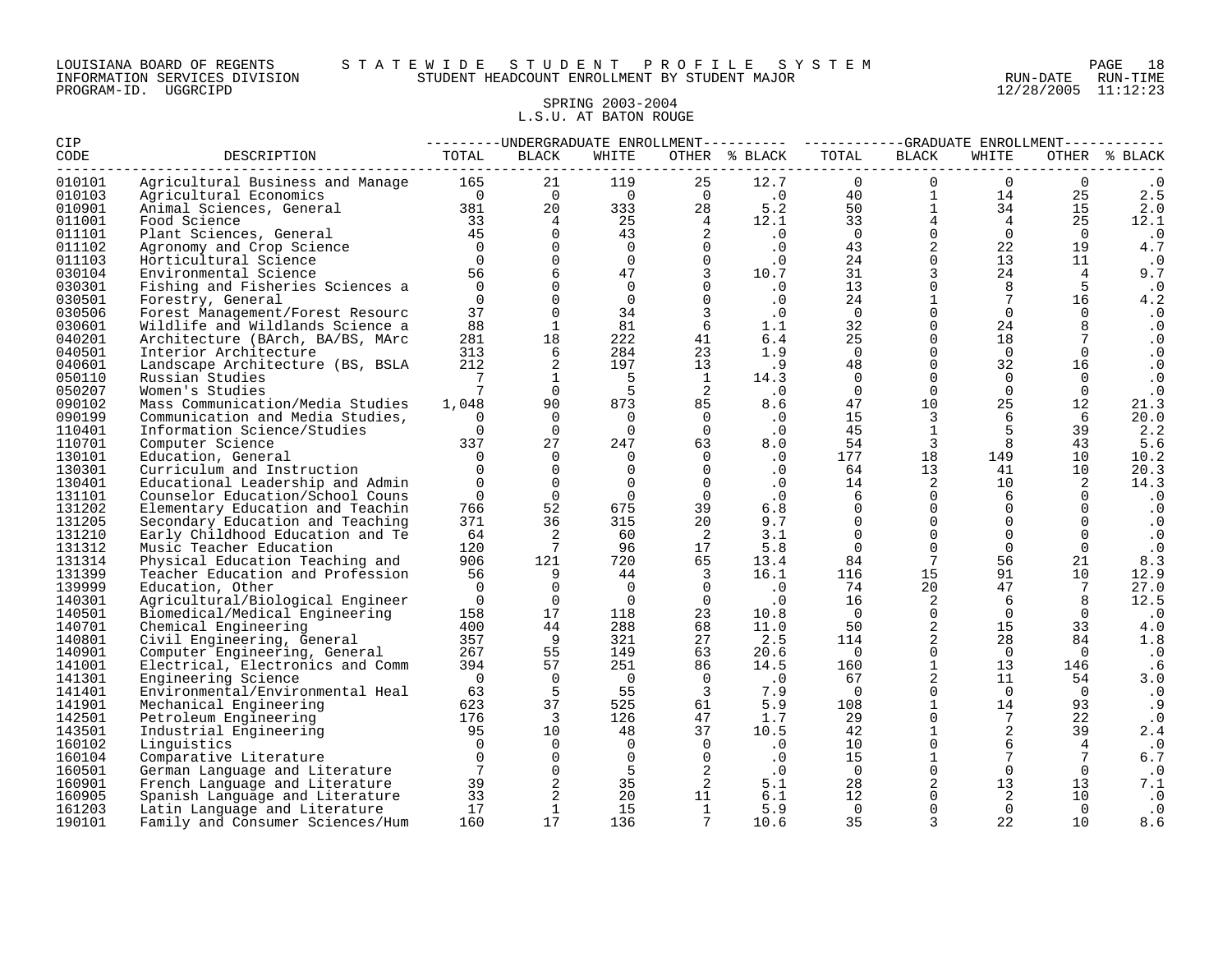#### LOUISIANA BOARD OF REGENTS S T A T E W I D E S T U D E N T P R O F I L E S Y S T E M PAGE 19 INFORMATION SERVICES DIVISION STUDENT HEADCOUNT ENROLLMENT BY STUDENT MAJOR RUN-DATE RUN-TIME

#### SPRING 2003-2004 L.S.U. AT BATON ROUGE

| CIP              |                                                                  | ---------UNDERGRADUATE ENROLLMENT--------- ----------GRADUATE ENROLLMENT---------- |                 |                |                         |               |                |                               |                 |                |               |
|------------------|------------------------------------------------------------------|------------------------------------------------------------------------------------|-----------------|----------------|-------------------------|---------------|----------------|-------------------------------|-----------------|----------------|---------------|
| CODE             | DESCRIPTION                                                      | TOTAL                                                                              | BLACK           | WHITE          |                         | OTHER % BLACK | TOTAL          | BLACK                         | WHITE           |                | OTHER % BLACK |
| 230101           | English Language and Literature, 627                             |                                                                                    | 52              | 521            | 54                      | 8.3           | 62             | 8                             | 46              | 8              | 12.9          |
| 230501           | Creative Writing                                                 | $\overline{0}$                                                                     | $\overline{0}$  | $\overline{0}$ | $\overline{0}$          | $\cdot$ 0     | 22             | $\overline{0}$                | 18              |                | $\cdot$ 0     |
| 231001           | Speech and Rhetorical Studies                                    | 204                                                                                | 29              | 165            | 10                      | 14.2          | 39             | $\mathbf{1}$                  | 33              |                | 2.6           |
| 240101           | Liberal Arts and Sciences/Libera                                 | 84                                                                                 | $\overline{7}$  | 64             | 13                      | 8.3           | 36             | $6\overline{6}$               | 27              | 3              | 16.7          |
| 240102           | General Studies                                                  | 1,189                                                                              | 139             | 976            | 74                      | 11.7          | $\overline{0}$ | $\Omega$                      | $\overline{0}$  | $\Omega$       | $\cdot$ 0     |
| 250101           | Library Science/Librarianship                                    | $\overline{0}$                                                                     | $\overline{0}$  | $\overline{0}$ | $\overline{0}$          | $\cdot$ 0     | 178            | 19                            | 137             | 22             | 10.7          |
| 260101           | Biology/Biological Sciences, Gen                                 | 2,100                                                                              | 207             | 1,602          | 291                     | 9.9           | 56             | $\overline{3}$                | 31              | 22             | 5.4           |
| 260202           | Biochemistry                                                     | 232                                                                                | 25              | 157            | 50                      | 10.8          | 31             | $\mathbf 0$                   | 13 <sup>°</sup> | 18             | $\cdot$ 0     |
| 260301           | Botany/Plant Biology                                             | $\overline{0}$                                                                     | $\overline{0}$  | $\Omega$       | $\Omega$                | $\cdot$ 0     | - 9            | 1                             | 4               | 4              | 11.1          |
| 260305           | Plant Pathology/Phytopathology                                   | $\sim$ 0                                                                           | $\mathbf 0$     | $\Omega$       | $\Omega$                | $\cdot$ 0     | 16             | $\Omega$                      | 6               | 10             | $\cdot$ 0     |
| 260502           | Microbiology, General                                            | 12                                                                                 | 2               | 9              | $\mathbf{1}$            | 16.7          | 11             | $\mathbf 0$                   | 6               | 5              | $\cdot$ 0     |
| 260701           | Zoology/Animal Biology                                           | $\overline{\mathbf{3}}$                                                            | $\Omega$        | 1              | 2                       | .0            | 16             | $\mathbf{1}$                  | 11              | $\overline{4}$ | 6.3           |
| 260702           | Entomology                                                       | $\overline{0}$                                                                     | $\mathbf 0$     | $\Omega$       | $\overline{0}$          | $\cdot$ 0     | 39             | $\mathbf{0}$                  | 26              | 13             | $\cdot$ 0     |
| 270101           | Mathematics, General                                             | 131                                                                                | 17              | 96             | 18                      | 13.0          | 69             | $\mathbf{1}$                  | 25              | 43             | 1.4           |
| 270501           | Statistics, General                                              | $\overline{0}$                                                                     | $\Omega$        | $\Omega$       | $\overline{0}$          | $\cdot$ 0     | 24             | $\mathbf{1}$                  | 8               | 15             | 4.2           |
| 300101           | Biological and Physical Sciences                                 | $\overline{0}$                                                                     | $\mathbf 0$     | $\Omega$       | $\overline{0}$          | $\cdot$ 0     | 25             | 5                             | 19              | $\mathbf{1}$   | 20.0          |
| 302001           | International/Global Studies                                     | 121                                                                                | $7\phantom{.0}$ | 88             | 26                      | 5.8           | $\overline{0}$ | $\Omega$                      | $\Omega$        | $\Omega$       | $\cdot$ 0     |
| 380101           | Philosophy                                                       | 100                                                                                | 8               | 85             | $\overline{7}$          | 8.0           | 11             | $\mathbf 0$                   | 9               | 2              | $\cdot$ 0     |
| 400501           | Chemistry, General                                               | 167                                                                                | 25              | 113            | 29                      | 15.0          | 142            | 32                            | 33              | 77             | 22.5          |
| 400601           | Geology/Earth Science, General                                   | 40                                                                                 | 2               | 35             | $\overline{\mathbf{3}}$ | 5.0           | 34             | 3                             | 21              | 10             | 8.8           |
| 400607           | Oceanography, Chemical and Physi                                 | $\bigcirc$                                                                         | $\Omega$        | $\overline{0}$ | $\overline{0}$          | $\cdot$ 0     | 63             | 1                             | 40              | 22             | 1.6           |
| 400801           | Physics, General                                                 | 82                                                                                 | 1               | 69             | 12                      | 1.2           | 46             | $\overline{a}$                | 12              | 32             | 4.3           |
| 420101           | Psychology, General                                              | 1,105                                                                              | 123             | 887            | 95                      | 11.1          | 91             | $\overline{3}$                | 78              | 10             | 3.3           |
| 440401           | Public Administration                                            | $\Omega$                                                                           | $\Omega$        | $\Omega$       | $\overline{0}$          | $\cdot$ 0     | 136            | 29                            | 88              | 19             | 21.3          |
| 440701           | Social Work                                                      | $\Omega$                                                                           | $\overline{0}$  | $\overline{0}$ | $\overline{0}$          | $\cdot$ 0     | 195            | 35                            | 148             | 12             | 17.9          |
| 450201           | Anthropology                                                     | 186                                                                                | 16              | 157            | 13                      | 8.6           | 40             | $\overline{0}$<br>$\mathbf 0$ | 32              | 8              | $\cdot$ 0     |
| 450601           | Economics, General                                               | 140                                                                                | 15              | 94             | 31                      | 10.7          | 29             |                               | -5              | 24<br>19       | $\cdot$ 0     |
| 450701           | Geography                                                        | 66<br>729                                                                          | 5<br>91         | 55<br>579      | 6<br>59                 | 7.6<br>12.5   | 61<br>41       | $\mathbf{3}$                  | 39<br>28        | 12             | 4.9           |
| 451001<br>451101 | Political Science and Government                                 | 533                                                                                | 94              | 402            | 37                      | 17.6          | 40             | $\mathbf{1}$<br>8             | 23              | 9              | 2.4<br>20.0   |
| 500501           | Sociology<br>Drama and Dramatics/Theatre Arts                    | 117                                                                                | 9               | 101            | $\overline{7}$          | 7.7           | 24             | $\mathsf{3}$                  | 17              | $\overline{4}$ | 12.5          |
| 500702           | Fine/Studio Arts, General                                        | 603                                                                                | 17              | 508            | 78                      | 2.8           | 42             | $\mathbf{1}$                  | 31              | 10             | 2.4           |
| 500703           | Art History, Criticism and Conse                                 | $\overline{0}$                                                                     | $\overline{0}$  | $\overline{0}$ | $\overline{0}$          | $\cdot$ 0     | 16             | $\mathbf{1}$                  | 12              | $\overline{3}$ | 6.3           |
| 500901           | Music, General                                                   | 19                                                                                 | 2               | 14             | $\overline{3}$          | 10.5          | 16             | $\mathbf{1}$                  | 10              | -5             | 6.3           |
| 500903           | Music Performance, General                                       | 149                                                                                | 9               | 105            | 35                      | 6.0           | 150            | 8                             | 95              | 47             | 5.3           |
| 500905           | Musicology and Ethnomusicology                                   | $\overline{0}$                                                                     | $\mathsf{O}$    | $\Omega$       | $\overline{0}$          | $\cdot$ 0     | $\overline{1}$ | $\mathbf 0$                   | $\mathbf{1}$    | $\overline{0}$ | $\cdot$ 0     |
| 510204           | Audiology/Audiologist and Speech                                 | 189                                                                                | 3               | 175            | 11                      | 1.6           | 68             | $\overline{4}$                | 58              | 6              | 5.9           |
| 512205           | Health/Medical Physics                                           | $\overline{0}$                                                                     | 0               | $\overline{0}$ | $\overline{0}$          | .0            | 8              | $1\,$                         | $\overline{c}$  | 5              | 12.5          |
| 512401           | Veterinary Medicine (DVM)                                        | $\Omega$                                                                           | $\Omega$        | $\Omega$       | $\cap$                  | $\cdot$ 0     | 324            | $\overline{4}$                | 307             | 13             | 1.2           |
| 512501           | Veterinary Sciences/Veterinary C                                 | $\Omega$                                                                           | $\mathbf 0$     | $\Omega$       | $\overline{0}$          | $\cdot$ 0     | 57             | $\mathbf{1}$                  | 37              | 19             | 1.8           |
| 513101           | Dietetics/Dietitian (RD)                                         | 182                                                                                | 15              | 153            | 14                      | 8.2           | $\overline{0}$ | $\Omega$                      | $\overline{0}$  | $\overline{0}$ | $\cdot$ 0     |
| 520201           | Business Administration and Mana                                 | 1,353                                                                              | 77              | 1,181          | 95                      | 5.7           | 320            | 16                            | 245             | 59             | 5.0           |
| 520301           | Accounting                                                       | 690                                                                                | 63              | 540            | 87                      | 9.1           | 58             | 1                             | 43              | 14             | 1.7           |
| 520601           | Business/Managerial Economics                                    | 40                                                                                 | $\overline{3}$  | 31             | - 6                     | 7.5           | $\overline{0}$ | $\mathbf 0$                   | $\overline{0}$  | $\overline{0}$ | $\cdot$ 0     |
| 520801           | Finance, General                                                 | 407                                                                                | 29              | 324            | 54                      | 7.1           | 35             | 1                             | 17              | 17             | 2.9           |
| 521101           | International Business/Trade/Com                                 | 122                                                                                | - 6             | 87             | 29                      | 4.9           | $\overline{0}$ | $\Omega$                      | $\Omega$        | $\Omega$       | $\cdot$ 0     |
| 521301           | Management Science, General                                      | 363                                                                                | 57              | 243            | 63                      | 15.7          | 24             | $\mathbf{1}$                  | 10 <sup>°</sup> | 13             | 4.2           |
| 521401           | Marketing/Marketing Management, 606<br>Fashion Merchandising 298 |                                                                                    | 49              | 509            | 48                      | 8.1           | 12             | $\Omega$                      | 4               | 8              | $\cdot$ 0     |
| 521902           | Fashion Merchandising                                            |                                                                                    | 18              | 252            | 28                      | 6.0           | $\overline{0}$ | $\mathbf 0$                   | 0               | $\Omega$       | $\cdot$ 0     |
| 522001           | Construction Management                                          | 598                                                                                | 14              | 556            | 28                      | 2.3           | $\mathbf 0$    | $\mathbf 0$                   | $\Omega$        | $\mathbf 0$    | $\cdot$ 0     |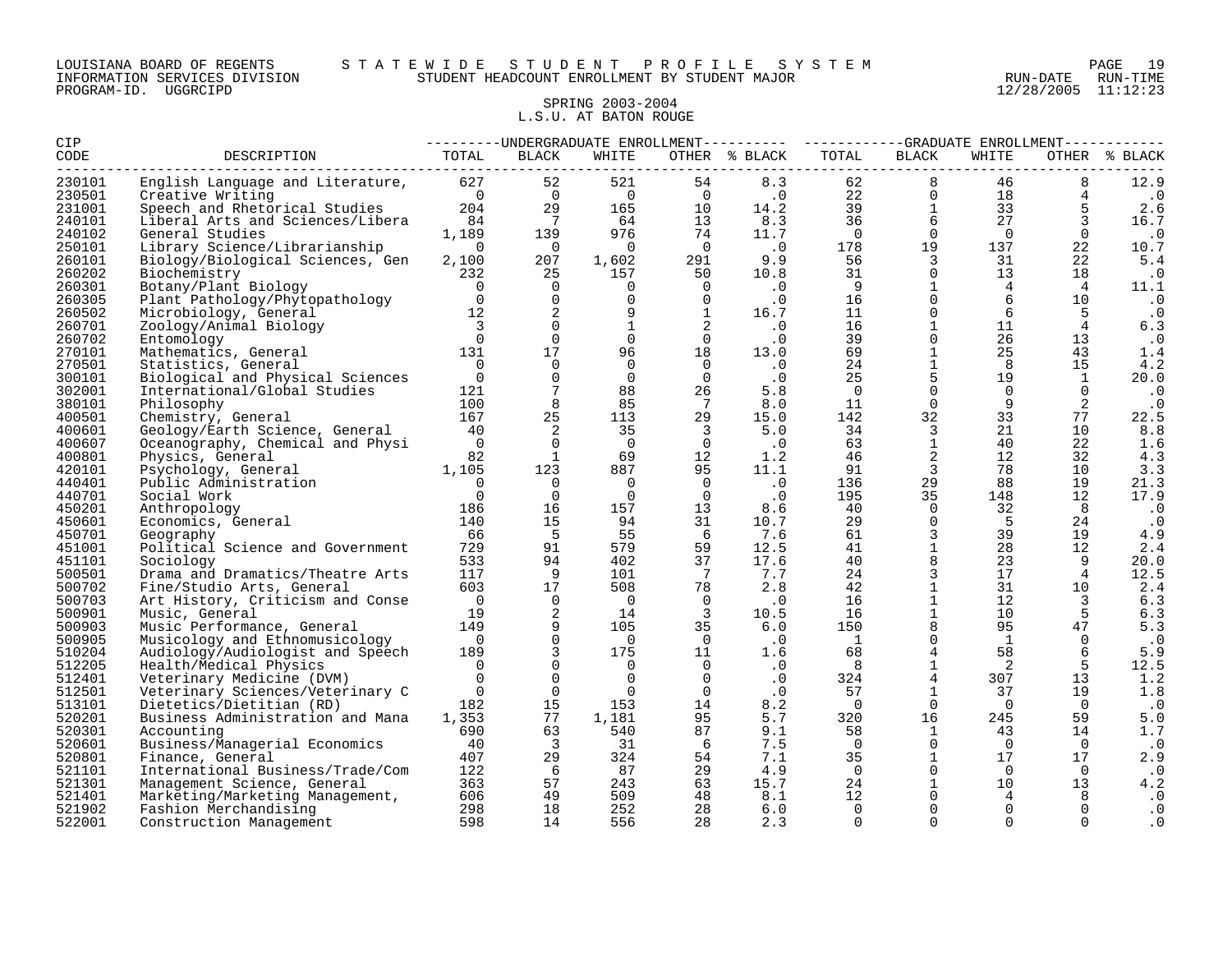# SPRING 2003-2004 L.S.U. AT BATON ROUGE

| CIP                           |                  |             |                     |              |                    | -UNDERGRADUATE ENROLLMENT---------- |                    | -GRADUATE ENROLLMENT---- |       |           |              |             |
|-------------------------------|------------------|-------------|---------------------|--------------|--------------------|-------------------------------------|--------------------|--------------------------|-------|-----------|--------------|-------------|
| CODE                          |                  | DESCRIPTION | TOTAL               | <b>BLACK</b> | WHITE              | OTHER                               | % BLACK            | TOTAL                    | BLACK | WHITE     | <b>OTHER</b> | % BLACK     |
| 540101<br>TRANSFER<br>UNKNOWN | History, General |             | 371<br>540<br>1,553 | 49<br>253    | 320<br>456<br>.074 | 20<br>35<br>226                     | 8.4<br>9.1<br>16.3 | 474                      | 86    | 41<br>311 |              | 9.1<br>18.1 |
| TOTALS                        |                  |             | 24,133              | 2,251        | 19,301             | 2,581                               | 9.3                | 4,991                    | 418   | 2,997     | 1,576        | 8.4         |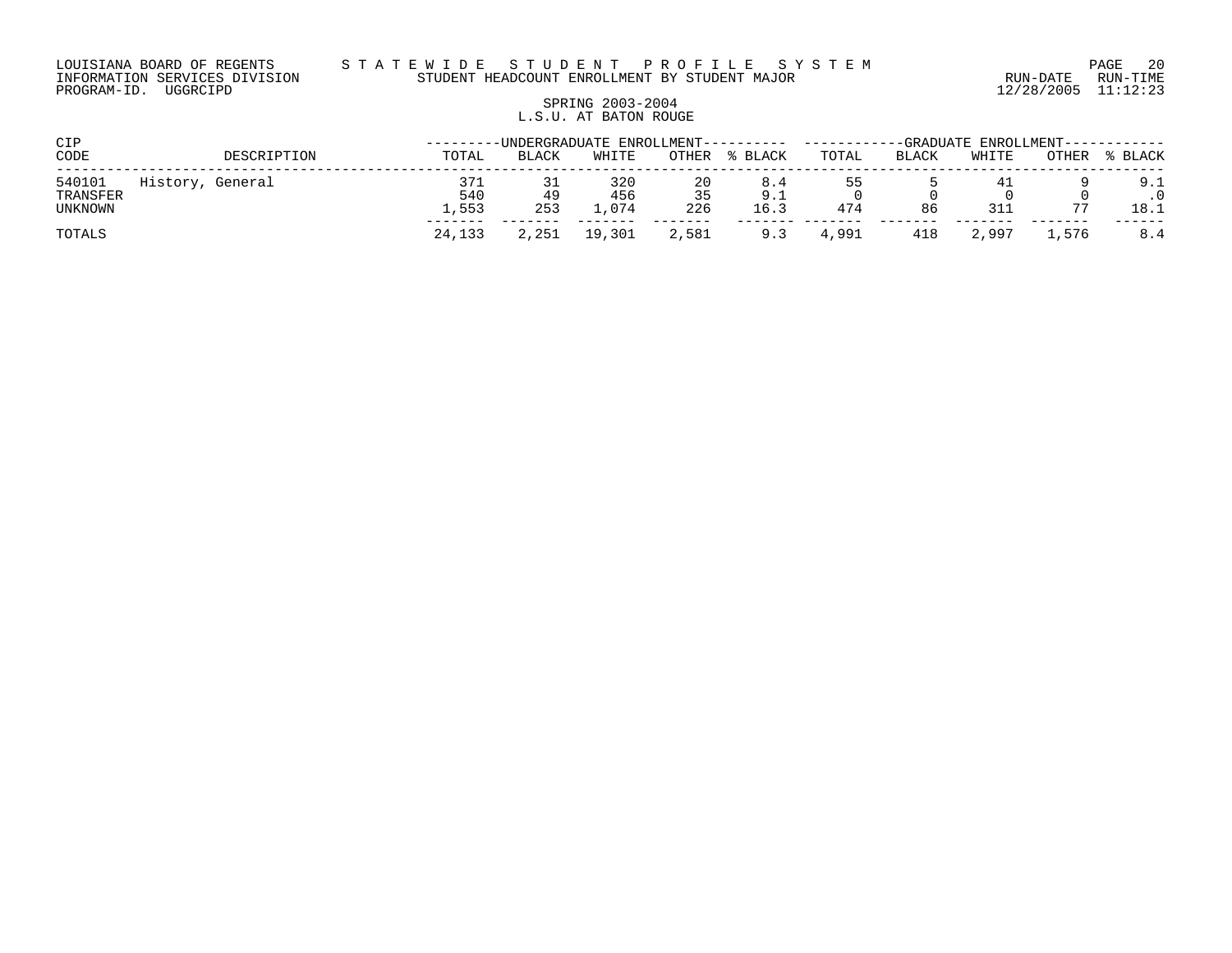#### SPRING 2003-2004 L.S.U. AT EUNICE

| CIP      |                                  |       |              | UNDERGRADUATE ENROLLMENT- |       |         |       | -GRADUATE    | ENROLLMENT |       |         |
|----------|----------------------------------|-------|--------------|---------------------------|-------|---------|-------|--------------|------------|-------|---------|
| CODE     | DESCRIPTION                      | TOTAL | <b>BLACK</b> | WHITE                     | OTHER | % BLACK | TOTAL | <b>BLACK</b> | WHITE      | OTHER | % BLACK |
| 110301   | Data Processing and Data Process | 84    | 38           | 44                        |       | 45.2    |       |              |            |       |         |
| 131209   | Kindergarten/Preschool Education | 142   | 78           | 62                        |       | 54.9    |       |              |            |       |         |
| 220302   | Legal Assistant/Paralegal        | 60    |              | 45                        |       | 18.3    |       |              |            |       |         |
| 240102   | General Studies                  | 108   | 26           | 81                        |       | 24.1    |       |              |            |       |         |
| 240199   | Liberal Arts and Sciences, Gener | 51    | 12           | 34                        |       | 23.5    |       |              |            |       |         |
| 430107   | Criminal Justice/Police Science  | 107   | 49           | 55                        |       | 45.8    |       |              |            |       |         |
| 430203   | Fire Science/Fire-fighting       | 122   | 14           | 106                       |       | 11.5    |       |              |            |       |         |
| 430299   | Fire Protection, Other           |       |              |                           |       |         |       |              |            |       |         |
| 439999   | Security and Protective Services |       |              |                           |       |         |       |              |            |       |         |
| 510908   | Respiratory Care Therapy/Therapi | 77    | 24           | 49                        |       | 31.2    |       |              |            |       |         |
| 510910   | Diagnostic Medical Sonography/So |       |              |                           |       | . 0     |       |              |            |       |         |
| 510911   | Radiologic Technology/Science -  | 295   | 51           | 242                       |       | 17.3    |       |              |            |       |         |
| 511601   | Nursing/Registered Nurse (RN, AS | 670   | 194          | 457                       |       | 29.0    |       |              |            |       |         |
| 520101   | Business/Commerce, General       |       |              |                           |       | . 0     |       |              |            |       |         |
| 520201   | Business Administration and Mana | 173   | 69           | 98                        |       | 39.9    |       |              |            |       |         |
| 520401   | Administrative Assistant and Sec | 92    | 29           | 63                        |       | 31.5    |       |              |            |       |         |
| TRANSFER |                                  | 1,060 | 239          | 791                       | 30    | 22.5    |       |              |            |       |         |
| UNKNOWN  |                                  | 68    | 10           | 56                        |       | 14.7    |       |              |            |       |         |
| TOTALS   |                                  | 3,123 | 844          | 2,197                     | 82    | 27.0    |       |              |            |       | .0      |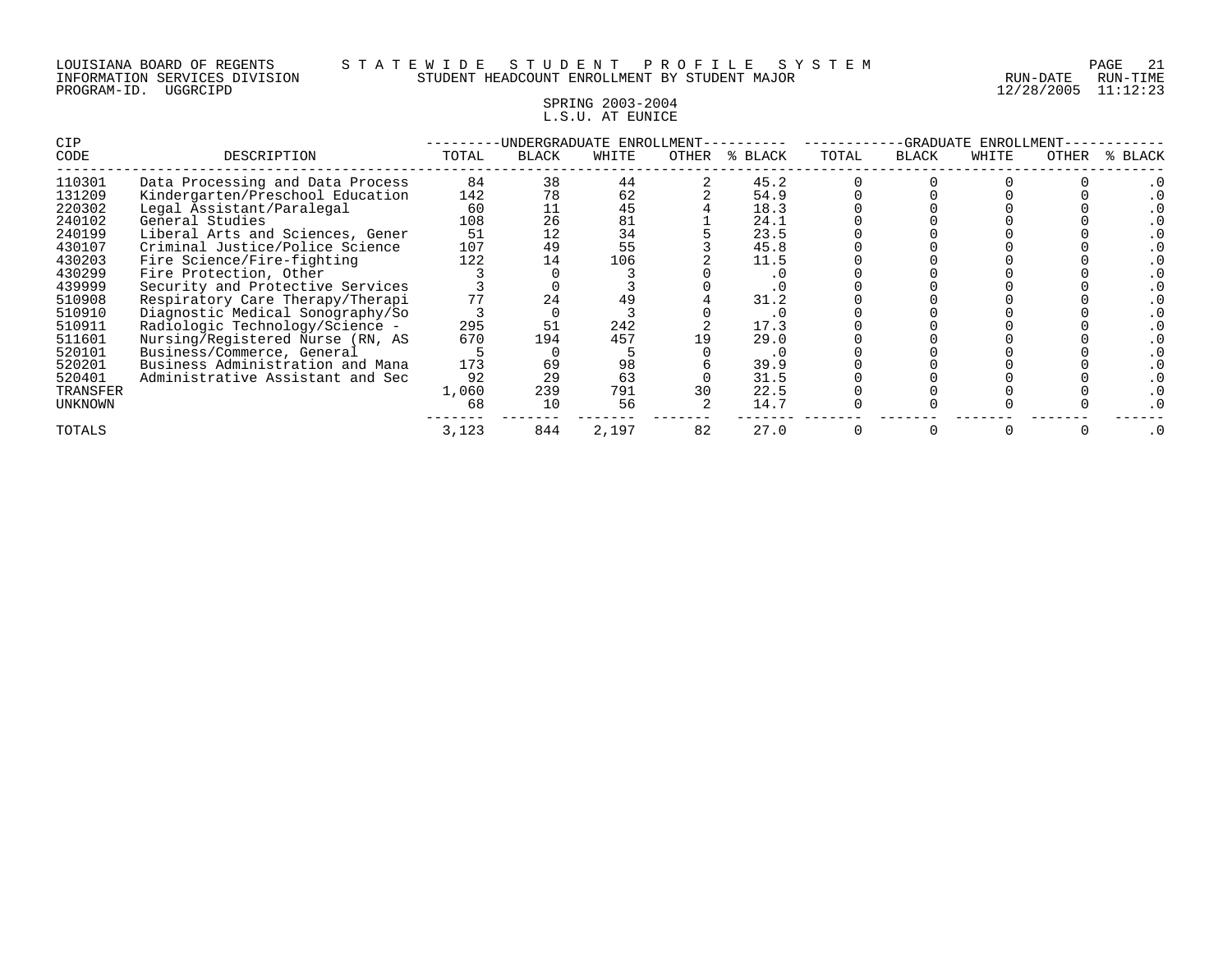#### LOUISIANA BOARD OF REGENTS S T A T E W I D E S T U D E N T P R O F I L E S Y S T E M PAGE 22 INFORMATION SERVICES DIVISION STUDENT HEADCOUNT ENROLLMENT BY STUDENT MAJOR RUN-DATE RUN-TIME

#### SPRING 2003-2004 L.S.U. AT SHREVEPORT

| CIP            |                                  |                | ---------UNDERGRADUATE ENROLLMENT- |              |          |               |          |                | -GRADUATE ENROLLMENT |          |           |
|----------------|----------------------------------|----------------|------------------------------------|--------------|----------|---------------|----------|----------------|----------------------|----------|-----------|
| CODE           | DESCRIPTION                      | TOTAL          | <b>BLACK</b>                       | WHITE        |          | OTHER % BLACK | TOTAL    | <b>BLACK</b>   | WHITE                | OTHER    | % BLACK   |
| 030104         | Environmental Science            | 10             | $\Omega$                           | 9            |          | $\cdot$ 0     | $\Omega$ | $\Omega$       | $\Omega$             |          | . 0       |
| 090102         | Mass Communication/Media Studies | 112            | 32                                 | 67           | 13       | 28.6          | $\Omega$ | $\Omega$       | $\Omega$             |          | $\cdot$ 0 |
| 110401         | Information Science/Studies      | $\overline{0}$ | $\Omega$                           | $\Omega$     | $\Omega$ | .0            |          | $\Omega$       |                      |          | $\cdot$ 0 |
| 110701         | Computer Science                 | 141            | 25                                 | 93           | 23       | 17.7          | $\Omega$ | $\Omega$       | $\Omega$             |          | $\cdot$ 0 |
| 130101         | Education, General               | $\overline{0}$ | $\Omega$                           | $\Omega$     | $\Omega$ | $\cdot$ 0     | 43       | 11             | 28                   |          | 25.6      |
| 131001         | Special Education and Teaching,  | 24             | 6                                  | 16           |          | 25.0          | $\Omega$ | $\Omega$       | $\Omega$             |          | $\cdot$ 0 |
| 131202         | Elementary Education and Teachin | 280            | 32                                 | 216          | 32       | 11.4          | O        | $\mathbf 0$    | $\Omega$             |          | $\cdot$ 0 |
| 131302         | Art Teacher Education            | 8              | $\Omega$                           | 8            | $\Omega$ | $\cdot$ 0     |          | $\Omega$       |                      |          | $\cdot$ 0 |
| 131305         | English/Language Arts Teacher Ed | 26             |                                    | 16           |          | 26.9          |          | $\Omega$       |                      |          | $\cdot$ 0 |
| 131311         | Mathematics Teacher Education    | 23             |                                    | 16           |          | 17.4          |          | $\Omega$       |                      |          | $\cdot$ 0 |
| 131314         | Physical Education Teaching and  | 73             |                                    | 54           | 11       | 11.0          |          | $\Omega$       |                      |          | $\cdot$ 0 |
| 131318         | Social Studies Teacher Education | 35             |                                    | 23           |          | 11.4          |          | $\Omega$       |                      |          | $\cdot$ 0 |
| 131322         | Biology Teacher Education        | 8              |                                    | 7            |          | $\cdot$ 0     |          | $\Omega$       |                      |          | $\cdot$ 0 |
| 131325         | French Language Teacher Educatio | $\mathbf{1}$   |                                    | $\mathbf{1}$ |          | $\cdot$ 0     |          | $\mathbf 0$    |                      |          | $\cdot$ 0 |
| 160905         | Spanish Language and Literature  | 13             |                                    | 10           |          | 15.4          |          |                |                      |          | $\cdot$ 0 |
| 230101         | English Language and Literature, | 49             |                                    | 36           |          | 10.2          |          | $\Omega$       |                      |          | $\cdot$ 0 |
| 231001         | Speech and Rhetorical Studies    | 5              |                                    | 3            |          | 20.0          | $\Omega$ | $\Omega$       | $\Omega$             |          | . 0       |
| 240101         | Liberal Arts and Sciences/Libera | $\mathbf 0$    | $\Omega$                           | $\Omega$     |          | $\cdot$ 0     | 15       | 3              | 11                   |          | 20.0      |
| 240102         | General Studies                  | 200            | 37                                 | 139          | 24       | 18.5          |          | $\Omega$       | $\Omega$             |          | $\cdot$ 0 |
| 260101         | Biology/Biological Sciences, Gen | 247            | 61                                 | 144          | 42       | 24.7          |          | $\Omega$       |                      |          | $\cdot$ 0 |
| 260299         | Biochemistry, Biophysics and Mol | 50             | 9                                  | 34           |          | 18.0          |          | $\overline{0}$ |                      |          | $\cdot$ 0 |
| 270101         | Mathematics, General             | 24             |                                    | 16           |          | 16.7          |          |                |                      |          | $\cdot$ 0 |
| 400501         | Chemistry, General               | 30             |                                    | 19           |          | 13.3          |          | $\Omega$       |                      |          | $\cdot$ 0 |
| 400801         | Physics, General                 | 12             |                                    | 8            | 3        | 8.3           | $\Omega$ | $\mathbf 0$    | $\Omega$             |          | $\cdot$ 0 |
| 420101         | Psychology, General              | 194            | 43                                 | 120          | 31       | 22.2          | $\Omega$ | $\Omega$       | $\Omega$             |          | $\cdot$ 0 |
| 421801         | Educational Psychology           | $\Omega$       | $\Omega$                           | $\Omega$     | $\Omega$ | $\cdot$ 0     | 11       | $\Omega$       | 10                   |          |           |
| 430104         | Criminal Justice/Safety Studies  | 132            | 44                                 | 69           | 19       | 33.3          | $\Omega$ | $\Omega$       | $\Omega$             | $\Omega$ | $\cdot$ 0 |
| 440201         | Community Organization and Advoc | 0              | $\Omega$                           | $\Omega$     | $\Omega$ | $\cdot$ 0     | 35       | 15             | 19                   |          | 42.9      |
| 450701         | Geography                        |                |                                    | 0            |          | $\cdot$ 0     |          | $\Omega$       | $\Omega$             |          | $\cdot$ 0 |
| 451001         | Political Science and Government | 34             | 7                                  | 26           |          | 20.6          | 0        | $\Omega$       | $\Omega$             |          | $\cdot$ 0 |
| 451101         | Sociology                        | 50             | 21                                 | 25           |          | 42.0          | 0        | $\overline{0}$ | $\Omega$             |          | $\cdot$ 0 |
| 500702         | Fine/Studio Arts, General        | 59             | 10                                 | 38           | 11       | 16.9          | $\Omega$ | $\Omega$       | $\Omega$             |          | $\cdot$ 0 |
| 510204         | Audiology/Audiologist and Speech | -5             | $\Omega$                           | 5            | 0        | $\cdot$ 0     | $\Omega$ | $\Omega$       | $\Omega$             |          |           |
| 520201         | Business Administration and Mana | 420            | 90                                 | 277          | 53       | 21.4          | 50       | 3              | 43                   |          | 6.0       |
| 520301         | Accounting                       | 215            | 55                                 | 132          | 28       | 25.6          | $\Omega$ |                | $\Omega$             |          | $\cdot$ 0 |
| 520801         | Finance, General                 | 90             | 24                                 | 56           | 10       | 26.7          |          |                |                      |          | $\cdot$ 0 |
| 521401         | Marketing/Marketing Management,  | 119            | 25                                 | 81           | 13       | 21.0          | $\Omega$ | $\Omega$       | $\Omega$             |          | $\cdot$ 0 |
| 540101         | History, General                 | 52             | $\overline{4}$                     | 38           | 10       | 7.7           | $\Omega$ | $\Omega$       | $\Omega$             |          | $\cdot$ 0 |
| <b>UNKNOWN</b> |                                  | 701            | 161                                | 433          | 107      | 23.0          | 611      | 137            | 408                  | 66       | 22.4      |
| TOTALS         |                                  | 3,443          | 726                                | 2,235        | 482      | 21.1          | 768      | 169            | 521                  | 78       | 22.0      |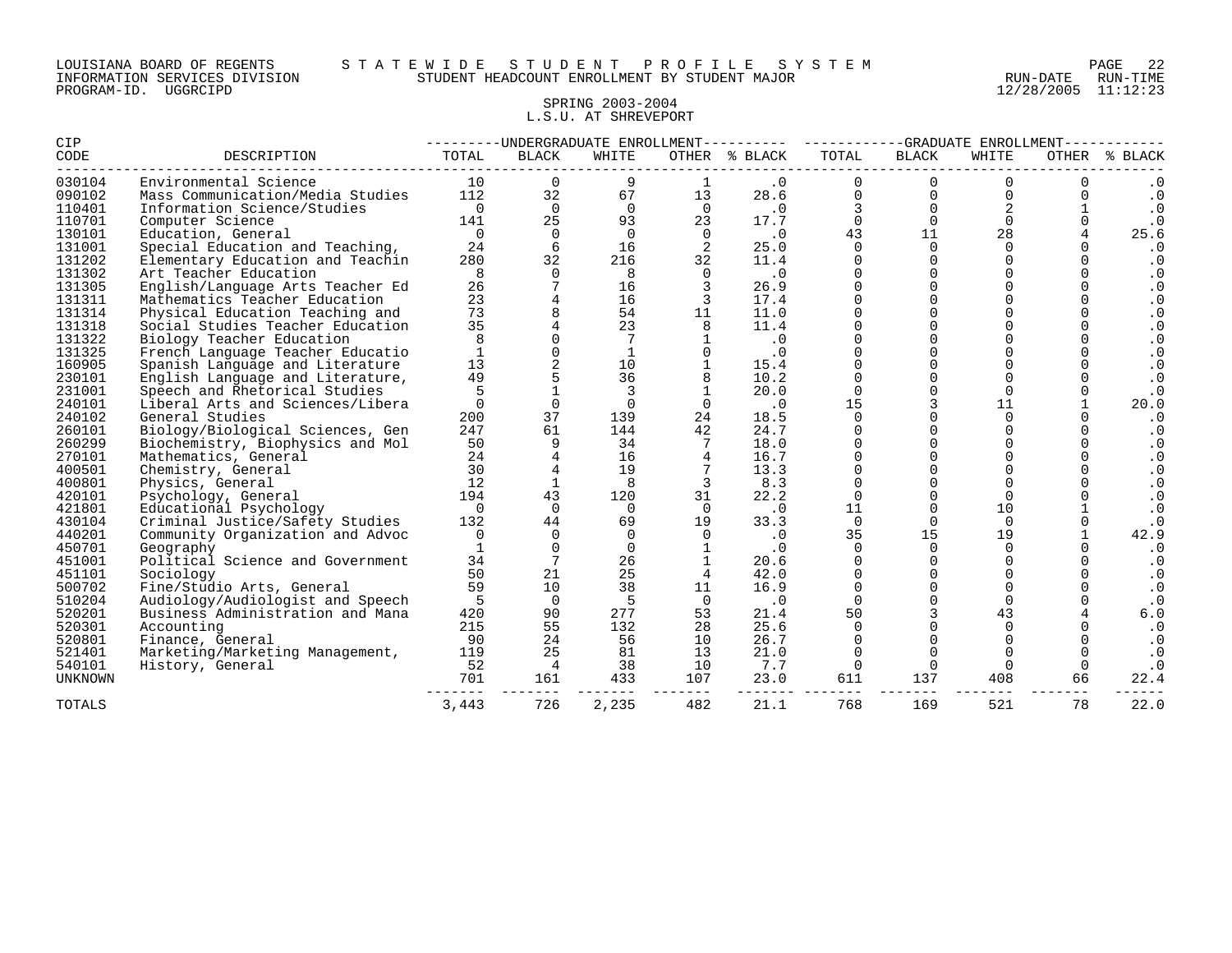#### LOUISIANA BOARD OF REGENTS S T A T E W I D E S T U D E N T P R O F I L E S Y S T E M PAGE 23 INFORMATION SERVICES DIVISION STUDENT HEADCOUNT ENROLLMENT BY STUDENT MAJOR RUN-DATE RUN-TIME

# SPRING 2003-2004 UNIVERSITY OF NEW ORLEANS

| CIP              |                                            |                |                 |                            |                            | --------UNDERGRADUATE ENROLLMENT--------- ---------GRADUATE ENROLLMENT---------- |                      |                            |                 |                      |                   |
|------------------|--------------------------------------------|----------------|-----------------|----------------------------|----------------------------|----------------------------------------------------------------------------------|----------------------|----------------------------|-----------------|----------------------|-------------------|
| CODE             | DESCRIPTION                                | TOTAL          | <b>BLACK</b>    | WHITE                      |                            | OTHER % BLACK                                                                    | TOTAL                | <b>BLACK</b>               | WHITE           |                      | OTHER % BLACK     |
| 030103           | Environmental Studies                      | 18             | $\mathbf{1}$    | 16                         |                            | 5.6                                                                              | $\mathbf 0$          | $\overline{0}$             | $\Omega$        | 0                    |                   |
| 040301           | City/Urban, Community and Region 0         |                | $\Omega$        | $\overline{0}$             | $\Omega$                   | $\overline{\phantom{a}}$ .0                                                      | 60                   | 12                         | 42              | 6                    | 20.0              |
| 050207           | Women's Studies                            | $\overline{4}$ | $\overline{0}$  | $\overline{\phantom{a}}^2$ | $\overline{\mathbf{c}}$    | $\cdot$ 0                                                                        | $\overline{0}$       | $\overline{0}$             | $\overline{0}$  | $\overline{0}$       | $\cdot$ 0         |
| 090101           | Communication Studies/Speech Com           | 763            | 181             | 458                        | 124                        | 23.7                                                                             | 8 <sup>1</sup>       | 1                          | 6               | 1                    | 12.5              |
| 110701           | Computer Science                           | 404            | 91              | 209                        | 104                        | 22.5                                                                             | 68                   | $\mathbf{1}$               | 17              | 50                   | 1.5               |
| 130301           | Curriculum and Instruction                 | $\Omega$       | $\Omega$        | $\overline{0}$             | $\overline{0}$             | $\cdot$ 0                                                                        | 165                  | 44                         | 101             | 20                   | 26.7              |
| 130401           | Educational Leadership and Admin           | $\Omega$       | $\Omega$        | $\overline{0}$             | $\Omega$                   | $\cdot$ 0                                                                        | 159                  | 60                         | 87              | 12                   | 37.7              |
| 131001           | Special Education and Teaching,            | $\Omega$       | $\Omega$        | $\Omega$                   | $\Omega$                   | $\cdot$ 0                                                                        | 96                   | 24                         | 63              | 9                    | 25.0              |
| 131101           | Counselor Education/School Couns           | $\overline{0}$ | $\overline{0}$  | $\overline{0}$             | $\overline{0}$             | $\cdot$ 0                                                                        | 143                  | 37                         | 83              | 23                   | 25.9              |
| 131202           | Elementary Education and Teachin           | 160            | 15              | 126                        | 19                         | 9.4                                                                              | $\overline{0}$       | $\overline{0}$             | $\overline{0}$  | $\Omega$             | $\cdot$ 0         |
| 131210           | Early Childhood Education and Te           | 10             | 1               | 8                          | $\overline{1}$             | 10.0                                                                             | $\Omega$             | $\Omega$                   | $\Omega$        | $\Omega$             | $\cdot$ 0         |
| 131305           | English/Language Arts Teacher Ed           | 11             | $\overline{a}$  | - 9                        | $\Omega$                   | 18.2                                                                             | 3                    | $\Omega$                   | 2               | $\mathbf{1}$         | $\cdot$ 0         |
| 131306           | Foreign Language Teacher Educati           | $\overline{3}$ | $\mathbf{0}$    | $\mathbf{1}$               | 2                          | $\cdot$ 0                                                                        | $\Omega$             | $\Omega$                   | $\Omega$        | $\Omega$             | $\cdot$ 0         |
| 131311           | Mathematics Teacher Education              | 16             | 2               | 14                         | $\overline{0}$             | 12.5                                                                             | $\Omega$             | $\Omega$                   | $\Omega$        | $\Omega$             | $\cdot$ 0         |
| 131312           | Music Teacher Education                    | 2              | $\mathbf{1}$    | $\overline{0}$             | $\mathbf{1}$               | 50.0                                                                             | $\mathbf 0$          | $\mathbf 0$                | $\mathbf 0$     | $\Omega$             | $\cdot$ 0         |
| 131314           | Physical Education Teaching and            | 147            | 48              | 80                         | 19                         | 32.7                                                                             | 52                   | 20                         | 24              | 8                    | 38.5              |
| 131316           | Science Teacher Education/Genera           | 8              | $\overline{0}$  | -6                         | $\overline{\phantom{0}}^2$ | $\overline{\phantom{0}}$ .                                                       | 9                    | 3                          | 5               | 1                    | 33.3              |
| 131318           | Social Studies Teacher Education           | 28             | 2               | 26                         | $\Omega$                   | 7.1                                                                              | $\Omega$             | $\Omega$                   | $\mathbf 0$     | $\Omega$             | $\cdot$ 0         |
| 131328           | History Teacher Education                  | $\overline{0}$ | $\Omega$        | $\overline{0}$             | $\overline{0}$             | $\cdot$ 0                                                                        | 3                    | $\Omega$                   | 3               | $\Omega$             | $\cdot$ 0         |
| 140801           | Civil Engineering, General                 | 230            | 39              | 147                        | 44                         | 17.0                                                                             | $\Omega$             | $\mathbf 0$                | $\Omega$        | $\Omega$             | $\cdot$ 0         |
| 141001           | Electrical, Electronics and Comm           | 443            | 111             | 204                        | 128                        | 25.1                                                                             | $\overline{0}$       | $\mathbf 0$                | $\Omega$        | $\Omega$             | $\cdot$ 0         |
| 141301           | Engineering Science                        | $\overline{0}$ | $\overline{0}$  | $\overline{0}$             | $\overline{0}$             | $\cdot$ 0                                                                        | 220                  | 8                          | 70              | 142                  | 3.6               |
| 141401           | Environmental/Environmental Heal           | $\overline{0}$ | $\overline{0}$  | $\overline{0}$             | $\overline{0}$             | $\cdot$ 0                                                                        | $\overline{3}$       | $\mathbf 0$                | 1               | 2                    | $\cdot$ 0         |
| 141901           | Mechanical Engineering                     | 310            | 50              | 178                        | 82                         | 16.1                                                                             | $\Omega$             | $\Omega$                   | $\Omega$        | $\Omega$             | $\cdot$ 0         |
| 142201           | Naval Architecture and Marine En           | 143            | 10              | 99                         | 34                         | 7.0                                                                              | $\Omega$             | $\Omega$                   | $\Omega$        | $\Omega$             | $\cdot$ 0         |
| 151501           | Engineering/Industrial Managemen           | $\overline{0}$ | $\overline{0}$  | $\Omega$                   | $\Omega$                   | $\cdot$ 0                                                                        | 34                   | $\mathbf{3}$               | 20              | 11                   | 8.8               |
| 160900           | Romance Languages, Literatures,            | $\mathbf 0$    | $\overline{0}$  | $\overline{0}$             | $\Omega$                   | $\cdot$ 0                                                                        | 27                   | 5                          | 9               | 13                   | 18.5              |
| 160901           | French Language and Literature             | 22             | 2               | 13                         | $\overline{7}$             | 9.1                                                                              | $\Omega$             | $\mathbf 0$                | $\mathbf 0$     | $\Omega$             | $\cdot$ 0         |
| 160905           | Spanish Language and Literature            | 32             | 6               | 11                         | 15                         | 18.8                                                                             | $\overline{0}$       | $\mathbf 0$                | $\Omega$        | $\Omega$             | $\cdot$ 0         |
| 230101           | English Language and Literature,           | 279            | 40              | 189                        | 50                         | 14.3<br>24.1                                                                     | 74                   | $\overline{4}$<br>$\Omega$ | 58              | $12 \overline{ }$    | 5.4               |
| 240102<br>260101 | General Studies                            | 870<br>383     | 210<br>75       | 521<br>230                 | 139<br>78                  | 19.6                                                                             | $\overline{0}$<br>17 | 2                          | $\Omega$<br>15  | $\Omega$<br>$\Omega$ | $\cdot$ 0<br>11.8 |
|                  | Biology/Biological Sciences, Gen           | $\overline{0}$ | $\overline{0}$  | $\overline{0}$             |                            |                                                                                  | 21                   | $\mathbf{1}$               |                 |                      |                   |
| 261307<br>270101 | Conservation Biology                       | 30             | 11              | 14                         | $\overline{0}$<br>5        | $\cdot$ 0                                                                        | 25                   | $\overline{a}$             | 15<br>9         | - 5<br>14            | 4.8               |
|                  | Mathematics, General                       | 26             | $7\overline{ }$ | 14                         | 5                          | 36.7<br>26.9                                                                     | $\overline{0}$       | $\mathbf 0$                | $\mathbf 0$     | $\Omega$             | 8.0               |
| 302001<br>380101 | International/Global Studies<br>Philosophy | 58             | $\overline{4}$  | 41                         | 13                         | 6.9                                                                              | $\overline{0}$       | $\mathbf 0$                | $\Omega$        | $\Omega$             | . 0               |
| 400501           | Chemistry, General                         | 25             | 8               | 11                         | - 6                        | 32.0                                                                             | 64                   | $\overline{4}$             | 10 <sup>°</sup> | 50                   | $\cdot$ 0<br>6.3  |
| 400601           | Geology/Earth Science, General             | 46             | 9               | 28                         |                            | 19.6                                                                             | 31                   | $\overline{4}$             | 20              | $7\phantom{.0}$      | 12.9              |
| 400603           | Geophysics and Seismology                  | 8              | $\overline{3}$  | 3                          | $\overline{2}$             | 37.5                                                                             | $\Omega$             | $\Omega$                   | $\Omega$        | $\Omega$             | $\cdot$ 0         |
| 400801           | Physics, General                           | 47             | 6               | 30                         | 11                         | 12.8                                                                             | 16                   | $\overline{a}$             | 9               | 5                    | 12.5              |
| 420101           | Psychology, General                        | 309            | 103             | 161                        | 45                         | 33.3                                                                             | $\overline{0}$       | $\Omega$                   | $\Omega$        | $\Omega$             | $\cdot$ 0         |
| 429999           | Psychology, Other                          | $\Omega$       | $\Omega$        | $\overline{0}$             | $\overline{0}$             | $\cdot$ 0                                                                        | 27                   | 2                          | 23              | 2                    | 7.4               |
| 440401           | Public Administration                      | $\Omega$       | $\mathbf 0$     | $\overline{0}$             | $\overline{0}$             | $\cdot$ 0                                                                        | 39                   | 16                         | 19              |                      | 41.0              |
| 450201           | Anthropology                               | 90             | 8               | 69                         | 13                         | 8.9                                                                              | $\Omega$             | $\Omega$                   | $\Omega$        |                      | $\cdot$ 0         |
| 450601           | Economics, General                         | 8              | $\Omega$        | 5                          | $\overline{\mathbf{3}}$    | $\cdot$ 0                                                                        | $\overline{0}$       | $\Omega$                   | $\overline{0}$  | $\Omega$             | $\cdot$ 0         |
| 450701           | Geography                                  | 40             | 8               | 28                         | $\overline{4}$             | 20.0                                                                             | 17                   | $\Omega$                   | 13              | $\overline{4}$       | $\cdot$ 0         |
| 451001           | Political Science and Government           | 266            | 82              | 127                        | 57                         | 30.8                                                                             | 47                   | 6                          | 25              | 16                   | 12.8              |
| 451101           | Sociology                                  | 156            | 49              | 77                         | 30                         | 31.4                                                                             | 32                   | 8                          | 17              | 7                    | 25.0              |
| 451201           | Urban Studies/Affairs                      | 35             | 17              | 16                         | 2                          | 48.6                                                                             | 65                   | 18                         | 34              | 13                   | 27.7              |
| 500501           | Drama and Dramatics/Theatre Arts           | $\Omega$       | $\Omega$        | $\Omega$                   | $\Omega$                   | $\cdot$ 0                                                                        | 110                  | $\overline{4}$             | 83              | 23                   | 3.6               |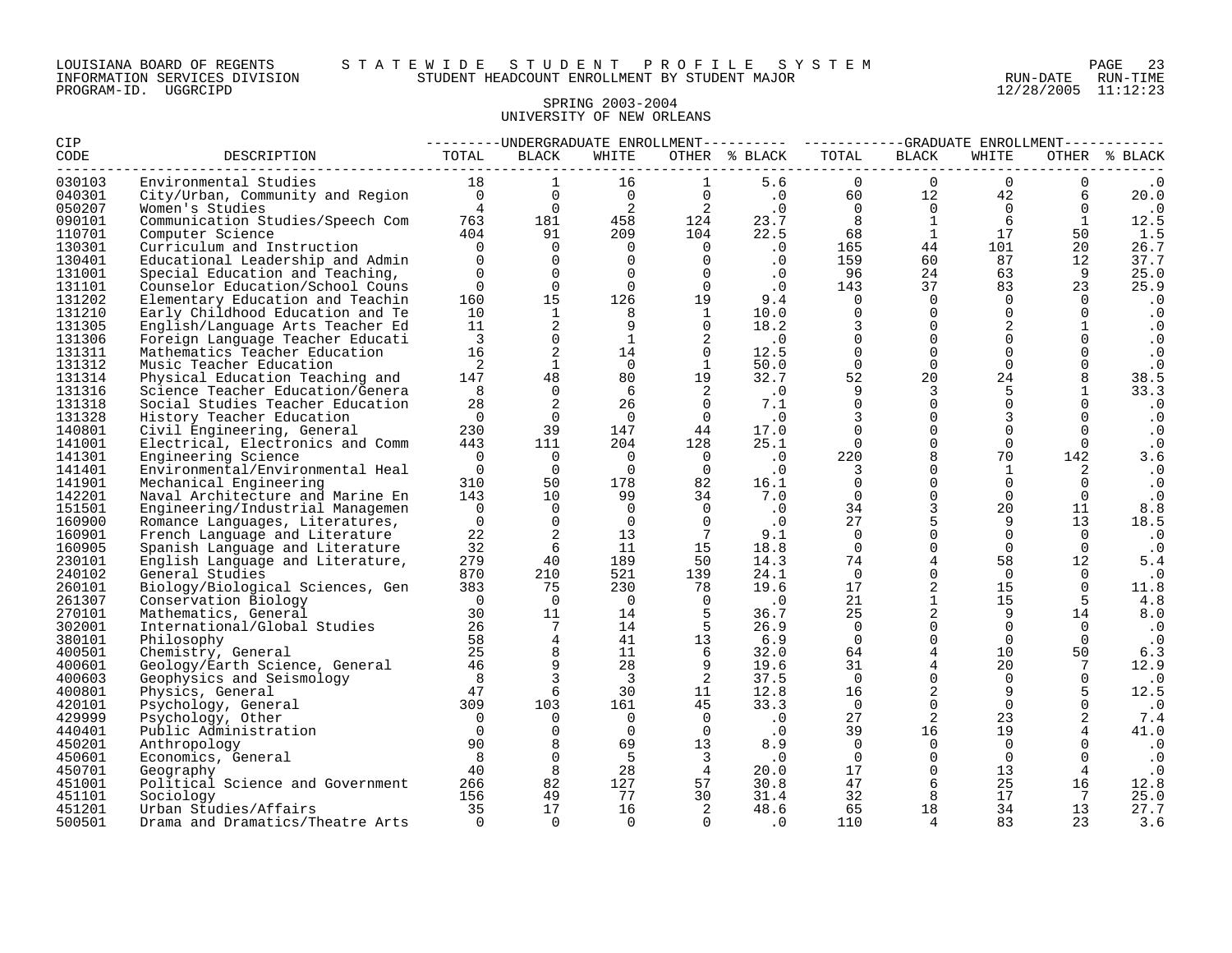# SPRING 2003-2004 UNIVERSITY OF NEW ORLEANS

| <b>CIP</b>     |                                  |        | -UNDERGRADUATE ENROLLMENT- |       |       |         |       | -GRADUATE    | ENROLLMENT |       |         |
|----------------|----------------------------------|--------|----------------------------|-------|-------|---------|-------|--------------|------------|-------|---------|
| CODE           | DESCRIPTION                      | TOTAL  | BLACK                      | WHITE | OTHER | % BLACK | TOTAL | <b>BLACK</b> | WHITE      | OTHER | % BLACK |
| 500702         | Fine/Studio Arts, General        | 288    | 49                         | 178   | 61    | 17.0    | 16    |              | 12         |       |         |
| 500703         | Art History, Criticism and Conse | 33     |                            | 24    |       | 15.2    |       |              |            |       |         |
| 500704         | Arts Management                  |        |                            |       |       | . 0     |       |              | 28         |       | 14.6    |
| 500901         | Music, General                   | 106    | 24                         | 59    |       | 22.6    |       |              |            |       |         |
| 500903         | Music Performance, General       |        |                            |       |       | . 0     | 40    | 12           | 19         |       | 30.0    |
| 510701         | Health/Health Care Administratio |        |                            |       |       |         | 66    | 19           | 34         |       | 28.8    |
| 511005         | Clinical Laboratory Science/Medi | 30     |                            |       |       | 33.3    |       |              |            |       |         |
| 520201         | Business Administration and Mana | 1,537  | 399                        | 801   | 337   | 26.0    | 736   | 142          | 388        | 206   | 19.3    |
| 520301         | Accounting                       | 594    | 161                        | 299   | 134   | 27.1    | 73    |              | 35         | 30    | 11.0    |
| 520601         | Business/Managerial Economics    | 43     |                            | 24    | 15    | 9.3     |       |              | 10         | 25    | 5.4     |
| 520801         | Finance, General                 | 299    | 69                         | 148   | 82    | 23.1    |       |              |            |       |         |
| 520901         | Hospitality Administration/Manaq | 281    | 43                         | 161   | 77    | 15.3    | 19    |              |            |       | 21.1    |
| 521201         | Management Information Systems,  | 161    | 44                         | 80    | 37    | 27.3    |       |              |            |       |         |
| 521401         | Marketing/Marketing Management,  | 470    | 122                        | 247   | 101   | 26.0    |       |              |            |       |         |
| 521601         | Taxation                         |        |                            |       |       | . 0     |       |              | 24         |       | 3.2     |
| 540101         | History, General                 | 179    | 24                         | 127   | 28    | 13.4    |       |              | 25         |       | 8.6     |
| <b>UNKNOWN</b> |                                  | 3,314  | 1,022                      | 1,552 | 740   | 30.8    | 1,183 | 277          | 708        | 198   | 23.4    |
| TOTALS         |                                  | 12,765 | 3,178                      | 6,880 | 2,707 | 24.9    | 3,912 | 765          | 2,178      | 969   | 19.6    |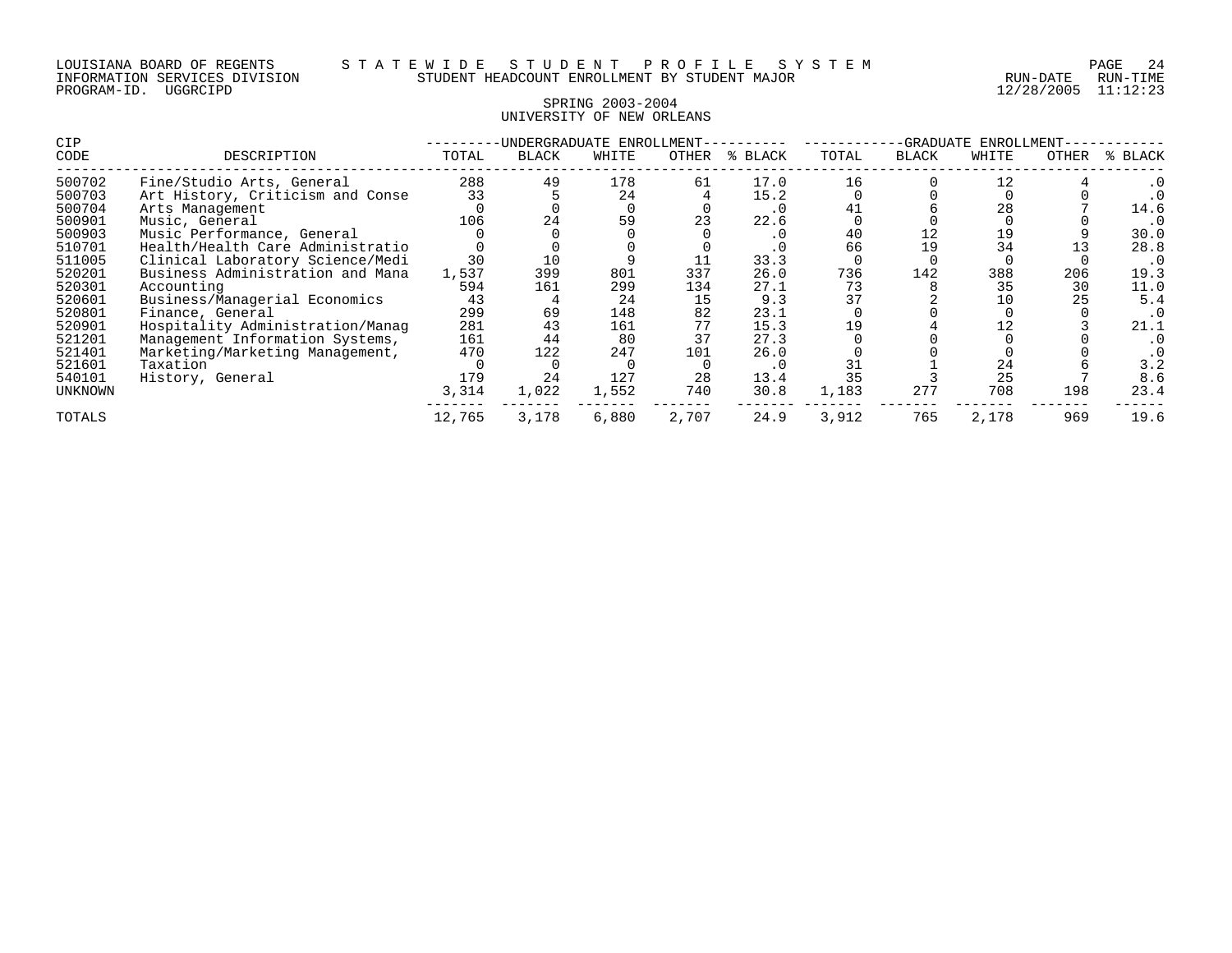#### LOUISIANA BOARD OF REGENTS S T A T E W I D E S T U D E N T P R O F I L E S Y S T E M PAGE 25 INFORMATION SERVICES DIVISION STUDENT HEADCOUNT ENROLLMENT BY STUDENT MAJOR RUN-DATE RUN-TIME

# SPRING 2003-2004 L.S.U. LAW CENTER

| CIP                         |                                                        |       | -UNDERGRADUATE ENROLLMENT---------- ------ |       |       |         | -GRADUATE ENROLLMENT----------- |       |       |       |             |
|-----------------------------|--------------------------------------------------------|-------|--------------------------------------------|-------|-------|---------|---------------------------------|-------|-------|-------|-------------|
| CODE                        | DESCRIPTION                                            | TOTAL | BLACK                                      | WHITE | OTHER | % BLACK | TOTAL                           | BLACK | WHITE | OTHER | % BLACK     |
| 220101<br>220201<br>UNKNOWN | Law $(LLB., J.D.)$<br>Advanced Legal Research/Studies, |       |                                            |       |       |         | 675<br>25                       | 63    | 570   |       | 9.3<br>32.0 |
| TOTALS                      |                                                        |       |                                            |       |       |         | 711                             |       | 581   |       | 10.0        |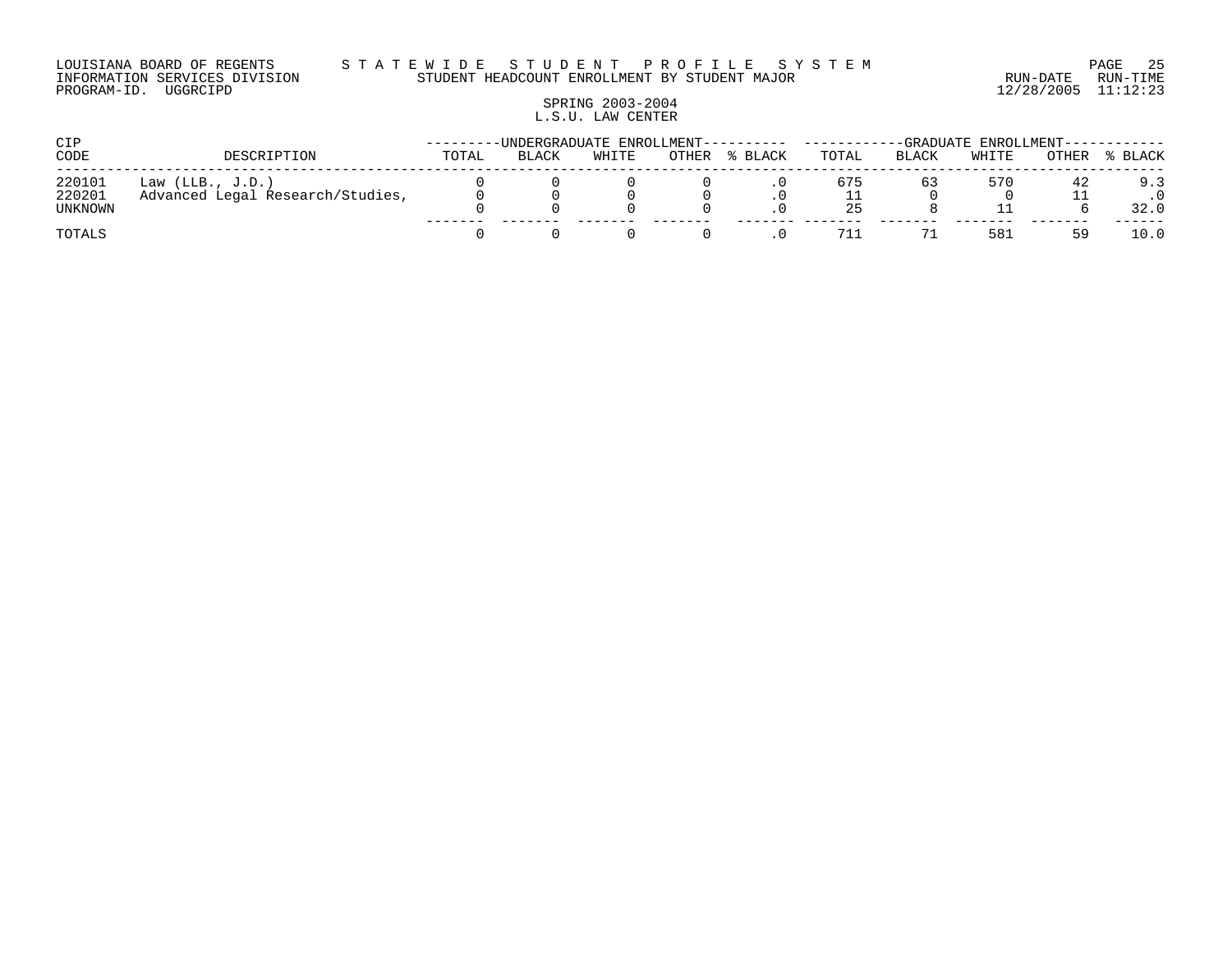#### SPRING 2003-2004 SOUTHERN U. AT BATON ROUGE

| <b>CIP</b> |                                                                                                                                                                                                                                                                                               |                                        |                         |                |                                  | --------UNDERGRADUATE ENROLLMENT---------- ---------GRADUATE ENROLLMENT----------                |                 |                |              |                                                               |               |
|------------|-----------------------------------------------------------------------------------------------------------------------------------------------------------------------------------------------------------------------------------------------------------------------------------------------|----------------------------------------|-------------------------|----------------|----------------------------------|--------------------------------------------------------------------------------------------------|-----------------|----------------|--------------|---------------------------------------------------------------|---------------|
| CODE       | DESCRIPTION<br>Agriculture, General<br>Agricultural Economics<br>Urban Forestry<br>Architecture (BArch, BA/BS, MArc<br>142<br>136<br>262<br>260<br>11<br>1490<br>482<br>26<br>260<br>10<br>10<br>26<br>26<br>260<br>11<br>490<br>26<br>26<br>26<br>26<br>26<br>26<br>20<br>26<br>26<br>26<br> |                                        |                         |                |                                  | OTHER % BLACK                                                                                    | TOTAL           | BLACK          | WHITE        |                                                               | OTHER % BLACK |
| 010000     |                                                                                                                                                                                                                                                                                               |                                        |                         |                |                                  | $\begin{array}{cccc} 100.0 & 0 & 0 \ 100.0 & 0 & 0 \ 100.0 & 14 & 12 \ 95.8 & 0 & 0 \end{array}$ |                 |                | $\Omega$     | $\overline{0}$                                                | $\cdot$ 0     |
| 010103     |                                                                                                                                                                                                                                                                                               |                                        |                         |                |                                  |                                                                                                  |                 |                |              | $\begin{bmatrix} 0 \\ 0 \\ 0 \end{bmatrix}$<br>$\overline{0}$ | $\cdot$ 0     |
| 030508     |                                                                                                                                                                                                                                                                                               |                                        |                         |                |                                  |                                                                                                  |                 |                |              | $\overline{2}$                                                | 85.7          |
| 040201     |                                                                                                                                                                                                                                                                                               |                                        |                         |                |                                  |                                                                                                  |                 |                | $\Omega$     | $\Omega$                                                      | $\cdot$ 0     |
| 090102     |                                                                                                                                                                                                                                                                                               |                                        |                         |                |                                  | 99.2                                                                                             | 21              | 19             | 1            | $\overline{1}$                                                | 90.5          |
| 110701     |                                                                                                                                                                                                                                                                                               |                                        |                         |                |                                  | 98.4                                                                                             | 60              | 28             | $\mathbf{1}$ | 31                                                            | 46.7          |
| 130408     |                                                                                                                                                                                                                                                                                               |                                        |                         |                |                                  | $\begin{array}{ccc} & & 0 & \end{array}$ . O                                                     | 213             | 197            | 15           | 1                                                             | 92.5          |
| 131001     | Special Education and Teaching,                                                                                                                                                                                                                                                               | 38                                     | 38                      | $\overline{0}$ | $\begin{matrix}0\\0\end{matrix}$ | 100.0                                                                                            | 56              | 44             | 12           |                                                               | 78.6          |
| 131101     | Counselor Education/School Couns                                                                                                                                                                                                                                                              | $\overline{0}$                         | $\overline{0}$          | $\Omega$       |                                  | $\overline{\phantom{0}}$ .                                                                       | 33              | 32             | $\mathbf{1}$ | $\Omega$                                                      | 97.0          |
| 131202     | Elementary Education and Teachin                                                                                                                                                                                                                                                              | 252                                    | 246                     | $5^{\circ}$    | $\frac{1}{0}$                    | 97.6                                                                                             | 14              | 13             | $\mathbf{1}$ | $\Omega$                                                      | 92.9          |
| 131205     | Secondary Education and Teaching                                                                                                                                                                                                                                                              | 238                                    | 233                     | 5 <sub>5</sub> |                                  | $0$ 97.9                                                                                         | $-5$            | 5 <sup>5</sup> | $\Omega$     | $\Omega$                                                      | 100.0         |
| 131312     | Music Teacher Education                                                                                                                                                                                                                                                                       | 31                                     | 29                      | $\overline{2}$ |                                  | $0 \t 93.5$<br>93.5<br>$.0$                                                                      | $\overline{0}$  | $\overline{0}$ | $\Omega$     | $\Omega$                                                      | $\cdot$ 0     |
| 131399     | Teacher Education and Profession                                                                                                                                                                                                                                                              | $\overline{0}$                         | $\overline{0}$          | $\overline{0}$ | $\overline{0}$                   |                                                                                                  | 37              | 31             | $\mathbf{1}$ | 5                                                             | 83.8          |
| 140101     | Engineering, General                                                                                                                                                                                                                                                                          | $\overline{0}$                         | $\overline{0}$          | $\Omega$       |                                  | $\overline{0}$ . $0$                                                                             | 37              | 21             | $\mathbf{1}$ | 15                                                            | 56.8          |
| 140801     | Civil Engineering, General                                                                                                                                                                                                                                                                    | 91                                     | 88                      | $\Omega$       |                                  | 3 96.7                                                                                           | $\Omega$        | $\Omega$       | $\Omega$     | $\Omega$                                                      | . 0           |
| 141001     | Electrical, Electronics and Comm                                                                                                                                                                                                                                                              | 287                                    | 272                     | $3^{\circ}$    | 12                               | 94.8                                                                                             | $\Omega$        | $\Omega$       | $\Omega$     | $\Omega$                                                      | . 0           |
| 141901     | Mechanical Engineering                                                                                                                                                                                                                                                                        | 209                                    | 201                     | $\overline{2}$ | 6                                | 96.2                                                                                             | $\Omega$        | $\Omega$       | $\Omega$     | $\Omega$                                                      | $\cdot$ 0     |
| 150303     | Electrical, Electronic and Commu                                                                                                                                                                                                                                                              | 168                                    | 164                     | $\mathbf 0$    | $\overline{4}$                   | 97.6                                                                                             | $\mathbf 0$     | $\overline{0}$ | $\mathbf{0}$ | 0                                                             | $\cdot$ 0     |
| 160901     | French Language and Literature                                                                                                                                                                                                                                                                | $\overline{\phantom{a}}$               | $\overline{\mathbf{3}}$ | $\Omega$       | $\overline{\phantom{0}}$         | 100.0                                                                                            | $\Omega$        | $\Omega$       | $\Omega$     | $\Omega$                                                      | $\cdot$ 0     |
| 160905     | Spanish Language and Literature                                                                                                                                                                                                                                                               | 6                                      | 6                       | $\mathbf{0}$   | $\overline{0}$                   | 100.0                                                                                            | $\Omega$        | $\Omega$       | $\Omega$     | $\Omega$                                                      | $\cdot$ 0     |
| 190101     | Family and Consumer Sciences/Hum                                                                                                                                                                                                                                                              | 159                                    | 156                     | 1              | $\overline{\phantom{0}}^2$       | 98.1                                                                                             | $\Omega$        | $\Omega$       | $\Omega$     | $\Omega$                                                      | $\cdot$ 0     |
| 230101     | English Language and Literature,                                                                                                                                                                                                                                                              | 55                                     | 55                      | $\Omega$       | $\overline{0}$                   | 100.0                                                                                            | $\Omega$        | $\Omega$       | $\Omega$     |                                                               | $\cdot$ 0     |
| 231001     | Speech and Rhetorical Studies                                                                                                                                                                                                                                                                 | 6                                      | 6                       | $\Omega$       | $\overline{0}$                   | 100.0                                                                                            | $\Omega$        | $\overline{0}$ | $\Omega$     | $\Omega$                                                      | $\cdot$ 0     |
| 260101     | Biology/Biological Sciences, Gen                                                                                                                                                                                                                                                              | 374                                    | 369                     | 2              | $\overline{\phantom{a}}$         | 98.7                                                                                             | 21              | 19             | $\Omega$     | 2                                                             | 90.5          |
| 261006     | Environmental Toxicology                                                                                                                                                                                                                                                                      | $\overline{0}$                         | $\overline{0}$          | $\overline{0}$ | $\overline{0}$                   | $\cdot$ 0                                                                                        | 8               | $\overline{4}$ | $\Omega$     |                                                               | 50.0          |
| 270101     | Mathematics, General                                                                                                                                                                                                                                                                          | $\begin{array}{c}0\\32\\96\end{array}$ | 30                      | $\Omega$       | $\overline{\phantom{a}}$         | 93.8                                                                                             | 12 <sup>°</sup> | 10             | 2            | $\Omega$                                                      | 83.3          |
| 400501     | Chemistry, General                                                                                                                                                                                                                                                                            |                                        | 96                      | $\Omega$       | $\overline{0}$                   | 100.0                                                                                            | $\Omega$        | $\overline{0}$ | $\Omega$     |                                                               | . 0           |
| 400599     | Chemistry, Other                                                                                                                                                                                                                                                                              | $\overline{0}$                         | $\overline{0}$          | $\overline{0}$ | $\Omega$                         | $\overline{\phantom{0}}$ .                                                                       | 5               | 5              | $\Omega$     | $\Omega$                                                      | 100.0         |
| 400801     | Physics, General                                                                                                                                                                                                                                                                              | $\frac{22}{330}$                       | 21                      | $\Omega$       | $\mathbf{1}$                     | 95.5                                                                                             |                 | $\mathbf{1}$   | $\Omega$     |                                                               | 50.0          |
| 420101     | Psychology, General                                                                                                                                                                                                                                                                           |                                        | 327                     | $\overline{2}$ | $\mathbf{1}$                     | 99.1                                                                                             | $\mathbf 0$     | $\overline{0}$ | $\Omega$     |                                                               | . 0           |
| 430104     | Criminal Justice/Safety Studies                                                                                                                                                                                                                                                               | $\frac{192}{2}$                        | 192                     | $\overline{0}$ | $\overline{0}$                   | 100.0                                                                                            | $\overline{0}$  | $\Omega$       | $\Omega$     | $\Omega$                                                      | . 0           |
| 430107     | Criminal Justice/Police Science                                                                                                                                                                                                                                                               | 91                                     | 91                      | $\overline{0}$ | $\overline{0}$                   | 100.0                                                                                            | $\overline{0}$  | $\overline{0}$ |              | 0                                                             | $\cdot$ 0     |
| 440401     | Public Administration                                                                                                                                                                                                                                                                         | $\overline{0}$                         | $\Omega$                | $\Omega$       | $\Omega$                         |                                                                                                  | 168             | 159            |              | 6                                                             | 94.6          |
| 440501     | Public Policy Analysis                                                                                                                                                                                                                                                                        | $\overline{0}$                         | $\bigcirc$              | $\Omega$       | $\Omega$                         | $\begin{array}{c} 0 \\ 0 \end{array}$                                                            | 26              | 13             |              |                                                               | 50.0          |
| 440701     | Social Work                                                                                                                                                                                                                                                                                   | 221                                    | 219                     | $\mathbf{1}$   | 1                                | 99.1                                                                                             | $\overline{0}$  | $\overline{0}$ | $\Omega$     | 0                                                             | $\cdot$ 0     |
| 450101     | Social Sciences, General                                                                                                                                                                                                                                                                      | $\overline{0}$                         | $\overline{0}$          | $\Omega$       | $\Omega$                         | $\overline{\phantom{0}}$ .                                                                       | 73              | 71             | $\Omega$     | 2                                                             | 97.3          |
| 451001     | Political Science and Government                                                                                                                                                                                                                                                              | 207                                    | 205                     | $\mathbf{1}$   | $\overline{1}$                   | 99.0                                                                                             | $\Omega$        | $\overline{0}$ | $\Omega$     |                                                               | . 0           |
| 451101     | Sociology                                                                                                                                                                                                                                                                                     | 53                                     | 53                      | $\mathbf{0}$   | $\overline{0}$                   | 100.0                                                                                            | $\Omega$        | $\overline{0}$ | $\Omega$     | $\Omega$                                                      | . 0           |
| 500501     | Drama and Dramatics/Theatre Arts                                                                                                                                                                                                                                                              | 28                                     | 28                      | $\Omega$       | $\overline{0}$                   | 100.0                                                                                            | $\Omega$        | $\Omega$       | $\Omega$     |                                                               | $\cdot$ 0     |
| 500702     | Fine/Studio Arts, General                                                                                                                                                                                                                                                                     | 60                                     | 59                      | $\mathbf{1}$   | $\Omega$                         | 98.3                                                                                             | $\Omega$        | $\Omega$       | $\Omega$     | $\Omega$                                                      | $\cdot$ 0     |
| 500903     | Music Performance, General                                                                                                                                                                                                                                                                    | 83                                     | 83                      | $\Omega$       | $\overline{0}$                   | 100.0                                                                                            | $\Omega$        | $\Omega$       | $\Omega$     |                                                               | $\cdot$ 0     |
| 500910     | Jazz/Jazz Studies                                                                                                                                                                                                                                                                             | $\overline{3}$                         | 2                       | $\mathbf{1}$   | $\Omega$                         | 66.7                                                                                             | $\Omega$        | $\Omega$       | $\Omega$     |                                                               | $\cdot$ 0     |
| 510204     | Audiology/Audiologist and Speech                                                                                                                                                                                                                                                              | 61                                     | 61                      | $\Omega$       | $\overline{0}$                   | 100.0                                                                                            | $\Omega$        | $\overline{0}$ | $\Omega$     | 0                                                             | $\cdot$ 0     |
| 511502     | Psychiatric/Mental Health Servic                                                                                                                                                                                                                                                              | $\overline{0}$                         | $\overline{0}$          | $\overline{0}$ | $\overline{0}$                   | $\sim$ 0                                                                                         | 65              | 63             | 0            |                                                               | 96.9          |
| 511601     | Nursing/Registered Nurse (RN, AS                                                                                                                                                                                                                                                              | 907                                    | 873                     |                |                                  | $\begin{matrix} 0 & 0 \\ 23 & 11 & 96.3 \\ 0 & 0 & 0 \\ 0 & 0 & 0 \end{matrix}$                  | $\overline{0}$  | $\Omega$       | $\Omega$     |                                                               | $\cdot$ 0     |
| 511605     | Family Practice Nurse/Nurse Prac                                                                                                                                                                                                                                                              | $\overline{0}$                         | $\overline{0}$          |                |                                  |                                                                                                  | 44              | 39             |              | $\Omega$                                                      | 88.6          |
| 511608     | Nursing Science (MS, PhD)                                                                                                                                                                                                                                                                     | $\overline{0}$                         | $\overline{0}$          | $\overline{0}$ | $\overline{0}$                   | $\cdot$ 0                                                                                        | 16              | 12             |              | $\Omega$                                                      | 75.0          |
| 512309     | Therapeutic Recreation/Recreatio                                                                                                                                                                                                                                                              | 192                                    | 190                     | 2              |                                  | $\overline{0}$ 99.0                                                                              | 59              | 58             |              | $\mathbf{1}$                                                  | 98.3          |
| 512310     | Vocational Rehabilitation Counse                                                                                                                                                                                                                                                              | 140                                    | 139                     | $\Omega$       | $\overline{1}$                   | 99.3                                                                                             | 24              | 20             |              |                                                               | 83.3          |
| 520201     | Business Administration and Mana                                                                                                                                                                                                                                                              | 586                                    | 572                     | $\overline{4}$ | 10                               | 97.6                                                                                             | $\Omega$        | $\Omega$       | $\Omega$     | $\Omega$                                                      | . 0           |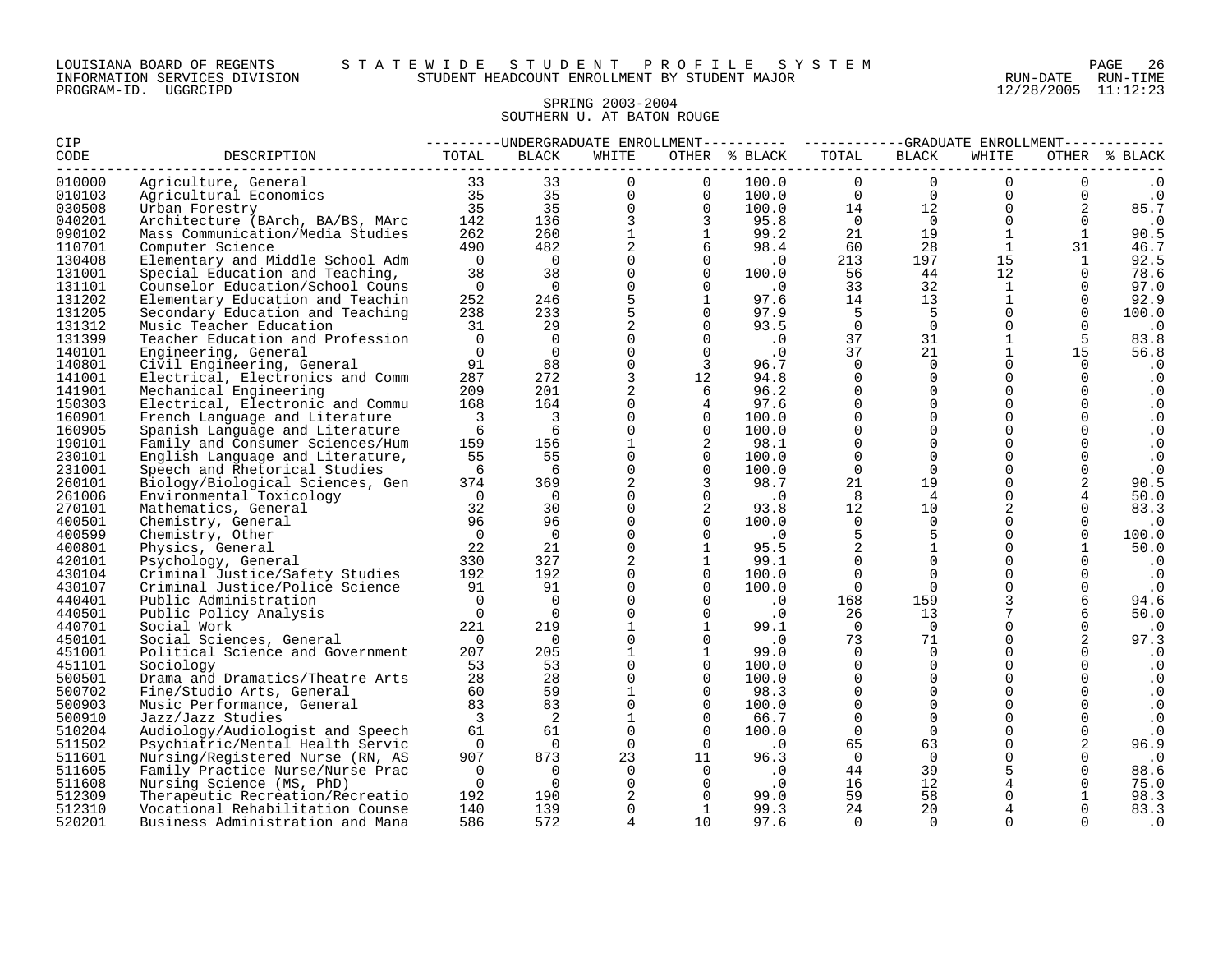#### LOUISIANA BOARD OF REGENTS S T A T E W I D E S T U D E N T P R O F I L E S Y S T E M PAGE 27 INFORMATION SERVICES DIVISION STUDENT HEADCOUNT ENROLLMENT BY STUDENT MAJOR RUN-DATE RUN-TIME

# SPRING 2003-2004 SOUTHERN U. AT BATON ROUGE

| CIP     |                                 |       | -UNDERGRADUATE ENROLLMENT---------- |       | -GRADUATE ENROLLMENT----- |         |       |       |       |       |           |
|---------|---------------------------------|-------|-------------------------------------|-------|---------------------------|---------|-------|-------|-------|-------|-----------|
| CODE    | DESCRIPTION                     | TOTAL | <b>BLACK</b>                        | WHITE | OTHER                     | % BLACK | TOTAL | BLACK | WHITE | OTHER | % BLACK   |
| 520301  | Accounting                      | 258   | 253                                 |       |                           | 98.1    |       |       |       |       |           |
| 520601  | Business/Managerial Economics   | 70    | 66                                  |       |                           | 94.3    |       |       |       |       | $\cdot$ 0 |
| 520801  | Finance, General                | 20    | 19                                  |       |                           | 95.0    |       |       |       |       | . 0       |
| 521401  | Marketing/Marketing Management, | 197   | 194                                 |       |                           | 98.5    |       |       |       |       | . 0       |
| 540101  | History, General                | 56    | 55                                  |       |                           | 98.2    |       |       |       |       | . 0       |
| UNKNOWN |                                 | 448   | 392                                 | 37    | 19                        | 87.5    | 371   | 334   |       |       | 90.0      |
| TOTALS  |                                 | 7,267 | .067                                | 99    | 101                       | 97.2    | 1,384 | 1,210 | 89    | 85    | 87.4      |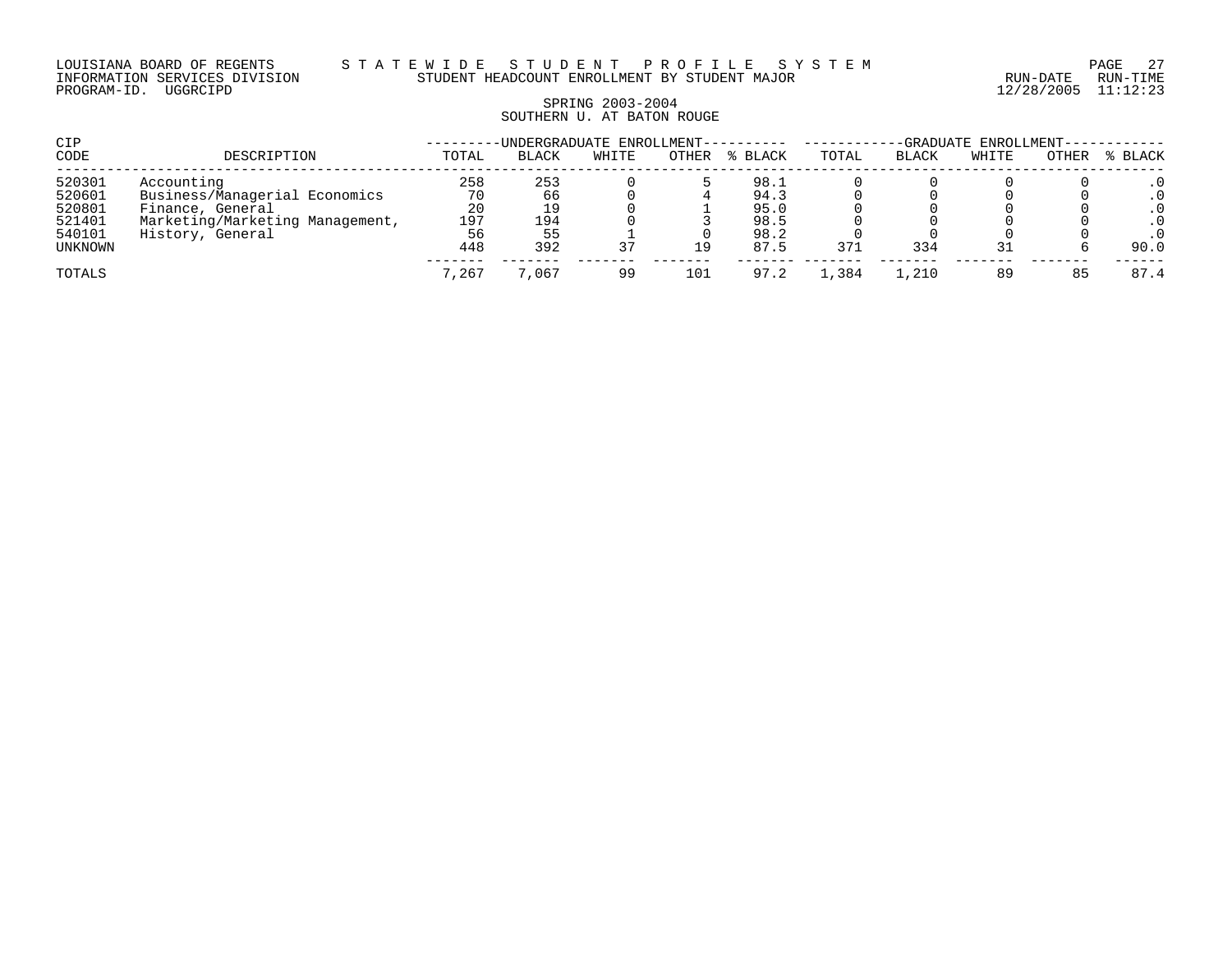# SPRING 2003-2004 SOUTHERN U. AT NEW ORLEANS

| CIP            |                                  | -UNDERGRADUATE ENROLLMENT- |              |       |    |               |       | -GRADUATE<br>ENROLLMENT |       |       |           |  |
|----------------|----------------------------------|----------------------------|--------------|-------|----|---------------|-------|-------------------------|-------|-------|-----------|--|
| CODE           | DESCRIPTION                      | TOTAL                      | <b>BLACK</b> | WHITE |    | OTHER % BLACK | TOTAL | <b>BLACK</b>            | WHITE | OTHER | % BLACK   |  |
| 090401         | Journalism                       | 33                         | 32           |       |    | 97.0          |       |                         |       |       | 100.0     |  |
| 110401         | Information Science/Studies      | 0                          | $\Omega$     |       |    | $\cdot$ 0     | 38    | 27                      |       |       | 71.1      |  |
| 110701         | Computer Science                 | 165                        | 143          |       | 20 | 86.7          |       | 3                       |       |       | 75.0      |  |
| 131202         | Elementary Education and Teachin | 235                        | 228          |       |    | 97.0          | 17    | 17                      |       |       | 100.0     |  |
| 131302         | Art Teacher Education            |                            |              |       |    | $\cdot$ 0     |       |                         |       |       | $\cdot$ 0 |  |
| 131305         | English/Language Arts Teacher Ed |                            |              |       |    | 100.0         |       |                         |       |       | $\cdot$ 0 |  |
| 131311         | Mathematics Teacher Education    | 12                         | 12           |       |    | 100.0         |       |                         |       |       | 100.0     |  |
| 131312         | Music Teacher Education          | 11                         | 11           |       |    | 100.0         |       |                         |       |       | $\cdot$ 0 |  |
| 131318         | Social Studies Teacher Education |                            |              |       |    | 87.5          |       |                         |       |       | 100.0     |  |
| 131330         | Spanish Language Teacher Educati |                            |              |       |    | 100.0         |       | $\Omega$                |       |       | $\cdot$ 0 |  |
| 139999         | Education, Other                 |                            |              |       |    | $\cdot$ 0     | 90    | 85                      |       |       | 94.4      |  |
| 140804         | Transportation and Highway Engin |                            |              |       |    | 100.0         |       | $\Omega$                |       |       | $\cdot$ 0 |  |
| 160905         | Spanish Language and Literature  |                            |              |       |    | $\cdot$ 0     |       |                         |       |       | 66.7      |  |
| 230101         | English Language and Literature, | 10                         | 10           |       |    | 100.0         |       |                         |       |       | 100.0     |  |
| 240102         | General Studies                  | 94                         | 83           |       |    | 88.3          |       |                         |       |       | $\cdot$ 0 |  |
| 260101         | Biology/Biological Sciences, Gen | 147                        | 141          |       |    | 95.9          |       |                         |       |       | 33.3      |  |
| 270101         | Mathematics, General             | 23                         | 21           |       |    | 91.3          |       | $\overline{2}$          |       |       | 100.0     |  |
| 301401         | Museology/Museum Studies         |                            |              |       |    | $\cdot$ 0     | 11    | 10                      |       |       | 90.9      |  |
| 400501         | Chemistry, General               | 19                         | 17           |       |    | 89.5          |       |                         |       |       | 100.0     |  |
| 400801         | Physics, General                 | 12                         | 8            |       |    | 66.7          |       |                         |       |       | $\cdot$ 0 |  |
| 420101         | Psychology, General              | 128                        | 126          |       |    | 98.4          |       |                         |       |       | 100.0     |  |
| 430104         | Criminal Justice/Safety Studies  | 188                        | 183          |       |    | 97.3          | 69    | 60                      |       |       | 87.0      |  |
| 440701         | Social Work                      | 184                        | 176          |       |    | 95.7          | 299   | 261                     | 35    |       | 87.3      |  |
| 451001         | Political Science and Government | 14                         | 13           |       |    | 92.9          |       | 0                       |       |       | $\cdot$ 0 |  |
| 451101         | Sociology                        | 22                         | 22           |       |    | 100.0         |       |                         |       |       | $\cdot$ 0 |  |
| 500701         | Art/Art Studies, General         | 15                         | 12           |       |    | 80.0          |       | $\overline{0}$          |       |       | $\cdot$ 0 |  |
| 511501         | Substance Abuse/Addiction Counse | 26                         | 23           |       |    | 88.5          | 25    | 22                      |       |       | 88.0      |  |
| 520201         | Business Administration and Mana | 244                        | 236          |       |    | 96.7          |       | 4                       |       |       | 100.0     |  |
| 520301         | Accounting                       | 92                         | 87           |       |    | 94.6          |       |                         |       |       | 100.0     |  |
| 540101         | History, General                 | 24                         | 24           |       |    | 100.0         |       | $\overline{2}$          |       |       | 100.0     |  |
| <b>UNKNOWN</b> |                                  | 1,065                      | 1,036        |       | 26 | 97.3          | 223   | 198                     | 17    |       | 88.8      |  |
| <b>TOTALS</b>  |                                  | 2,784                      | 2,659        | 32    | 93 | 95.5          | 807   | 711                     | 66    | 30    | 88.1      |  |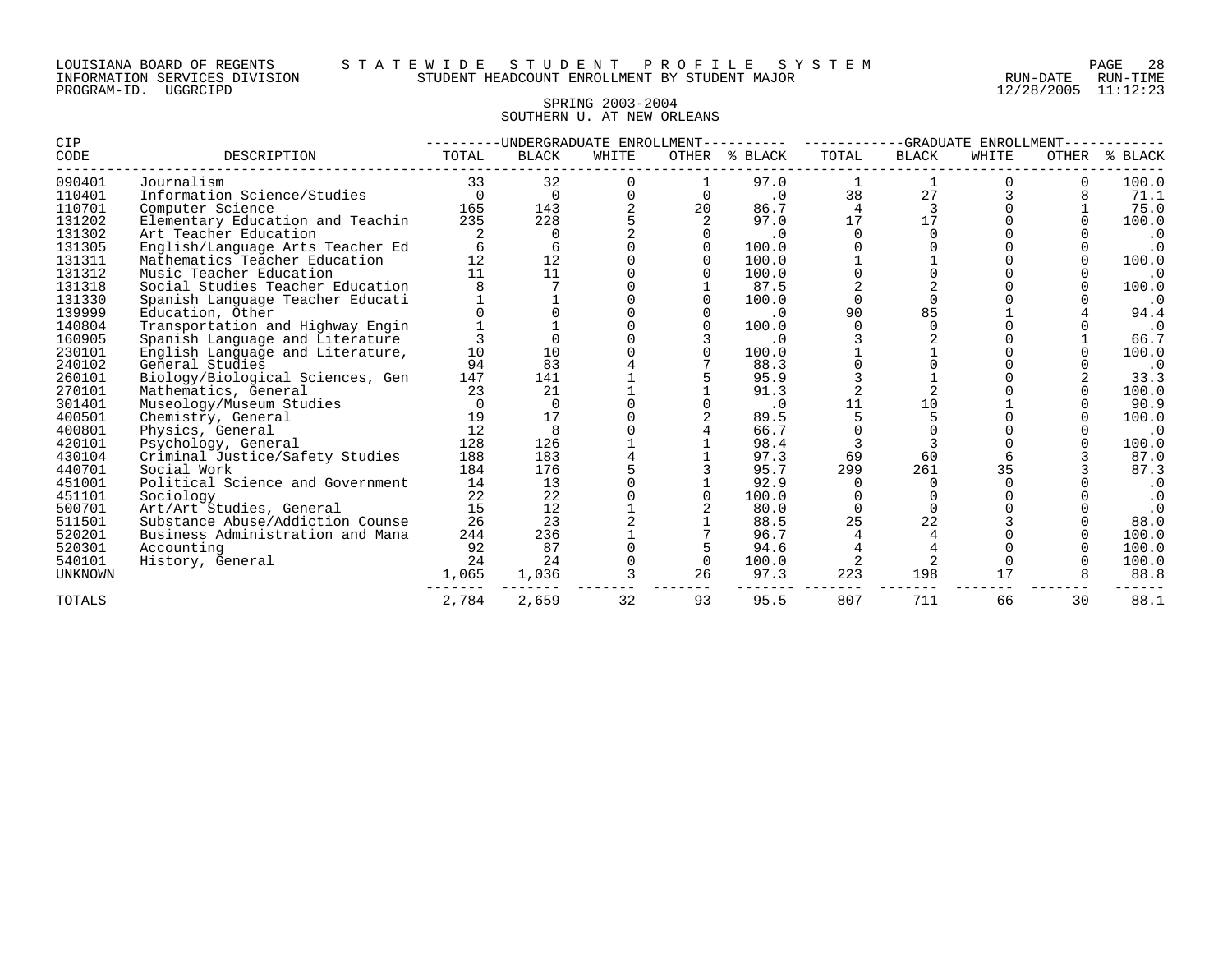#### SPRING 2003-2004 SOUTHERN U. AT SHREVEPORT

| CIP            |                                  | -UNDERGRADUATE ENROLLMENT- |                |        |       |           | -GRADUATE<br>ENROLLMENT- |              |       |             |                        |
|----------------|----------------------------------|----------------------------|----------------|--------|-------|-----------|--------------------------|--------------|-------|-------------|------------------------|
| CODE           | DESCRIPTION                      | TOTAL                      | <b>BLACK</b>   | WHITE  | OTHER | % BLACK   | TOTAL                    | <b>BLACK</b> | WHITE | OTHER       | <b>BLACK</b><br>ႜ      |
| 110701         | Computer Science                 | 47                         | 47             |        |       | 100.0     | $\Omega$                 |              |       |             | . 0                    |
| 120301         | Funeral Service and Mortuary Sci | 15                         | 12             |        |       | 80.0      | $\Omega$                 |              |       |             | $\cdot$ 0              |
| 131209         | Kindergarten/Preschool Education | 162                        | 155            |        |       | 95.7      |                          |              |       |             | . 0                    |
| 150303         | Electrical, Electronic and Commu | 29                         | 28             |        |       | 96.6      |                          |              |       |             |                        |
| 150704         | Hazardous Materials Information  |                            | $\overline{2}$ |        |       | 40.0      |                          |              |       |             | . 0                    |
| 151001         | Construction Engineering Technol |                            |                |        |       | 100.0     |                          |              |       |             | . 0                    |
| 190706         | Child Development                |                            |                |        |       | 87.5      |                          |              |       |             | . 0                    |
| 190708         | Child Care and Support Services  | 11                         | 10             |        |       | 90.9      |                          |              |       |             | $\cdot$ 0              |
| 220302         | Legal Assistant/Paralegal        |                            |                |        |       | 80.0      |                          |              |       |             | $\cdot$ 0              |
| 240102         | General Studies                  | 935                        | 835            | 92     |       | 89.3      |                          |              |       |             |                        |
| 260101         | Biology/Biological Sciences, Gen | 43                         | 39             |        |       | 90.7      |                          |              |       |             | . 0                    |
| 270101         | Mathematics, General             | 2                          |                |        |       | 100.0     |                          |              |       |             | . 0                    |
| 400501         | Chemistry, General               | 11                         | 6              |        |       | 54.5      |                          |              |       |             |                        |
| 430103         | Criminal Justice/Law Enforcement | 41                         | 39             |        |       | 95.1      |                          |              |       |             | . 0                    |
| 470104         | Computer Installation and Repair | 22                         | 19             |        |       | 86.4      |                          |              |       |             | $\cdot$ 0              |
| 470608         | Aircraft Powerplant Technology/T | 3                          |                |        |       | $\cdot$ 0 |                          |              |       |             | $\cdot$ 0              |
| 470609         | Avionics Maintenance Technology/ | 21                         |                |        |       | 42.9      |                          |              |       |             | . 0                    |
| 500301         | Dance, General                   | $\overline{2}$             |                | $\cap$ |       | 100.0     |                          |              |       |             | $\boldsymbol{\cdot}$ 0 |
| 510602         | Dental Hygiene/Hygienist         | 84                         | 52             | 29     |       | 61.9      |                          |              |       |             | . 0                    |
| 510707         | Health Information/Medical Recor | 19                         | 19             |        |       | 100.0     |                          |              |       |             | . 0                    |
| 510899         | Allied Health and Medical Assist |                            |                |        |       | 80.0      |                          |              |       |             | . 0                    |
| 510904         | Emergency Medical Technology/Tec |                            |                |        |       | 100.0     |                          |              |       |             | . 0                    |
| 510908         | Respiratory Care Therapy/Therapi | 81                         | 79             |        |       | 97.5      |                          |              |       |             | . 0                    |
| 510909         | Surgical Technology/Technologist | 28                         | 23             |        |       | 82.1      |                          |              |       |             |                        |
| 510911         | Radiologic Technology/Science -  | 253                        | 217            | 34     |       | 85.8      |                          |              |       |             |                        |
| 510999         | Allied Health Diagnostic, Interv | 7                          | 6              |        |       | 85.7      |                          |              |       |             |                        |
| 511004         | Clinical/Medical Laboratory Tech | 46                         | 41             |        |       | 89.1      |                          |              |       |             | . 0                    |
| 511007         | Histologic Technology/Histotechn | 4                          |                |        |       | 25.0      |                          |              |       |             |                        |
| 511009         | Phlebotomy/Phlebotomist          | 71                         | 70             |        |       | 98.6      |                          |              |       |             | . 0                    |
| 511011         | Renal/Dialysis Technologist/Tech | 21                         | 20             |        |       | 95.2      |                          |              |       |             | $\cdot$ 0              |
| 511501         | Substance Abuse/Addiction Counse | 32                         | 28             |        |       | 87.5      |                          |              |       |             | $\cdot$ 0              |
| 511502         | Psychiatric/Mental Health Servic | 40                         | 37             |        |       | 92.5      |                          |              |       |             | . 0                    |
| 520101         | Business/Commerce, General       | 116                        | 115            |        |       | 99.1      |                          |              |       |             | $\boldsymbol{\cdot}$ 0 |
| 520302         | Accounting Technology/Technician | 62                         | 60             |        |       | 96.8      |                          |              |       | O           | $\boldsymbol{\cdot}$ 0 |
| <b>UNKNOWN</b> |                                  | 81                         | 66             | 14     |       | 81.5      |                          |              |       |             |                        |
| TOTALS         |                                  | 2,321                      | 2,063          | 235    | 23    | 88.9      | 0                        | $\Omega$     | 0     | $\mathbf 0$ | $\cdot$ 0              |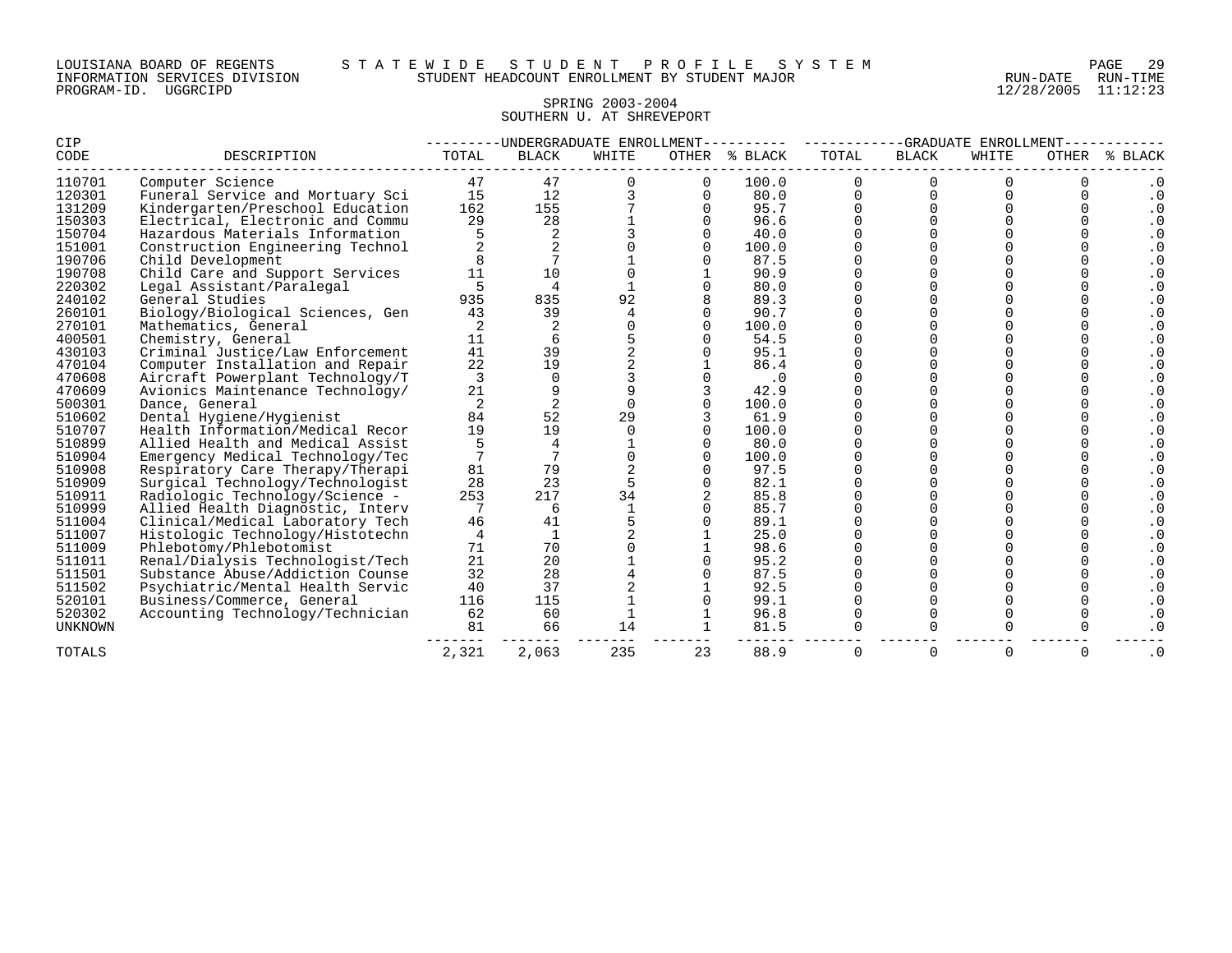#### LOUISIANA BOARD OF REGENTS S T A T E W I D E S T U D E N T P R O F I L E S Y S T E M PAGE 30 INFORMATION SERVICES DIVISION STUDENT HEADCOUNT ENROLLMENT BY STUDENT MAJOR RUN-DATE RUN-TIME

PROGRAM-ID. UGGRCIPD 12/28/2005 11:12:23

#### SPRING 2003-2004 SOUTHERN LAW CENTER

| CIP    |                    |       |       |       |       |         | ---------UNDERGRADUATE ENROLLMENT---------- ----------GRADUATE ENROLLMENT----------- |       |       |       |         |
|--------|--------------------|-------|-------|-------|-------|---------|--------------------------------------------------------------------------------------|-------|-------|-------|---------|
| CODE   | DESCRIPTION        | TOTAL | BLACK | WHITE | OTHER | % BLACK | TOTAL                                                                                | BLACK | WHITE | OTHER | % BLACK |
| 220101 | Law $(LLB., J.D.)$ |       |       |       |       |         | 409                                                                                  | 274   | 124   |       | 67.0    |
| TOTALS |                    |       |       |       |       |         | 409                                                                                  | 274   | 124   |       | 67.0    |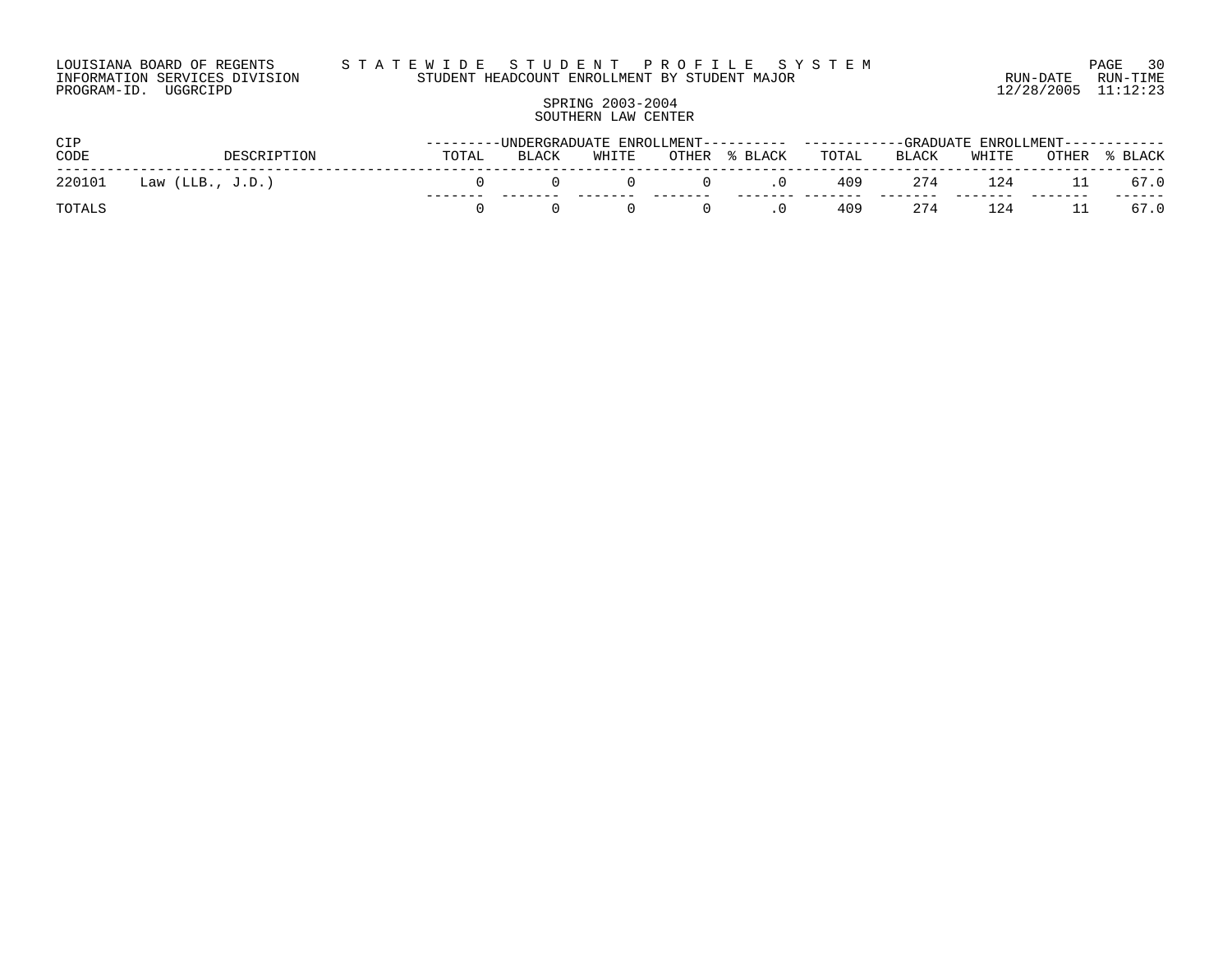LOUISIANA BOARD OF REGENTS S T A T E W I D E S T U D E N T P R O F I L E S Y S T E M PAGE 31 INFORMATION SERVICES DIVISION STUDENT HEADCOUNT ENROLLMENT BY STUDENT MAJOR RUN-DATE RUN-TIME

#### SPRING 2003-2004 BATON ROUGE COMMUNITY COLLEGE

| CIP     |                                  |       | -UNDERGRADUATE ENROLLMENT---------- |       |       |         |       |              | -GRADUATE ENROLLMENT--- |       |         |
|---------|----------------------------------|-------|-------------------------------------|-------|-------|---------|-------|--------------|-------------------------|-------|---------|
| CODE    | DESCRIPTION                      | TOTAL | <b>BLACK</b>                        | WHITE | OTHER | % BLACK | TOTAL | <b>BLACK</b> | WHITE                   | OTHER | % BLACK |
| 150699  | Industrial Production Technologi | 254   | 115                                 | 135   |       | 45.3    |       |              |                         |       |         |
| 240101  | Liberal Arts and Sciences/Libera | 319   | 159                                 | 143   |       | 49.8    |       |              |                         |       | . 0     |
| 240102  | General Studies                  | 939   | 402                                 | 478   | 59    | 42.8    |       |              |                         |       | . 0     |
| 240199  | Liberal Arts and Sciences, Gener | 568   | 312                                 | 220   | 36    | 54.9    |       |              |                         |       | . 0     |
| 520101  | Business/Commerce, General       | 569   | 300                                 | 247   | 22    | 52.7    |       |              |                         |       | . 0     |
| UNKNOWN |                                  | 2,519 | 612                                 | .,749 | 158   | 24.3    |       |              |                         |       |         |
| TOTALS  |                                  | 5,168 | 1,900                               | 2,972 | 296   | 36.8    |       |              |                         |       | . 0     |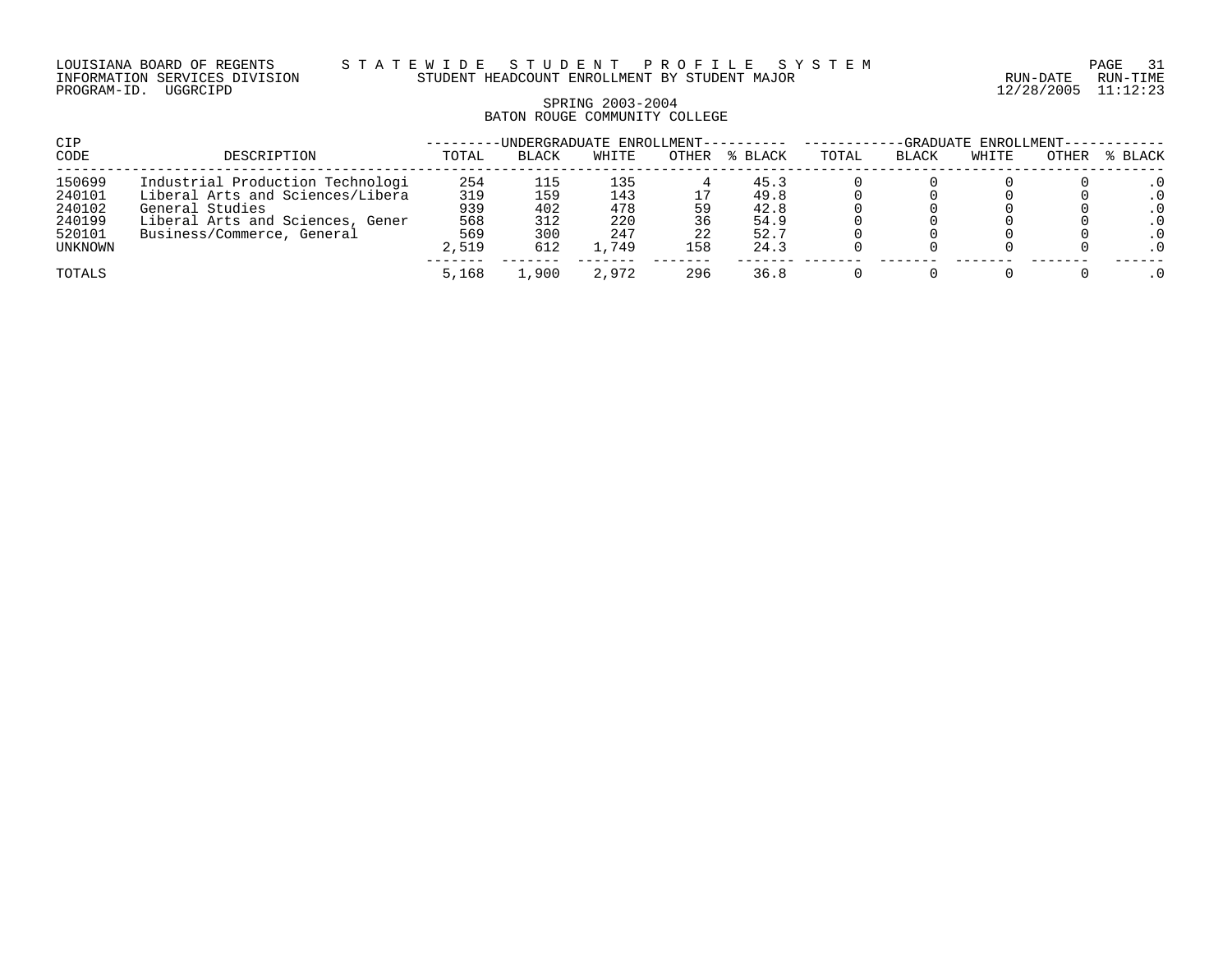| LOUISIANA BOARD OF REGENTS    |          |  |  |
|-------------------------------|----------|--|--|
| INFORMATION SERVICES DIVISION |          |  |  |
| PROGRAM-ID.                   | UGGRCIPD |  |  |

# SPRING 2003-2004 BOSSIER PARISH COMMUNITY COLLEGE

| CIP      |                                  |       | -UNDERGRADUATE ENROLLMENT |       | -GRADUATE<br>ENROLLMENT |           |       |              |       |              |           |
|----------|----------------------------------|-------|---------------------------|-------|-------------------------|-----------|-------|--------------|-------|--------------|-----------|
| CODE     | DESCRIPTION                      | TOTAL | <b>BLACK</b>              | WHITE | OTHER                   | % BLACK   | TOTAL | <b>BLACK</b> | WHITE | <b>OTHER</b> | BLACK     |
| 100203   | Recording Arts Technology/Techni | 148   | 30                        | 103   | 15                      | 20.3      |       |              |       |              |           |
| 110401   | Information Science/Studies      | 186   | 75                        | 93    | 18                      | 40.3      |       |              |       |              |           |
| 110801   | Web Page, Digital/Multimedia and |       |                           |       |                         | $\cdot$ 0 |       |              |       |              |           |
| 120503   | Culinary Arts/Chef Training      | 18    |                           | 11    |                         | 27.8      |       |              |       |              |           |
| 150612   | Industrial Technology/Technician | 28    |                           | 16    |                         | 28.6      |       |              |       |              |           |
| 151399   | Drafting/Design Engineering Tech | 51    |                           | 44    |                         | 11.8      |       |              |       |              |           |
| 240102   | General Studies                  | 1,230 | 239                       | 887   | 104                     | 19.4      |       |              |       |              |           |
| 240199   | Liberal Arts and Sciences, Gener | 223   | 64                        | 142   | 17                      | 28.7      |       |              |       |              |           |
| 430104   | Criminal Justice/Safety Studies  | 242   | 73                        | 153   | 16                      | 30.2      |       |              |       |              |           |
| 470303   | Industrial Mechanics and Mainten | 26    |                           | 23    |                         | $\cdot$ 0 |       |              |       |              |           |
| 500501   | Drama and Dramatics/Theatre Arts | 24    |                           | 16    |                         | 25.0      |       |              |       |              |           |
| 510710   | Medical Office Assistant/Special | 45    | 15                        | 29    |                         | 33.3      |       |              |       |              |           |
| 510801   | Medical/Clinical Assistant       | 104   | 38                        | 57    |                         | 36.5      |       |              |       |              |           |
| 510805   | Pharmacy Technician/Assistant    | 75    | 32                        | 36    |                         | 42.7      |       |              |       |              |           |
| 510806   | Physical Therapist Assistant     | 280   | 97                        | 161   |                         | 34.6      |       |              |       |              |           |
| 510904   | Emergency Medical Technology/Tec | 85    | 13                        | 70    |                         | 15.3      |       |              |       |              |           |
| 510908   | Respiratory Care Therapy/Therapi | 186   | 83                        | 94    |                         | 44.6      |       |              |       |              |           |
| 510909   | Surgical Technology/Technologist | 56    | 26                        | 25    |                         | 46.4      |       |              |       |              |           |
| 511009   | Phlebotomy/Phlebotomist          | 42    | 27                        | 15    |                         | 64.3      |       |              |       |              |           |
| 520101   | Business/Commerce, General       | 412   | 116                       | 263   |                         | 28.2      |       |              |       |              |           |
| 520201   | Business Administration and Mana |       |                           |       |                         | 25.0      |       |              |       |              |           |
| 520401   | Administrative Assistant and Sec | 21    | 11                        |       |                         | 52.4      |       |              |       |              |           |
| TRANSFER |                                  | 512   | 57                        | 403   | 52                      | 11.1      |       |              |       |              |           |
| UNKNOWN  |                                  | 329   | 43                        | 263   | 23                      | 13.1      |       |              |       |              |           |
| TOTALS   |                                  | 4,334 | 1,065                     | 2,920 | 349                     | 24.6      |       |              |       |              | $\cdot$ 0 |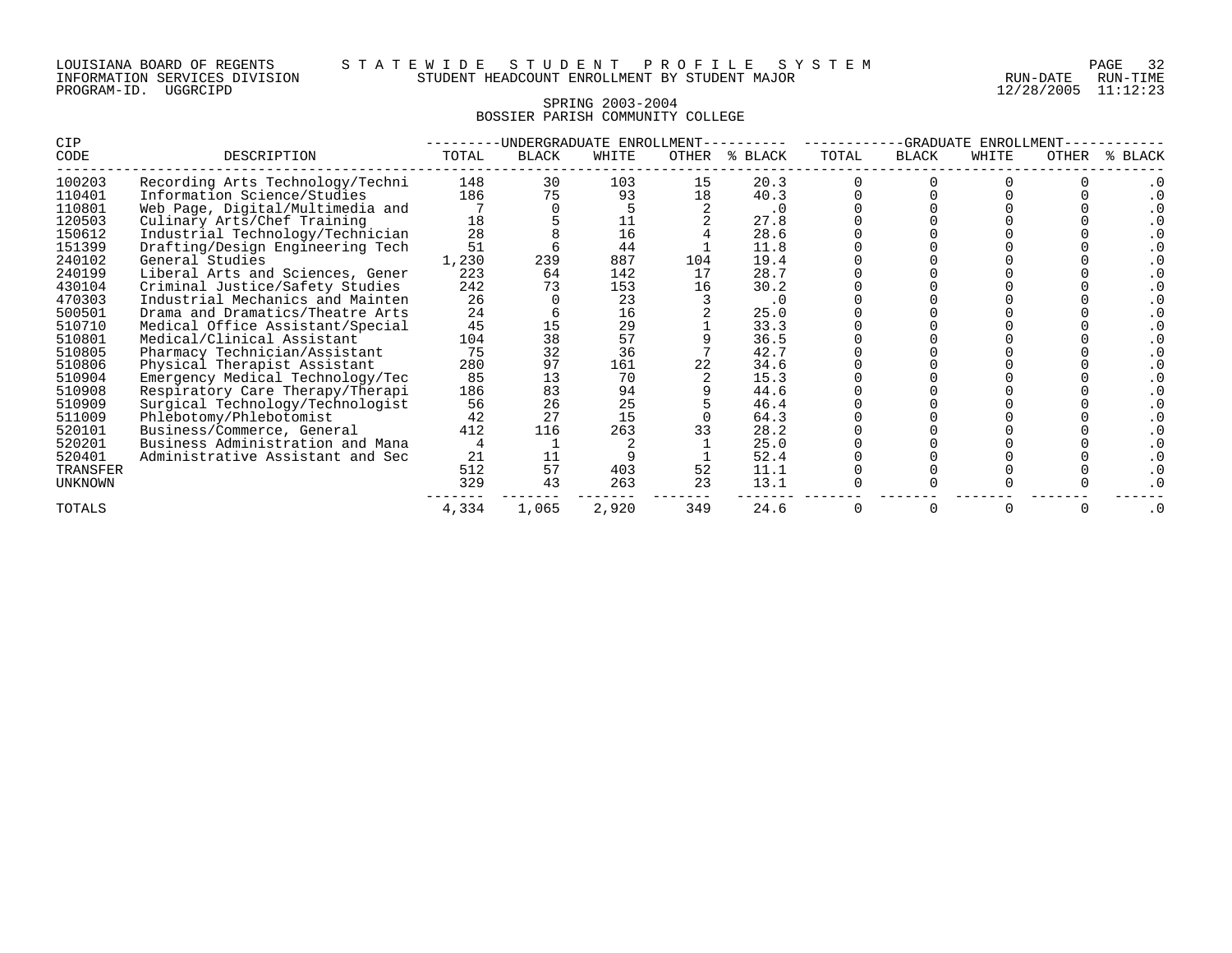#### SPRING 2003-2004 DELGADO COMMUNITY COLLEGE

| CIP    |                                  |                |                              |                 | ---------UNDERGRADUATE ENROLLMENT---------    ----------GRADUATE ENROLLMENT---------- |               |                               |                      |                |             |               |
|--------|----------------------------------|----------------|------------------------------|-----------------|---------------------------------------------------------------------------------------|---------------|-------------------------------|----------------------|----------------|-------------|---------------|
| CODE   | DESCRIPTION                      | TOTAL          | BLACK                        | WHITE           |                                                                                       | OTHER % BLACK | TOTAL<br>-------------------- | BLACK                | WHITE          |             | OTHER % BLACK |
| 010601 | Applied Horticulture/Horticultur | 42             | $5\overline{5}$              | 31              | 6                                                                                     | 11.9          | $\Omega$                      | $\Omega$             | $\Omega$       | $\Omega$    | $\cdot$ 0     |
| 099999 | Communication, Journalism, and R |                | 204<br>93                    | 69              | 42                                                                                    | 45.6          | $\overline{0}$                | $\overline{0}$       | $\mathbf 0$    | $\mathbf 0$ | $\cdot$ 0     |
| 110103 | Information Technology           | 33             | 20                           | 8 <sup>8</sup>  | $5^{\circ}$                                                                           | 60.6          | $\mathbf{0}$                  | $\overline{0}$       | $\overline{0}$ | $\mathbf 0$ | $\cdot$ 0     |
| 110301 | Data Processing and Data Process | 471            | 279                          | 110             | 82                                                                                    | 59.2          | $\overline{0}$                | $\overline{0}$       | $\overline{0}$ | 0           | . 0           |
| 110901 | Computer Systems Networking and  | 226            | 102                          | 77              | 47                                                                                    | 45.1          | $\Omega$                      | $\Omega$             | $\Omega$       | $\Omega$    | $\cdot$ 0     |
| 120301 | Funeral Service and Mortuary Sci | 161            | 106                          | 40              | 15                                                                                    | 65.8          | $\mathbf 0$                   | $\Omega$             | $\overline{0}$ | $\mathbf 0$ | . 0           |
| 120501 | Baking and Pastry Arts/Baker/Pas | $\overline{1}$ | $\overline{1}$               | $\overline{0}$  | $\overline{0}$                                                                        | 100.0         | $\Omega$                      | $\Omega$             | $\Omega$       | $\Omega$    | . 0           |
| 120503 | Culinary Arts/Chef Training      | 191            | 73                           | 91              | 27                                                                                    | 38.2          | $\mathbf 0$                   | $\Omega$             | $\Omega$       | $\mathbf 0$ | $\cdot$ 0     |
| 120508 | Institutional Food Workers       | 17             | 6                            | - 9             | $\overline{\phantom{a}}^2$                                                            | 35.3          | $\Omega$                      | $\mathbf 0$          | $\mathbf 0$    | $\mathbf 0$ | . 0           |
| 131210 | Early Childhood Education and Te | 810            | 515                          | 194             | 101                                                                                   | 63.6          | $\Omega$                      | $\Omega$             | $\Omega$       | $\Omega$    | $\cdot$ 0     |
| 150101 | Architectural Engineering Techno | 107            | 40                           | 51              | 16                                                                                    | 37.4          | 0                             | $\mathbf 0$          | $\mathbf 0$    | 0           | . 0           |
| 150201 | Civil Engineering Technology/Tec | 59             | 18                           | 26              | 15                                                                                    | 30.5          | $\Omega$                      | $\Omega$             | $\Omega$       | $\Omega$    | . 0           |
| 150303 | Electrical, Electronic and Commu | 147            | 74                           | 49              | 24                                                                                    | 50.3          | $\Omega$                      | $\Omega$             | $\Omega$       | $\Omega$    | . 0           |
| 150401 | Biomedical Technology/Technician | 58             | 14                           | 27              | 17                                                                                    | 24.1          | $\Omega$                      | $\Omega$             | $\mathbf 0$    | $\mathbf 0$ | . 0           |
| 150701 | Occupational Safety and Health T | 23             | $7\phantom{.0}\phantom{.0}7$ | 14              | $\overline{\phantom{0}}^2$                                                            | 30.4          | $\Omega$                      | $\Omega$             | $\Omega$       | $\mathbf 0$ | $\cdot$ 0     |
| 151201 | Computer Engineering Technology/ | 12             | 5                            | $\overline{3}$  | $\overline{4}$                                                                        | 41.7          | $\Omega$                      | $\Omega$             | 0              | $\mathbf 0$ | . 0           |
| 151301 | Drafting and Design Technology/T | 92             | 30                           | 41              | 21                                                                                    | 32.6          | $\Omega$                      | $\Omega$             | $\Omega$       | $\Omega$    | . 0           |
| 161603 | Sign Language Interpretation and | 99             | 44                           | 40              | 15                                                                                    | 44.4          | $\mathbf 0$                   | $\Omega$             | $\Omega$       | $\mathbf 0$ | . 0           |
| 220301 | Legal Administrative Assistant/S | 98             | 56                           | 27              | 15                                                                                    | 57.1          | $\mathbf 0$                   | $\mathbf 0$          | 0              | $\mathbf 0$ | . 0           |
| 240102 | General Studies                  | 1,574          | 528                          | 751             | 295                                                                                   | 33.5          | $\Omega$                      | $\Omega$             | $\Omega$       | $\Omega$    | . 0           |
| 240199 | Liberal Arts and Sciences, Gener | 271            | 120                          | 97              | 54                                                                                    | 44.3          | $\Omega$                      | $\Omega$             | $\Omega$       | $\Omega$    | . 0           |
| 430107 | Criminal Justice/Police Science  | 569            | 305                          | 175             | 89                                                                                    | 53.6          | $\Omega$                      | $\Omega$             | $\Omega$       | $\Omega$    | $\cdot$ 0     |
| 430201 | Fire Protection and Safety Techn | 122            | 45                           | 68              | 9                                                                                     | 36.9          | $\Omega$                      | $\Omega$             | $\Omega$       | $\Omega$    | . 0           |
| 460201 | Carpentry/Carpenter              | 20             | 13                           | 5               | 2                                                                                     | 65.0          | $\Omega$                      | $\Omega$             | $\mathbf 0$    | $\mathbf 0$ | . 0           |
| 460302 | Electrician                      | 16             | $5\phantom{0}$               | 10              | $\overline{1}$                                                                        | 31.3          | $\mathbf 0$                   | $\mathbf 0$          | 0              | $\mathbf 0$ | $\cdot$ 0     |
| 460412 | Building/Construction Site Manag | 13             | $\overline{\mathbf{3}}$      | - 9             | 1                                                                                     | 23.1          | $\Omega$                      | $\Omega$             | 0              | $\mathbf 0$ | $\cdot 0$     |
| 470101 | Electrical/Electronics Equipment | 33             | 14                           | 15              | $\overline{4}$                                                                        | 42.4          | $\Omega$                      | $\Omega$             | 0              | $\mathbf 0$ | $\cdot$ 0     |
| 470199 | Electrical/Electronics Maintenan | 84             | 51                           | 16              | 17                                                                                    | 60.7          | $\mathbf 0$                   | $\Omega$             | $\Omega$       | $\mathbf 0$ | . 0           |
| 470201 | Heating, Air Conditioning, Venti | $\overline{1}$ | $\mathbf{1}$                 | $\Omega$        | $\bigcirc$                                                                            | 100.0         | $\Omega$                      | $\Omega$             | $\Omega$       | $\Omega$    | . 0           |
| 470604 | Automobile/Automotive Mechanics  | 176            | 57                           | 86              | 33                                                                                    | 32.4          | $\Omega$                      | $\Omega$             | $\Omega$       | $\Omega$    | $\cdot$ 0     |
| 480501 | Machine Tool Technology/Machinis | $\overline{4}$ | $\Omega$                     | $\overline{3}$  | $\mathbf{1}$                                                                          | $\cdot$ 0     | $\Omega$                      | $\Omega$             | $\mathbf 0$    | $\mathbf 0$ | . 0           |
| 480503 | Machine Shop Technology/Assistan | 15             | $\overline{4}$               | $7\overline{ }$ | $\overline{4}$                                                                        | 26.7          | $\Omega$                      | $\Omega$             | 0              | 0           | $\cdot$ 0     |
| 500402 | Commercial and Advertising Art   | $\mathbf{1}$   | $\overline{0}$               | <sup>1</sup>    | $\overline{0}$                                                                        | $\cdot$ 0     | $\mathbf 0$                   | $\mathbf 0$          | 0              | $\mathbf 0$ | . 0           |
| 500408 | Interior Design                  | 193            | 45                           | 111             | 37                                                                                    | 23.3          | $\Omega$                      | $\Omega$             | $\Omega$       | $\Omega$    | . 0           |
| 500409 | Graphic Design                   | 192            | 54                           | 105             | 33                                                                                    | 28.1          | $\mathbf 0$                   | $\mathbf 0$          | 0              | $\mathbf 0$ | . 0           |
| 500702 | Fine/Studio Arts, General        | 127            | 41                           | 60              | 26                                                                                    | 32.3          | $\Omega$                      | $\Omega$             | $\Omega$       | $\mathbf 0$ | . 0           |
| 500901 | Music, General                   | 134            | 67                           | 46              | 21                                                                                    | 50.0          | $\Omega$                      | $\Omega$             | $\Omega$       | $\Omega$    | $\cdot$ 0     |
| 510602 | Dental Hygiene/Hygienist         | 19             | 5                            | 8               | 6                                                                                     | 26.3          | $\mathbf 0$                   | $\mathbf 0$          | 0              | $\mathbf 0$ | . 0           |
| 510603 | Dental Laboratory Technology/Tec | 30             | 17                           | - 9             | $\frac{4}{3}$                                                                         | 56.7          | $\Omega$                      | $\Omega$             | $\Omega$       | $\Omega$    | . 0           |
| 510707 | Health Information/Medical Recor | 188            | 107                          | 58              | 23                                                                                    | 56.9          | $\Omega$                      | $\Omega$             | $\Omega$       | $\Omega$    | . 0           |
| 510803 | Occupational Therapist Assistant | - 48           | 25                           | 17              | - 6                                                                                   | 52.1          | $\Omega$                      | $\mathbf 0$          | 0              | $\mathbf 0$ | . 0           |
| 510805 | Pharmacy Technician/Assistant    | 245            | 147                          | 39              | 59                                                                                    | 60.0          | 0                             | $\Omega$             | 0              | 0           | . 0           |
| 510806 | Physical Therapist Assistant     | 302            | 155                          | 88              | 59                                                                                    | 51.3          | $\Omega$<br>$\Omega$          | $\Omega$             | $\Omega$       | $\Omega$    | . 0           |
| 510904 | Emergency Medical Technology/Tec | 98             | 41                           | 47              | 10                                                                                    | 41.8          |                               | $\Omega$             | $\Omega$       | $\Omega$    | $\cdot$ 0     |
| 510905 | Nuclear Medical Technology/Techn | 35             | 8                            | 23              | $\overline{4}$                                                                        | 22.9          | $\Omega$                      | $\Omega$             | $\Omega$       | $\mathbf 0$ | . 0           |
| 510907 | Medical Radiologic Technology/Sc | 70             | - 9                          | 44              | 17                                                                                    | 12.9          | $\Omega$                      | $\Omega$<br>$\Omega$ | $\Omega$       | $\mathbf 0$ | . 0           |
| 510908 | Respiratory Care Therapy/Therapi | 164            | 96                           | 48              | 20                                                                                    | 58.5          | $\Omega$                      |                      | $\Omega$       | $\mathbf 0$ | $\cdot$ 0     |
| 510909 | Surgical Technology/Technologist | 232            | 133                          | 70              | 29                                                                                    | 57.3          | $\Omega$                      | $\Omega$             | 0              | $\mathbf 0$ | . 0           |
| 510910 | Diagnostic Medical Sonography/So | 93             | 29                           | 51              | 13                                                                                    | 31.2          | $\Omega$                      | $\Omega$             | 0              | 0           | $\cdot$ 0     |
| 510911 | Radiologic Technology/Science -  | 1,228          | 396                          | 575             | 257                                                                                   | 32.2          | 0                             | $\Omega$             | $\Omega$       | 0           | . 0           |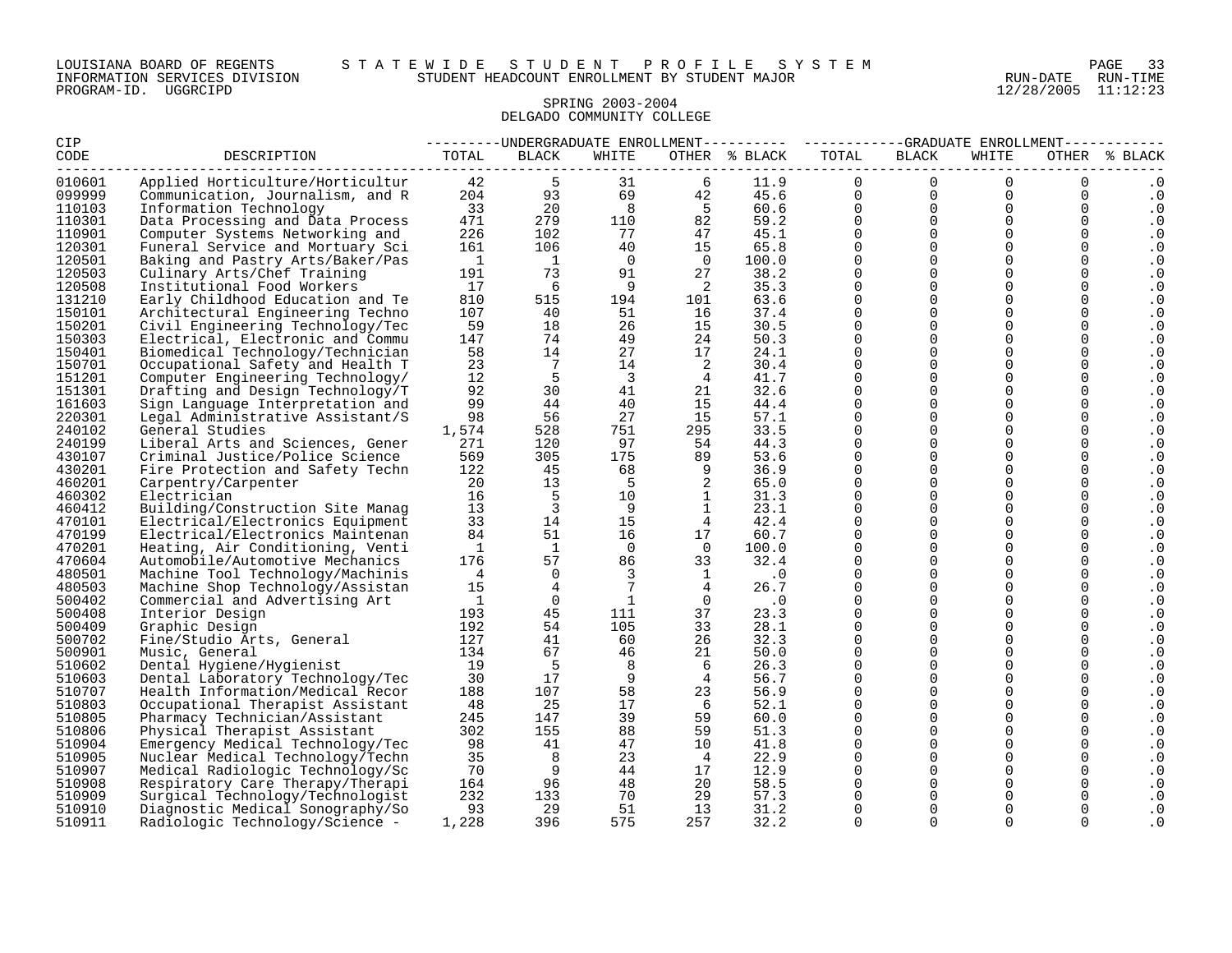| LOUISIANA BOARD OF REGENTS    |          |  |
|-------------------------------|----------|--|
| INFORMATION SERVICES DIVISION |          |  |
| PROGRAM-ID.                   | UGGRCIPD |  |

12/28/2005 11:12:23

#### SPRING 2003-2004 DELGADO COMMUNITY COLLEGE

| <b>CIP</b> |                                  |        | INDERGRADUATE ENROLLMENT- |       | -GRADUATE<br>ENROLLMENT |         |       |              |       |       |         |
|------------|----------------------------------|--------|---------------------------|-------|-------------------------|---------|-------|--------------|-------|-------|---------|
| CODE       | DESCRIPTION                      | TOTAL  | <b>BLACK</b>              | WHITE | OTHER                   | % BLACK | TOTAL | <b>BLACK</b> | WHITE | OTHER | % BLACK |
| 511004     | Clinical/Medical Laboratory Tech | 134    | 88                        | 24    | 22                      | 65.7    |       |              |       |       |         |
| 511601     | Nursing/Registered Nurse (RN, AS | 3,681  | 1,630                     | 1,432 | 619                     | 44.3    |       |              |       |       |         |
| 511613     | Licensed Practical/Vocational Nu | 248    | 165                       | 43    | 40                      | 66.5    |       |              |       |       |         |
| 511803     | Ophthalmic Technician/Technologi | 15     |                           |       |                         | 33.3    |       |              |       |       |         |
| 513103     | Dietetic Technician (DTR)        | 58     | 22                        | 27    |                         | 37.9    |       |              |       |       |         |
| 513501     | Massage Therapy/Therapeutic Mass |        |                           |       |                         | 41.2    |       |              |       |       |         |
| 520101     | Business/Commerce, General       | 774    | 346                       | 302   | 126                     | 44.7    |       |              |       |       |         |
| 520201     | Business Administration and Mana | 477    | 214                       | 169   | 94                      | 44.9    |       |              |       |       |         |
| 520302     | Accounting Technology/Technician | 481    | 256                       | 156   | 69                      | 53.2    |       |              |       |       |         |
| 520401     | Administrative Assistant and Sec | 139    | 97                        | 30    | 12                      | 69.8    |       |              |       |       |         |
| 520901     | Hospitality Administration/Manag | 82     | 22                        | 33    |                         | 26.8    |       |              |       |       |         |
| 522001     | Construction Management          | 32     |                           | 19    |                         | 25.0    |       |              |       |       |         |
| UNKNOWN    |                                  | 1,156  | 283                       | 450   | 423                     | 24.5    |       |              |       |       |         |
| TOTALS     |                                  | 16,442 | 7,152                     | 6,243 | 3,047                   | 43.5    |       |              |       |       |         |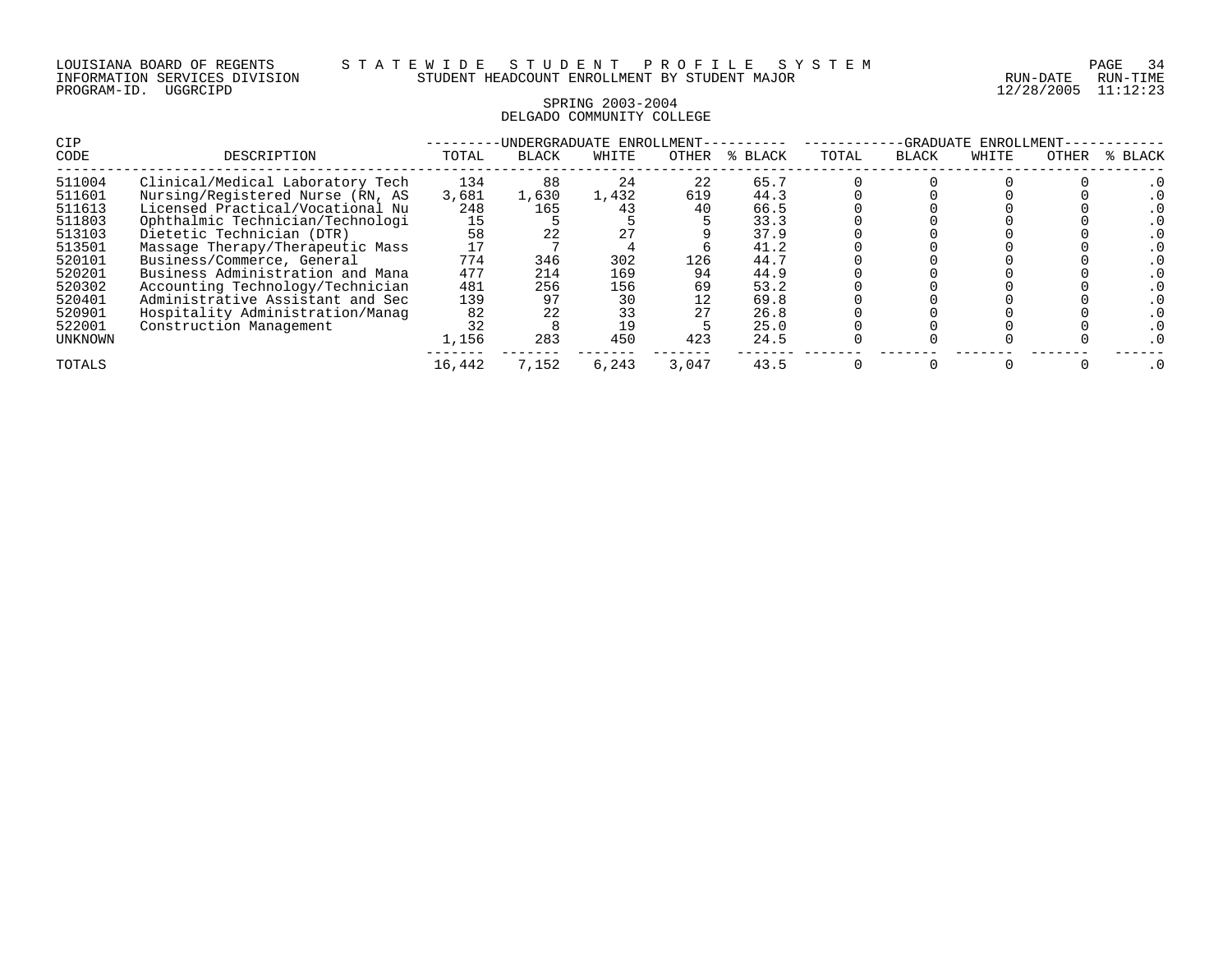#### SPRING 2003-2004 ELAINE P. NUNEZ COMMUN. COLLEGE

| <b>CIP</b>     |                                  |       |              | -UNDERGRADUATE ENROLLMENT | -GRADUATE ENROLLMENT |           |       |          |       |              |       |
|----------------|----------------------------------|-------|--------------|---------------------------|----------------------|-----------|-------|----------|-------|--------------|-------|
| CODE           | DESCRIPTION                      | TOTAL | <b>BLACK</b> | WHITE                     | OTHER                | % BLACK   | TOTAL | BLACK    | WHITE | <b>OTHER</b> | BLACK |
| 110401         | Information Science/Studies      | 58    | 17           | 38                        |                      | 29.3      |       |          |       |              |       |
| 110701         | Computer Science                 | 35    |              | 21                        |                      | 20.0      |       |          |       |              |       |
| 120503         | Culinary Arts/Chef Training      | 50    | 18           | 31                        |                      | 36.0      |       |          |       |              |       |
| 131209         | Kindergarten/Preschool Education | 121   | 51           | 63                        |                      | 42.1      |       |          |       |              |       |
| 150507         | Environmental Engineering Techno | 15    |              | 13                        |                      | 13.3      |       |          |       |              |       |
| 150612         | Industrial Technology/Technician |       |              | 3                         |                      | $\cdot$ 0 |       |          |       |              |       |
| 151202         | Computer Technology/Computer Sys | 93    | 13           | 69                        | 11                   | 14.0      |       |          |       |              |       |
| 151301         | Drafting and Design Technology/T | 45    |              | 39                        |                      | 11.1      |       |          |       |              |       |
| 220302         | Legal Assistant/Paralegal        | 88    |              | 66                        |                      | 19.3      |       |          |       |              |       |
| 240101         | Liberal Arts and Sciences/Libera | 15    |              | 12                        |                      | 6.7       |       |          |       |              |       |
| 240102         | General Studies                  | 444   | 82           | 337                       | 25                   | 18.5      |       |          |       |              |       |
| 240199         | Liberal Arts and Sciences, Gener | 53    | 10           | 35                        |                      | 18.9      |       |          |       |              |       |
| 261201         | Biotechnology                    |       |              |                           |                      | $\cdot$ 0 |       |          |       |              |       |
| 460302         | Electrician                      | 34    | 15           | 18                        |                      | 44.1      |       |          |       |              |       |
| 470201         | Heating, Air Conditioning, Venti | 58    | 15           | 35                        |                      | 25.9      |       |          |       |              |       |
| 480503         | Machine Shop Technology/Assistan | 13    |              | 11                        |                      | 7.7       |       |          |       |              |       |
| 480508         | Welding Technology/Welder        | 17    |              | 6                         |                      | 52.9      |       |          |       |              |       |
| 510705         | Medical Office Management/Admini | 75    | 30           | 43                        |                      | 40.0      |       |          |       |              |       |
| 510808         | Veterinary/Animal Health Technol | 24    |              | 20                        |                      | 8.3       |       |          |       |              |       |
| 510904         | Emergency Medical Technology/Tec | 40    | 14           | 25                        |                      | 35.0      |       |          |       |              |       |
| 511613         | Licensed Practical/Vocational Nu | 403   | 238          | 144                       |                      | 59.1      |       |          |       |              |       |
| 511614         | Nurse/Nursing Assistant/Aide and | 15    |              |                           |                      | 46.7      |       |          |       |              |       |
| 511801         | Opticianry/Ophthalmic Dispensing |       |              |                           |                      | $\cdot$ 0 |       |          |       |              |       |
| 520101         | Business/Commerce, General       | 62    | 18           | 38                        |                      | 29.0      |       |          |       |              |       |
| 520201         | Business Administration and Mana | 93    | 23           | 66                        |                      | 24.7      |       |          |       |              |       |
| 520301         | Accounting                       | 23    |              | 17                        |                      | 21.7      |       |          |       |              |       |
| 520302         | Accounting Technology/Technician | 38    |              | 22                        |                      | 23.7      |       |          |       |              |       |
| 520401         | Administrative Assistant and Sec | 68    | 26           | 38                        |                      | 38.2      |       |          |       |              |       |
| <b>UNKNOWN</b> |                                  | 276   | 64           | 186                       | 26                   | 23.2      |       |          |       |              |       |
| TOTALS         |                                  | 2,265 | 699          | 1,409                     | 157                  | 30.9      |       | $\Omega$ | 0     |              |       |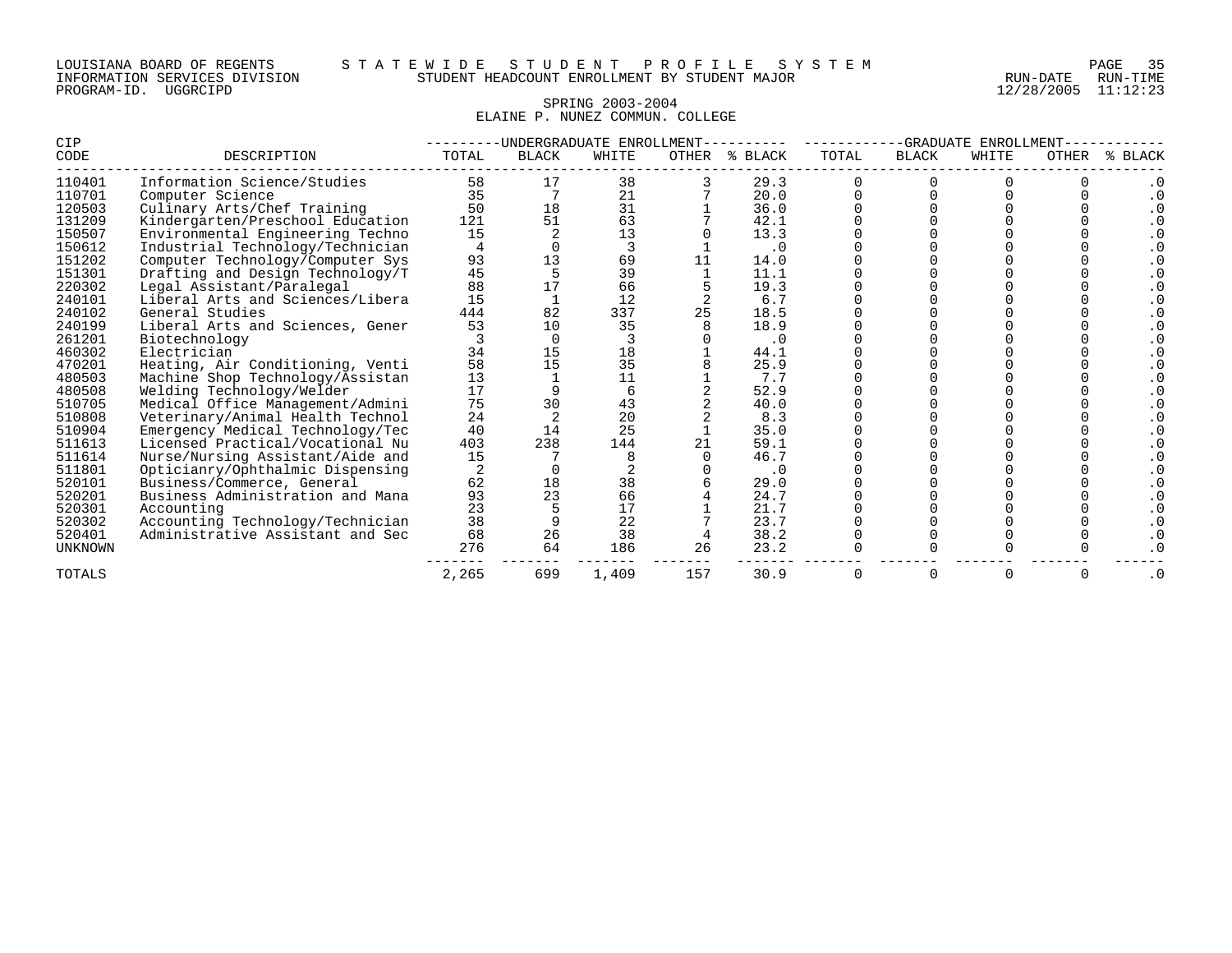LOUISIANA BOARD OF REGENTS S T A T E W I D E S T U D E N T P R O F I L E S Y S T E M PAGE 36 INFORMATION SERVICES DIVISION STUDENT HEADCOUNT ENROLLMENT BY STUDENT MAJOR RUN-DATE RUN-TIME

# SPRING 2003-2004 RIVER PARISHES COMMUNITY COLLEGE

| CIP                                   |                                                                                         |            | -UNDERGRADUATE ENROLLMENT----- |            |       |              | -GRADUATE ENROLLMENT--- |       |       |       |         |
|---------------------------------------|-----------------------------------------------------------------------------------------|------------|--------------------------------|------------|-------|--------------|-------------------------|-------|-------|-------|---------|
| CODE                                  | DESCRIPTION                                                                             | TOTAL      | BLACK                          | WHITE      | OTHER | % BLACK      | TOTAL                   | BLACK | WHITE | OTHER | % BLACK |
| 240101<br>240102<br>240199<br>UNKNOWN | Liberal Arts and Sciences/Libera<br>General Studies<br>Liberal Arts and Sciences, Gener | 371<br>303 | 103<br>46                      | 257<br>249 |       | 27.8<br>15.2 |                         |       |       |       |         |
| TOTALS                                |                                                                                         | 698        | 49                             | 529        | 20    | 21.3         |                         |       |       |       |         |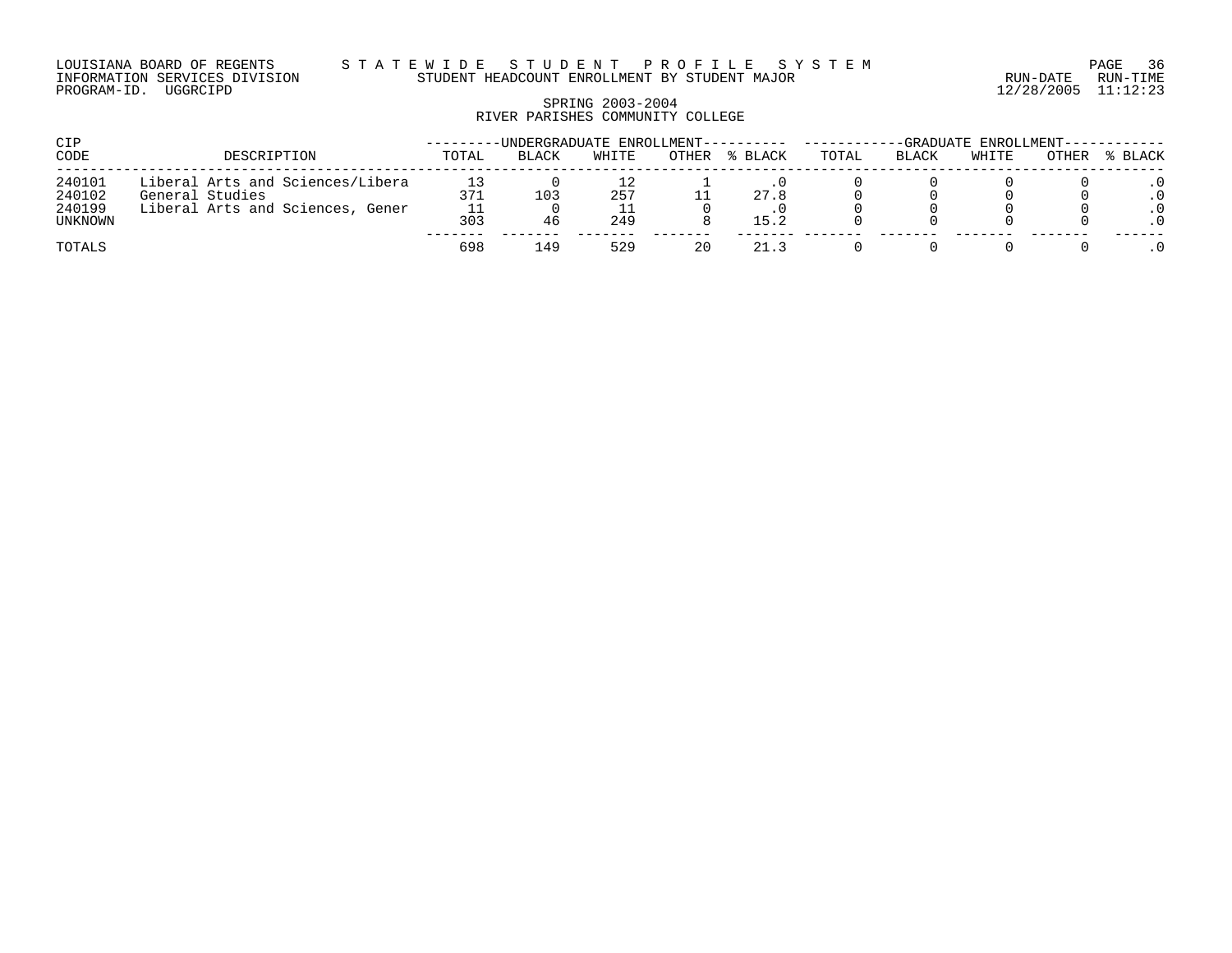# SPRING 2003-2004 SOUTH LA. COMMUNITY COLLEGE

| CIP     |                                  |       | -UNDERGRADUATE ENROLLMENT- |       |       |         | -GRADUATE ENROLLMENT- |              |       |       |         |  |
|---------|----------------------------------|-------|----------------------------|-------|-------|---------|-----------------------|--------------|-------|-------|---------|--|
| CODE    | DESCRIPTION                      | TOTAL | <b>BLACK</b>               | WHITE | OTHER | % BLACK | TOTAL                 | <b>BLACK</b> | WHITE | OTHER | % BLACK |  |
| 131209  | Kindergarten/Preschool Education | 234   | 145                        | 86    |       | 62.0    |                       |              |       |       |         |  |
| 150612  | Industrial Technology/Technician | 45    |                            | 35    |       | 11.1    |                       |              |       |       |         |  |
| 240101  | Liberal Arts and Sciences/Libera | 30    |                            |       |       | 40.0    |                       |              |       |       |         |  |
| 240102  | General Studies                  | 134   |                            | 87    |       | 31.3    |                       |              |       |       |         |  |
| 430104  | Criminal Justice/Safety Studies  | 53    |                            | 28    |       | 39.6    |                       |              |       |       |         |  |
| 510904  | Emergency Medical Technology/Tec | 342   |                            | 285   |       | 13.5    |                       |              |       |       |         |  |
| 520101  | Business/Commerce, General       | 115   |                            | 82    |       | 27.0    |                       |              |       |       |         |  |
| UNKNOWN |                                  | 895   | 236                        | 563   | 96    | 26.4    |                       |              |       |       |         |  |
| TOTALS  |                                  | 1,848 | 538                        | .,183 | 127   | 29.1    |                       |              |       |       |         |  |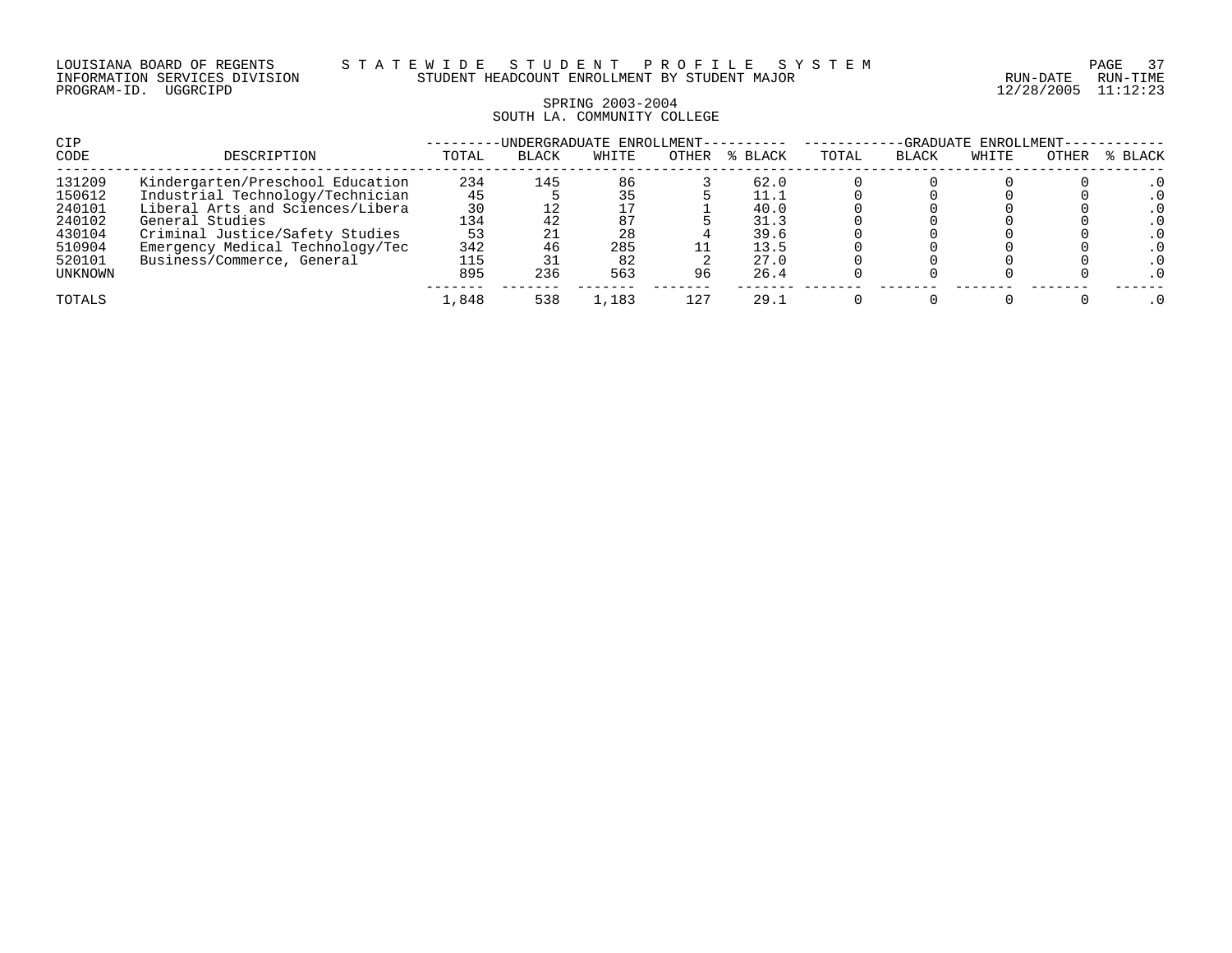#### LOUISIANA BOARD OF REGENTS S T A T E W I D E S T U D E N T P R O F I L E S Y S T E M PAGE 38 INFORMATION SERVICES DIVISION STUDENT HEADCOUNT ENROLLMENT BY STUDENT MAJOR RUN-DATE RUN-TIME

# SPRING 2003-2004 LA. DELTA COMMUNITY COLLEGE

| CIP     |                                  |       | -UNDERGRADUATE ENROLLMENT---------- |       |       | -GRADUATE ENROLLMENT-- |       |       |       |       |           |
|---------|----------------------------------|-------|-------------------------------------|-------|-------|------------------------|-------|-------|-------|-------|-----------|
| CODE    | DESCRIPTION                      | TOTAL | <b>BLACK</b>                        | WHITE | OTHER | % BLACK                | TOTAL | BLACK | WHITE | OTHER | % BLACK   |
| 131209  | Kindergarten/Preschool Education | 21    |                                     |       |       | 81.0                   |       |       |       |       |           |
| 240101  | Liberal Arts and Sciences/Libera | 20    |                                     |       |       | 45.0                   |       |       |       |       |           |
| 240102  | General Studies                  | 74    |                                     | 46    |       | 36.5                   |       |       |       |       | . 0       |
| 240199  | Liberal Arts and Sciences, Gener | 70    |                                     | 41    |       | 41.4                   |       |       |       |       |           |
| 520101  | Business/Commerce, General       | 59    |                                     | 37    |       | 37.3                   |       |       |       |       | $\cdot$ 0 |
| UNKNOWN |                                  | 489   | 139                                 | 334   | 16.   | 28.4                   |       |       |       |       |           |
| TOTALS  |                                  | 733   | 243                                 | 473   |       | 33.2                   |       |       |       |       |           |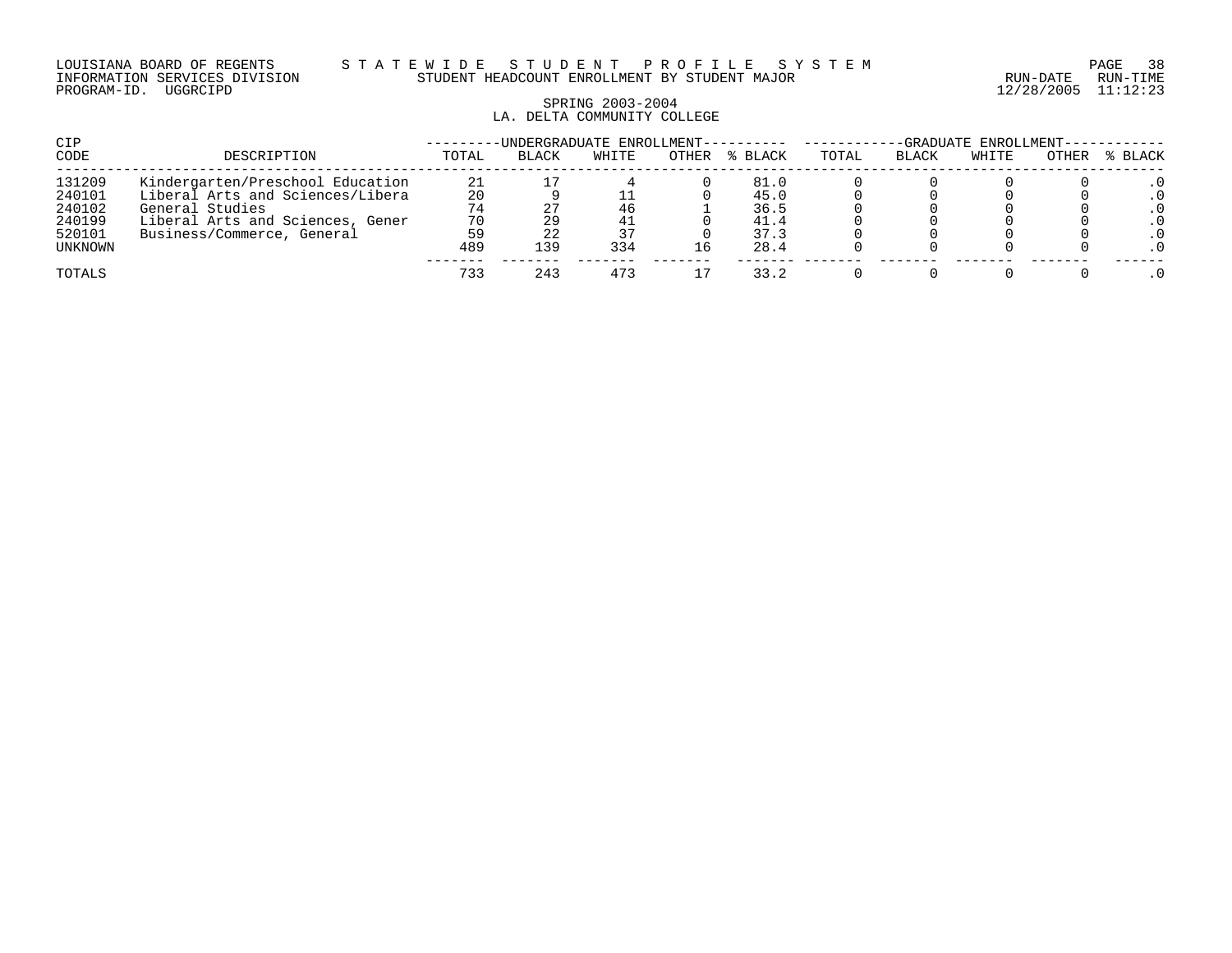### LOUISIANA BOARD OF REGENTS S T A T E W I D E S T U D E N T P R O F I L E S Y S T E M PAGE 39 INFORMATION SERVICES DIVISION STUDENT HEADCOUNT ENROLLMENT BY STUDENT MAJOR RUN-DATE RUN-TIME

# SPRING 2003-2004 L.T.C.-ACADIAN

| CIP<br>CODE       | DESCRIPTION                                                          | TOTAL    | -UNDERGRADUATE ENROLLMENT-<br><b>BLACK</b> | WHITE    | OTHER | % BLACK      | TOTAL | <b>BLACK</b> | -GRADUATE ENROLLMENT-<br>WHITE | OTHER | % BLACK |
|-------------------|----------------------------------------------------------------------|----------|--------------------------------------------|----------|-------|--------------|-------|--------------|--------------------------------|-------|---------|
| 151301<br>470104  | Drafting and Design Technology/T<br>Computer Installation and Repair | 14       |                                            |          |       | 7.1          |       |              |                                |       |         |
| 470604<br>470605  | Automobile/Automotive Mechanics<br>Diesel Mechanics Technology/Tech  | 14       |                                            |          |       | 7.1          |       |              |                                |       |         |
| 480501<br>480508  | Machine Tool Technology/Machinis<br>Welding Technology/Welder        | 13       |                                            |          |       | 7.5<br>23.5  |       |              |                                |       |         |
| 511613<br>520302  | Licensed Practical/Vocational Nu<br>Accounting Technology/Technician | 20<br>24 |                                            | 16<br>20 |       | 20.0<br>16.7 |       |              |                                |       |         |
| 520401<br>UNKNOWN | Administrative Assistant and Sec                                     | 16<br>70 | 25                                         | 14<br>45 |       | 12.5<br>35.7 |       |              |                                |       |         |
| TOTALS            |                                                                      | 203      | 42                                         | 159      |       | 20.7         |       |              |                                |       |         |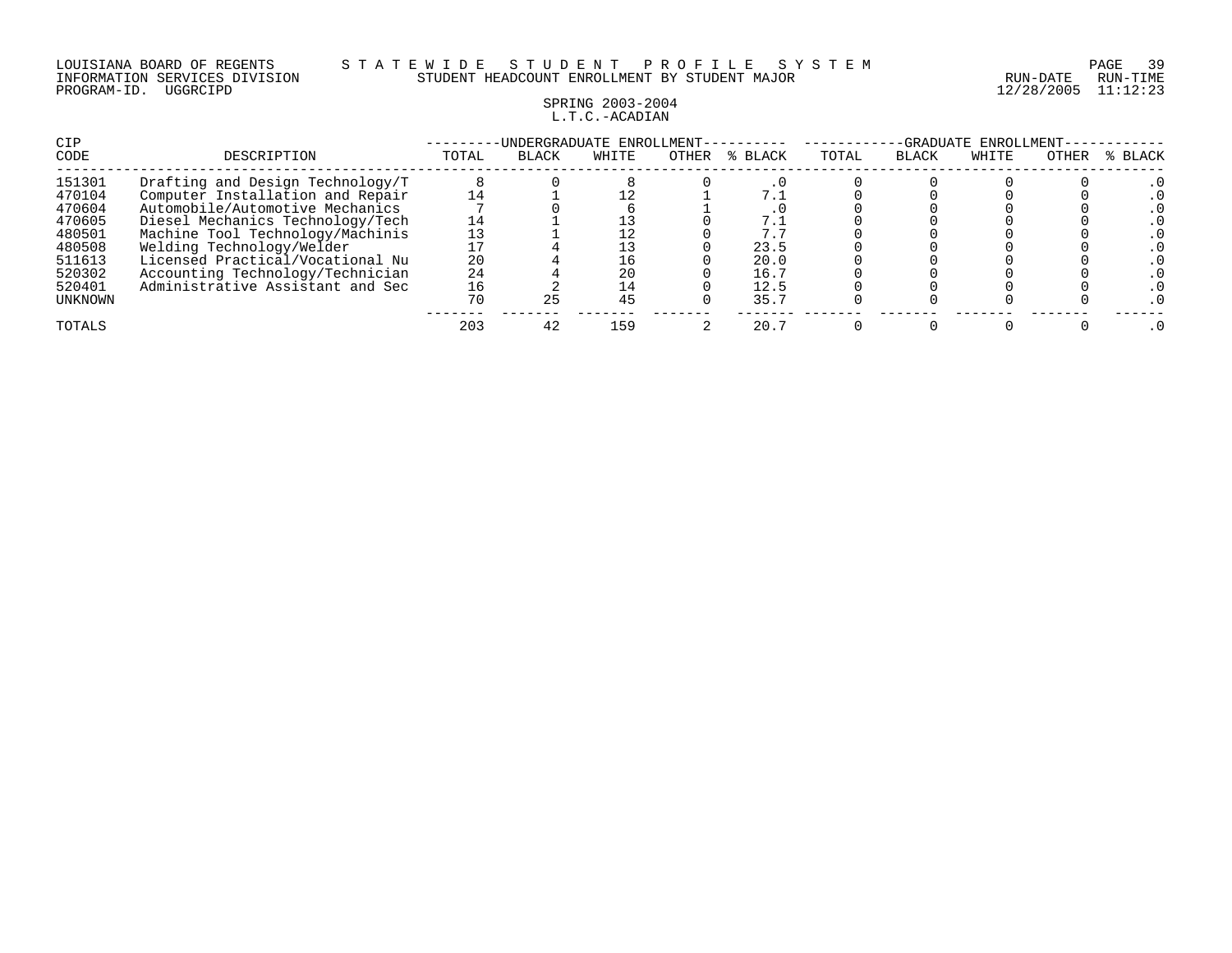### SPRING 2003-2004 L.T.C.-ALEXANDRIA

| <b>CIP</b> |                                  |       |              | -UNDERGRADUATE ENROLLMENT- |       |             | ENROLLMENT-<br>-GRADUATE |              |       |       |         |
|------------|----------------------------------|-------|--------------|----------------------------|-------|-------------|--------------------------|--------------|-------|-------|---------|
| CODE       | DESCRIPTION                      | TOTAL | <b>BLACK</b> | WHITE                      | OTHER | BLACK<br>°≈ | TOTAL                    | <b>BLACK</b> | WHITE | OTHER | % BLACK |
| 151301     | Drafting and Design Technology/T | 19    |              | 16                         |       | 15.8        |                          |              |       |       |         |
| 460302     | Electrician                      | 20    |              |                            |       | 30.0        |                          |              |       |       |         |
| 470105     | Industrial Electronics Technolog | 35    |              | 25                         |       | 17.1        |                          |              |       |       |         |
| 470106     | Appliance Installation and Repai | 18    |              |                            |       | 50.0        |                          |              |       |       |         |
| 470603     | Autobody/Collision and Repair Te | 25    |              |                            |       | 48.0        |                          |              |       |       |         |
| 470604     | Automobile/Automotive Mechanics  | 18    |              | 10                         |       | 38.9        |                          |              |       |       |         |
| 470605     | Diesel Mechanics Technology/Tech |       |              |                            |       | 11.1        |                          |              |       |       |         |
| 480501     | Machine Tool Technology/Machinis |       |              |                            |       | . 0         |                          |              |       |       |         |
| 480508     | Welding Technology/Welder        | 30    |              | 16                         |       | 43.3        |                          |              |       |       |         |
| 511613     | Licensed Practical/Vocational Nu | 156   | 92           | 59                         |       | 59.0        |                          |              |       |       |         |
| 520302     | Accounting Technology/Technician | 27    | 14           | 12                         |       | 51.9        |                          |              |       |       |         |
| 520401     | Administrative Assistant and Sec | 54    | 38           | 15                         |       | 70.4        |                          |              |       |       |         |
| UNKNOWN    |                                  | 209   | 140          | 53                         | 16    | 67.0        |                          |              |       |       |         |
| TOTALS     |                                  | 624   | 341          | 247                        | 36    | 54.6        |                          |              |       |       |         |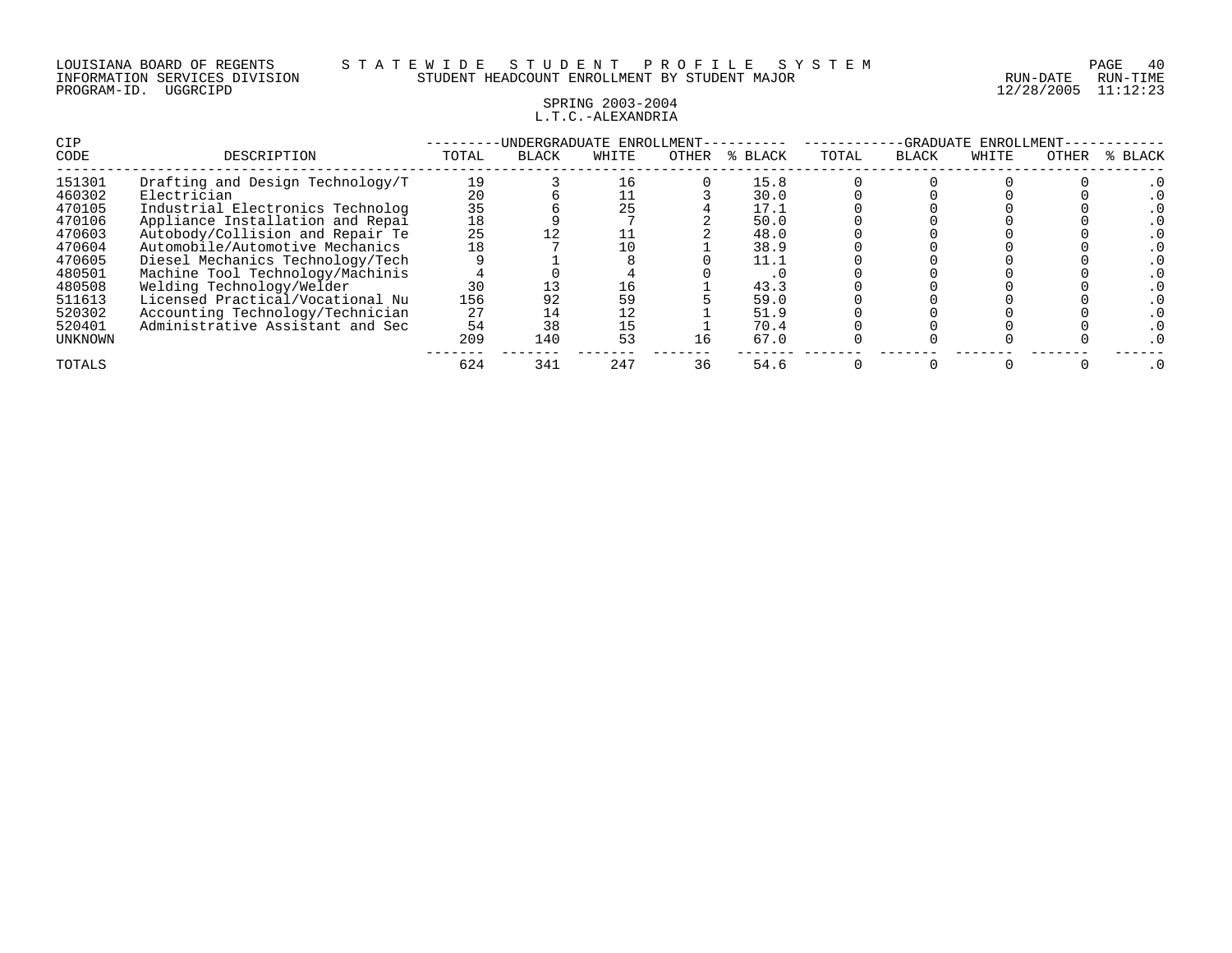#### LOUISIANA BOARD OF REGENTS S T A T E W I D E S T U D E N T P R O F I L E S Y S T E M PAGE 41 INFORMATION SERVICES DIVISION STUDENT HEADCOUNT ENROLLMENT BY STUDENT MAJOR RUN-DATE RUN-TIME

# SPRING 2003-2004 L.T.C.-ASCENSION

| CIP     |                                  |       | -UNDERGRADUATE ENROLLMENT- |       |       |         | ENROLLMENT-<br>-GRADUATE |              |       |       |         |  |
|---------|----------------------------------|-------|----------------------------|-------|-------|---------|--------------------------|--------------|-------|-------|---------|--|
| CODE    | DESCRIPTION                      | TOTAL | <b>BLACK</b>               | WHITE | OTHER | % BLACK | TOTAL                    | <b>BLACK</b> | WHITE | OTHER | % BLACK |  |
| 150404  | Instrumentation Technology/Techn | 45    |                            | 40    |       | 11.1    |                          |              |       |       |         |  |
| 151301  | Drafting and Design Technology/T | 28    |                            | 25    |       |         |                          |              |       |       |         |  |
| 410301  | Chemical Technology/Technician   | 27    |                            | 18    |       | 33.3    |                          |              |       |       |         |  |
| 470604  | Automobile/Automotive Mechanics  | 27    |                            | 23    |       | 14.8    |                          |              |       |       |         |  |
| 480508  | Welding Technology/Welder        |       |                            |       |       | 53.3    |                          |              |       |       |         |  |
| 520302  | Accounting Technology/Technician | 22    |                            |       |       | 31.8    |                          |              |       |       |         |  |
| 520401  | Administrative Assistant and Sec | 27    |                            | 16    |       | 37.0    |                          |              |       |       |         |  |
| UNKNOWN |                                  |       |                            |       |       | 25.0    |                          |              |       |       |         |  |
| TOTALS  |                                  | 199   |                            | 149   |       | 23.6    |                          |              |       |       |         |  |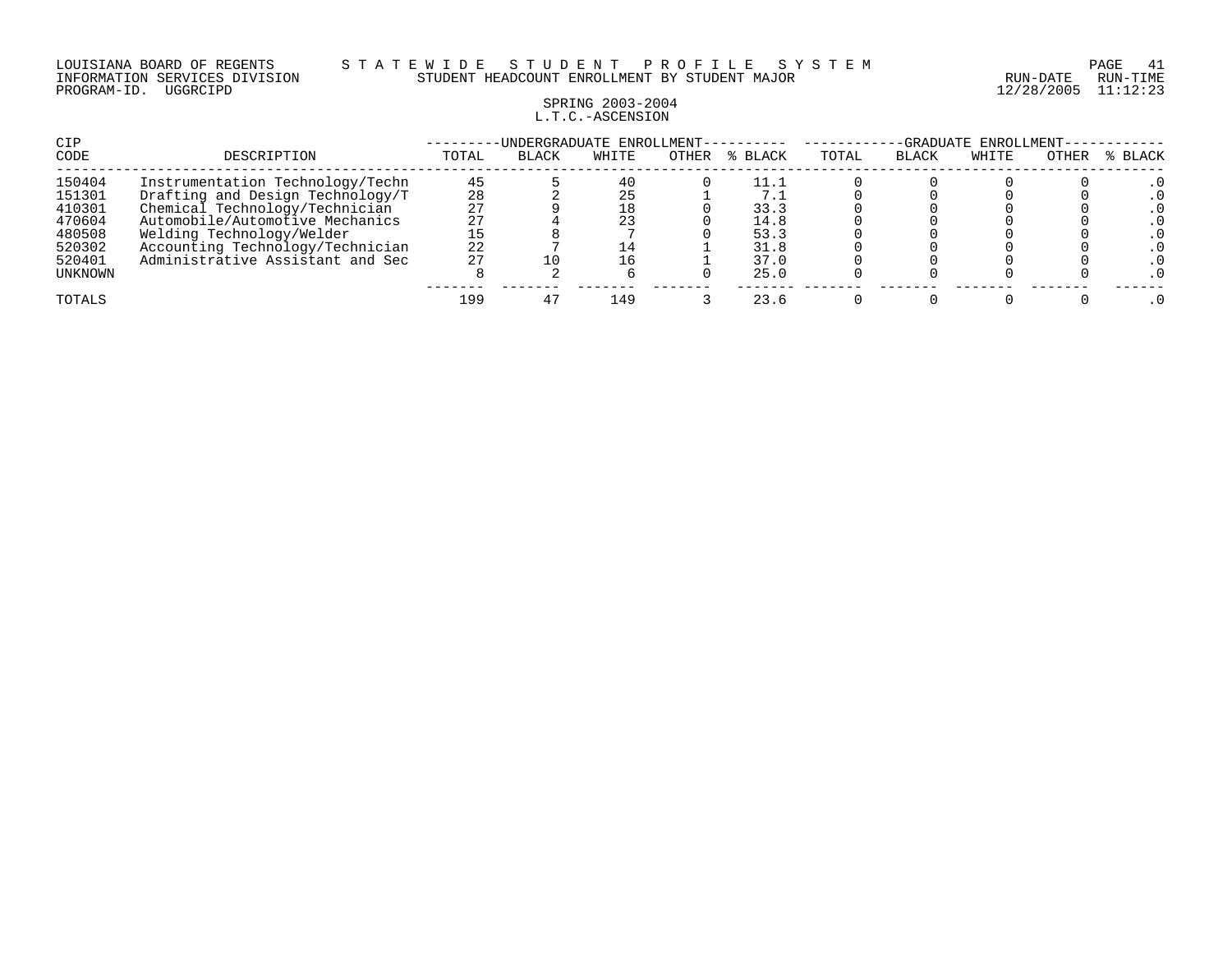#### LOUISIANA BOARD OF REGENTS S T A T E W I D E S T U D E N T P R O F I L E S Y S T E M PAGE 42 INFORMATION SERVICES DIVISION STUDENT HEADCOUNT ENROLLMENT BY STUDENT MAJOR RUN-DATE RUN-TIME

# SPRING 2003-2004 L.T.C.-AVOYELLES

| CIP     |                                  |       | UNDERGRADUATE ENROLLMENT- |       |       |             | ENROLLMENT<br>-GRADUATE |              |       |       |         |  |
|---------|----------------------------------|-------|---------------------------|-------|-------|-------------|-------------------------|--------------|-------|-------|---------|--|
| CODE    | DESCRIPTION                      | TOTAL | <b>BLACK</b>              | WHITE | OTHER | BLACK<br>້≼ | TOTAL                   | <b>BLACK</b> | WHITE | OTHER | % BLACK |  |
| 120503  | Culinary Arts/Chef Training      | 33    | 29                        |       |       | 87.9        |                         |              |       |       |         |  |
| 470105  | Industrial Electronics Technolog |       |                           |       |       | 40.0        |                         |              |       |       |         |  |
| 470603  | Autobody/Collision and Repair Te | 15    |                           |       |       | 53.3        |                         |              |       |       |         |  |
| 470604  | Automobile/Automotive Mechanics  |       |                           |       |       | 50.0        |                         |              |       |       |         |  |
| 470605  | Diesel Mechanics Technology/Tech |       |                           |       |       | 100.0       |                         |              |       |       |         |  |
| 480508  | Welding Technology/Welder        |       |                           |       |       |             |                         |              |       |       |         |  |
| 511613  | Licensed Practical/Vocational Nu | 70    |                           | 46    |       | 34.3        |                         |              |       |       |         |  |
| 520401  | Administrative Assistant and Sec | 48    | 29                        | 19    |       | 60.4        |                         |              |       |       |         |  |
| UNKNOWN |                                  | 276   | 181                       | 89    |       | 65.6        |                         |              |       |       |         |  |
| TOTALS  |                                  | 462   | 279                       | 175   |       | 60.4        |                         |              |       |       |         |  |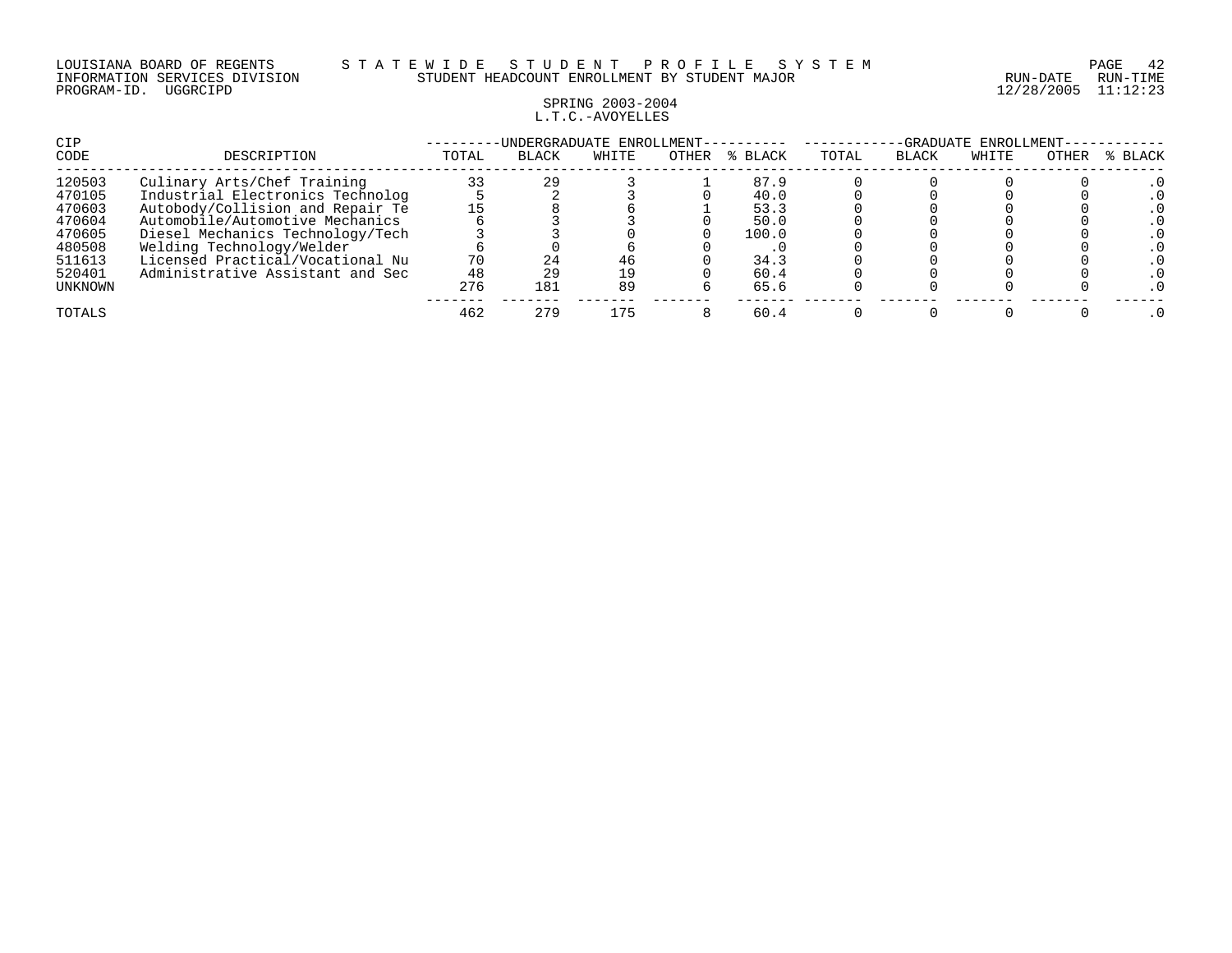#### LOUISIANA BOARD OF REGENTS S T A T E W I D E S T U D E N T P R O F I L E S Y S T E M PAGE 43 INFORMATION SERVICES DIVISION STUDENT HEADCOUNT ENROLLMENT BY STUDENT MAJOR RUN-DATE RUN-TIME

# SPRING 2003-2004 L.T.C.-BASTROP

| CIP     |                                  |       | UNDERGRADUATE ENROLLMENT- |       |       |         | -GRADUATE ENROLLMENT- |              |       |       |          |  |
|---------|----------------------------------|-------|---------------------------|-------|-------|---------|-----------------------|--------------|-------|-------|----------|--|
| CODE    | DESCRIPTION                      | TOTAL | <b>BLACK</b>              | WHITE | OTHER | % BLACK | TOTAL                 | <b>BLACK</b> | WHITE | OTHER | % BLACK  |  |
| 151301  | Drafting and Design Technology/T | 19    |                           | 16    |       | 15.8    |                       |              |       |       |          |  |
| 470105  | Industrial Electronics Technolog | 18    |                           |       |       | 16.7    |                       |              |       |       |          |  |
| 480508  | Welding Technology/Welder        | 16    |                           |       |       | 6.3     |                       |              |       |       |          |  |
| 510716  | Medical Administrative/Executive |       |                           |       |       |         |                       |              |       |       |          |  |
| 511613  | Licensed Practical/Vocational Nu | 27    |                           |       |       | 37.0    |                       |              |       |       |          |  |
| 512601  | Health Aide                      |       |                           |       |       | 100.0   |                       |              |       |       |          |  |
| 520401  | Administrative Assistant and Sec | 96    |                           | 42    |       | 54.2    |                       |              |       |       |          |  |
| UNKNOWN |                                  | 39    |                           |       |       | 79.5    |                       |              |       |       | $\Omega$ |  |
| TOTALS  |                                  | 217   | 101                       | 109   |       | 46.5    |                       |              |       |       |          |  |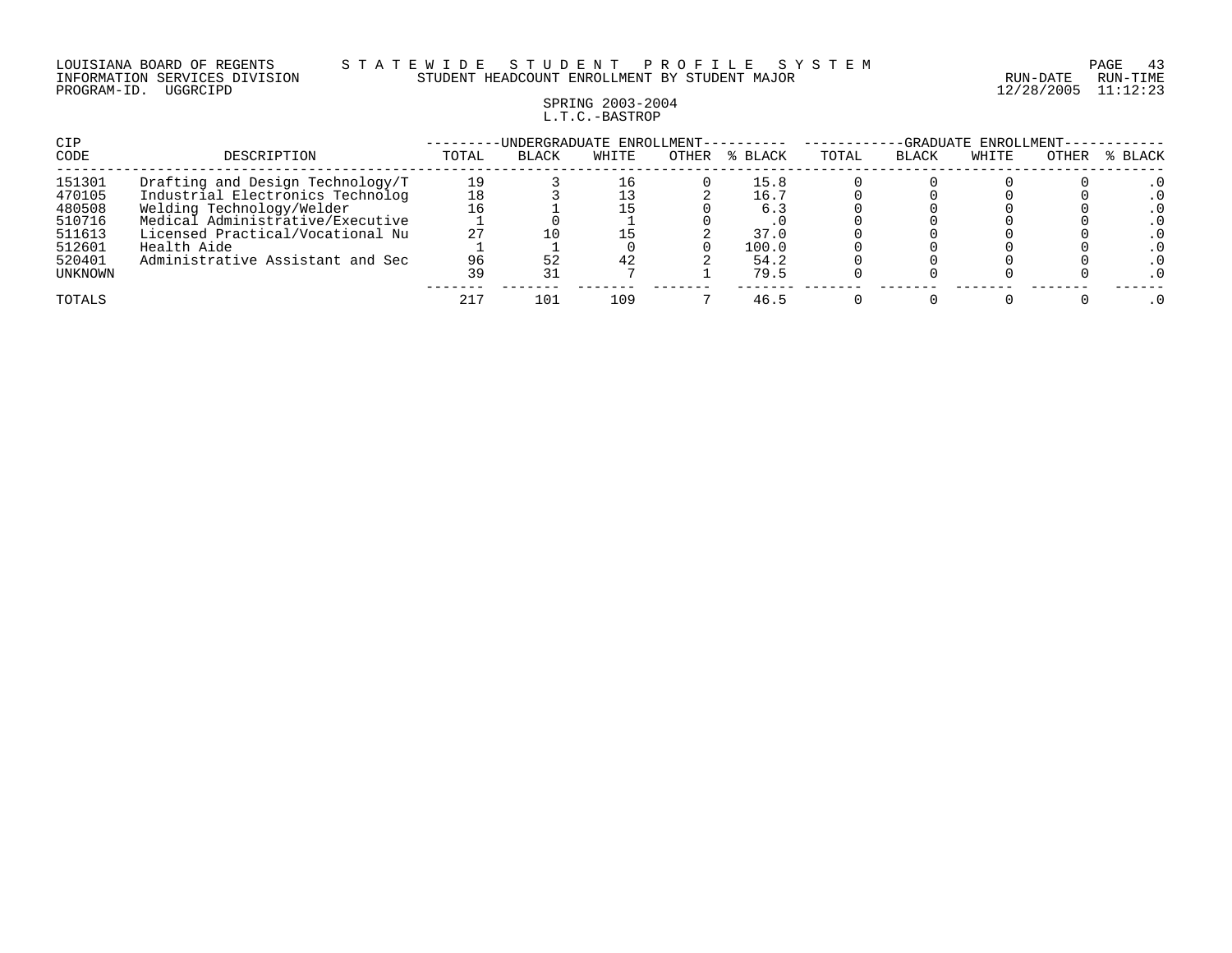### SPRING 2003-2004 L.T.C.-BATON ROUGE

| <b>CIP</b>  |                                  |       | -UNDERGRADUATE ENROLLMENT- |       |       | -GRADUATE<br>ENROLLMENT |       |              |       |       |         |
|-------------|----------------------------------|-------|----------------------------|-------|-------|-------------------------|-------|--------------|-------|-------|---------|
| <b>CODE</b> | DESCRIPTION                      | TOTAL | BLACK                      | WHITE | OTHER | °≈<br>BLACK             | TOTAL | <b>BLACK</b> | WHITE | OTHER | % BLACK |
| 100307      | Printing Press Operator          | 40    | 31                         |       |       | 77.5                    |       |              |       |       |         |
| 110901      | Computer Systems Networking and  | 118   | 42                         | 70    |       | 35.6                    |       |              |       |       |         |
| 120401      | Cosmetology/Cosmetologist, Gener | 25    |                            |       |       | 84.0                    |       |              |       |       |         |
| 120402      | Barbering/Barber                 | 38    |                            |       |       | 97.4                    |       |              |       |       |         |
| 120503      | Culinary Arts/Chef Training      | 35    | 18                         | 15    |       | 51.4                    |       |              |       |       |         |
| 151301      | Drafting and Design Technology/T | 39    |                            | 25    |       | 30.8                    |       |              |       |       |         |
| 190709      | Child Care Provider/Assistant    | 222   | 147                        | 43    | 32    | 66.2                    |       |              |       |       |         |
| 470201      | Heating, Air Conditioning, Venti | 29    | 15                         | 11    |       | 51.7                    |       |              |       |       |         |
| 470604      | Automobile/Automotive Mechanics  | 51    | 22                         | 25    |       | 43.1                    |       |              |       |       |         |
| 480501      | Machine Tool Technology/Machinis | 29    |                            | 25    |       | 6.9                     |       |              |       |       |         |
| 480508      | Welding Technology/Welder        | 46    | 30                         | 15    |       | 65.2                    |       |              |       |       |         |
| 511613      | Licensed Practical/Vocational Nu | 123   |                            | 34    |       | 62.6                    |       |              |       |       |         |
| 520302      | Accounting Technology/Technician | 39    | 31                         |       |       | 79.5                    |       |              |       |       |         |
| 520401      | Administrative Assistant and Sec | 62    | 51                         |       |       | 82.3                    |       |              |       |       |         |
| UNKNOWN     |                                  | 29    | 18                         |       |       | 62.1                    |       |              |       |       |         |
| TOTALS      |                                  | 925   | 554                        | 299   | 72    | 59.9                    |       |              |       |       |         |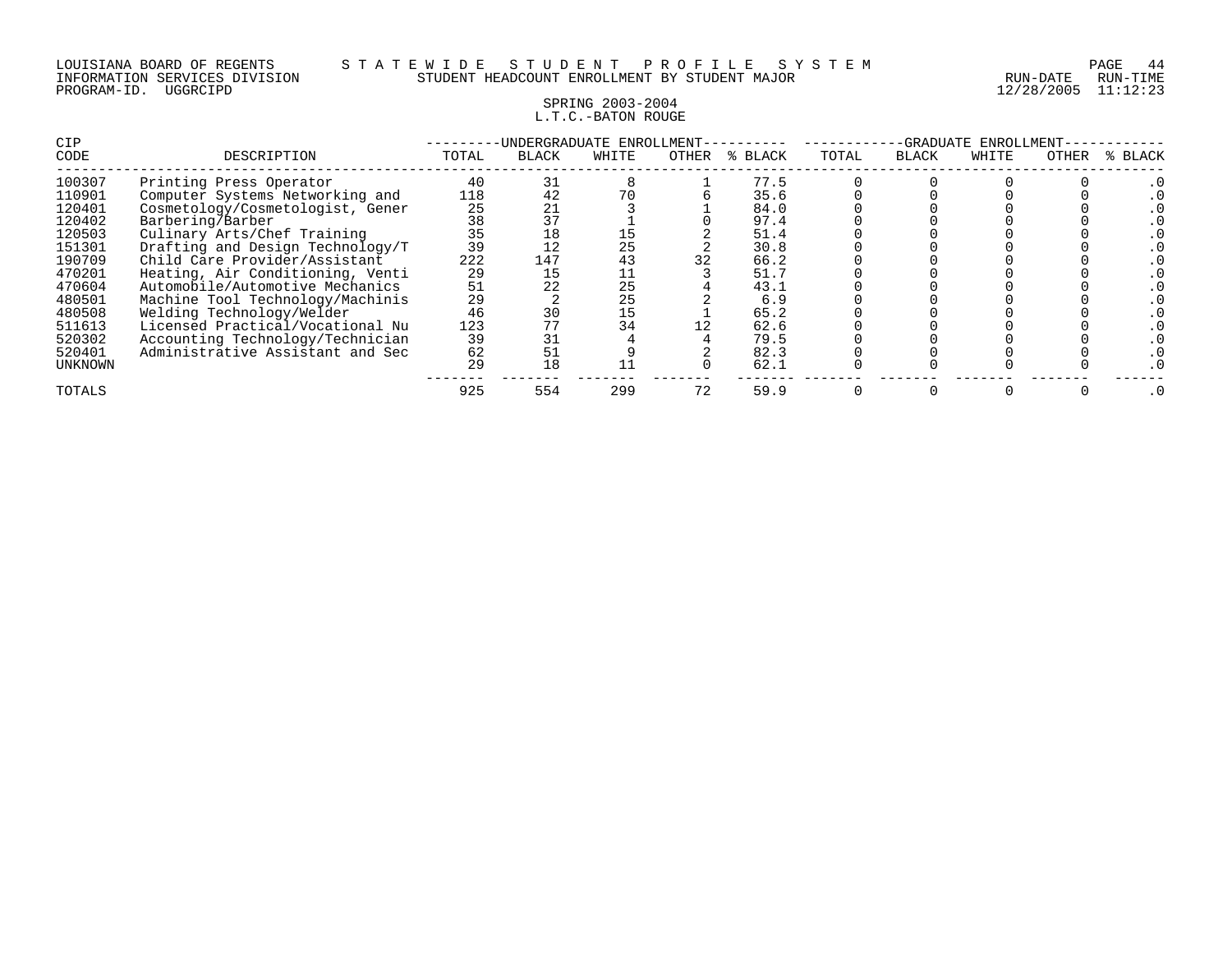#### LOUISIANA BOARD OF REGENTS S T A T E W I D E S T U D E N T P R O F I L E S Y S T E M PAGE 45 INFORMATION SERVICES DIVISION STUDENT HEADCOUNT ENROLLMENT BY STUDENT MAJOR RUN-DATE RUN-TIME

### SPRING 2003-2004 L.T.C.-CHARLES B. COREIL

| CIP     |                                  | -UNDERGRADUATE ENROLLMENT- | -GRADUATE ENROLLMENT- |       |       |         |       |              |       |       |         |
|---------|----------------------------------|----------------------------|-----------------------|-------|-------|---------|-------|--------------|-------|-------|---------|
| CODE    | DESCRIPTION                      | TOTAL                      | <b>BLACK</b>          | WHITE | OTHER | % BLACK | TOTAL | <b>BLACK</b> | WHITE | OTHER | % BLACK |
| 470201  | Heating, Air Conditioning, Venti |                            |                       |       |       |         |       |              |       |       |         |
| 470604  | Automobile/Automotive Mechanics  |                            |                       |       |       | 33.3    |       |              |       |       |         |
| 480508  | Welding Technology/Welder        |                            |                       |       |       | 25.0    |       |              |       |       |         |
| 511613  | Licensed Practical/Vocational Nu |                            |                       |       |       | 47.6    |       |              |       |       |         |
| 520302  | Accounting Technology/Technician | 18                         |                       |       |       | 38.9    |       |              |       |       |         |
| 520401  | Administrative Assistant and Sec | 20                         |                       |       |       | 45.0    |       |              |       |       |         |
| UNKNOWN |                                  | 126                        |                       | 77    |       | 36.5    |       |              |       |       |         |
| TOTALS  |                                  | 203                        |                       | 124   |       | 37.4    |       |              |       |       |         |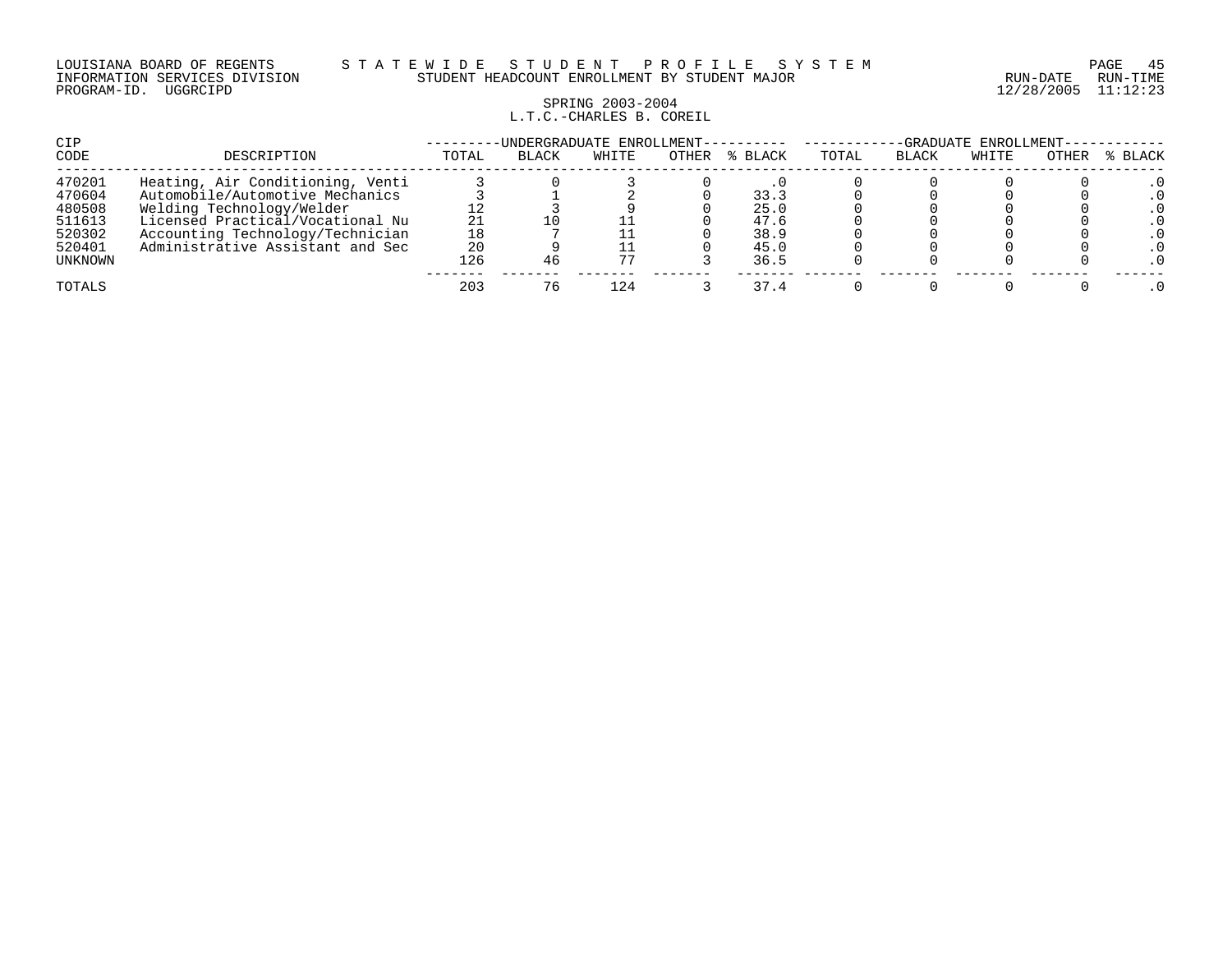### SPRING 2003-2004 L.T.C.-DELTA OUACHITA

| CIP            |                                  |       | INDERGRADUATE ENROLLMENT- |       |       |         | -GRADUATE<br>ENROLLMENT |              |       |       |         |  |
|----------------|----------------------------------|-------|---------------------------|-------|-------|---------|-------------------------|--------------|-------|-------|---------|--|
| CODE           | DESCRIPTION                      | TOTAL | <b>BLACK</b>              | WHITE | OTHER | % BLACK | TOTAL                   | <b>BLACK</b> | WHITE | OTHER | % BLACK |  |
| 110301         | Data Processing and Data Process |       |                           |       |       | . 0     |                         |              |       |       |         |  |
| 110501         | Computer Systems Analysis/Analys | 82    | 10                        | 70    |       | 12.2    |                         |              |       |       |         |  |
| 120402         | Barbering/Barber                 | 35    |                           | 13    |       | 62.9    |                         |              |       |       |         |  |
| 151301         | Drafting and Design Technology/T | 23    |                           |       |       | 8.7     |                         |              |       |       |         |  |
| 190709         | Child Care Provider/Assistant    | 39    |                           |       |       | 43.6    |                         |              |       |       |         |  |
| 460302         | Electrician                      | 34    |                           |       |       | 20.6    |                         |              |       |       |         |  |
| 470105         | Industrial Electronics Technolog | 25    |                           |       |       | 16.0    |                         |              |       |       |         |  |
| 470201         | Heating, Air Conditioning, Venti | 20    |                           | 14    |       | 20.0    |                         |              |       |       |         |  |
| 470604         | Automobile/Automotive Mechanics  | 27    |                           | 19    |       | 22.2    |                         |              |       |       |         |  |
| 480508         | Welding Technology/Welder        | 23    |                           |       |       | . 0     |                         |              |       |       |         |  |
| 510716         | Medical Administrative/Executive |       |                           |       |       | 40.0    |                         |              |       |       |         |  |
| 510904         | Emergency Medical Technology/Tec | 14    |                           | 14    |       | . u     |                         |              |       |       |         |  |
| 511613         | Licensed Practical/Vocational Nu | 59    |                           | 44    |       | 23.7    |                         |              |       |       |         |  |
| 520302         | Accounting Technology/Technician |       |                           |       |       | 37.5    |                         |              |       |       |         |  |
| 520401         | Administrative Assistant and Sec | 34    |                           | 20    |       | 35.3    |                         |              |       |       |         |  |
| <b>UNKNOWN</b> |                                  | 52    |                           | 40    |       | 17.3    |                         |              |       |       |         |  |
| TOTALS         |                                  | 481   | 112                       | 350   | 19    | 23.3    |                         |              |       |       |         |  |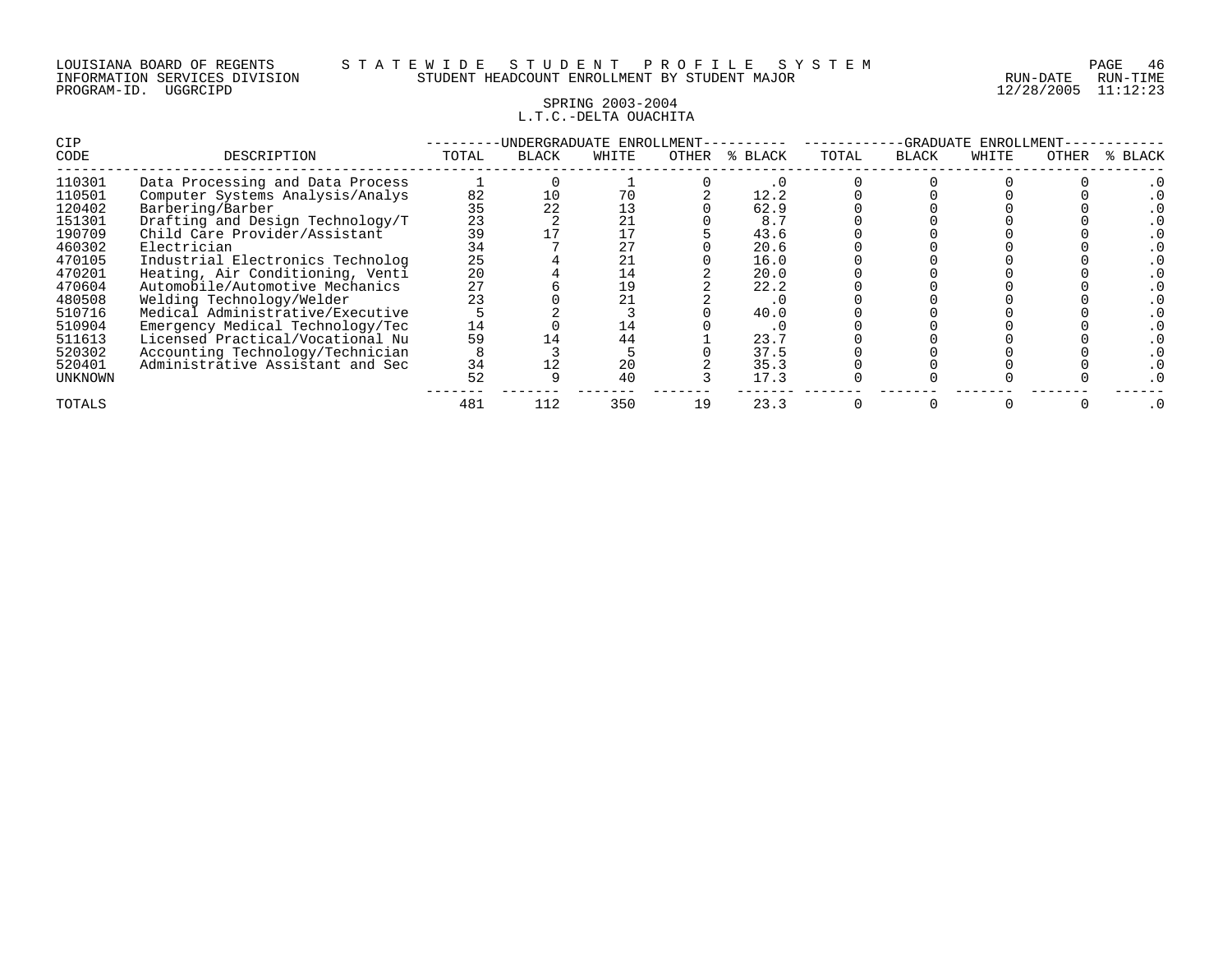# SPRING 2003-2004 L.T.C.-EVANGELINE

| CIP     |                                  | UNDERGRADUATE ENROLLMENT-<br>-GRADUATE<br>ENROLLMENT- |              |       |       |         |       |              |       |       |         |
|---------|----------------------------------|-------------------------------------------------------|--------------|-------|-------|---------|-------|--------------|-------|-------|---------|
| CODE    | DESCRIPTION                      | TOTAL                                                 | <b>BLACK</b> | WHITE | OTHER | % BLACK | TOTAL | <b>BLACK</b> | WHITE | OTHER | % BLACK |
| 190709  | Child Care Provider/Assistant    | 32                                                    | 22           |       |       | 68.8    |       |              |       |       |         |
| 470101  | Electrical/Electronics Equipment |                                                       |              |       |       | 100.0   |       |              |       |       |         |
| 470104  | Computer Installation and Repair |                                                       |              |       |       | 100.0   |       |              |       |       |         |
| 470201  | Heating, Air Conditioning, Venti |                                                       |              |       |       | 85.7    |       |              |       |       |         |
| 470408  | Watchmaking and Jewelrymaking    |                                                       |              |       |       | 26.7    |       |              |       |       |         |
| 470603  | Autobody/Collision and Repair Te | 16                                                    |              |       |       | 37.5    |       |              |       |       |         |
| 480508  | Welding Technology/Welder        | 14                                                    |              |       |       | 28.6    |       |              |       |       |         |
| 510716  | Medical Administrative/Executive |                                                       |              |       |       | 100.0   |       |              |       |       |         |
| 511613  | Licensed Practical/Vocational Nu |                                                       |              |       |       | 90.9    |       |              |       |       |         |
| 520302  | Accounting Technology/Technician |                                                       |              |       |       | 85.7    |       |              |       |       |         |
| 520401  | Administrative Assistant and Sec | 36                                                    | 26           | 10    |       | 72.2    |       |              |       |       |         |
| UNKNOWN |                                  | 187                                                   | 82           | 88    |       | 43.9    |       |              |       |       |         |
| TOTALS  |                                  | 336                                                   | 177          | 120   | 39    | 52.7    |       |              |       |       |         |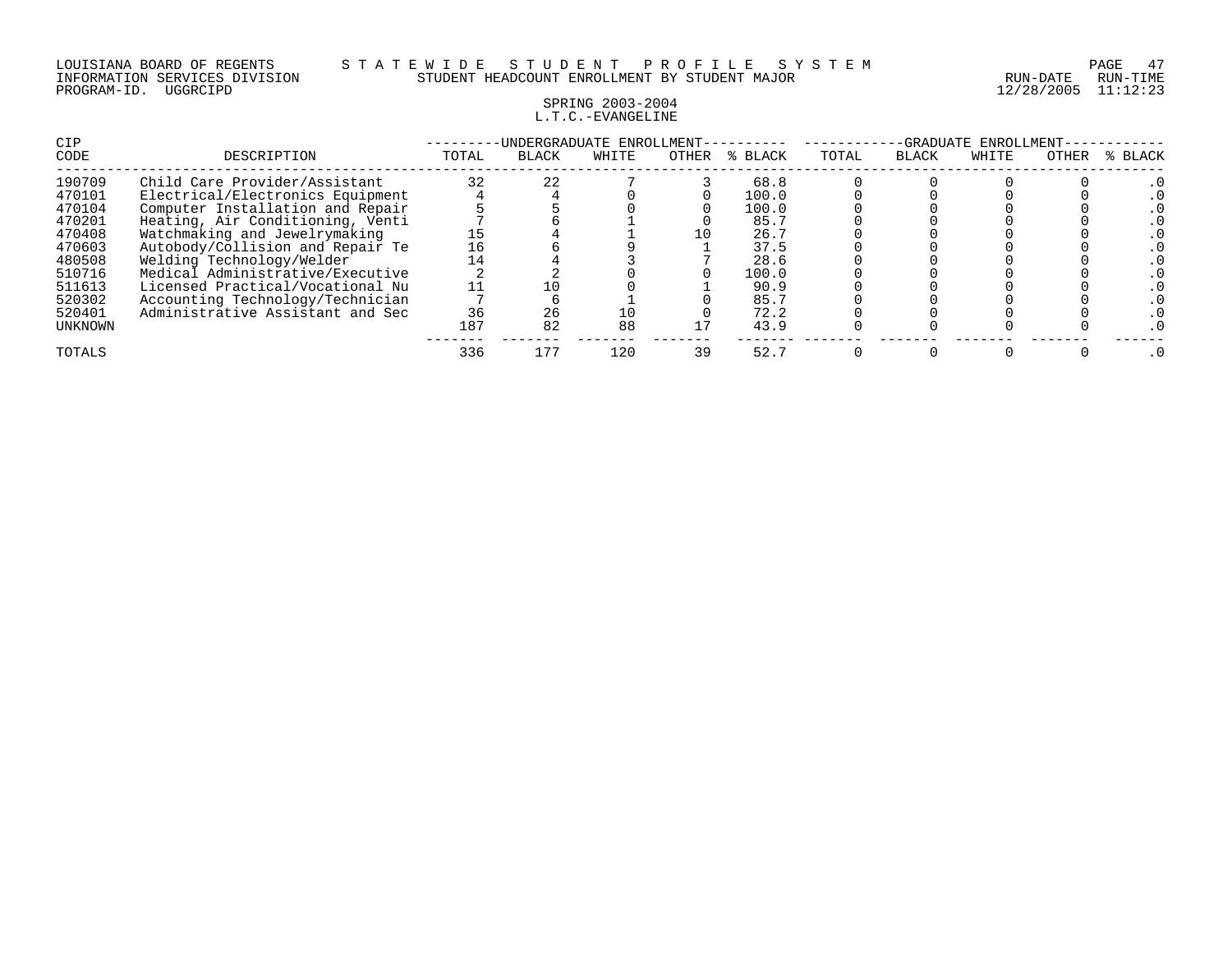# SPRING 2003-2004 L.T.C.-FLORIDA PARISHES

| CIP<br>CODE | DESCRIPTION                      | TOTAL | -UNDERGRADUATE ENROLLMENT-<br><b>BLACK</b> | WHITE | OTHER | % BLACK | TOTAL | -GRADUATE<br><b>BLACK</b> | ENROLLMENT-<br>WHITE | OTHER | % BLACK |
|-------------|----------------------------------|-------|--------------------------------------------|-------|-------|---------|-------|---------------------------|----------------------|-------|---------|
| 460302      | Electrician                      |       |                                            |       |       | 14.3    |       |                           |                      |       |         |
| 460401      | Building/Property Maintenance an |       |                                            |       |       | 55.6    |       |                           |                      |       |         |
| 470604      | Automobile/Automotive Mechanics  |       |                                            |       |       | . .     |       |                           |                      |       |         |
| 480508      | Welding Technology/Welder        |       |                                            |       |       | 26.7    |       |                           |                      |       |         |
| 510716      | Medical Administrative/Executive |       |                                            |       |       | 42.9    |       |                           |                      |       |         |
| 511613      | Licensed Practical/Vocational Nu |       |                                            |       |       | 52.6    |       |                           |                      |       |         |
| 520302      | Accounting Technology/Technician |       |                                            |       |       | 33.3    |       |                           |                      |       |         |
| 520401      | Administrative Assistant and Sec | 28    |                                            |       |       | 32.1    |       |                           |                      |       |         |
| UNKNOWN     |                                  | 223   |                                            | 128   |       | 41.7    |       |                           |                      |       |         |
| TOTALS      |                                  | 315   | 126                                        | 186   |       | 40.0    |       |                           |                      |       |         |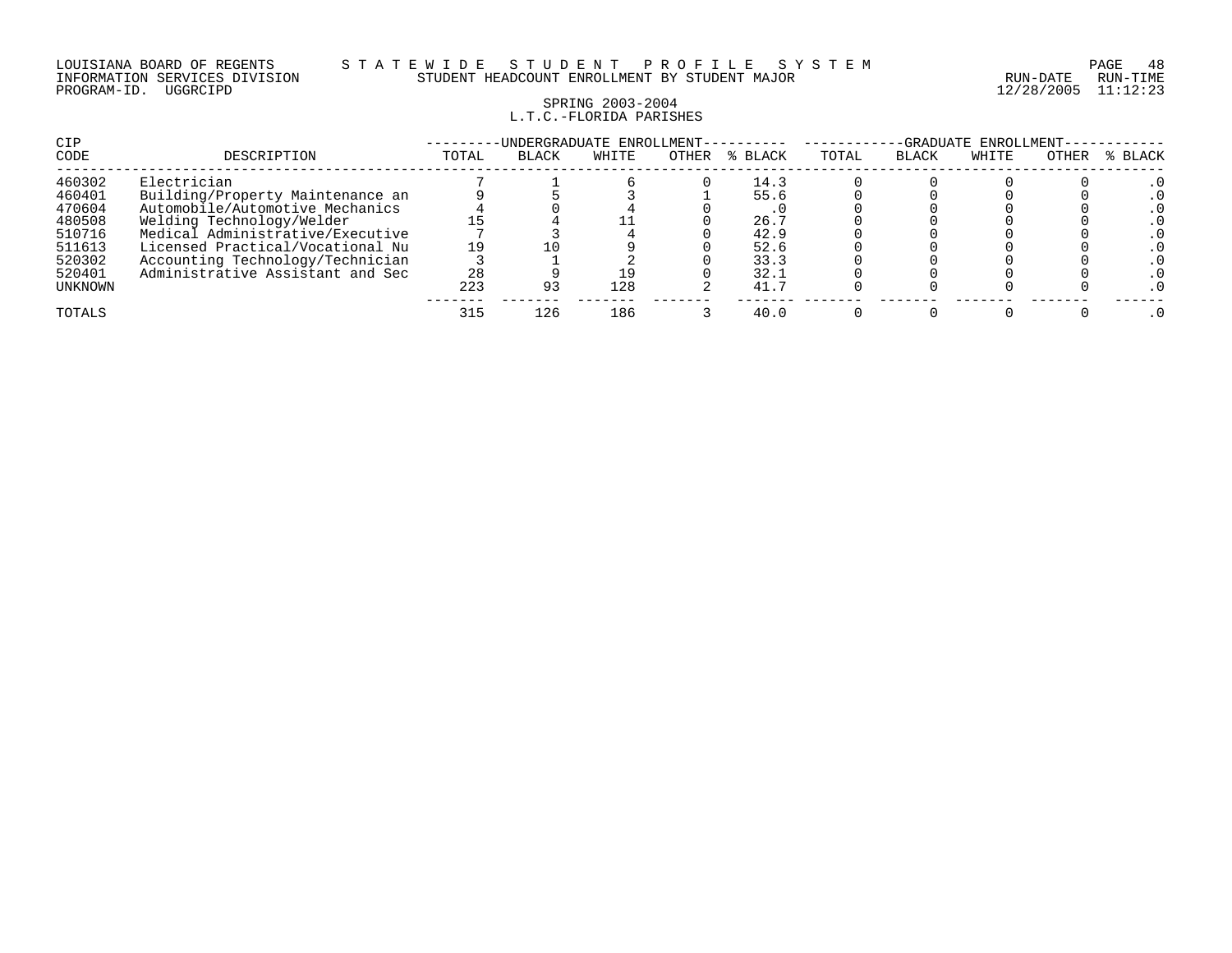### LOUISIANA BOARD OF REGENTS S T A T E W I D E S T U D E N T P R O F I L E S Y S T E M PAGE 49 INFORMATION SERVICES DIVISION STUDENT HEADCOUNT ENROLLMENT BY STUDENT MAJOR RUN-DATE RUN-TIME

# SPRING 2003-2004 L.T.C.-FOLKES

| CIP            |                                  |       | UNDERGRADUATE ENROLLMENT- |       |       |         |       |       | -GRADUATE ENROLLMENT- |       |         |
|----------------|----------------------------------|-------|---------------------------|-------|-------|---------|-------|-------|-----------------------|-------|---------|
| CODE           | DESCRIPTION                      | TOTAL | <b>BLACK</b>              | WHITE | OTHER | % BLACK | TOTAL | BLACK | WHITE                 | OTHER | % BLACK |
| 010601         | Applied Horticulture/Horticultur | 61    |                           | 21    |       | 50.8    |       |       |                       |       |         |
| 470103         | Communications Systems Installat | 34    |                           |       |       | 61.8    |       |       |                       |       |         |
| 470603         | Autobody/Collision and Repair Te | 19    |                           |       |       | 78.9    |       |       |                       |       |         |
| 470604         | Automobile/Automotive Mechanics  | 48    |                           |       |       | 62.5    |       |       |                       |       |         |
| 480508         | Welding Technology/Welder        | 62    | 50                        |       |       | 80.6    |       |       |                       |       |         |
| 511613         | Licensed Practical/Vocational Nu | 14    |                           |       |       | 71.4    |       |       |                       |       |         |
| 520302         | Accounting Technology/Technician | 23    |                           |       |       | 65.2    |       |       |                       |       |         |
| 520401         | Administrative Assistant and Sec | 124   |                           | 38    |       | 62.1    |       |       |                       |       |         |
| <b>UNKNOWN</b> |                                  | 907   | 638                       | 183   | 86    | 70.3    |       |       |                       |       |         |
| TOTALS         |                                  | 1,292 | 887                       | 292   | 113   | 68.7    |       |       |                       |       |         |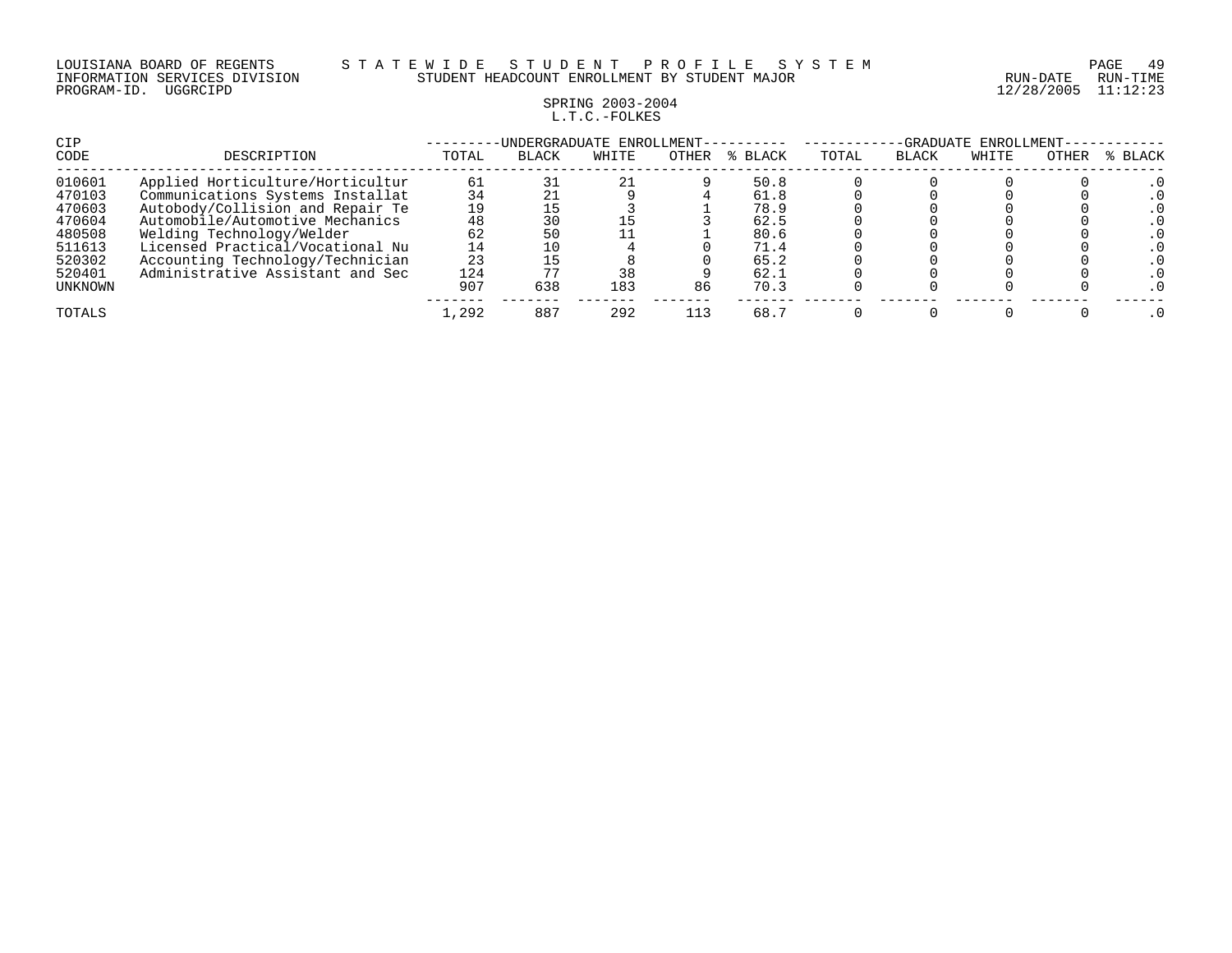## SPRING 2003-2004 L.T.C.-GULF AREA

| CIP     |                                  |       | -UNDERGRADUATE ENROLLMENT- |       |       |         |       |              | ENROLLMENT-<br>-GRADUATE<br>WHITE<br>OTHER |  |           |
|---------|----------------------------------|-------|----------------------------|-------|-------|---------|-------|--------------|--------------------------------------------|--|-----------|
| CODE    | DESCRIPTION                      | TOTAL | <b>BLACK</b>               | WHITE | OTHER | % BLACK | TOTAL | <b>BLACK</b> |                                            |  | % BLACK   |
| 110301  | Data Processing and Data Process | 27    |                            | 21    |       | 18.5    |       |              |                                            |  |           |
| 120401  | Cosmetology/Cosmetologist, Gener | 36    |                            | 27    |       | 19.4    |       |              |                                            |  |           |
| 151301  | Drafting and Design Technology/T | 12    |                            |       |       | 33.3    |       |              |                                            |  |           |
| 460401  | Building/Property Maintenance an |       |                            |       |       | 25.0    |       |              |                                            |  |           |
| 470101  | Electrical/Electronics Equipment |       |                            |       |       | . 0     |       |              |                                            |  |           |
| 470103  | Communications Systems Installat |       |                            |       |       | 33.3    |       |              |                                            |  |           |
| 470104  | Computer Installation and Repair |       |                            |       |       | 31.6    |       |              |                                            |  |           |
| 470201  | Heating, Air Conditioning, Venti |       |                            |       |       | . 0     |       |              |                                            |  |           |
| 470603  | Autobody/Collision and Repair Te | 13    |                            |       |       | 7.7     |       |              |                                            |  |           |
| 470604  | Automobile/Automotive Mechanics  |       |                            |       |       |         |       |              |                                            |  |           |
| 470605  | Diesel Mechanics Technology/Tech |       |                            |       |       | 9.1     |       |              |                                            |  |           |
| 480508  | Welding Technology/Welder        | 18    |                            |       |       | . 0     |       |              |                                            |  |           |
| 510716  | Medical Administrative/Executive |       |                            |       |       | 33.3    |       |              |                                            |  |           |
| 511613  | Licensed Practical/Vocational Nu | 59    | 26                         |       |       | 44.1    |       |              |                                            |  |           |
| 512601  | Health Aide                      | 18    |                            |       |       | 94.4    |       |              |                                            |  |           |
| 520302  | Accounting Technology/Technician | 27    |                            | 21    |       | 22.2    |       |              |                                            |  |           |
| 520401  | Administrative Assistant and Sec | 32    |                            | 21    |       | 34.4    |       |              |                                            |  |           |
| UNKNOWN |                                  | 94    |                            | 80    |       | 11.7    |       |              |                                            |  |           |
| TOTALS  |                                  | 393   | 98                         | 274   | 21    | 24.9    |       |              |                                            |  | $\cdot$ 0 |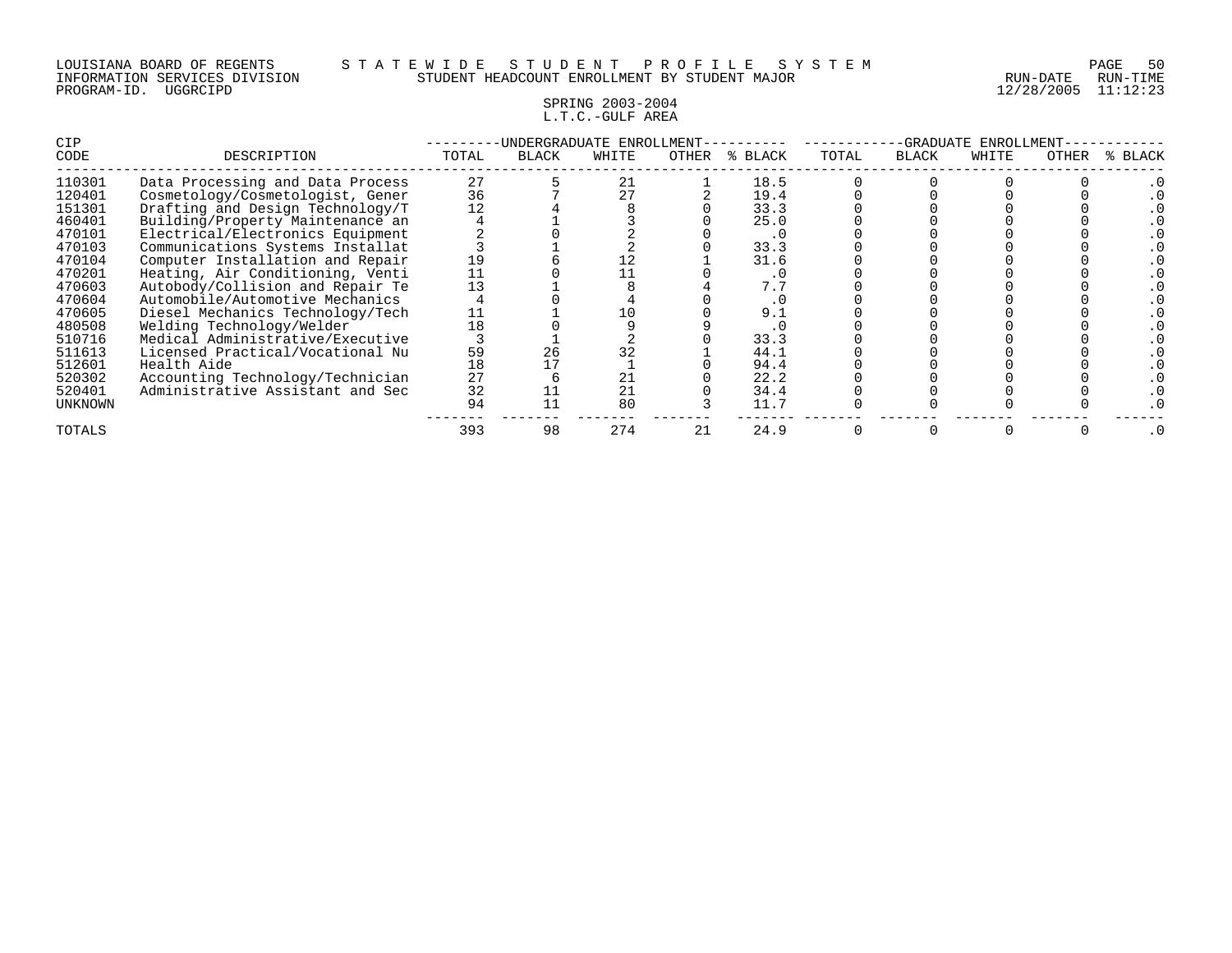## SPRING 2003-2004 L.T.C.-HAMMOND AREA

| CIP<br>CODE      | DESCRIPTION                                                          | -UNDERGRADUATE ENROLLMENT-<br><b>BLACK</b><br>OTHER<br>WHITE<br>% BLACK<br>TOTAL |     |          |  |              |  | -GRADUATE ENROLLMENT<br>% BLACK<br>TOTAL<br><b>BLACK</b><br>OTHER<br>WHITE |  |  |  |  |  |
|------------------|----------------------------------------------------------------------|----------------------------------------------------------------------------------|-----|----------|--|--------------|--|----------------------------------------------------------------------------|--|--|--|--|--|
| 110901<br>120402 | Computer Systems Networking and<br>Barbering/Barber                  | 35                                                                               |     | 16       |  | 8.6<br>27.3  |  |                                                                            |  |  |  |  |  |
| 470106<br>470604 | Appliance Installation and Repai<br>Automobile/Automotive Mechanics  | 23                                                                               |     | 18       |  | 20.0<br>17.4 |  |                                                                            |  |  |  |  |  |
| 480508           | Welding Technology/Welder                                            |                                                                                  |     |          |  | 42.9         |  |                                                                            |  |  |  |  |  |
| 510716<br>511613 | Medical Administrative/Executive<br>Licensed Practical/Vocational Nu | 31<br>48                                                                         |     | 19<br>38 |  | 38.7<br>20.8 |  |                                                                            |  |  |  |  |  |
| 520302<br>520401 | Accounting Technology/Technician<br>Administrative Assistant and Sec | 18<br>35                                                                         |     | 12<br>21 |  | 33.3<br>37.1 |  |                                                                            |  |  |  |  |  |
| UNKNOWN          |                                                                      | 33                                                                               | L 4 | 19       |  | 42.4         |  |                                                                            |  |  |  |  |  |
| TOTALS           |                                                                      | 264                                                                              | 75  | 186      |  | 28.4         |  |                                                                            |  |  |  |  |  |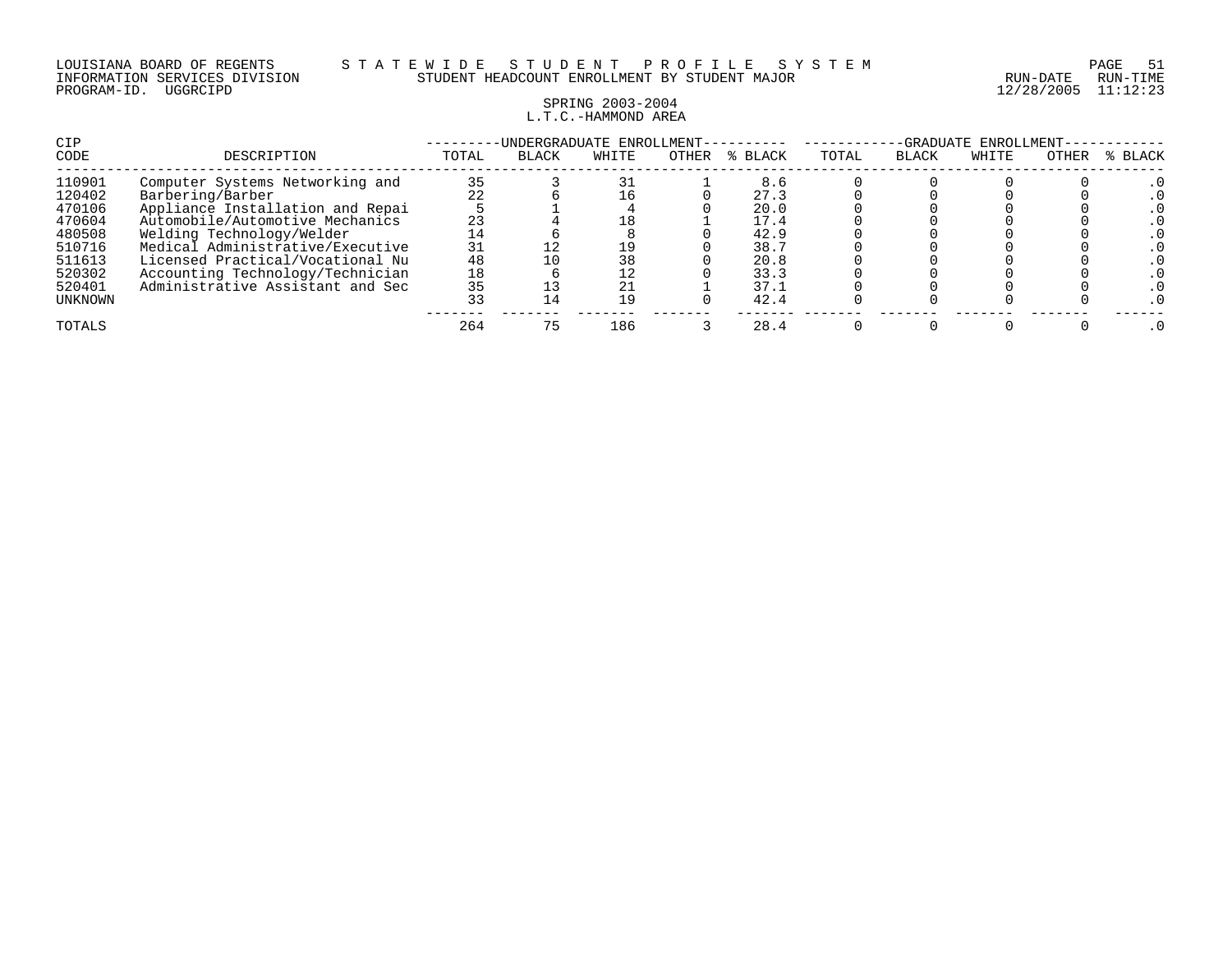# SPRING 2003-2004 L.T.C.-HUEY P. LONG

| CIP     |                                  |       | -UNDERGRADUATE ENROLLMENT---------- | -GRADUATE ENROLLMENT- |       |         |       |              |       |       |         |
|---------|----------------------------------|-------|-------------------------------------|-----------------------|-------|---------|-------|--------------|-------|-------|---------|
| CODE    | DESCRIPTION                      | TOTAL | <b>BLACK</b>                        | WHITE                 | OTHER | % BLACK | TOTAL | <b>BLACK</b> | WHITE | OTHER | % BLACK |
| 460201  | Carpentry/Carpenter              |       |                                     |                       |       | 55.6    |       |              |       |       |         |
| 470604  | Automobile/Automotive Mechanics  |       |                                     |                       |       | 37.5    |       |              |       |       |         |
| 480508  | Welding Technology/Welder        | 29    |                                     | 22                    |       | 17.2    |       |              |       |       |         |
| 511613  | Licensed Practical/Vocational Nu | 66    |                                     | 49                    |       | 25.8    |       |              |       |       |         |
| 520401  | Administrative Assistant and Sec | 52    |                                     | 36                    |       | 30.8    |       |              |       |       |         |
| UNKNOWN |                                  | 62    | 26                                  | 33                    |       | 41.9    |       |              |       |       |         |
| TOTALS  |                                  | 226   |                                     | L49                   |       | 31.9    |       |              |       |       |         |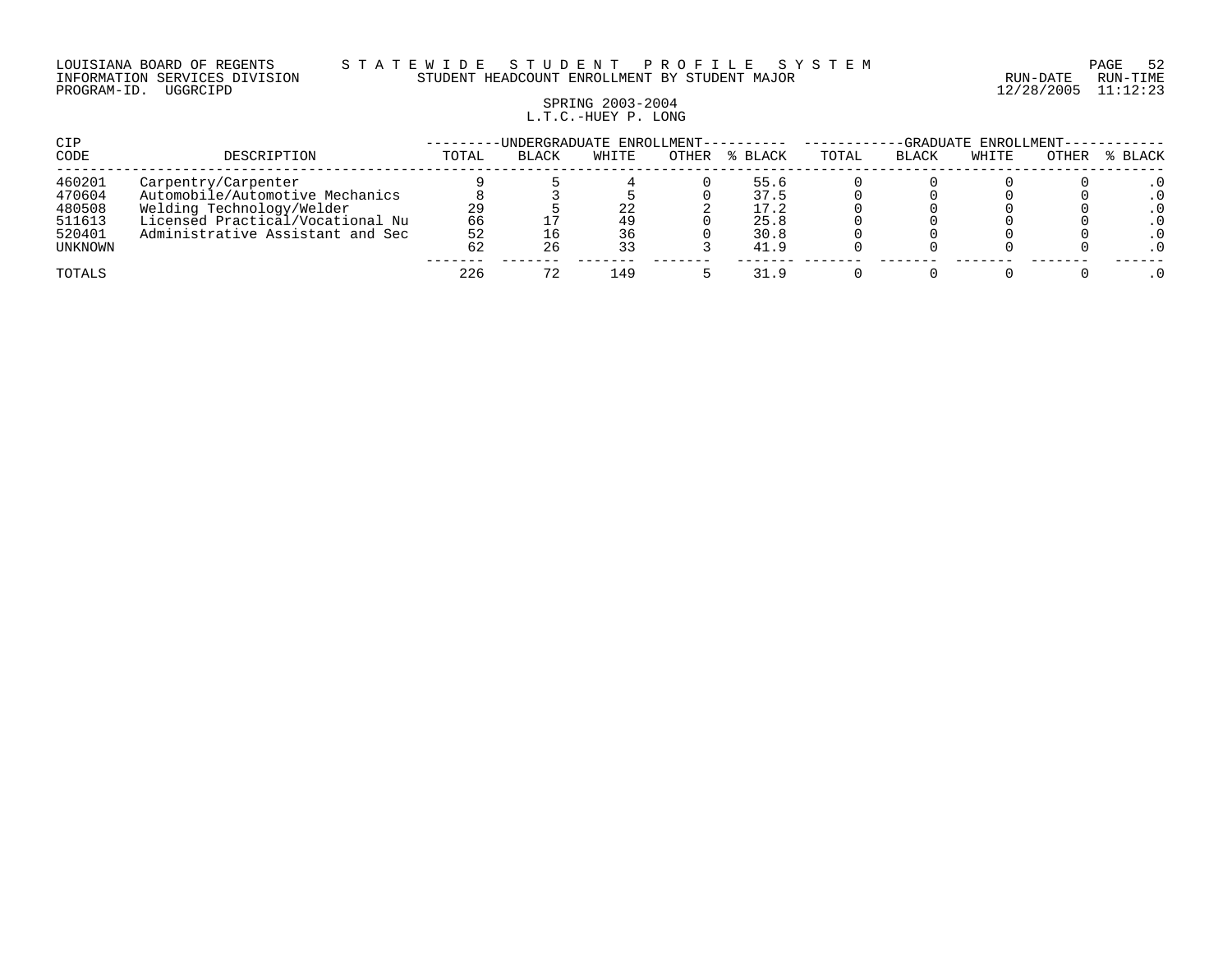## SPRING 2003-2004 L.T.C.-JEFFERSON

| <b>CIP</b> |                                  |       | UNDERGRADUATE ENROLLMENT- |       |       |         |       | -GRADUATE    | ENROLLMENT- |       |         |
|------------|----------------------------------|-------|---------------------------|-------|-------|---------|-------|--------------|-------------|-------|---------|
| CODE       | DESCRIPTION                      | TOTAL | <b>BLACK</b>              | WHITE | OTHER | % BLACK | TOTAL | <b>BLACK</b> | WHITE       | OTHER | % BLACK |
| 120503     | Culinary Arts/Chef Training      | 22    |                           | 10    |       | 40.9    |       |              |             |       |         |
| 151301     | Drafting and Design Technology/T | 21    |                           | 15    |       | 9.5     |       |              |             |       |         |
| 460401     | Building/Property Maintenance an | 12    |                           |       |       | 50.0    |       |              |             |       |         |
| 470104     | Computer Installation and Repair | 19    |                           |       |       | 21.1    |       |              |             |       |         |
| 470604     | Automobile/Automotive Mechanics  | 22    |                           |       |       | 18.2    |       |              |             |       |         |
| 480508     | Welding Technology/Welder        |       |                           |       |       | 18.2    |       |              |             |       |         |
| 511613     | Licensed Practical/Vocational Nu | 84    | 60                        | 19    |       | 71.4    |       |              |             |       |         |
| 520302     | Accounting Technology/Technician | 22    |                           |       |       | 36.4    |       |              |             |       |         |
| 520401     | Administrative Assistant and Sec | 16    |                           |       |       | 50.0    |       |              |             |       |         |
| 520903     | Tourism and Travel Services Mana |       |                           |       |       | 16.7    |       |              |             |       |         |
| 520904     | Hotel/Motel Administration/Manag |       |                           |       |       | 28.6    |       |              |             |       |         |
| UNKNOWN    |                                  | 116   | 24                        | 54    | 38    | 20.7    |       |              |             |       |         |
| TOTALS     |                                  | 358   | 130                       | 155   | 73    | 36.3    |       |              |             |       |         |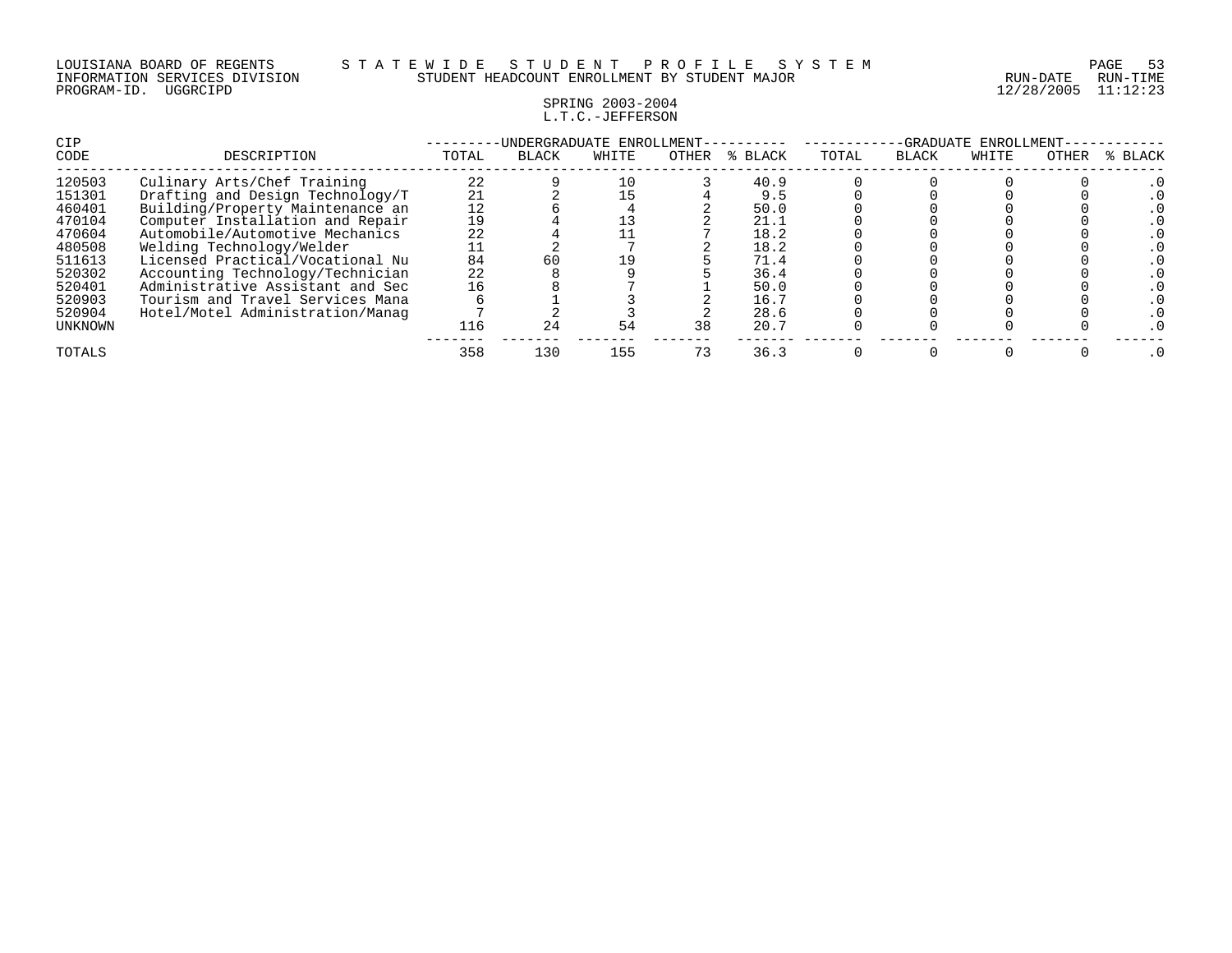#### LOUISIANA BOARD OF REGENTS S T A T E W I D E S T U D E N T P R O F I L E S Y S T E M PAGE 54 INFORMATION SERVICES DIVISION STUDENT HEADCOUNT ENROLLMENT BY STUDENT MAJOR RUN-DATE RUN-TIME

# SPRING 2003-2004 L.T.C.-JUMONVILLE

| CIP              |                                                                      |          | -UNDERGRADUATE ENROLLMENT- |       |       |              | -GRADUATE ENROLLMENT---- |       |       |       |       |  |
|------------------|----------------------------------------------------------------------|----------|----------------------------|-------|-------|--------------|--------------------------|-------|-------|-------|-------|--|
| CODE             | DESCRIPTION                                                          | TOTAL    | <b>BLACK</b>               | WHITE | OTHER | BLACK        | TOTAL                    | BLACK | WHITE | OTHER | BLACK |  |
| 480508<br>511613 | Welding Technology/Welder<br>Licensed Practical/Vocational Nu        | 22<br>33 |                            | 12    |       | 40.9<br>63.6 |                          |       |       |       | . 0   |  |
| 520302<br>520401 | Accounting Technology/Technician<br>Administrative Assistant and Sec | 12<br>35 |                            | 15    |       | 75.0<br>54.3 |                          |       |       |       | . 0   |  |
| UNKNOWN          |                                                                      |          |                            |       |       | 64.7         |                          |       |       |       | . 0   |  |
| TOTALS           |                                                                      | 119      | 69                         | 49    |       | 58.0         |                          |       |       |       |       |  |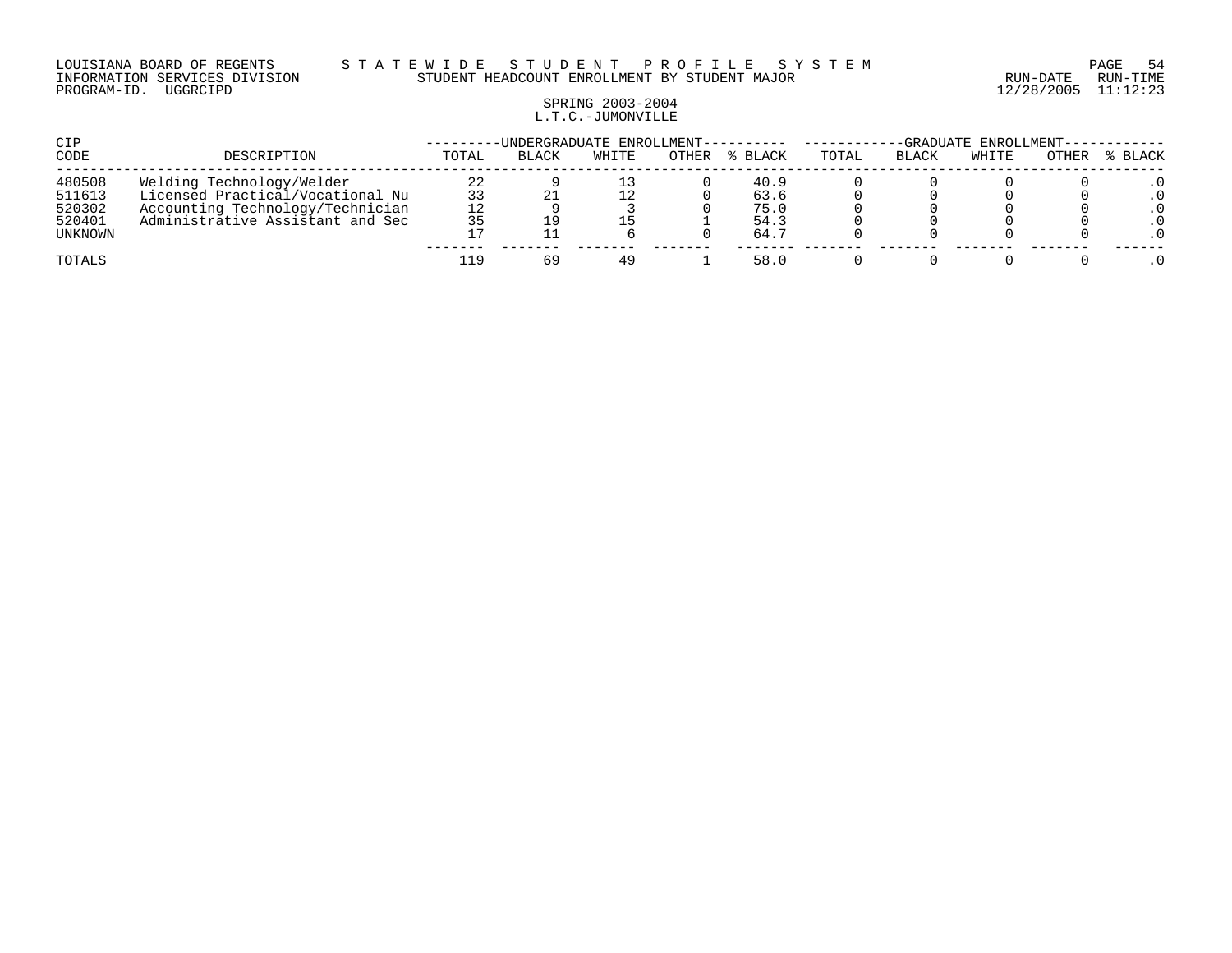### LOUISIANA BOARD OF REGENTS S T A T E W I D E S T U D E N T P R O F I L E S Y S T E M PAGE 55 INFORMATION SERVICES DIVISION STUDENT HEADCOUNT ENROLLMENT BY STUDENT MAJOR RUN-DATE RUN-TIME

# SPRING 2003-2004 L. E. FLETCHER

| <b>CIP</b>     |                                  |       | -UNDERGRADUATE ENROLLMENT- |       |       |         |       | -GRADUATE    | ENROLLMENT |       |         |
|----------------|----------------------------------|-------|----------------------------|-------|-------|---------|-------|--------------|------------|-------|---------|
| CODE           | DESCRIPTION                      | TOTAL | BLACK                      | WHITE | OTHER | % BLACK | TOTAL | <b>BLACK</b> | WHITE      | OTHER | % BLACK |
| 151301         | Drafting and Design Technology/T | 56    |                            | 44    |       | 10.7    |       |              |            |       |         |
| 460302         | Electrician                      |       |                            | 10    |       | 41.2    |       |              |            |       |         |
| 470105         | Industrial Electronics Technolog | 26    |                            | 19    |       | 19.2    |       |              |            |       |         |
| 470201         | Heating, Air Conditioning, Venti |       |                            |       |       | 33.3    |       |              |            |       |         |
| 470604         | Automobile/Automotive Mechanics  | 23    |                            |       |       | 26.1    |       |              |            |       |         |
| 470605         | Diesel Mechanics Technology/Tech | 15    |                            |       |       | 6.7     |       |              |            |       |         |
| 480501         | Machine Tool Technology/Machinis | 16    |                            |       |       | 18.8    |       |              |            |       |         |
| 480508         | Welding Technology/Welder        | 20    |                            | 13    |       | 20.0    |       |              |            |       |         |
| 490309         | Marine Science/Merchant Marine O | 111   |                            | 79    |       | 16.2    |       |              |            |       |         |
| 510713         | Medical Insurance Coding Special |       |                            |       |       | 11.1    |       |              |            |       |         |
| 510904         | Emergency Medical Technology/Tec | 30    |                            | 25    |       | 10.0    |       |              |            |       |         |
| 511613         | Licensed Practical/Vocational Nu | 32    |                            | 27    |       | 12.5    |       |              |            |       |         |
| 511614         | Nurse/Nursing Assistant/Aide and | 16    |                            |       |       | 56.3    |       |              |            |       |         |
| 520302         | Accounting Technology/Technician | 94    | 20                         | 67    |       | 21.3    |       |              |            |       |         |
| 520401         | Administrative Assistant and Sec | 64    | 21                         | 34    |       | 32.8    |       |              |            |       |         |
| <b>UNKNOWN</b> |                                  | 90    | 12                         | 71    |       | 13.3    |       |              |            |       |         |
| TOTALS         |                                  | 628   | 123                        | 450   | 55    | 19.6    |       |              |            |       |         |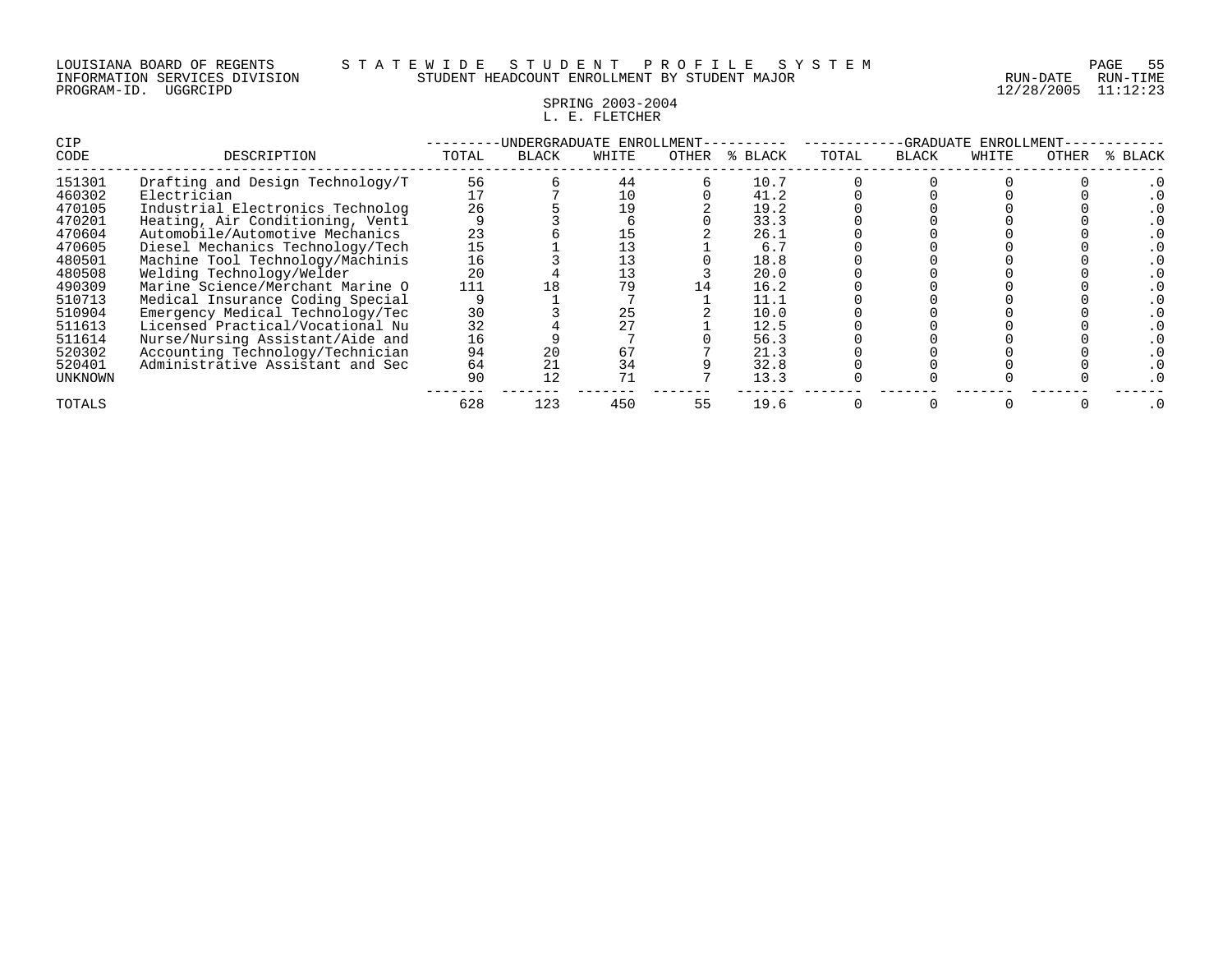### LOUISIANA BOARD OF REGENTS S T A T E W I D E S T U D E N T P R O F I L E S Y S T E M PAGE 56 INFORMATION SERVICES DIVISION STUDENT HEADCOUNT ENROLLMENT BY STUDENT MAJOR RUN-DATE RUN-TIME

## SPRING 2003-2004 L.T.C.-LAFAYETTE

| CIP            |                                  |       | -UNDERGRADUATE ENROLLMENT |        |    |               |       | -GRADUATE    | ENROLLMENT |       |              |
|----------------|----------------------------------|-------|---------------------------|--------|----|---------------|-------|--------------|------------|-------|--------------|
| CODE           | DESCRIPTION                      | TOTAL | <b>BLACK</b>              | WHITE  |    | OTHER % BLACK | TOTAL | <b>BLACK</b> | WHITE      | OTHER | <b>BLACK</b> |
| 100303         | Prepress/Desktop Publishing and  | 32    |                           | 28     |    | 9.4           |       |              |            |       |              |
| 110501         | Computer Systems Analysis/Analys | 35    | 11                        | 21     |    | 31.4          |       |              |            |       |              |
| 110901         | Computer Systems Networking and  | 58    | 11                        | 45     |    | 19.0          |       |              |            |       |              |
| 120402         | Barbering/Barber                 | 28    | 21                        |        |    | 75.0          |       |              |            |       |              |
| 120503         | Culinary Arts/Chef Training      | 25    | 10                        | 13     |    | 40.0          |       |              |            |       |              |
| 151301         | Drafting and Design Technology/T | 17    |                           | 15     |    | 11.8          |       |              |            |       |              |
| 190709         | Child Care Provider/Assistant    | 38    | 25                        | 12     |    | 65.8          |       |              |            |       |              |
| 460302         | Electrician                      | 30    | 14                        | 16     |    | 46.7          |       |              |            |       |              |
| 470105         | Industrial Electronics Technolog | 35    | 10                        | 24     |    | 28.6          |       |              |            |       |              |
| 470201         | Heating, Air Conditioning, Venti | 21    | 12                        |        |    | 57.1          |       |              |            |       |              |
| 470408         | Watchmaking and Jewelrymaking    | 15    |                           |        |    | 20.0          |       |              |            |       |              |
| 470603         | Autobody/Collision and Repair Te | 20    |                           | 13     |    | 20.0          |       |              |            |       |              |
| 470604         | Automobile/Automotive Mechanics  | 22    |                           | 17     |    | 13.6          |       |              |            |       |              |
| 470605         | Diesel Mechanics Technology/Tech | 13    |                           | 10     |    | 7.7           |       |              |            |       |              |
| 470606         | Small Engine Mechanics and Repai |       |                           |        |    | 22.2          |       |              |            |       |              |
| 470608         | Aircraft Powerplant Technology/T | 36    |                           | 30     |    | 5.6           |       |              |            |       |              |
| 480303         | Upholstery/Upholsterer           | 14    |                           |        |    | 57.1          |       |              |            |       |              |
| 480501         | Machine Tool Technology/Machinis | 11    |                           | 10     |    | 9.1           |       |              |            |       |              |
| 480508         | Welding Technology/Welder        | 15    |                           |        |    | 53.3          |       |              |            |       |              |
| 510802         | Clinical/Medical Laboratory Assi | 30    |                           | 22     |    | 23.3          |       |              |            |       |              |
| 510904         | Emergency Medical Technology/Tec |       |                           | $\cap$ |    | 100.0         |       |              |            |       |              |
| 510909         | Surgical Technology/Technologist | 39    |                           | 28     |    | 23.1          |       |              |            |       |              |
| 511613         | Licensed Practical/Vocational Nu | 127   | 60                        | 65     |    | 47.2          |       |              |            |       |              |
| 512601         | Health Aide                      |       |                           |        |    | 100.0         |       |              |            |       |              |
| 520302         | Accounting Technology/Technician | 53    | 26                        | 27     |    | 49.1          |       |              |            |       |              |
| 520401         | Administrative Assistant and Sec | 61    | 24                        | 34     |    | 39.3          |       |              |            |       |              |
| 520904         | Hotel/Motel Administration/Manaq | 27    | 10                        | 15     |    | 37.0          |       |              |            |       |              |
| <b>UNKNOWN</b> |                                  | 72    | 38                        | 31     |    | 52.8          |       |              |            |       |              |
| TOTALS         |                                  | 889   | 331                       | 520    | 38 | 37.2          |       |              | 0          | 0     | $\cdot$ 0    |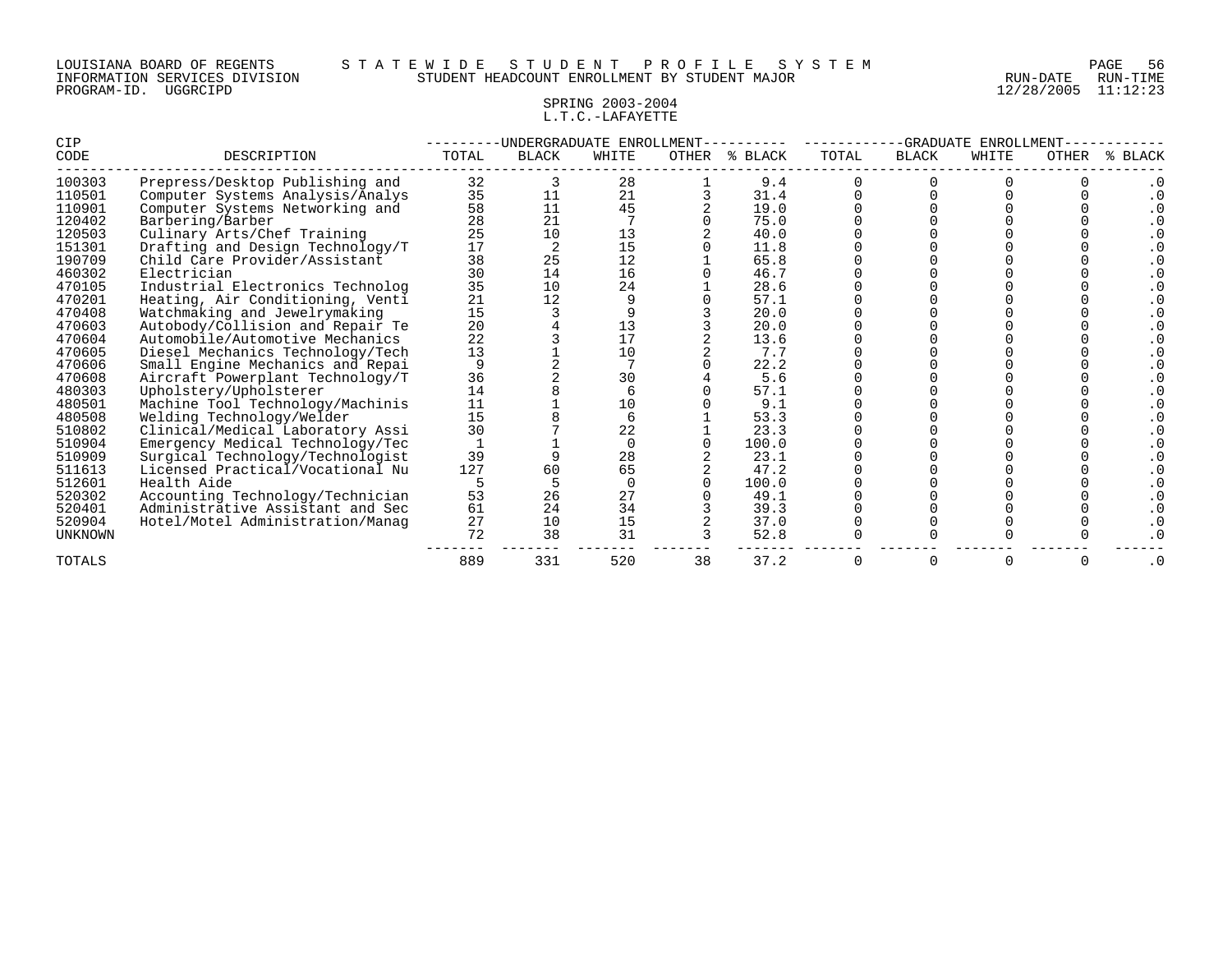### LOUISIANA BOARD OF REGENTS S T A T E W I D E S T U D E N T P R O F I L E S Y S T E M PAGE 57 INFORMATION SERVICES DIVISION STUDENT HEADCOUNT ENROLLMENT BY STUDENT MAJOR RUN-DATE RUN-TIME

## SPRING 2003-2004 L.T.C.-LAFOURCHE

| CIP<br>CODE      | DESCRIPTION                                    | TOTAL    | UNDERGRADUATE ENROLLMENT-<br><b>BLACK</b> | WHITE | <b>OTHER</b> | % BLACK | TOTAL | -GRADUATE<br><b>BLACK</b> | ENROLLMENT-<br>WHITE | OTHER | % BLACK |
|------------------|------------------------------------------------|----------|-------------------------------------------|-------|--------------|---------|-------|---------------------------|----------------------|-------|---------|
| 460201           | Carpentry/Carpenter                            |          |                                           |       |              | 20.0    |       |                           |                      |       |         |
| 460302<br>470604 | Electrician<br>Automobile/Automotive Mechanics | 14<br>21 |                                           | 20    |              | 35.7    |       |                           |                      |       |         |
| 480508           | Welding Technology/Welder                      | 24       |                                           |       |              | 54.2    |       |                           |                      |       |         |
| 510909           | Surgical Technology/Technologist               | 22       |                                           | 20    |              | 9.      |       |                           |                      |       |         |
| 511613           | Licensed Practical/Vocational Nu               | 20       |                                           |       |              | 20.0    |       |                           |                      |       |         |
| 520302           | Accounting Technology/Technician               | 30       |                                           | 22    |              | 26.7    |       |                           |                      |       |         |
| 520401           | Administrative Assistant and Sec               | 66       |                                           | 53    |              | 19.7    |       |                           |                      |       |         |
| UNKNOWN          |                                                | 161      | 32                                        | 114   | L 5          | 19.9    |       |                           |                      |       |         |
| TOTALS           |                                                | 368      | 79                                        | 269   | 20           | 21.5    |       |                           |                      |       |         |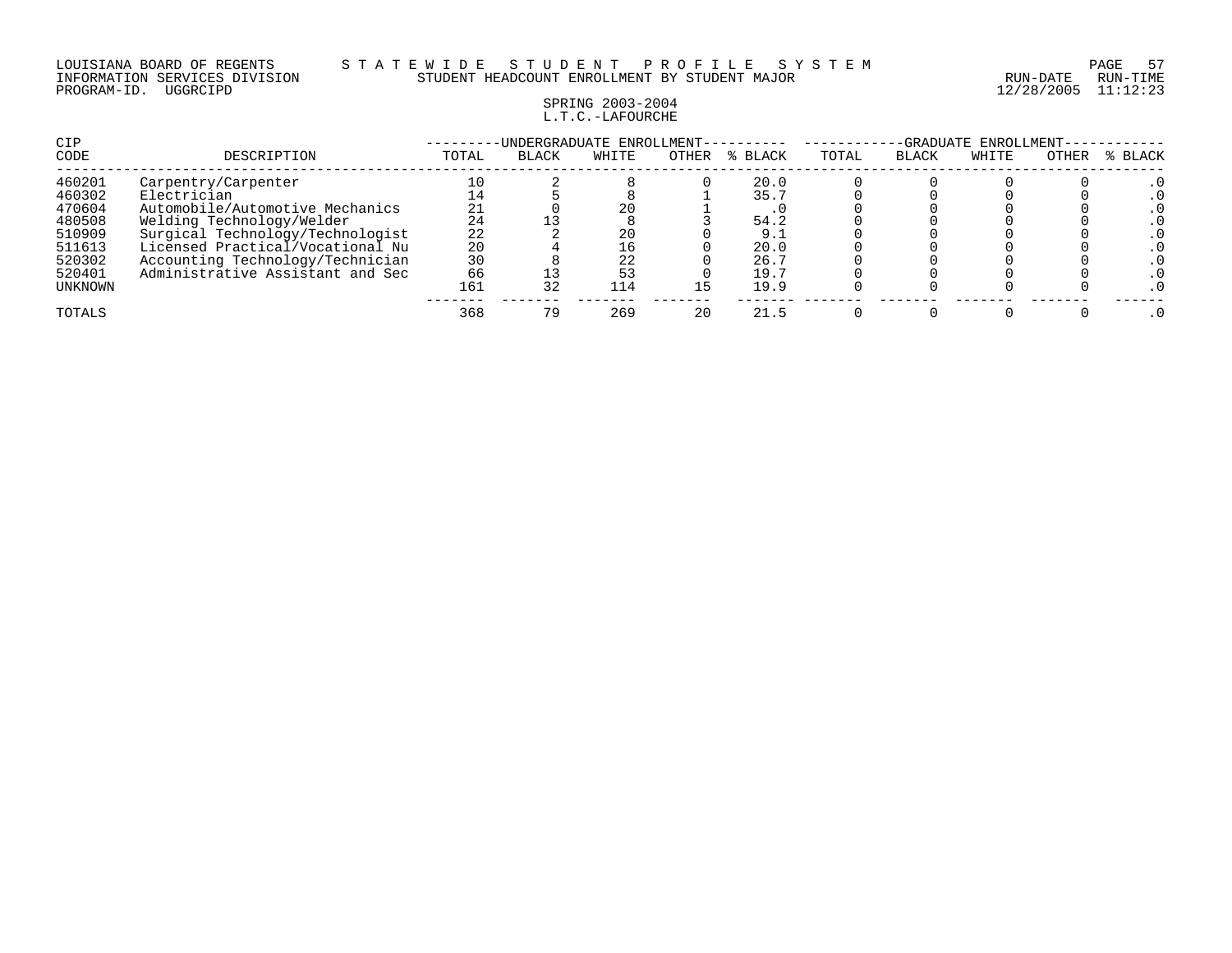## SPRING 2003-2004 L.T.C.-LAMAR SALTER

| CIP     |                                  |       | UNDERGRADUATE ENROLLMENT- |       |       |         | -GRADUATE<br>ENROLLMENT |              |       |       |         |  |
|---------|----------------------------------|-------|---------------------------|-------|-------|---------|-------------------------|--------------|-------|-------|---------|--|
| CODE    | DESCRIPTION                      | TOTAL | <b>BLACK</b>              | WHITE | OTHER | % BLACK | TOTAL                   | <b>BLACK</b> | WHITE | OTHER | % BLACK |  |
| 110301  | Data Processing and Data Process | 21    |                           |       |       | 9.5     |                         |              |       |       |         |  |
| 190709  | Child Care Provider/Assistant    |       |                           |       |       | 58.3    |                         |              |       |       |         |  |
| 460201  | Carpentry/Carpenter              |       |                           |       |       | 6.7     |                         |              |       |       |         |  |
| 470105  | Industrial Electronics Technolog |       |                           |       |       | 10.0    |                         |              |       |       |         |  |
| 470201  | Heating, Air Conditioning, Venti |       |                           |       |       | 22.2    |                         |              |       |       |         |  |
| 470604  | Automobile/Automotive Mechanics  |       |                           |       |       | 11.1    |                         |              |       |       |         |  |
| 470606  | Small Engine Mechanics and Repai |       |                           |       |       | 22.2    |                         |              |       |       |         |  |
| 480508  | Welding Technology/Welder        | 14    |                           | 10    |       | 28.6    |                         |              |       |       |         |  |
| 511613  | Licensed Practical/Vocational Nu | 48    |                           | 41    |       | 6.3     |                         |              |       |       |         |  |
| 520302  | Accounting Technology/Technician | 28    |                           | 16    |       | 28.6    |                         |              |       |       |         |  |
| 520401  | Administrative Assistant and Sec |       |                           |       |       | 33.3    |                         |              |       |       |         |  |
| UNKNOWN |                                  | 66    |                           | 43    |       | 18.2    |                         |              |       |       |         |  |
| TOTALS  |                                  | 250   | 46                        | . 77  | 27    | 18.4    |                         |              |       |       |         |  |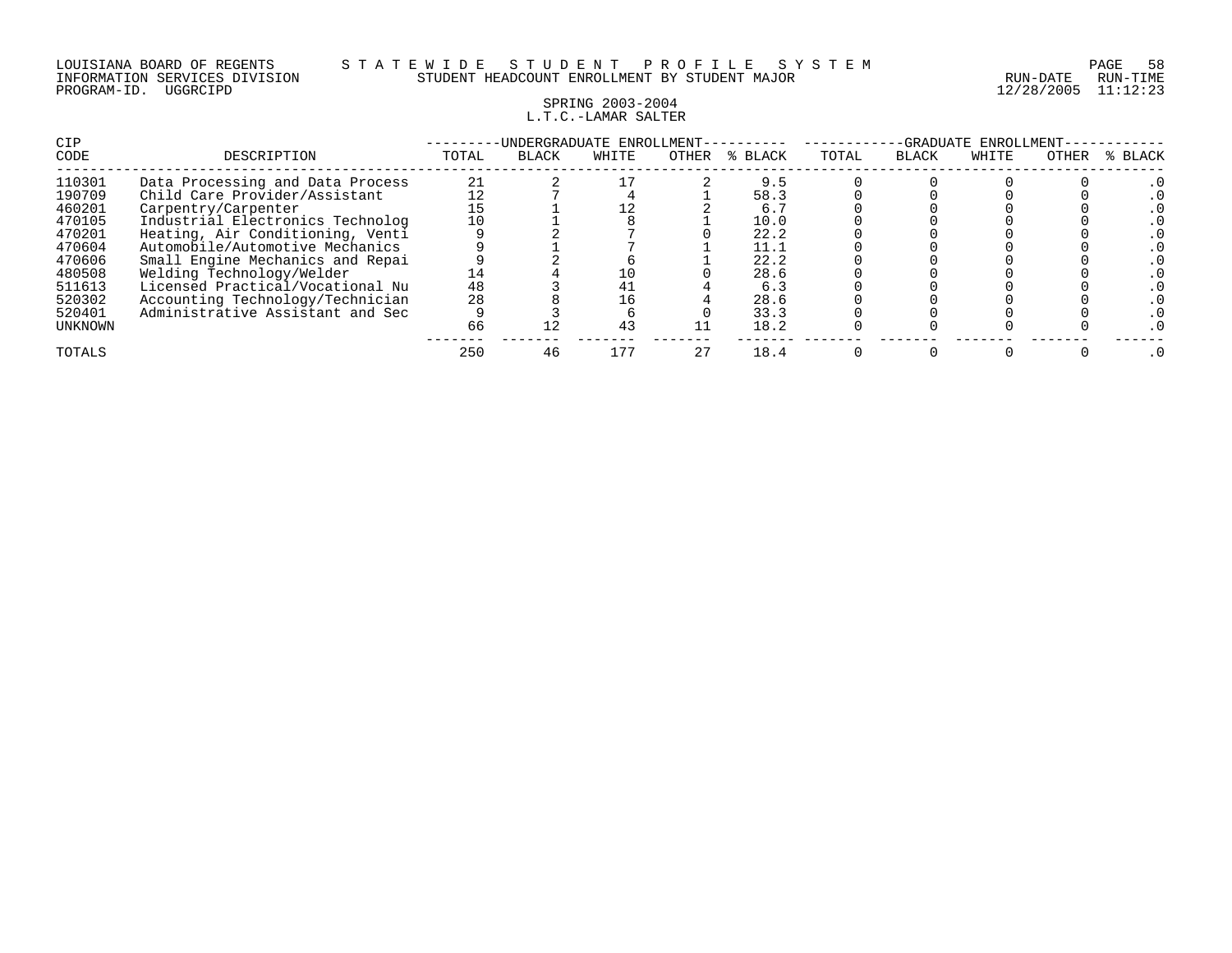#### LOUISIANA BOARD OF REGENTS S T A T E W I D E S T U D E N T P R O F I L E S Y S T E M PAGE 59 INFORMATION SERVICES DIVISION STUDENT HEADCOUNT ENROLLMENT BY STUDENT MAJOR RUN-DATE RUN-TIME

### SPRING 2003-2004 L.T.C.-MANSFIELD

| CIP              |                                                                      | -UNDERGRADUATE ENROLLMENT-- |              |       |       |              |       |              |       | -GRADUATE ENROLLMENT- |         |  |  |
|------------------|----------------------------------------------------------------------|-----------------------------|--------------|-------|-------|--------------|-------|--------------|-------|-----------------------|---------|--|--|
| CODE             | DESCRIPTION                                                          | TOTAL                       | <b>BLACK</b> | WHITE | OTHER | % BLACK      | TOTAL | <b>BLACK</b> | WHITE | OTHER                 | % BLACK |  |  |
| 110301<br>470201 | Data Processing and Data Process<br>Heating, Air Conditioning, Venti |                             |              |       |       | 77.8         |       |              |       |                       |         |  |  |
| 480508<br>510716 | Welding Technology/Welder<br>Medical Administrative/Executive        |                             |              |       |       | 33.3<br>50.0 |       |              |       |                       |         |  |  |
| 511613<br>520401 | Licensed Practical/Vocational Nu<br>Administrative Assistant and Sec | 25<br>37                    |              |       |       | 36.0<br>51.4 |       |              |       |                       |         |  |  |
| UNKNOWN          |                                                                      | 23                          |              |       |       | 47.8         |       |              |       |                       |         |  |  |
| TOTALS           |                                                                      |                             | 52           | 53    |       | 46.8         |       |              |       |                       |         |  |  |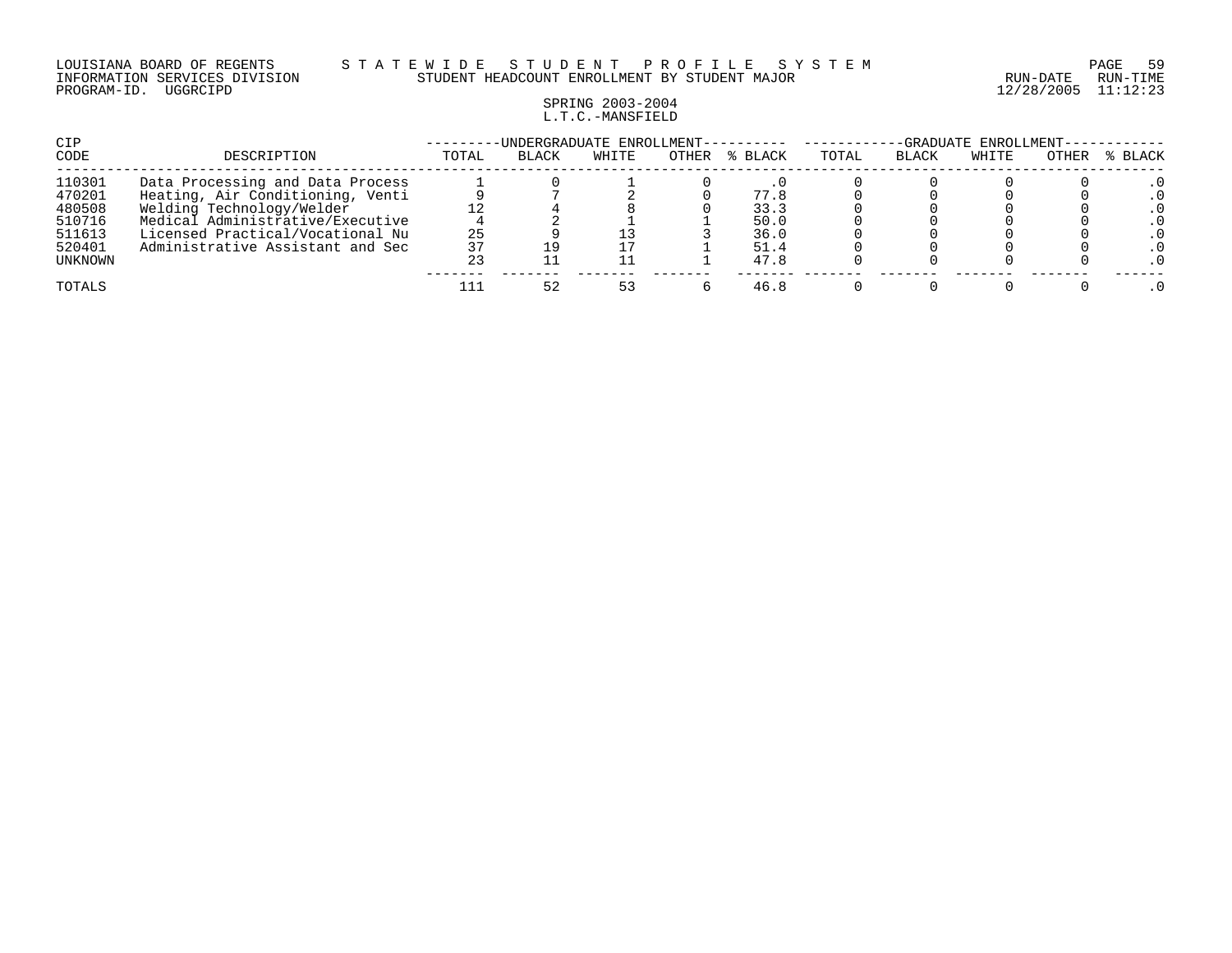# SPRING 2003-2004 L.T.C.-MORGAN SMITH

| CIP     |                                  |       | -UNDERGRADUATE ENROLLMENT- |       |       |         | ENROLLMENT-<br>-GRADUATE |       |       |       |         |  |
|---------|----------------------------------|-------|----------------------------|-------|-------|---------|--------------------------|-------|-------|-------|---------|--|
| CODE    | DESCRIPTION                      | TOTAL | <b>BLACK</b>               | WHITE | OTHER | % BLACK | TOTAL                    | BLACK | WHITE | OTHER | % BLACK |  |
| 460302  | Electrician                      |       |                            |       |       | 6.3     |                          |       |       |       |         |  |
| 470604  | Automobile/Automotive Mechanics  |       |                            |       |       | 20.0    |                          |       |       |       |         |  |
| 480508  | Welding Technology/Welder        |       |                            | 18    |       |         |                          |       |       |       |         |  |
| 511613  | Licensed Practical/Vocational Nu | 21    |                            | 16    |       | 23.8    |                          |       |       |       |         |  |
| 520302  | Accounting Technology/Technician | 16    |                            |       |       | 18.8    |                          |       |       |       |         |  |
| 520401  | Administrative Assistant and Sec | 34    |                            | 29    |       | 14.7    |                          |       |       |       |         |  |
| UNKNOWN |                                  |       |                            | 20    |       | 35.5    |                          |       |       |       |         |  |
| TOTALS  |                                  |       | 28                         | 123   |       | 18.5    |                          |       |       |       |         |  |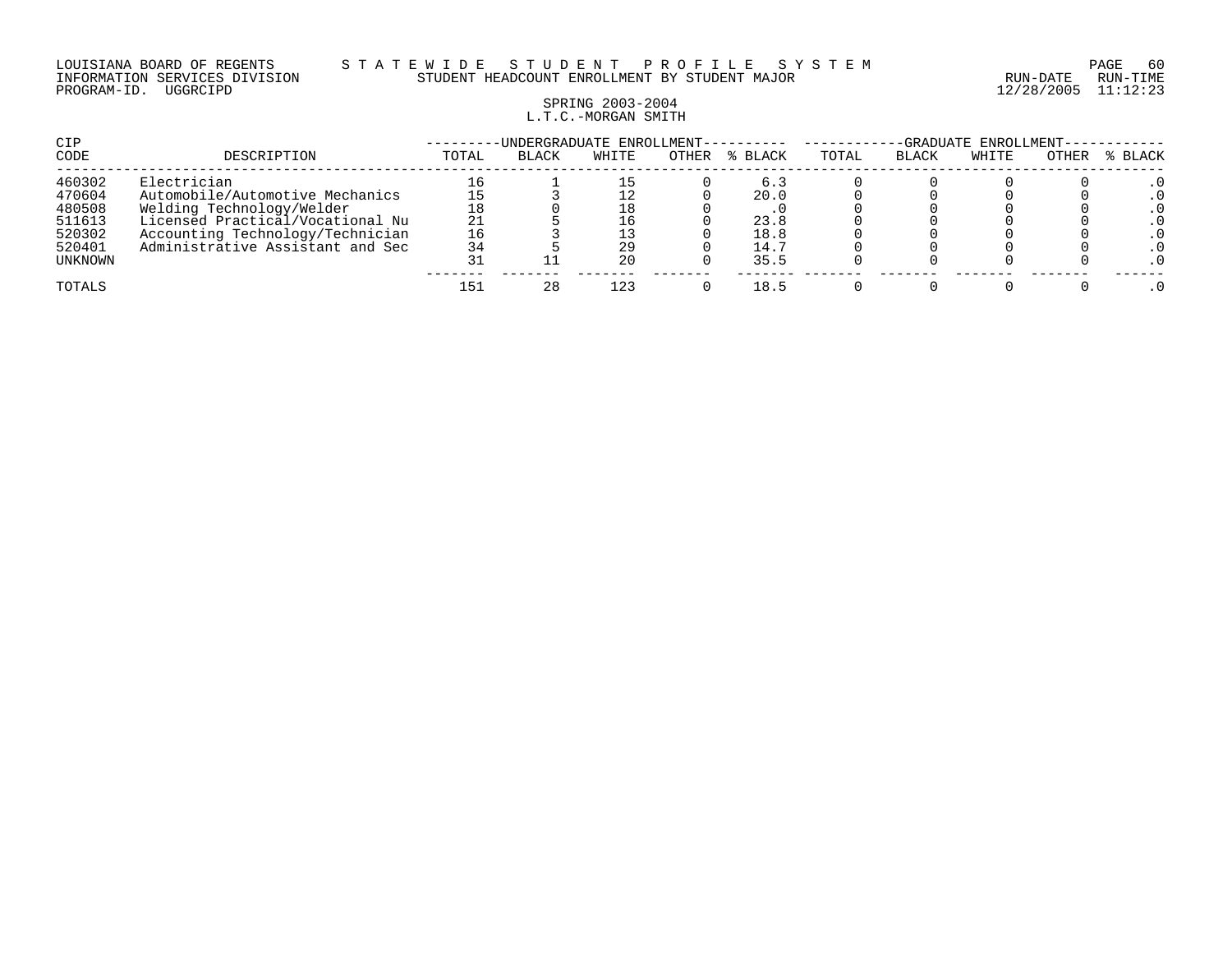### SPRING 2003-2004 L.T.C.-NATCHITOCHES

| <b>CIP</b><br>CODE                                                                                         | DESCRIPTION                                                                                                                                                                                                                                                                                                                                                                   | TOTAL          | -UNDERGRADUATE ENROLLMENT-<br><b>BLACK</b> | WHITE      | OTHER | % BLACK                                                                               | TOTAL | -GRADUATE<br><b>BLACK</b> | ENROLLMENT<br>WHITE | OTHER | % BLACK |
|------------------------------------------------------------------------------------------------------------|-------------------------------------------------------------------------------------------------------------------------------------------------------------------------------------------------------------------------------------------------------------------------------------------------------------------------------------------------------------------------------|----------------|--------------------------------------------|------------|-------|---------------------------------------------------------------------------------------|-------|---------------------------|---------------------|-------|---------|
| 120401<br>190709<br>460201<br>470105<br>470201<br>470303<br>470604<br>500713<br>511613<br>520302<br>520401 | Cosmetology/Cosmetologist, Gener<br>Child Care Provider/Assistant<br>Carpentry/Carpenter<br>Industrial Electronics Technolog<br>Heating, Air Conditioning, Venti<br>Industrial Mechanics and Mainten<br>Automobile/Automotive Mechanics<br>Metal and Jewelry Arts<br>Licensed Practical/Vocational Nu<br>Accounting Technology/Technician<br>Administrative Assistant and Sec | 59<br>10<br>19 |                                            | 19         |       | 14.3<br>55.9<br>87.5<br>16.7<br>20.0<br>26.7<br>100.0<br>44.4<br>10.0<br>57.1<br>57.9 |       |                           |                     |       |         |
| UNKNOWN<br>TOTALS                                                                                          |                                                                                                                                                                                                                                                                                                                                                                               | 246<br>398     | 117<br>186                                 | 112<br>183 | 29    | 47.6<br>46.7                                                                          |       |                           |                     |       |         |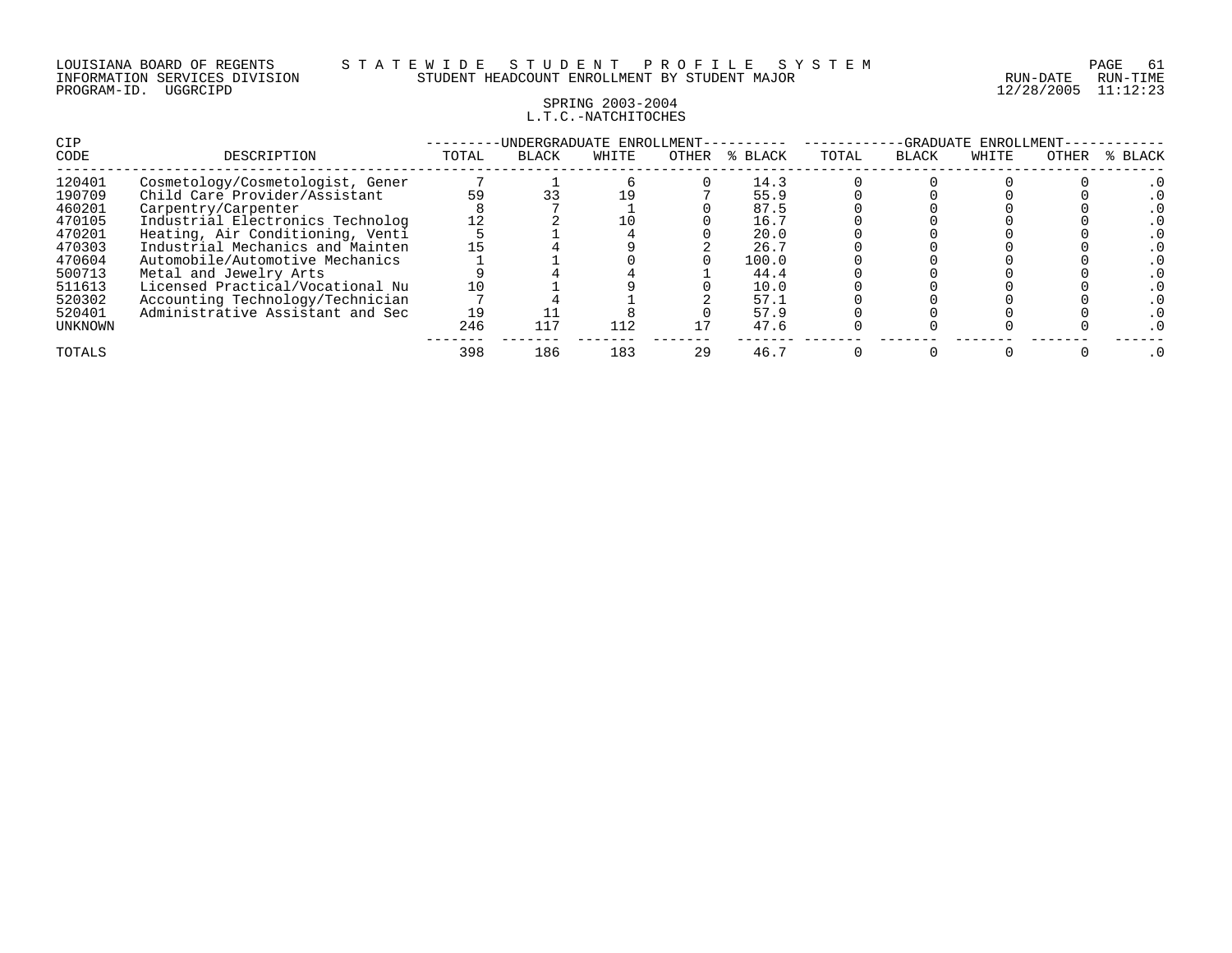### LOUISIANA BOARD OF REGENTS S T A T E W I D E S T U D E N T P R O F I L E S Y S T E M PAGE 62 INFORMATION SERVICES DIVISION STUDENT HEADCOUNT ENROLLMENT BY STUDENT MAJOR RUN-DATE RUN-TIME

## SPRING 2003-2004 L.T.C.-NORTH CENTRAL

| CIP               |                                                               |          | -UNDERGRADUATE ENROLLMENT-- |       |       |              | -GRADUATE ENROLLMENT- |              |       |       |         |  |
|-------------------|---------------------------------------------------------------|----------|-----------------------------|-------|-------|--------------|-----------------------|--------------|-------|-------|---------|--|
| CODE              | DESCRIPTION                                                   | TOTAL    | <b>BLACK</b>                | WHITE | OTHER | % BLACK      | TOTAL                 | <b>BLACK</b> | WHITE | OTHER | % BLACK |  |
| 110301<br>480508  | Data Processing and Data Process<br>Welding Technology/Welder | 13       |                             |       |       | 61.5<br>40.0 |                       |              |       |       |         |  |
| 511613<br>512601  | Licensed Practical/Vocational Nu<br>Health Aide               | 40<br>22 |                             | 23    |       | 42.5<br>59.1 |                       |              |       |       |         |  |
| 520302            | Accounting Technology/Technician                              |          |                             |       |       |              |                       |              |       |       |         |  |
| 520401<br>UNKNOWN | Administrative Assistant and Sec                              | 20<br>62 |                             | 34    |       | 60.0<br>43.5 |                       |              |       |       |         |  |
| TOTALS            |                                                               |          |                             | 90    |       | 47.5         |                       |              |       |       |         |  |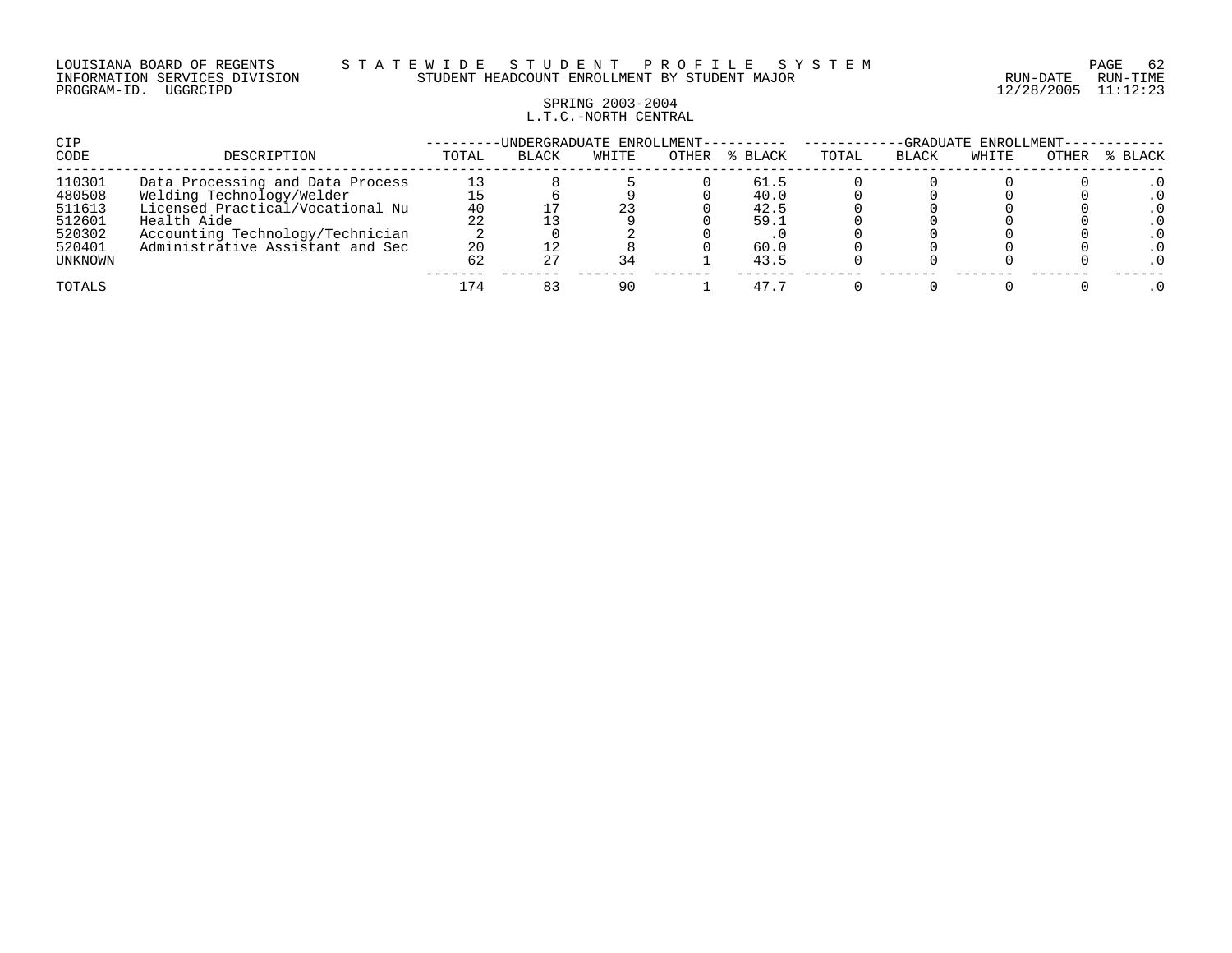#### LOUISIANA BOARD OF REGENTS S T A T E W I D E S T U D E N T P R O F I L E S Y S T E M PAGE 63 INFORMATION SERVICES DIVISION STUDENT HEADCOUNT ENROLLMENT BY STUDENT MAJOR RUN-DATE RUN-TIME

## SPRING 2003-2004 L.T.C.-NORTHEAST

| CIP     |                                  |       | UNDERGRADUATE ENROLLMENT- |       |       | -GRADUATE ENROLLMENT- |       |       |       |       |         |
|---------|----------------------------------|-------|---------------------------|-------|-------|-----------------------|-------|-------|-------|-------|---------|
| CODE    | DESCRIPTION                      | TOTAL | <b>BLACK</b>              | WHITE | OTHER | % BLACK               | TOTAL | BLACK | WHITE | OTHER | % BLACK |
| 110501  | Computer Systems Analysis/Analys |       |                           |       |       |                       |       |       |       |       |         |
| 151301  | Drafting and Design Technology/T |       |                           |       |       | 18.2                  |       |       |       |       |         |
| 470604  | Automobile/Automotive Mechanics  |       |                           |       |       | 42.9                  |       |       |       |       |         |
| 480508  | Welding Technology/Welder        |       |                           |       |       | 14.3                  |       |       |       |       |         |
| 510904  | Emergency Medical Technology/Tec |       |                           |       |       |                       |       |       |       |       |         |
| 511613  | Licensed Practical/Vocational Nu | 42    |                           | 30    |       | 28.6                  |       |       |       |       |         |
| 520302  | Accounting Technology/Technician | 19    |                           |       |       | 10.5                  |       |       |       |       |         |
| 520401  | Administrative Assistant and Sec | 56    | 30                        | 26    |       | 53.6                  |       |       |       |       |         |
| UNKNOWN |                                  | 177   | 50                        | 126   |       | 28.2                  |       |       |       |       |         |
| TOTALS  |                                  | 328   | 101                       | 226   |       | 30.8                  |       |       |       |       |         |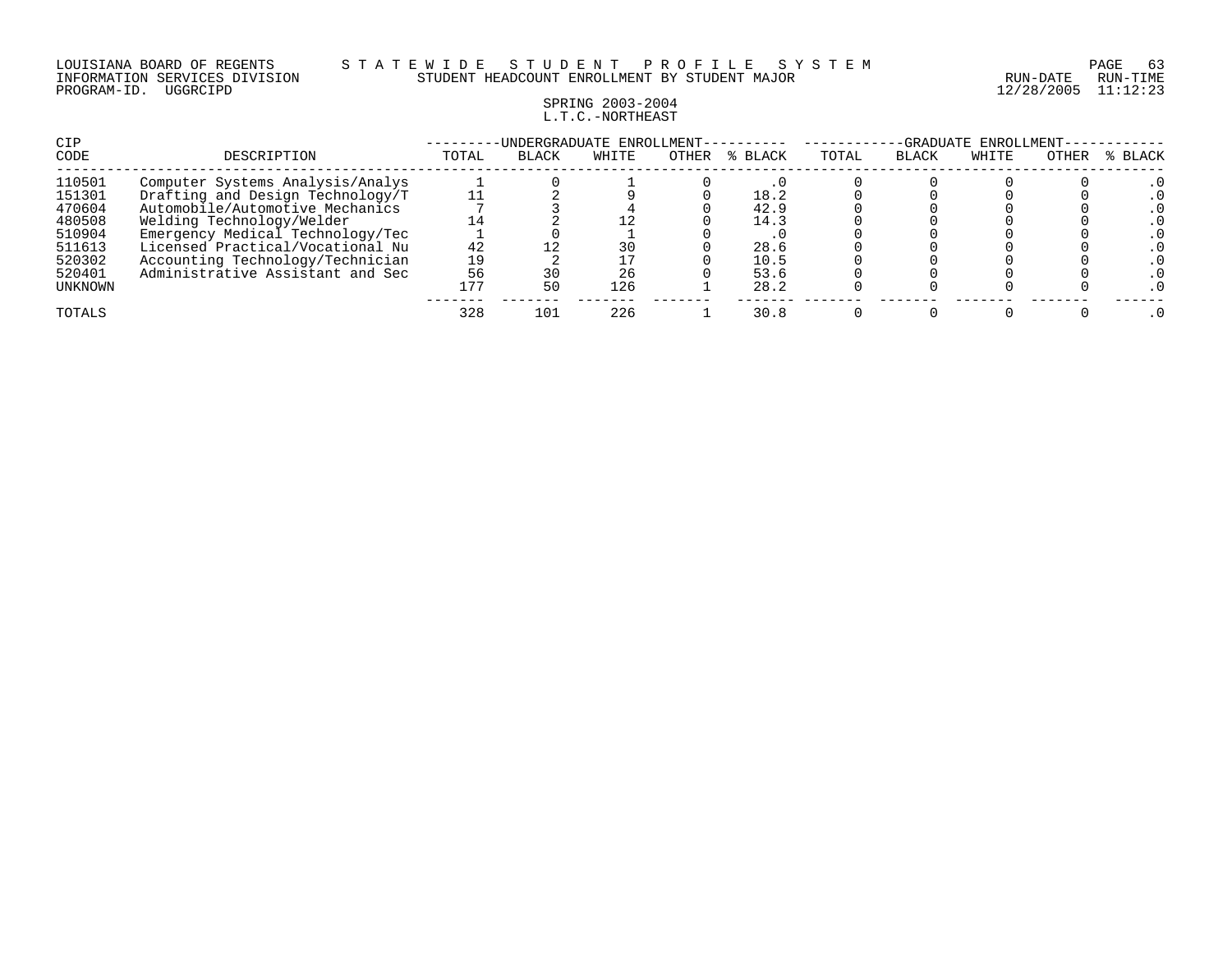### SPRING 2003-2004 L.T.C.-NORTHWEST

| <b>CIP</b> |                                  |       |              | UNDERGRADUATE ENROLLMENT- |       |         |       | -GRADUATE | ENROLLMENT |       |         |
|------------|----------------------------------|-------|--------------|---------------------------|-------|---------|-------|-----------|------------|-------|---------|
| CODE       | DESCRIPTION                      | TOTAL | <b>BLACK</b> | WHITE                     | OTHER | % BLACK | TOTAL | BLACK     | WHITE      | OTHER | % BLACK |
| 010601     | Applied Horticulture/Horticultur | 12    |              |                           |       | 50.0    |       |           |            |       |         |
| 110301     | Data Processing and Data Process | 56    |              | 27                        |       | 48.2    |       |           |            |       |         |
| 150404     | Instrumentation Technology/Techn | 86    |              | 81                        |       | 3.5     |       |           |            |       |         |
| 151301     | Drafting and Design Technology/T | 11    |              |                           |       | 18.2    |       |           |            |       |         |
| 190709     | Child Care Provider/Assistant    | 43    |              | 26                        |       | 37.2    |       |           |            |       |         |
| 460201     | Carpentry/Carpenter              | 18    |              | 10                        |       | 38.9    |       |           |            |       |         |
| 470201     | Heating, Air Conditioning, Venti | 19    |              | 13                        |       | 31.6    |       |           |            |       |         |
| 470303     | Industrial Mechanics and Mainten | 12    |              |                           |       | 16.7    |       |           |            |       |         |
| 470604     | Automobile/Automotive Mechanics  | 32    |              | 16                        |       | 50.0    |       |           |            |       |         |
| 470606     | Small Engine Mechanics and Repai |       |              |                           |       | 33.3    |       |           |            |       |         |
| 480501     | Machine Tool Technology/Machinis | 15    |              | 12                        |       | 13.3    |       |           |            |       |         |
| 480508     | Welding Technology/Welder        | 39    |              | 22                        |       | 43.6    |       |           |            |       |         |
| 511613     | Licensed Practical/Vocational Nu | 96    | 38           | 53                        |       | 39.6    |       |           |            |       |         |
| 520302     | Accounting Technology/Technician | 32    |              | 21                        |       | 34.4    |       |           |            |       |         |
| 520401     | Administrative Assistant and Sec | 46    | 22           | 20                        |       | 47.8    |       |           |            |       |         |
| 520904     | Hotel/Motel Administration/Manag | 26    |              | 10                        |       | 57.7    |       |           |            |       |         |
| UNKNOWN    |                                  | 215   | 141          | 64                        | 10    | 65.6    |       |           |            |       |         |
| TOTALS     |                                  | 764   | 333          | 401                       | 30    | 43.6    |       |           |            |       | . 0     |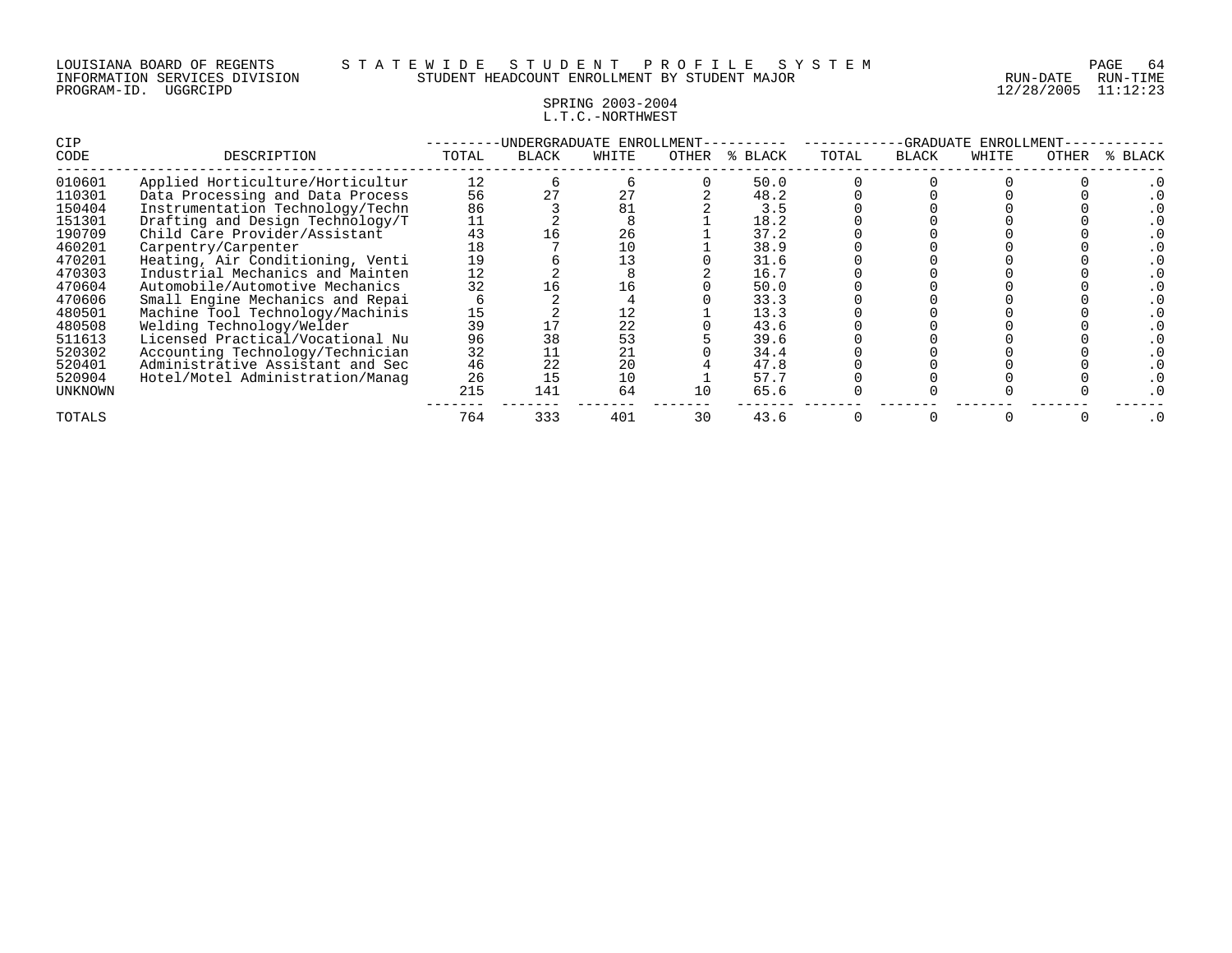### LOUISIANA BOARD OF REGENTS S T A T E W I D E S T U D E N T P R O F I L E S Y S T E M PAGE 65 INFORMATION SERVICES DIVISION STUDENT HEADCOUNT ENROLLMENT BY STUDENT MAJOR RUN-DATE RUN-TIME

# SPRING 2003-2004 L.T.C.-OAKDALE

| CIP<br>CODE                                                                                       | DESCRIPTION                                                                                                                                                                                                                                                                                               | TOTAL                                                     | -UNDERGRADUATE ENROLLMENT-<br><b>BLACK</b> | WHITE     | OTHER | % BLACK                                                                    | TOTAL | -GRADUATE<br><b>BLACK</b> | ENROLLMENT-<br>WHITE | OTHER | % BLACK |
|---------------------------------------------------------------------------------------------------|-----------------------------------------------------------------------------------------------------------------------------------------------------------------------------------------------------------------------------------------------------------------------------------------------------------|-----------------------------------------------------------|--------------------------------------------|-----------|-------|----------------------------------------------------------------------------|-------|---------------------------|----------------------|-------|---------|
| 030511<br>190902<br>430104<br>480303<br>480508<br>480703<br>511613<br>520302<br>520401<br>UNKNOWN | Forest Technology/Technician<br>Apparel and Textile Manufacture<br>Criminal Justice/Safety Studies<br>Upholstery/Upholsterer<br>Welding Technology/Welder<br>Cabinetmaking and Millwork/Millw<br>Licensed Practical/Vocational Nu<br>Accounting Technology/Technician<br>Administrative Assistant and Sec | 12<br>24<br>100<br>23<br>15<br>27<br>22<br>15<br>17<br>31 |                                            | 20<br>1 3 |       | 8.3<br>50.0<br>38.0<br>56.5<br>40.0<br>40.7<br>9.1<br>33.3<br>47.1<br>32.3 |       |                           |                      |       |         |
| TOTALS                                                                                            |                                                                                                                                                                                                                                                                                                           | 286                                                       | 106                                        | 143       | 37    | 37.1                                                                       |       |                           |                      |       |         |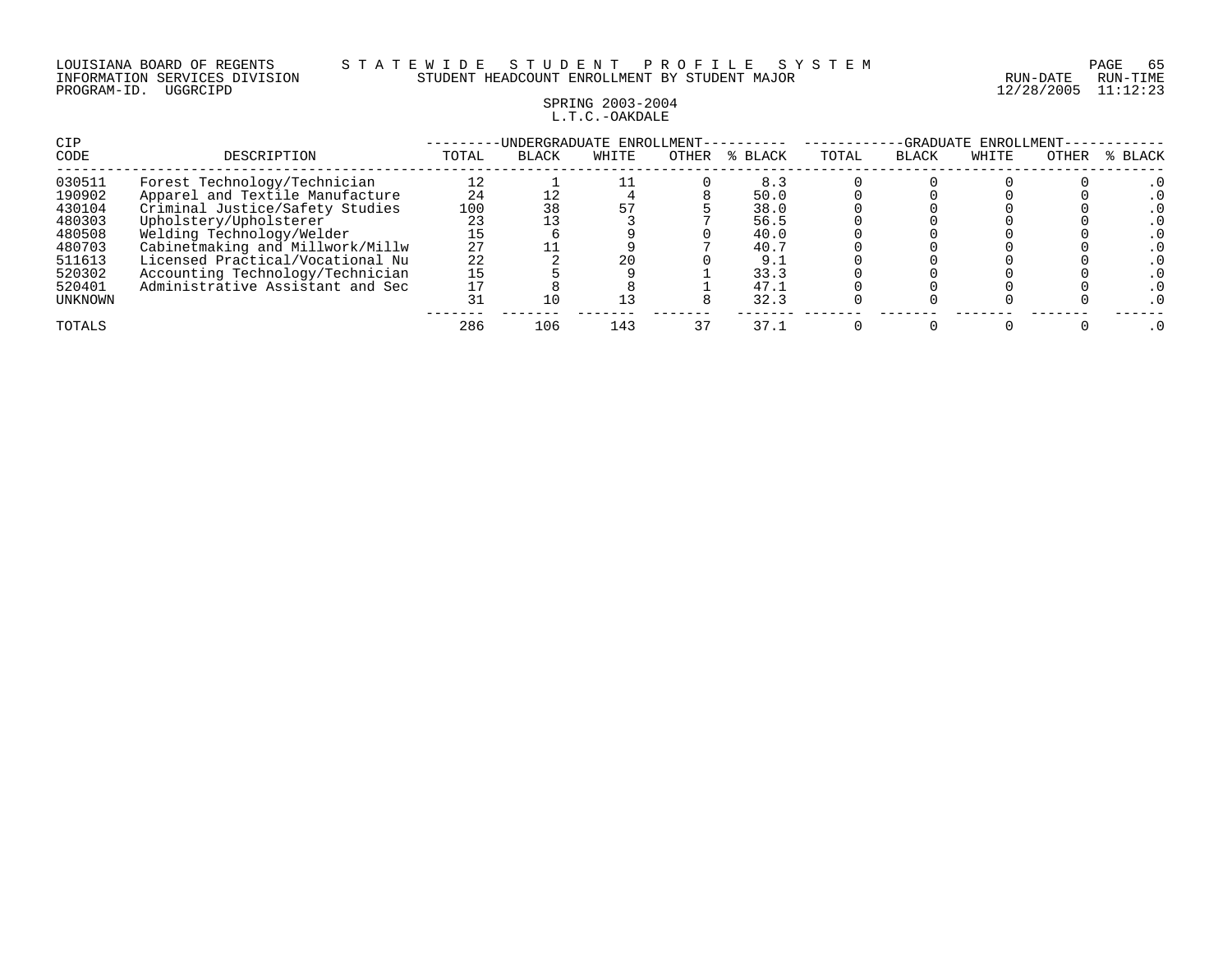## SPRING 2003-2004 L.T.C.-RIVER PARISHES

| <b>CIP</b> |                                  |       | -UNDERGRADUATE ENROLLMENT- |       |       |             | -GRADUATE<br>ENROLLMENT |              |       |       |         |
|------------|----------------------------------|-------|----------------------------|-------|-------|-------------|-------------------------|--------------|-------|-------|---------|
| CODE       | DESCRIPTION                      | TOTAL | <b>BLACK</b>               | WHITE | OTHER | BLACK<br>°≈ | TOTAL                   | <b>BLACK</b> | WHITE | OTHER | % BLACK |
| 150404     | Instrumentation Technology/Techn | 57    |                            | 50    |       | 12.3        |                         |              |       |       |         |
| 151301     | Drafting and Design Technology/T | 14    |                            | 12    |       | 14.3        |                         |              |       |       |         |
| 410301     | Chemical Technology/Technician   | 65    |                            | 50    |       | 20.0        |                         |              |       |       |         |
| 470201     | Heating, Air Conditioning, Venti | 21    |                            | 16    |       | 23.8        |                         |              |       |       |         |
| 470303     | Industrial Mechanics and Mainten | 20    |                            | 14    |       | 30.0        |                         |              |       |       |         |
| 480508     | Welding Technology/Welder        | 18    |                            |       |       | 72.2        |                         |              |       |       |         |
| 510801     | Medical/Clinical Assistant       | 14    |                            | 10    |       | 28.6        |                         |              |       |       |         |
| 511613     | Licensed Practical/Vocational Nu | 20    |                            |       |       | 80.0        |                         |              |       |       |         |
| 512601     | Health Aide                      |       |                            |       |       | 50.0        |                         |              |       |       |         |
| 520302     | Accounting Technology/Technician | 13    |                            |       |       | 53.8        |                         |              |       |       |         |
| 520401     | Administrative Assistant and Sec | 15    |                            |       |       | 60.0        |                         |              |       |       |         |
| UNKNOWN    |                                  | 51    |                            | 30    |       | 39.2        |                         |              |       |       |         |
| TOTALS     |                                  | 310   | 103                        | 202   |       | 33.2        |                         |              |       |       |         |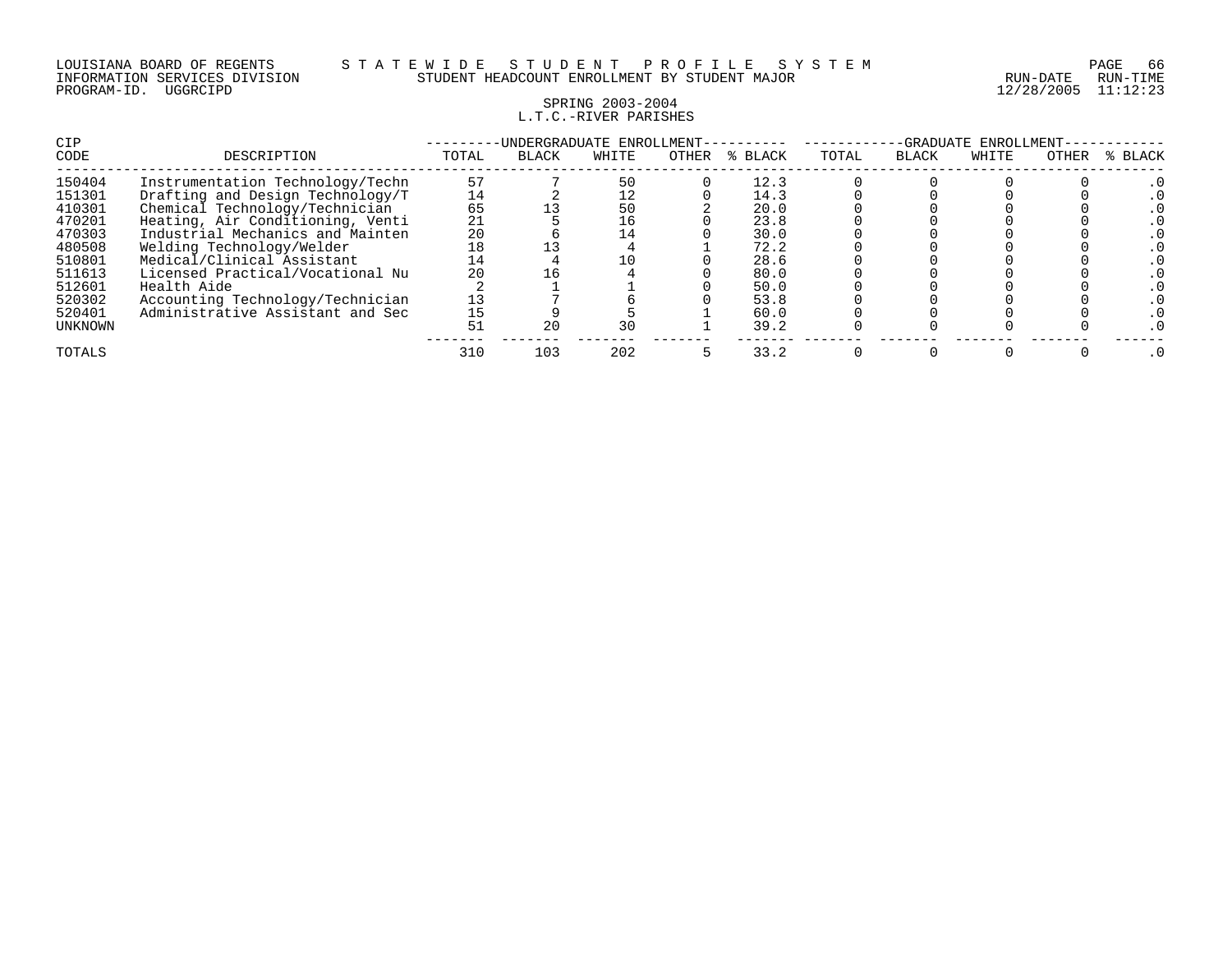#### LOUISIANA BOARD OF REGENTS S T A T E W I D E S T U D E N T P R O F I L E S Y S T E M PAGE 67 INFORMATION SERVICES DIVISION STUDENT HEADCOUNT ENROLLMENT BY STUDENT MAJOR RUN-DATE RUN-TIME

# SPRING 2003-2004 L.T.C.-RUSTON

| CIP              |                                                                      |          | -UNDERGRADUATE ENROLLMENT- |       |       |              | -GRADUATE ENROLLMENT- |              |       |       |           |  |
|------------------|----------------------------------------------------------------------|----------|----------------------------|-------|-------|--------------|-----------------------|--------------|-------|-------|-----------|--|
| CODE             | DESCRIPTION                                                          | TOTAL    | <b>BLACK</b>               | WHITE | OTHER | % BLACK      | TOTAL                 | <b>BLACK</b> | WHITE | OTHER | % BLACK   |  |
| 151301<br>470303 | Drafting and Design Technology/T<br>Industrial Mechanics and Mainten | 23<br>28 |                            |       |       | 39.1<br>39.3 |                       |              |       |       |           |  |
| 480508<br>511613 | Welding Technology/Welder<br>Licensed Practical/Vocational Nu        | 39       |                            |       |       | 50.0<br>43.6 |                       |              |       |       |           |  |
| 520302<br>520401 | Accounting Technology/Technician<br>Administrative Assistant and Sec | 19<br>32 |                            |       |       | 57.9<br>71.9 |                       |              |       |       | . 0       |  |
| UNKNOWN          |                                                                      |          |                            |       |       | 16.7         |                       |              |       |       | $\cdot$ 0 |  |
| TOTALS           |                                                                      | 161      | 7 Q                        | 78    |       | 49.1         |                       |              |       |       |           |  |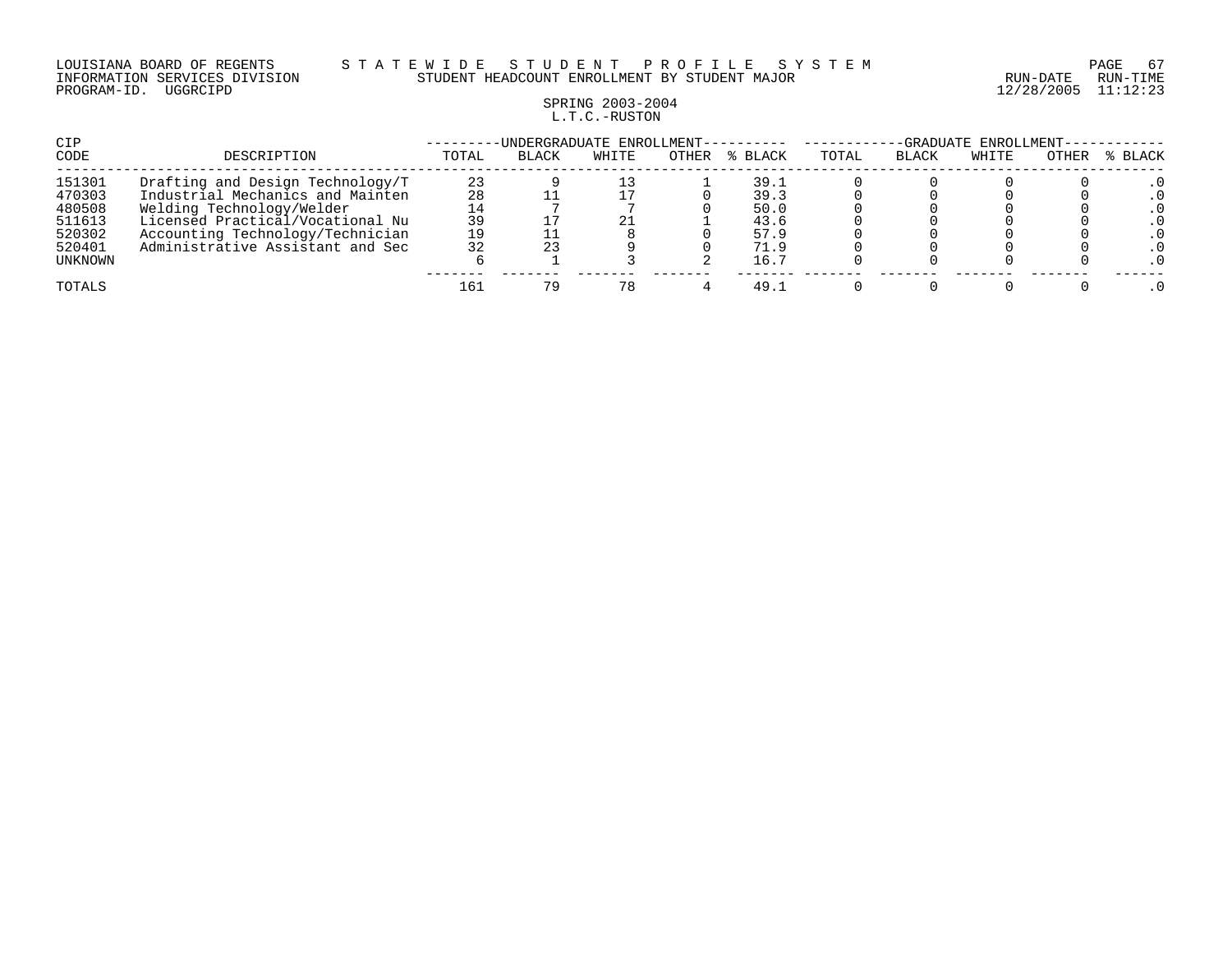### SPRING 2003-2004 L.T.C.-WEST JEFFERSON

| CIP<br>CODE | DESCRIPTION                      | TOTAL | -UNDERGRADUATE ENROLLMENT-<br><b>BLACK</b> | WHITE | OTHER | % BLACK | TOTAL | -GRADUATE<br><b>BLACK</b> | ENROLLMENT<br>WHITE | OTHER | % BLACK |
|-------------|----------------------------------|-------|--------------------------------------------|-------|-------|---------|-------|---------------------------|---------------------|-------|---------|
| 460201      | Carpentry/Carpenter              |       |                                            |       |       | 85.7    |       |                           |                     |       |         |
| 460302      | Electrician                      | 16    |                                            |       |       | 62.5    |       |                           |                     |       |         |
| 460401      | Building/Property Maintenance an | 18    |                                            |       |       | 66.7    |       |                           |                     |       |         |
| 470105      | Industrial Electronics Technolog |       |                                            |       |       | 22.2    |       |                           |                     |       |         |
| 470603      | Autobody/Collision and Repair Te | 20    |                                            |       |       | 50.0    |       |                           |                     |       |         |
| 480508      | Welding Technology/Welder        | 14    |                                            |       |       | 57.1    |       |                           |                     |       |         |
| 510812      | Respiratory Therapy Technician/A | 69    |                                            | 23    |       | 63.8    |       |                           |                     |       |         |
| 511613      | Licensed Practical/Vocational Nu | 55    |                                            |       |       | 80.0    |       |                           |                     |       |         |
| 520302      | Accounting Technology/Technician |       |                                            |       |       | 63.6    |       |                           |                     |       |         |
| 520401      | Administrative Assistant and Sec | 36    |                                            |       |       | 83.3    |       |                           |                     |       |         |
| UNKNOWN     |                                  | 112   | 94                                         |       |       | 83.9    |       |                           |                     |       |         |
| TOTALS      |                                  | 367   | 267                                        | 68    | 32    | 72.8    |       |                           |                     |       |         |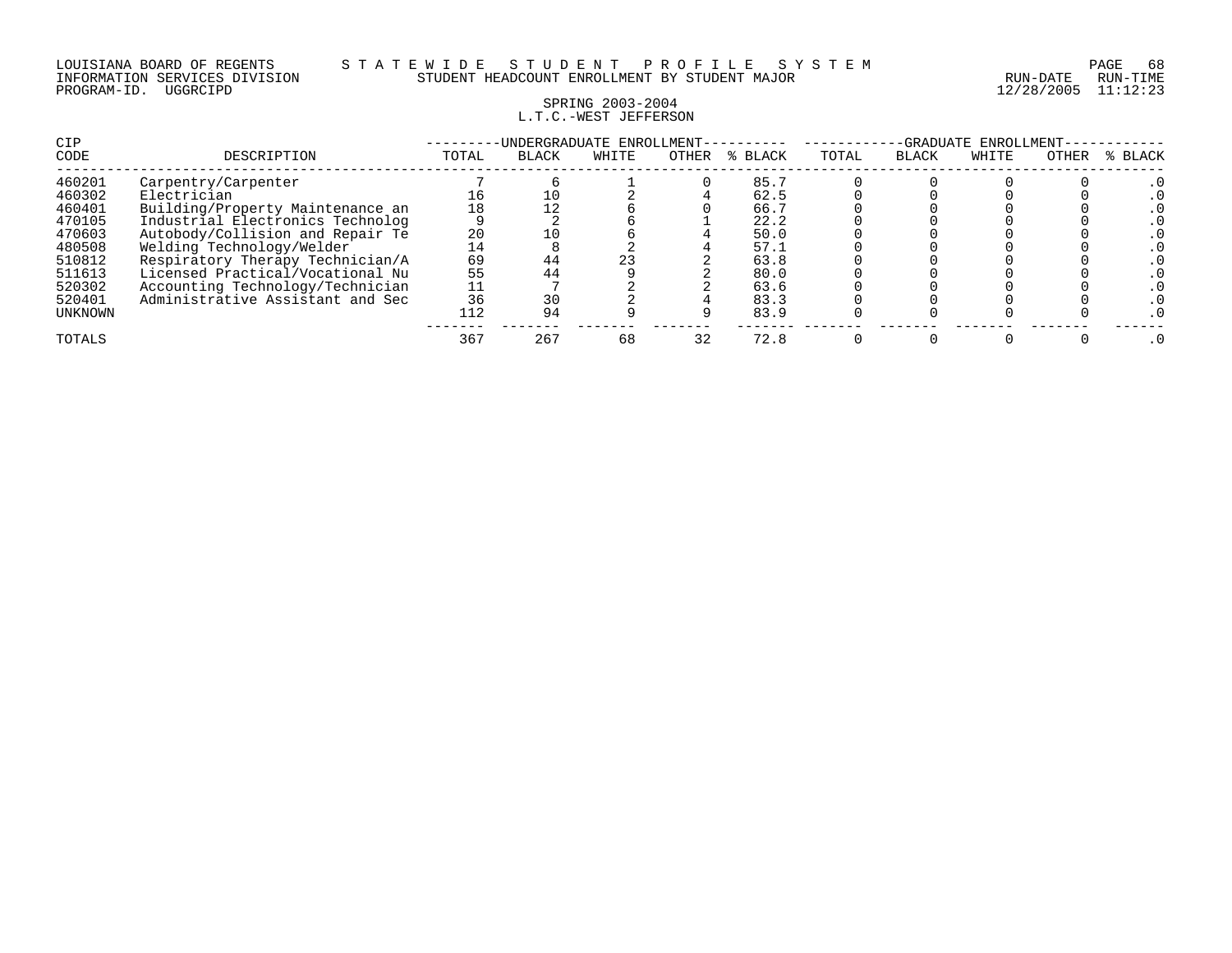#### LOUISIANA BOARD OF REGENTS S T A T E W I D E S T U D E N T P R O F I L E S Y S T E M PAGE 69 INFORMATION SERVICES DIVISION STUDENT HEADCOUNT ENROLLMENT BY STUDENT MAJOR RUN-DATE RUN-TIME

# SPRING 2003-2004 L.T.C.-WESTSIDE

| CIP              |                                                         |       | -UNDERGRADUATE ENROLLMENT---------- |       |       |               |       |              | -GRADUATE ENROLLMENT- |       |         |
|------------------|---------------------------------------------------------|-------|-------------------------------------|-------|-------|---------------|-------|--------------|-----------------------|-------|---------|
| CODE             | DESCRIPTION                                             | TOTAL | <b>BLACK</b>                        | WHITE | OTHER | % BLACK       | TOTAL | <b>BLACK</b> | WHITE                 | OTHER | % BLACK |
| 110901           | Computer Systems Networking and                         | 16    | 10                                  |       |       | 62.5          |       |              |                       |       |         |
| 480508<br>510801 | Welding Technology/Welder<br>Medical/Clinical Assistant | 12    |                                     |       |       | 100.0<br>83.3 |       |              |                       |       |         |
| 511613           | Licensed Practical/Vocational Nu                        | 108   | 77                                  | 31    |       | 71.3          |       |              |                       |       |         |
| UNKNOWN          |                                                         | 24    | ⊥8                                  |       |       | 75.0          |       |              |                       |       |         |
| TOTALS           |                                                         | 161   | 116.                                | 45    |       | 72.0          |       |              |                       |       |         |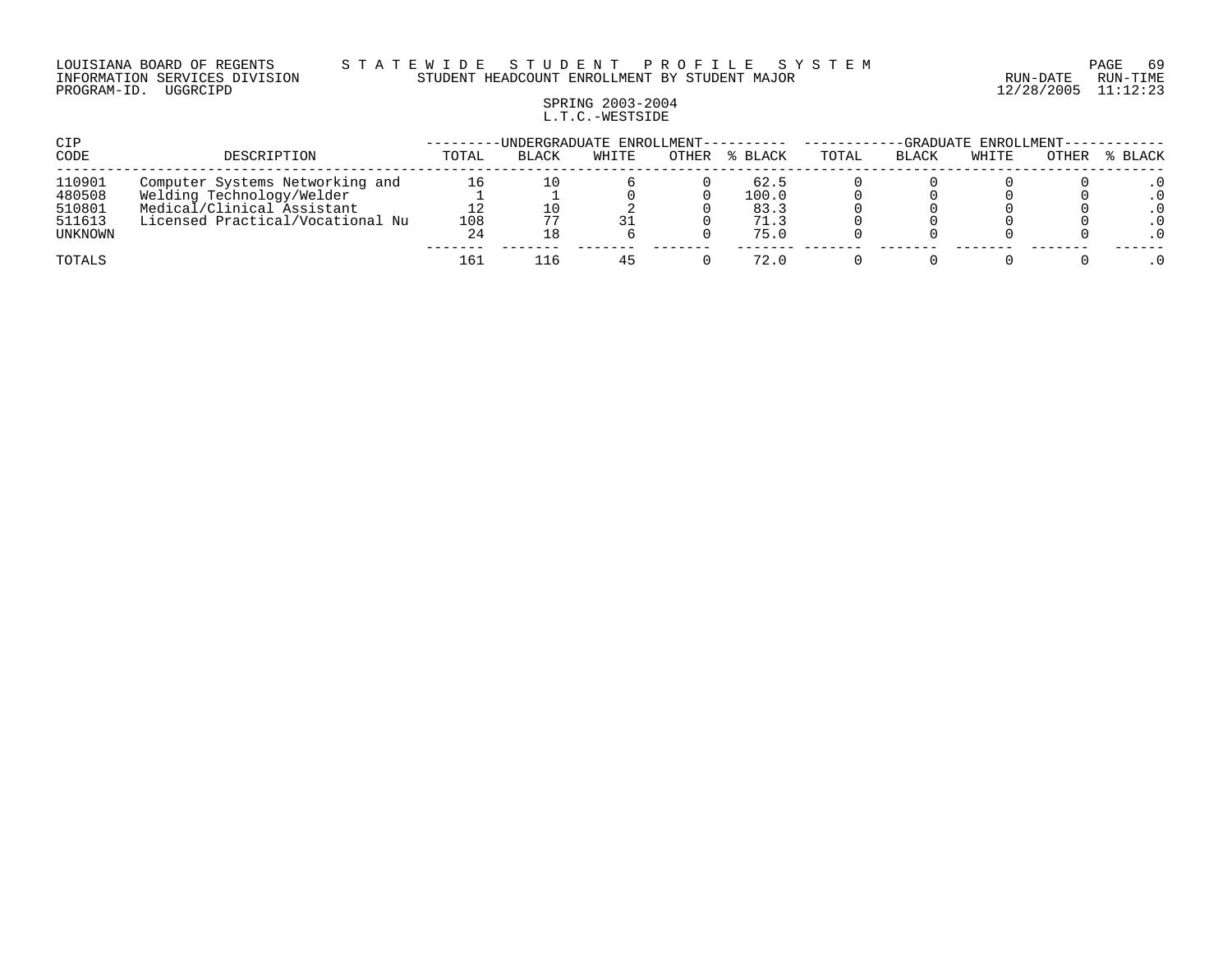### SPRING 2003-2004 L.T.C.-YOUNG MEMORIAL

| CIP     |                                  |       | -UNDERGRADUATE ENROLLMENT- |       |       |         |       | -GRADUATE    | ENROLLMENT- |       |           |
|---------|----------------------------------|-------|----------------------------|-------|-------|---------|-------|--------------|-------------|-------|-----------|
| CODE    | DESCRIPTION                      | TOTAL | <b>BLACK</b>               | WHITE | OTHER | % BLACK | TOTAL | <b>BLACK</b> | WHITE       | OTHER | % BLACK   |
| 151301  | Drafting and Design Technology/T | 15    |                            | 14    |       | 6.7     |       |              |             |       |           |
| 460201  | Carpentry/Carpenter              |       |                            |       |       | 75.0    |       |              |             |       |           |
| 460302  | Electrician                      |       |                            |       |       | 44.4    |       |              |             |       |           |
| 470103  | Communications Systems Installat |       |                            |       |       | 25.0    |       |              |             |       |           |
| 470201  | Heating, Air Conditioning, Venti |       |                            |       |       | 50.0    |       |              |             |       |           |
| 480508  | Welding Technology/Welder        |       |                            |       |       | 62.5    |       |              |             |       |           |
| 490304  | Diver, Professional and Instruct | 22    |                            | 18    |       | 4.5     |       |              |             |       |           |
| 511613  | Licensed Practical/Vocational Nu | 69    | 25                         | 41    |       | 36.2    |       |              |             |       |           |
| 520302  | Accounting Technology/Technician | 55    |                            | 37    |       | 29.1    |       |              |             |       |           |
| 520401  | Administrative Assistant and Sec | 66    | 32                         | 30    |       | 48.5    |       |              |             |       |           |
| UNKNOWN |                                  | 605   | 128                        | 417   | 60    | 21.2    |       |              |             |       |           |
| TOTALS  |                                  | 867   | 221                        | 571   | 75    | 25.5    |       |              |             |       | $\cdot$ 0 |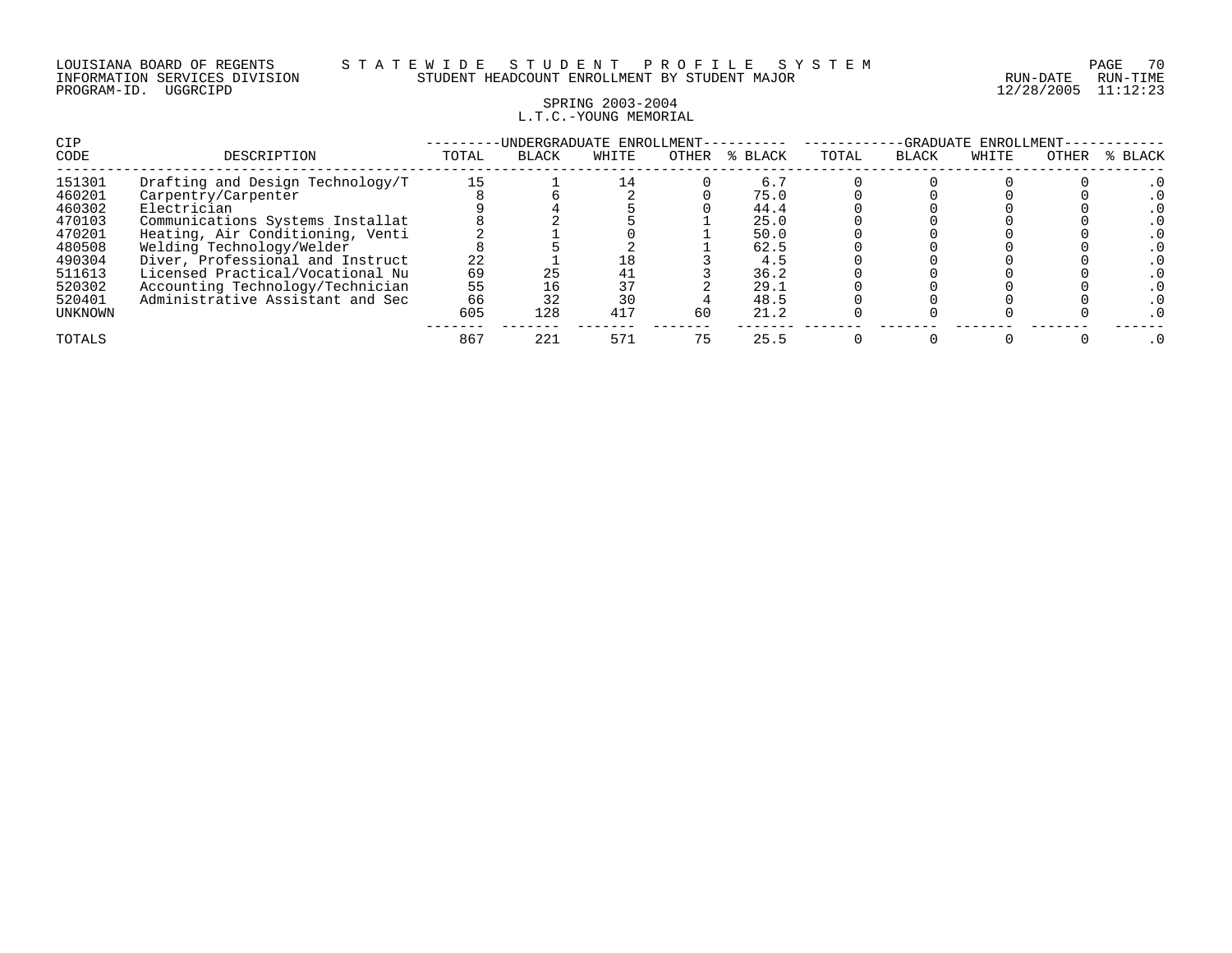#### LOUISIANA BOARD OF REGENTS S T A T E W I D E S T U D E N T P R O F I L E S Y S T E M PAGE 71 INFORMATION SERVICES DIVISION STUDENT HEADCOUNT ENROLLMENT BY STUDENT MAJOR RUN-DATE RUN-TIME

# SPRING 2003-2004 L.T.C.-SABINE VALLEY

| CIP     |                                  | -UNDERGRADUATE ENROLLMENT-- |       |       |       |         |       | -GRADUATE ENROLLMENT-- |       |       |         |  |
|---------|----------------------------------|-----------------------------|-------|-------|-------|---------|-------|------------------------|-------|-------|---------|--|
| CODE    | DESCRIPTION                      | TOTAL                       | BLACK | WHITE | OTHER | % BLACK | TOTAL | BLACK                  | WHITE | OTHER | % BLACK |  |
| 110301  | Data Processing and Data Process | 35                          |       |       | 10    | 22.9    |       |                        |       |       |         |  |
| 470604  | Automobile/Automotive Mechanics  |                             |       |       |       | 55.6    |       |                        |       |       |         |  |
| 480508  | Welding Technology/Welder        |                             |       |       |       | 33.3    |       |                        |       |       |         |  |
| 520302  | Accounting Technology/Technician |                             |       |       |       | 33.3    |       |                        |       |       |         |  |
| 520401  | Administrative Assistant and Sec | 48                          |       | 22    |       | 39.6    |       |                        |       |       |         |  |
| UNKNOWN |                                  | 28                          |       | 16    |       | 32.1    |       |                        |       |       |         |  |
| TOTALS  |                                  | 144                         |       | 70    |       | 34.0    |       |                        |       |       |         |  |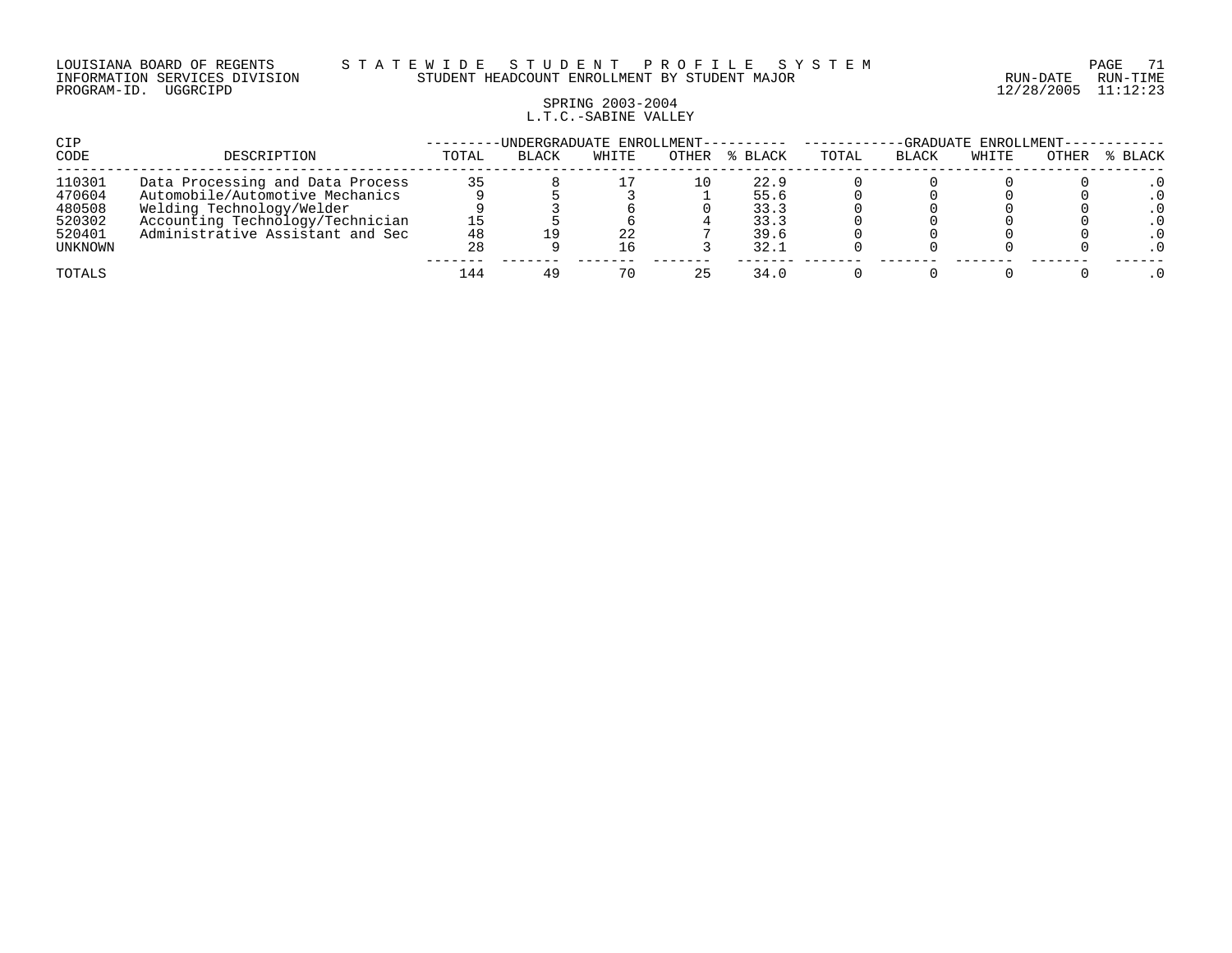## SPRING 2003-2004 L.T.C.-SHELBY JACKSON

| CIP            |                                  |       | -UNDERGRADUATE ENROLLMENT-- |       |       |         | -GRADUATE ENROLLMENT- |       |       |       |         |  |
|----------------|----------------------------------|-------|-----------------------------|-------|-------|---------|-----------------------|-------|-------|-------|---------|--|
| CODE           | DESCRIPTION                      | TOTAL | <b>BLACK</b>                | WHITE | OTHER | % BLACK | TOTAL                 | BLACK | WHITE | OTHER | % BLACK |  |
| 110501         | Computer Systems Analysis/Analys | 21    |                             |       |       | 33.3    |                       |       |       |       |         |  |
| 470201         | Heating, Air Conditioning, Venti |       |                             |       |       | 42.9    |                       |       |       |       |         |  |
| 470606         | Small Engine Mechanics and Repai |       |                             |       |       | 20.0    |                       |       |       |       |         |  |
| 480508         | Welding Technology/Welder        |       |                             |       |       | 75.0    |                       |       |       |       |         |  |
| 511613         | Licensed Practical/Vocational Nu | 29    |                             |       |       | 48.3    |                       |       |       |       |         |  |
| 520302         | Accounting Technology/Technician |       |                             |       |       | 50.0    |                       |       |       |       |         |  |
| 520401         | Administrative Assistant and Sec | 29    |                             |       |       | 48.3    |                       |       |       |       |         |  |
| <b>UNKNOWN</b> |                                  |       | 23                          |       |       | 65.7    |                       |       |       |       |         |  |
| TOTALS         |                                  | 150   |                             | 66    |       | 52.0    |                       |       |       |       |         |  |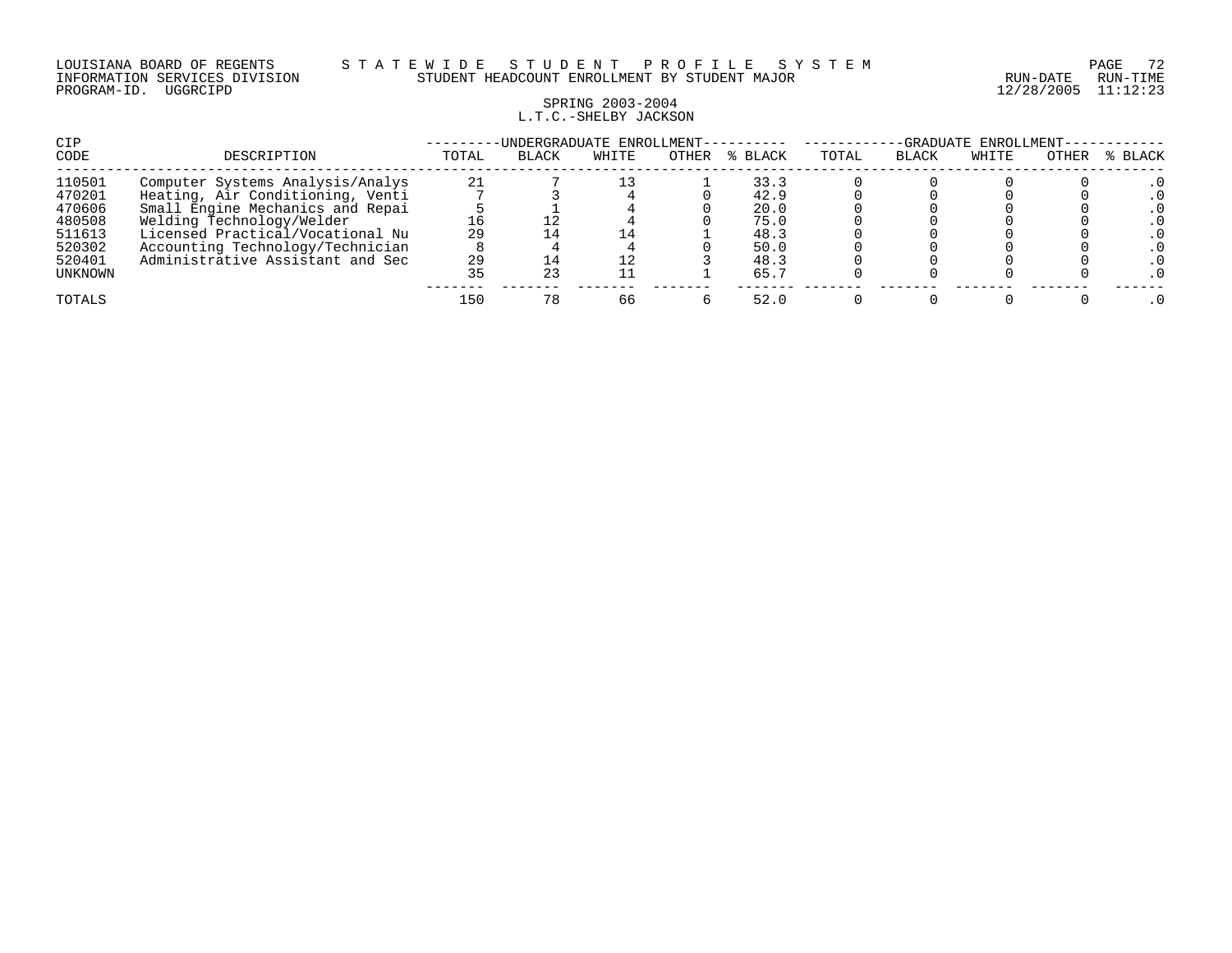# SPRING 2003-2004 L.T.C.-SHREVEPORT BOSSIER

| <b>CIP</b>     |                                  | UNDERGRADUATE ENROLLMENT |              |       |       |         |       | GRADUATE<br>ENROLLMENT |       |       |             |  |  |
|----------------|----------------------------------|--------------------------|--------------|-------|-------|---------|-------|------------------------|-------|-------|-------------|--|--|
| CODE           | DESCRIPTION                      | TOTAL                    | <b>BLACK</b> | WHITE | OTHER | % BLACK | TOTAL | BLACK                  | WHITE | OTHER | BLACK<br>້≼ |  |  |
| 100307         | Printing Press Operator          | 20                       |              |       |       | 10.0    |       |                        |       |       |             |  |  |
| 110901         | Computer Systems Networking and  |                          |              |       |       | 33.3    |       |                        |       |       |             |  |  |
| 120402         | Barbering/Barber                 | 89                       | 62           | 23    |       | 69.7    |       |                        |       |       |             |  |  |
| 120503         | Culinary Arts/Chef Training      | 27                       |              | 12    |       | 44.4    |       |                        |       |       |             |  |  |
| 151301         | Drafting and Design Technology/T | 24                       |              | 16    |       | 29.2    |       |                        |       |       |             |  |  |
| 460201         | Carpentry/Carpenter              | 12                       |              |       |       | 58.3    |       |                        |       |       |             |  |  |
| 460302         | Electrician                      | 28                       |              | 13    |       | 42.9    |       |                        |       |       |             |  |  |
| 470101         | Electrical/Electronics Equipment | 14                       |              |       |       | 42.9    |       |                        |       |       |             |  |  |
| 470104         | Computer Installation and Repair | 60                       | 23           | 32    |       | 38.3    |       |                        |       |       |             |  |  |
| 470201         | Heating, Air Conditioning, Venti | 34                       |              | 21    |       | 29.4    |       |                        |       |       |             |  |  |
| 470399         | Heavy/Industrial Equipment Maint | 10                       |              |       |       | 40.0    |       |                        |       |       |             |  |  |
| 470603         | Autobody/Collision and Repair Te | 33                       | 18           | 14    |       | 54.5    |       |                        |       |       |             |  |  |
| 470604         | Automobile/Automotive Mechanics  | 27                       |              | 14    |       | 40.7    |       |                        |       |       |             |  |  |
| 470605         | Diesel Mechanics Technology/Tech | 13                       |              |       |       | 53.8    |       |                        |       |       |             |  |  |
| 470606         | Small Engine Mechanics and Repai | 18                       |              | 14    |       | 16.7    |       |                        |       |       |             |  |  |
| 480501         | Machine Tool Technology/Machinis | 14                       |              |       |       | 7.1     |       |                        |       |       |             |  |  |
| 480508         | Welding Technology/Welder        | 16                       |              |       |       | 37.5    |       |                        |       |       |             |  |  |
| 511613         | Licensed Practical/Vocational Nu | 176                      | 99           | 62    |       | 56.3    |       |                        |       |       |             |  |  |
| 520401         | Administrative Assistant and Sec | 64                       | 46           | 15    |       | 71.9    |       |                        |       |       |             |  |  |
| <b>UNKNOWN</b> |                                  | 123                      | 68           | 52    |       | 55.3    |       |                        |       |       |             |  |  |
| TOTALS         |                                  | 805                      | 405          | 349   | 51    | 50.3    |       |                        |       |       |             |  |  |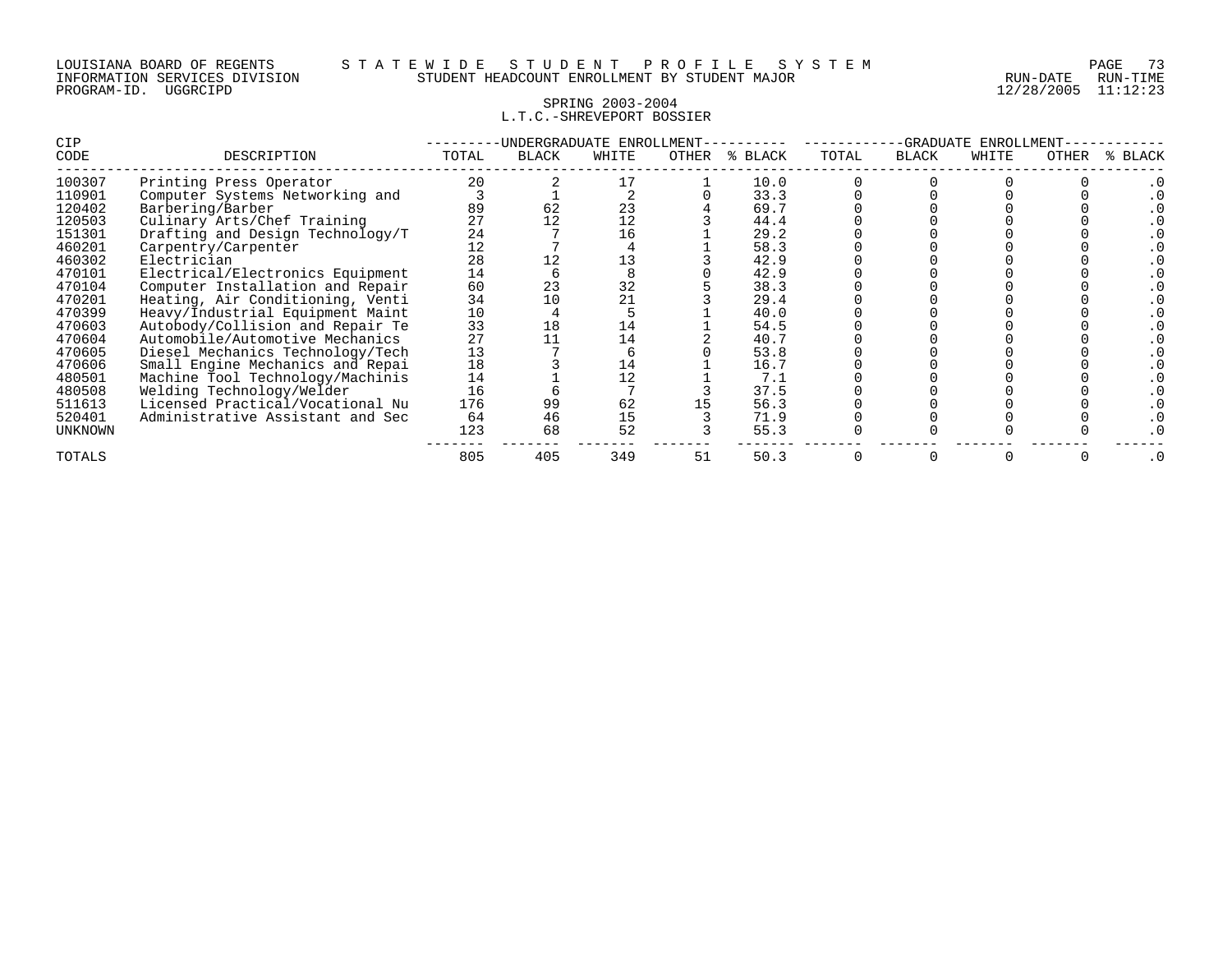#### SPRING 2003-2004 L.T.C.-SIDNEY COLLIER

| <b>CIP</b>     |                                  |       | -UNDERGRADUATE ENROLLMENT- |       |       | -GRADUATE<br>ENROLLMENT |       |              |       |       |         |
|----------------|----------------------------------|-------|----------------------------|-------|-------|-------------------------|-------|--------------|-------|-------|---------|
| CODE           | DESCRIPTION                      | TOTAL | <b>BLACK</b>               | WHITE | OTHER | % BLACK                 | TOTAL | <b>BLACK</b> | WHITE | OTHER | % BLACK |
| 110901         | Computer Systems Networking and  |       |                            |       |       | 100.0                   |       |              |       |       |         |
| 120401         | Cosmetology/Cosmetologist, Gener | 56    | 56                         |       |       | 100.0                   |       |              |       |       |         |
| 120402         | Barbering/Barber                 | 49    |                            |       |       | 98.0                    |       |              |       |       |         |
| 120413         | Cosmetology, Barber/Styling, and |       |                            |       |       | 100.0                   |       |              |       |       |         |
| 120503         | Culinary Arts/Chef Training      | 12    |                            |       |       | 100.0                   |       |              |       |       |         |
| 190902         | Apparel and Textile Manufacture  |       |                            |       |       | 100.0                   |       |              |       |       |         |
| 460201         | Carpentry/Carpenter              | 18    |                            |       |       | 100.0                   |       |              |       |       |         |
| 470201         | Heating, Air Conditioning, Venti | 16    |                            |       |       | 93.8                    |       |              |       |       |         |
| 470603         | Autobody/Collision and Repair Te | 18    |                            |       |       | 100.0                   |       |              |       |       |         |
| 470604         | Automobile/Automotive Mechanics  | 13    |                            |       |       | 100.0                   |       |              |       |       |         |
| 480508         | Welding Technology/Welder        | 26    | 26                         |       |       | 100.0                   |       |              |       |       |         |
| 511613         | Licensed Practical/Vocational Nu | 38    | 38                         |       |       | 100.0                   |       |              |       |       |         |
| 512601         | Health Aide                      |       |                            |       |       | 100.0                   |       |              |       |       |         |
| 520302         | Accounting Technology/Technician |       |                            |       |       | 100.0                   |       |              |       |       |         |
| 520401         | Administrative Assistant and Sec |       |                            |       |       | 100.0                   |       |              |       |       |         |
| <b>UNKNOWN</b> |                                  | 36    | 36                         |       |       | 100.0                   |       |              |       |       |         |
| TOTALS         |                                  | 340   | 338                        |       |       | 99.4                    |       |              |       |       |         |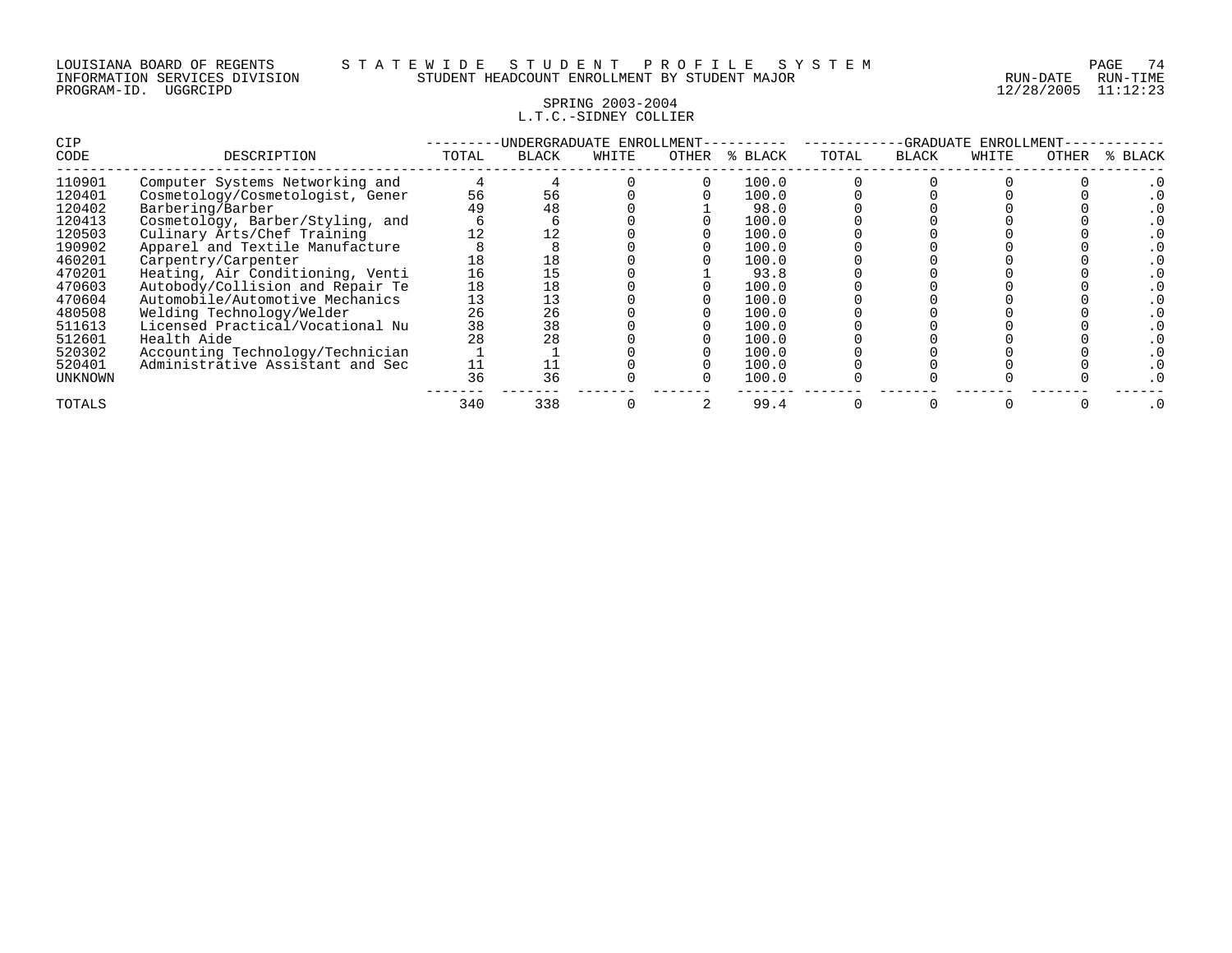| LOUISIANA BOARD OF REGENTS    |          |  |
|-------------------------------|----------|--|
| INFORMATION SERVICES DIVISION |          |  |
| PROGRAM-ID.                   | UGGRCIPD |  |

#### LOUISIANA BOARD OF REGENTS S T A T E W I D E S T U D E N T P R O F I L E S Y S T E M PAGE 75 INFORMATION SERVICES DIVISION STUDENT HEADCOUNT ENROLLMENT BY STUDENT MAJOR RUN-DATE RUN-TIME

12/28/2005 11:12:23

## SPRING 2003-2004 L.T.C.-SLIDELL

| CIP     |                                  |       |              | UNDERGRADUATE ENROLLMENT- |       | -GRADUATE<br>ENROLLMENT |       |              |       |       |         |
|---------|----------------------------------|-------|--------------|---------------------------|-------|-------------------------|-------|--------------|-------|-------|---------|
| CODE    | DESCRIPTION                      | TOTAL | <b>BLACK</b> | WHITE                     | OTHER | % BLACK                 | TOTAL | <b>BLACK</b> | WHITE | OTHER | % BLACK |
| 010601  | Applied Horticulture/Horticultur |       |              |                           |       |                         |       |              |       |       |         |
| 110501  | Computer Systems Analysis/Analys | 12    |              |                           |       | 25.0                    |       |              |       |       |         |
| 120503  | Culinary Arts/Chef Training      |       |              |                           |       | 20.0                    |       |              |       |       |         |
| 151301  | Drafting and Design Technology/T |       |              |                           |       | . .                     |       |              |       |       |         |
| 460302  | Electrician                      |       |              |                           |       |                         |       |              |       |       |         |
| 470104  | Computer Installation and Repair | 20    |              |                           |       | 25.0                    |       |              |       |       |         |
| 470604  | Automobile/Automotive Mechanics  |       |              |                           |       | 15.4                    |       |              |       |       |         |
| 510716  | Medical Administrative/Executive | 18    |              |                           |       | 44.4                    |       |              |       |       |         |
| 510904  | Emergency Medical Technology/Tec |       |              |                           |       | . .                     |       |              |       |       |         |
| 511613  | Licensed Practical/Vocational Nu |       |              |                           |       | 50.0                    |       |              |       |       |         |
| 520302  | Accounting Technology/Technician |       |              |                           |       | . U                     |       |              |       |       |         |
| 520401  | Administrative Assistant and Sec |       |              |                           |       | 71.4                    |       |              |       |       |         |
| UNKNOWN |                                  | l 8   |              |                           |       | 33.3                    |       |              |       |       |         |
| TOTALS  |                                  | 130   |              | 90                        |       | 25.4                    |       |              |       |       |         |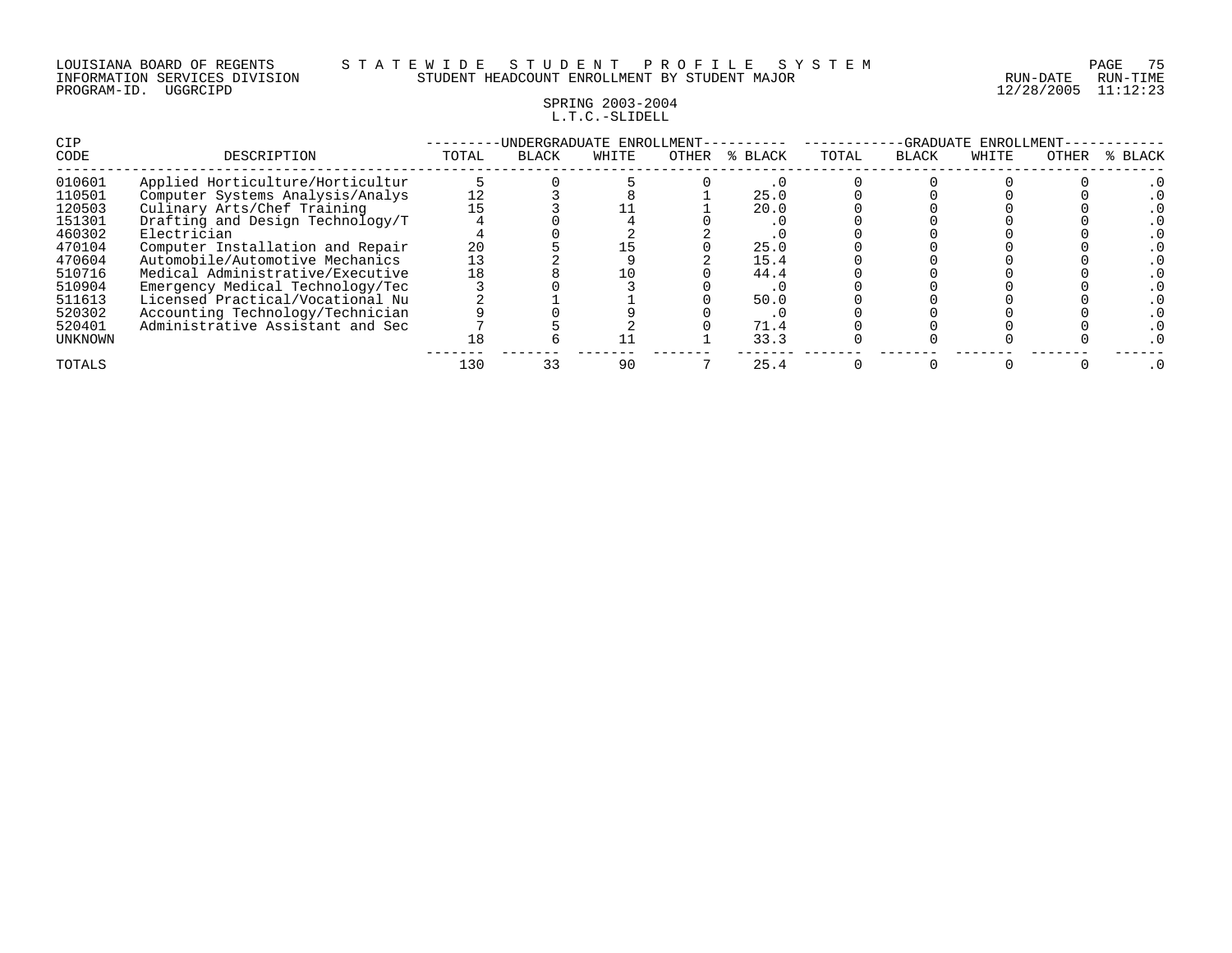#### LOUISIANA BOARD OF REGENTS S T A T E W I D E S T U D E N T P R O F I L E S Y S T E M PAGE 76 INFORMATION SERVICES DIVISION STUDENT HEADCOUNT ENROLLMENT BY STUDENT MAJOR RUN-DATE RUN-TIME

## SPRING 2003-2004 SOWELA

| CIP     |                                  |       |       | -UNDERGRADUATE ENROLLMENT- |    | -GRADUATE ENROLLMENT |       |              |       |       |             |
|---------|----------------------------------|-------|-------|----------------------------|----|----------------------|-------|--------------|-------|-------|-------------|
| CODE    | DESCRIPTION                      | TOTAL | BLACK | WHITE                      |    | OTHER % BLACK        | TOTAL | <b>BLACK</b> | WHITE | OTHER | BLACK<br>°≈ |
| 110202  | Computer Programming, Specific A | 37    |       | 26                         |    | 16.2                 |       |              |       |       |             |
| 110501  | Computer Systems Analysis/Analys | 34    |       | 22                         |    | 20.6                 |       |              |       |       |             |
| 110901  | Computer Systems Networking and  | 95    | 15    | 70                         |    | 15.8                 |       |              |       |       |             |
| 120503  | Culinary Arts/Chef Training      | 26    |       | 20                         |    | 19.2                 |       |              |       |       |             |
| 131319  | Technical Teacher Education      | 51    | 18    | 21                         |    | 35.3                 |       |              |       |       |             |
| 150404  | Instrumentation Technology/Techn | 178   | 28    | 145                        |    | 15.7                 |       |              |       |       |             |
| 150699  | Industrial Production Technologi | 129   | 12    | 108                        |    | 9.3                  |       |              |       |       |             |
| 151301  | Drafting and Design Technology/T | 48    |       | 43                         |    | 8.3                  |       |              |       |       |             |
| 430104  | Criminal Justice/Safety Studies  | 87    | 20    | 62                         |    | 23.0                 |       |              |       |       |             |
| 460302  | Electrician                      | 34    |       | 30                         |    | $8.8$                |       |              |       |       |             |
| 470105  | Industrial Electronics Technolog | 22    |       | 17                         |    | 18.2                 |       |              |       |       |             |
| 470201  | Heating, Air Conditioning, Venti | 26    |       | 24                         |    | 3.8                  |       |              |       |       |             |
| 470603  | Autobody/Collision and Repair Te | 19    | 10    | 8                          |    | 52.6                 |       |              |       |       |             |
| 470604  | Automobile/Automotive Mechanics  | 46    | 15    | 28                         |    | 32.6                 |       |              |       |       |             |
| 470605  | Diesel Mechanics Technology/Tech | 12    |       | $\frac{11}{36}$            |    | 8.3                  |       |              |       |       |             |
| 470608  | Aircraft Powerplant Technology/T | 41    |       |                            |    | 7.3                  |       |              |       |       |             |
| 480501  | Machine Tool Technology/Machinis | 17    |       | 16                         |    |                      |       |              |       |       |             |
| 480508  | Welding Technology/Welder        | 50    | 26    | 20                         |    | 52.0                 |       |              |       |       |             |
| 500402  | Commercial and Advertising Art   | 86    |       | 78                         |    | 8.1                  |       |              |       |       |             |
| 511613  | Licensed Practical/Vocational Nu | 127   | 46    | 77                         |    | 36.2                 |       |              |       |       |             |
| 520302  | Accounting Technology/Technician | 92    | 20    | 69                         |    | 21.7                 |       |              |       |       |             |
| 520401  | Administrative Assistant and Sec | 73    | 20    | 52                         |    | 27.4                 |       |              |       |       |             |
| 520407  | Business/Office Automation/Techn | 58    | 20    | 35                         |    | 34.5                 |       |              |       |       |             |
| UNKNOWN |                                  | 180   | 95    | 65                         | 20 | 52.8                 |       |              |       |       |             |
| TOTALS  |                                  | 1,568 | 386   | 1,083                      | 99 | 24.6                 |       |              |       |       | $\cdot$ 0   |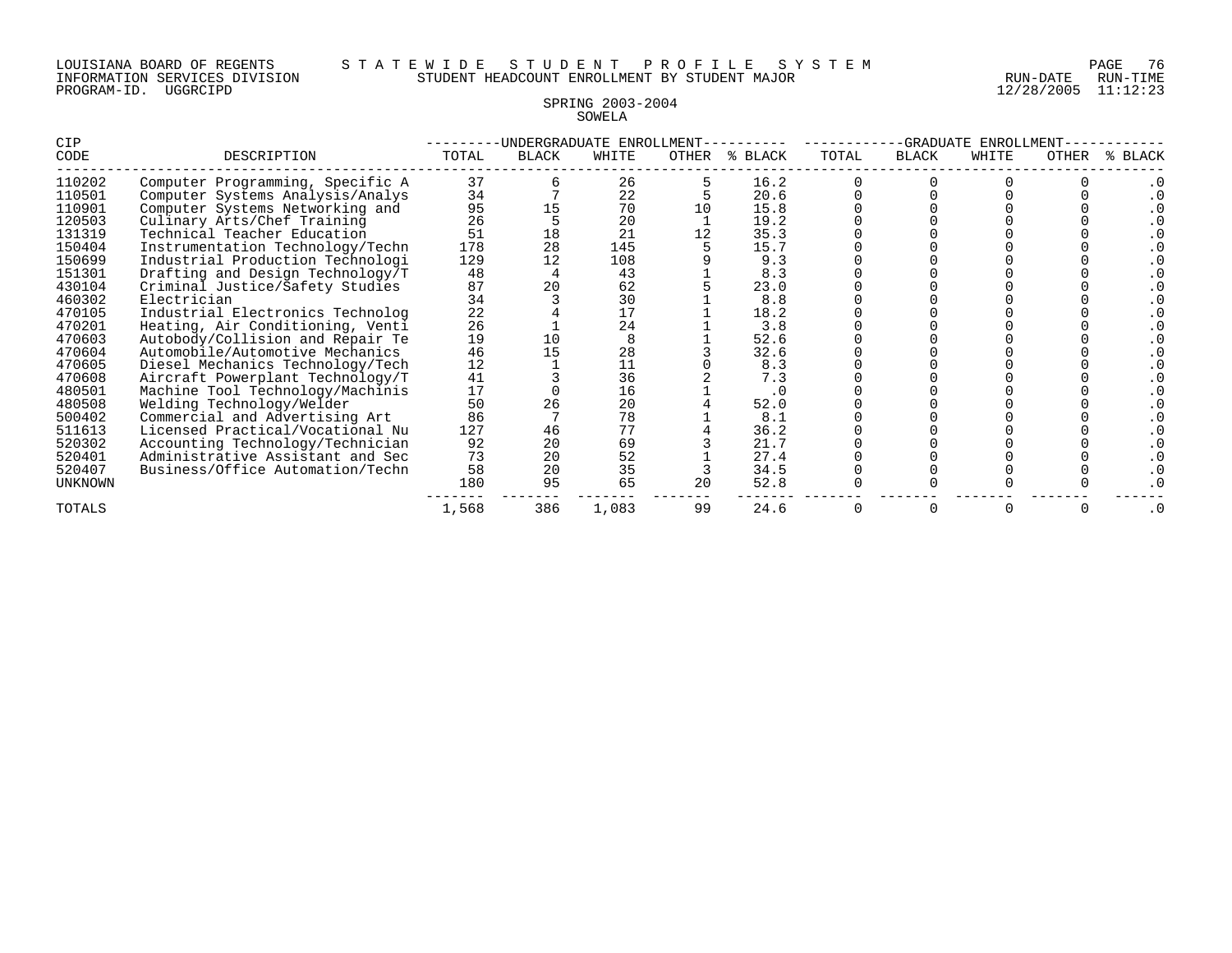## SPRING 2003-2004 L.T.C.-SULLIVAN

| <b>CIP</b> |                                  | UNDERGRADUATE ENROLLMENT- |       |       |       |         |       | -GRADUATE<br>ENROLLMENT |       |       |         |  |  |
|------------|----------------------------------|---------------------------|-------|-------|-------|---------|-------|-------------------------|-------|-------|---------|--|--|
| CODE       | DESCRIPTION                      | TOTAL                     | BLACK | WHITE | OTHER | % BLACK | TOTAL | BLACK                   | WHITE | OTHER | % BLACK |  |  |
| 110202     | Computer Programming, Specific A | 17                        |       | 12    |       | 23.5    |       |                         |       |       |         |  |  |
| 110501     | Computer Systems Analysis/Analys | 32                        |       | 21    |       | 28.1    |       |                         |       |       |         |  |  |
| 110901     | Computer Systems Networking and  | 22                        |       | 15    |       | 22.7    |       |                         |       |       |         |  |  |
| 460201     | Carpentry/Carpenter              | 55                        |       | 30    |       | 41.8    |       |                         |       |       |         |  |  |
| 470104     | Computer Installation and Repair |                           |       |       |       | . U     |       |                         |       |       |         |  |  |
| 470201     | Heating, Air Conditioning, Venti | 17                        |       |       |       | 29.4    |       |                         |       |       |         |  |  |
| 470499     | Precision Systems Maintenance an | 14                        |       |       |       | 21.4    |       |                         |       |       |         |  |  |
| 470604     | Automobile/Automotive Mechanics  | 36                        |       | 23    |       | 33.3    |       |                         |       |       |         |  |  |
| 470605     | Diesel Mechanics Technology/Tech |                           |       |       |       |         |       |                         |       |       |         |  |  |
| 480501     | Machine Tool Technology/Machinis | 23                        |       | 21    |       | 8.7     |       |                         |       |       |         |  |  |
| 480508     | Welding Technology/Welder        | 22                        |       | 15    |       | 31.8    |       |                         |       |       |         |  |  |
| 510716     | Medical Administrative/Executive | 82                        |       | 37    |       | 51.2    |       |                         |       |       |         |  |  |
| 511613     | Licensed Practical/Vocational Nu | 74                        |       | 60    |       | 14.9    |       |                         |       |       |         |  |  |
| 520302     | Accounting Technology/Technician | 18                        |       | 15    |       | 16.7    |       |                         |       |       |         |  |  |
| 520401     | Administrative Assistant and Sec | 35                        |       | 19    |       | 42.9    |       |                         |       |       |         |  |  |
| 521401     | Marketing/Marketing Management,  | 11                        |       |       |       | 45.5    |       |                         |       |       |         |  |  |
| UNKNOWN    |                                  | 215                       | 126   | 81    |       | 58.6    |       |                         |       |       |         |  |  |
| TOTALS     |                                  | 681                       | 272   | 384   | 25    | 39.9    |       |                         |       |       |         |  |  |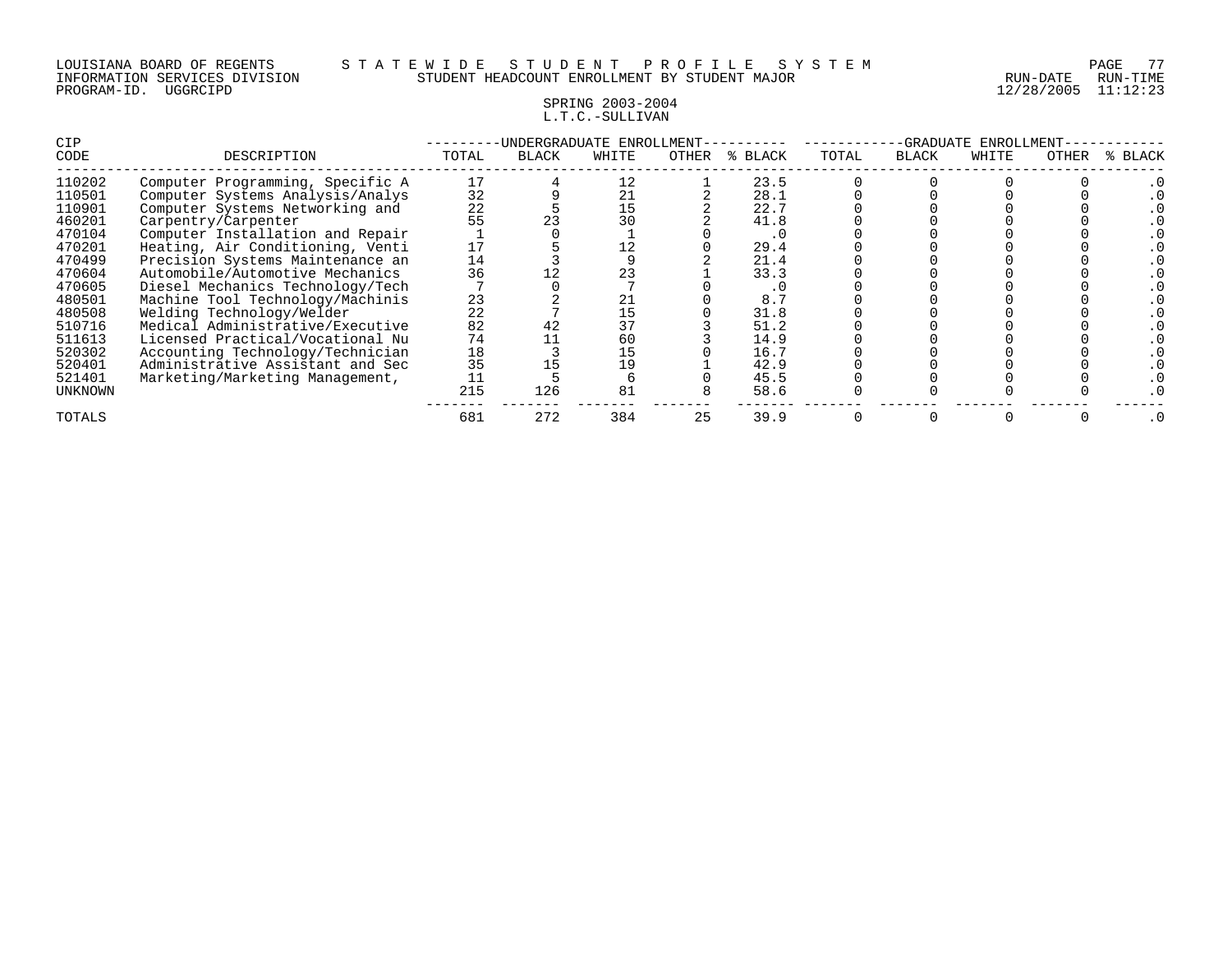#### SPRING 2003-2004 L.T.C.-T.H. HARRIS

| CIP            |                                  |       |              | INDERGRADUATE ENROLLMENT |       | -GRADUATE<br>ENROLLMENT |       |              |       |       |             |
|----------------|----------------------------------|-------|--------------|--------------------------|-------|-------------------------|-------|--------------|-------|-------|-------------|
| CODE           | DESCRIPTION                      | TOTAL | <b>BLACK</b> | WHITE                    | OTHER | % BLACK                 | TOTAL | <b>BLACK</b> | WHITE | OTHER | BLACK<br>°≈ |
| 110901         | Computer Systems Networking and  | 43    |              | 37                       |       | 14.0                    |       |              |       |       |             |
| 120401         | Cosmetology/Cosmetologist, Gener | 17    |              |                          |       | 76.5                    |       |              |       |       |             |
| 140899         | Civil Engineering, Other         | 32    |              | 24                       |       | 25.0                    |       |              |       |       |             |
| 151301         | Drafting and Design Technology/T | 13    |              |                          |       | 7.7                     |       |              |       |       |             |
| 410204         | Industrial Radiologic Technology | 49    |              | 36                       |       | 26.5                    |       |              |       |       |             |
| 460101         | Mason/Masonry                    |       |              |                          |       | 62.5                    |       |              |       |       |             |
| 460302         | Electrician                      |       |              | 13                       |       | 27.8                    |       |              |       |       |             |
| 470105         | Industrial Electronics Technolog | 57    |              | 45                       |       | 17.5                    |       |              |       |       |             |
| 470201         | Heating, Air Conditioning, Venti | 24    |              |                          |       | 29.2                    |       |              |       |       |             |
| 470603         | Autobody/Collision and Repair Te | 21    |              |                          |       | 42.9                    |       |              |       |       |             |
| 470604         | Automobile/Automotive Mechanics  | 12    |              |                          |       | 25.0                    |       |              |       |       |             |
| 470605         | Diesel Mechanics Technology/Tech | 15    |              |                          |       | 33.3                    |       |              |       |       |             |
| 480501         | Machine Tool Technology/Machinis | 13    |              | 10                       |       | 15.4                    |       |              |       |       |             |
| 480508         | Welding Technology/Welder        | 37    | 26           |                          |       | 70.3                    |       |              |       |       |             |
| 510801         | Medical/Clinical Assistant       | 33    | 23           | 10                       |       | 69.7                    |       |              |       |       |             |
| 511613         | Licensed Practical/Vocational Nu | 89    |              | 41                       |       | 52.8                    |       |              |       |       |             |
| 512601         | Health Aide                      |       |              |                          |       | 100.0                   |       |              |       |       |             |
| 520302         | Accounting Technology/Technician | 41    | 26           | 14                       |       | 63.4                    |       |              |       |       |             |
| 520401         | Administrative Assistant and Sec | 49    | 25           | 24                       |       | 51.0                    |       |              |       |       |             |
| <b>UNKNOWN</b> |                                  |       |              |                          |       | 66.7                    |       |              |       |       |             |
| TOTALS         |                                  | 581   | 241          | 333                      |       | 41.5                    |       |              |       |       |             |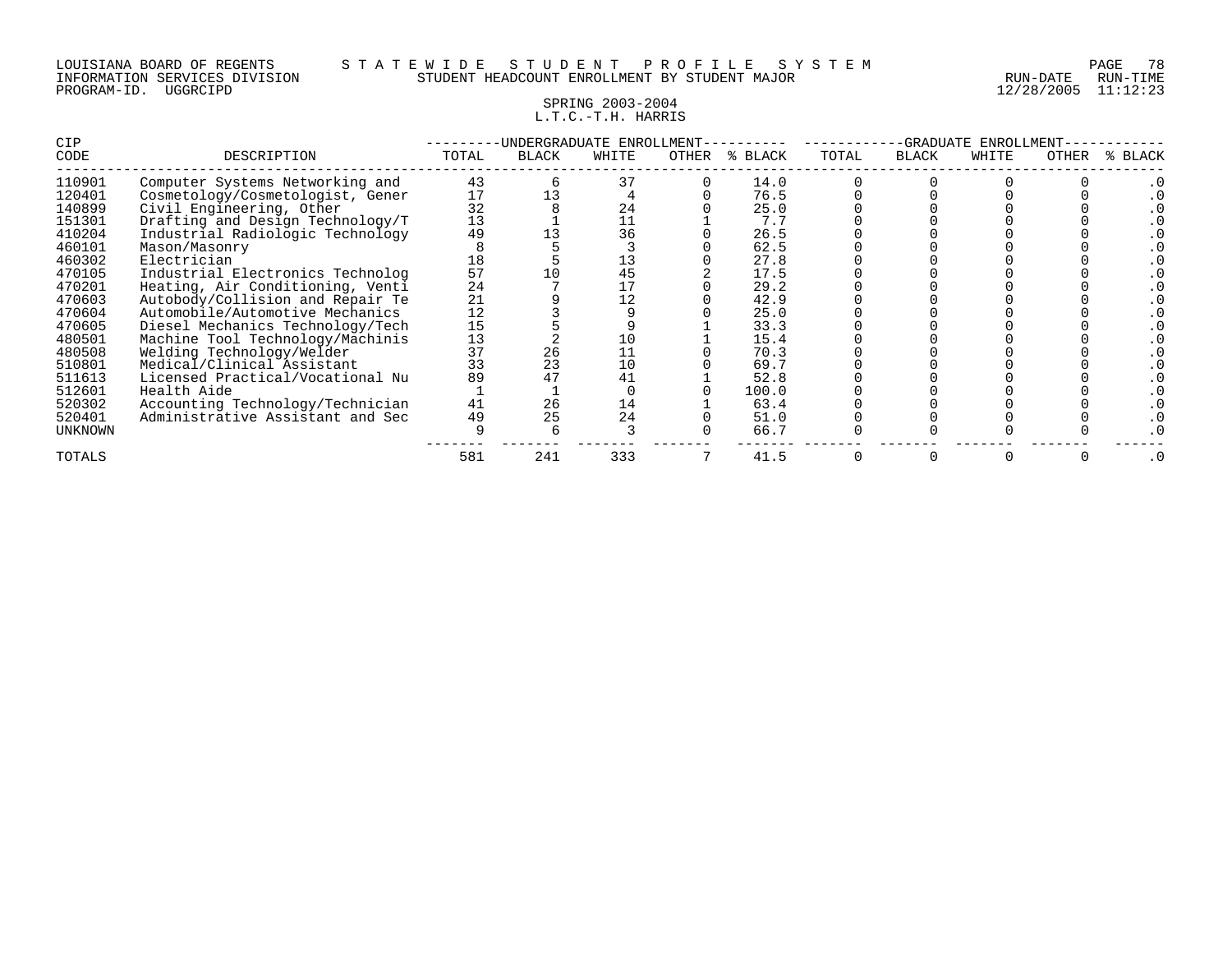#### LOUISIANA BOARD OF REGENTS S T A T E W I D E S T U D E N T P R O F I L E S Y S T E M PAGE 79 INFORMATION SERVICES DIVISION STUDENT HEADCOUNT ENROLLMENT BY STUDENT MAJOR RUN-DATE RUN-TIME

## SPRING 2003-2004 L.T.C.-TALLULAH/M. SURLES

| CIP         |                                  | UNDERGRADUATE ENROLLMENT- | -GRADUATE ENROLLMENT- |       |       |         |       |              |       |              |         |
|-------------|----------------------------------|---------------------------|-----------------------|-------|-------|---------|-------|--------------|-------|--------------|---------|
| <b>CODE</b> | DESCRIPTION                      | TOTAL                     | <b>BLACK</b>          | WHITE | OTHER | % BLACK | TOTAL | <b>BLACK</b> | WHITE | <b>OTHER</b> | % BLACK |
| 110501      | Computer Systems Analysis/Analys | 29                        | 20                    |       |       | 69.0    |       |              |       |              |         |
| 470604      | Automobile/Automotive Mechanics  |                           |                       |       |       | 50.0    |       |              |       |              |         |
| 480508      | Welding Technology/Welder        |                           |                       |       |       | 47.6    |       |              |       |              |         |
| 511613      | Licensed Practical/Vocational Nu | 52                        |                       | 29    |       | 42.3    |       |              |       |              |         |
| 520302      | Accounting Technology/Technician | 37                        |                       | 14    |       | 56.8    |       |              |       |              |         |
| 520401      | Administrative Assistant and Sec | 36                        | 28                    |       |       | 77.8    |       |              |       |              |         |
| UNKNOWN     |                                  | 231                       | 163                   | 63    |       | 70.6    |       |              |       |              |         |
| TOTALS      |                                  |                           | 267                   | 136   |       | 64.8    |       |              |       |              |         |